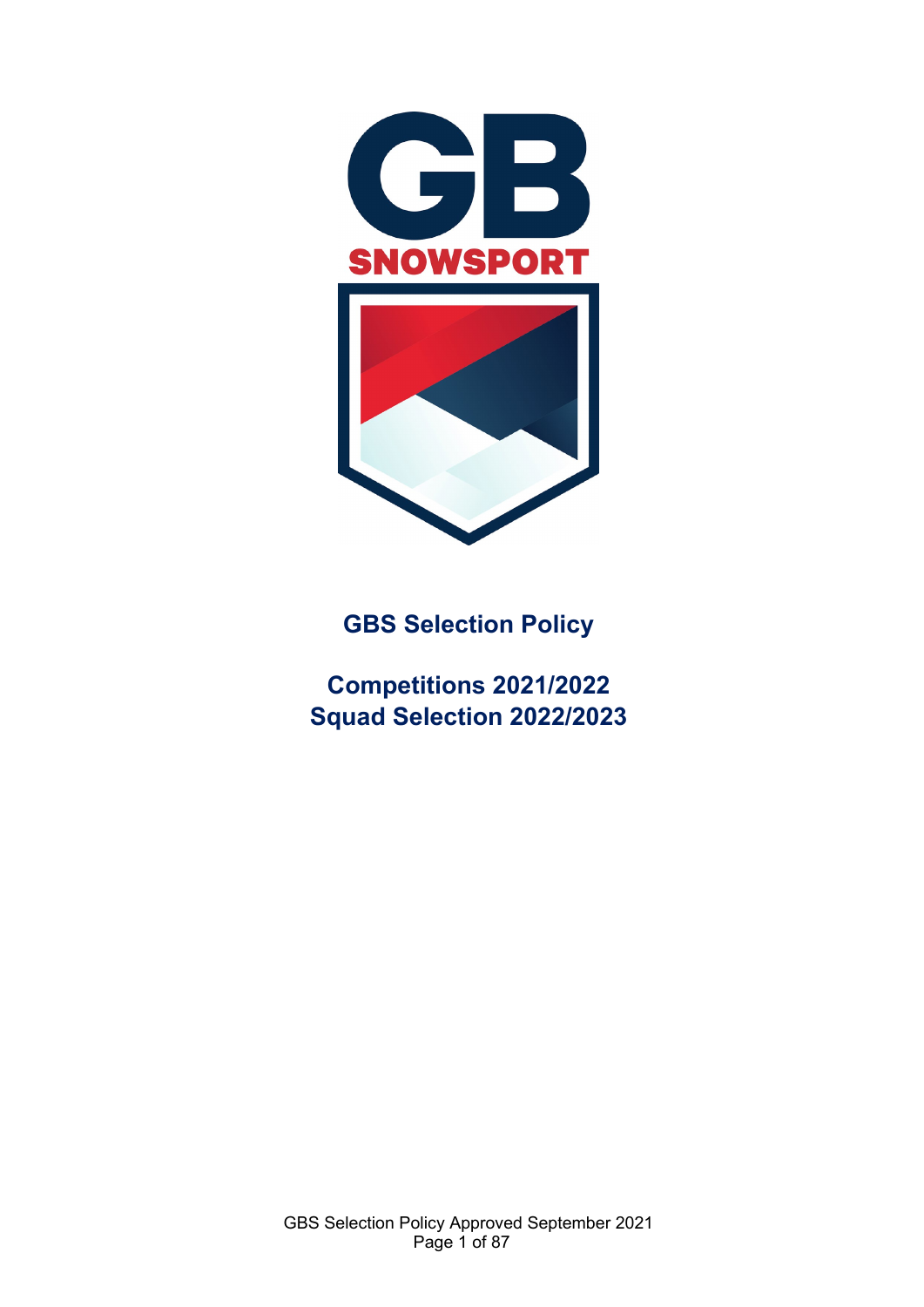# **Contents**

|    | <b>Definitions</b>                                                          | $\mathbf{3}$   |
|----|-----------------------------------------------------------------------------|----------------|
| 1. | <b>Objectives and Approach</b>                                              | 6              |
| 2. | The Purpose of the Selection Policy                                         | 6              |
| 3. | <b>The Selection Panel</b>                                                  | $\overline{7}$ |
| 4. | <b>Eligibility</b>                                                          | 8              |
| 5. | <b>Selection Process</b>                                                    | 9              |
| 6. | <b>Appeal Process</b>                                                       | 10             |
|    | <b>Schedule A: APA Nomination Process</b>                                   | 13             |
|    | <b>Schedule B: Alpine Skiing Minimum Selection Criteria</b>                 | 16             |
|    | <b>Schedule C: Cross Country Skiing Minimum Selection Criteria</b>          | 26             |
|    | <b>Schedule D: Freestyle - Aerials Minimum Selection Criteria</b>           | 37             |
|    | <b>Appendix E: Freestyle - Moguls Minimum Selection Criteria</b>            | 39             |
|    | Schedule F: Freestyle - Ski Cross Minimum Selection Criteria                | 43             |
|    | Schedule G: Freestyle - Ski Halfpipe Minimum Selection Criteria             | 49             |
|    | Schedule H: Freestyle - Ski Slopestyle & Big Air Minimum Selection Criteria | 54             |
|    | <b>Schedule I: Nordic - Nordic Combined Minimum Selection Criteria</b>      | 60             |
|    | Schedule J: Nordic - Ski Jumping Minimum Selection Criteria                 | 64             |
|    | Schedule K: Snowboard – Alpine Snowboard Minimum Selection Criteria         | 65             |
|    | Schedule L: Snowboard - Snowboard Cross Minimum Selection Criteria          | 66             |
|    | <b>Schedule M: Snowboard - Halfpipe Minimum Selection Criteria</b>          | 71             |
|    | Schedule N: Snowboard - Slopestyle & Big Air Minimum Selection Criteria     | 74             |
|    | <b>Schedule O: Speed Ski Minimum Selection Criteria</b>                     | 82             |
|    | <b>Schedule P: Telemark Minimum Selection Criteria</b>                      | 83             |
|    | <b>Schedule Q: Appeals Process Flowchart</b>                                | 86             |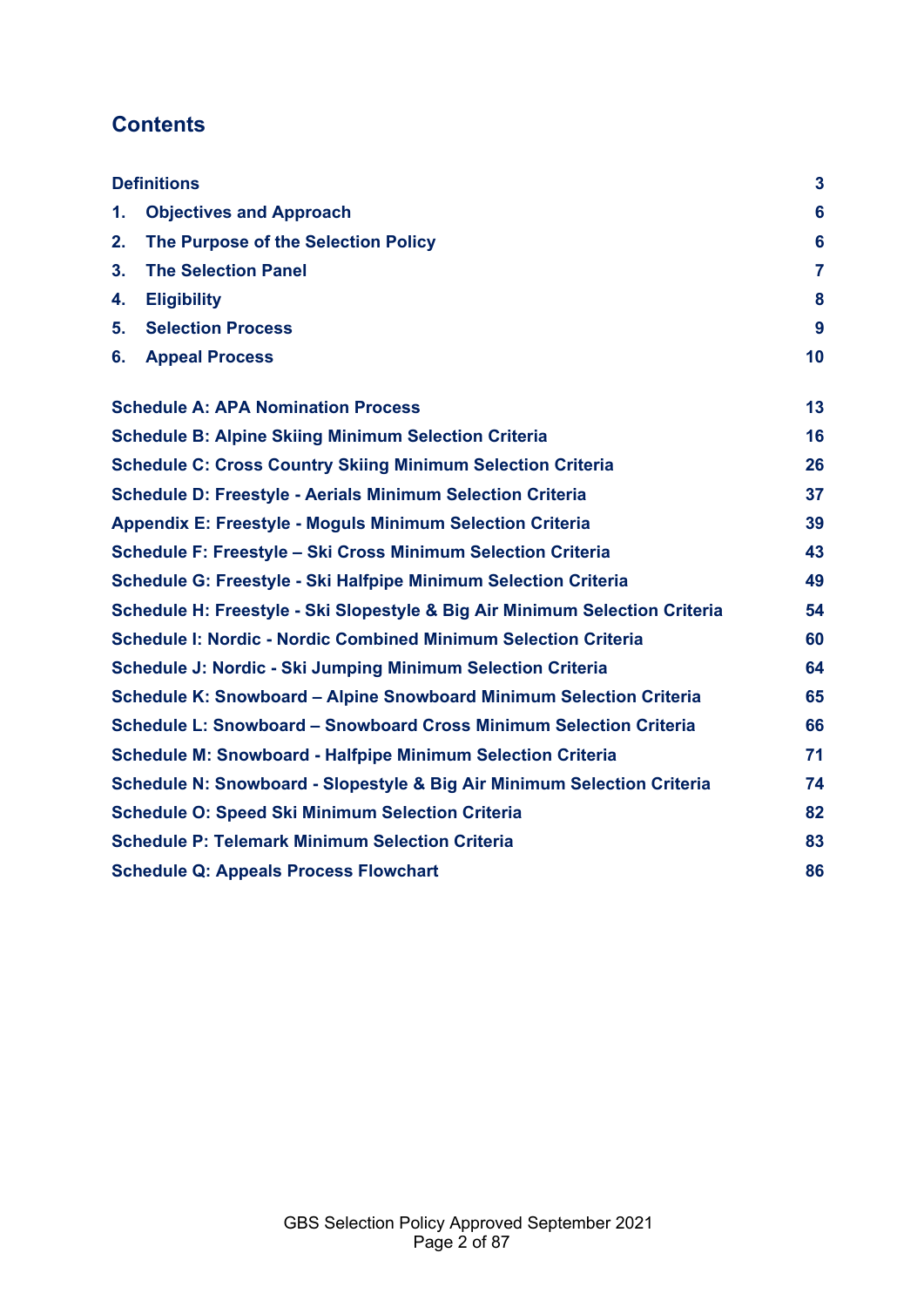# <span id="page-2-0"></span>**Definitions**

| "ADRV"                      | means Anti-Doping Rule Violation;                                                                                                     |
|-----------------------------|---------------------------------------------------------------------------------------------------------------------------------------|
| "APA"                       | means Athlete Performance Award;                                                                                                      |
| "APA Nominations Committee" | means the group of individuals responsible<br>for making nominations to UK Sport for the<br>allocation of APAs;                       |
| "Appeal"                    | means an appeal against a Selection<br>decision under the Policy;                                                                     |
| "Appeal Panel"              | means the panel which addresses Appeals<br>once they go beyond the capacity of the<br>Selection Panel;                                |
| "Appeal Process"            | means the process for addressing Appeals<br>within the Policy;                                                                        |
| "Appellant"                 | means any athlete or Authorised<br>Representative who makes an Appeal<br>against a Selection decision;                                |
| "Authorised Representative" | means any party who is authorised to<br>accompany the Appellant at certain stages<br>of the procedures outlined within the Policy;    |
| "BASS"                      | means British Alpine Seeding System;                                                                                                  |
| "BNDS"                      | means British Nordic Development Squad;                                                                                               |
| "BOA"                       | means the British Olympic Association, the<br>National Olympic Committee for the United<br>Kingdom;                                   |
| "CEO"                       | means the Chief Executive of GBS;                                                                                                     |
| "Chairman"                  | means the Chairman of GBS;                                                                                                            |
| "Chair of the Appeal Panel" | means the individual whose role is to have<br>leadership responsibilities over the Appeal<br>Panel;                                   |
| "Competition"               | means an Event or series of Events<br>conducted over one or more days including<br>a National or International Competition;           |
| "Discipline Chair"          | means the Chair of the Discipline<br>Committee;                                                                                       |
| "Discipline Committee"      | means a committee established to manage<br>a Discipline, in accordance with Article 8 of<br>the GB Snowsport Articles of Association; |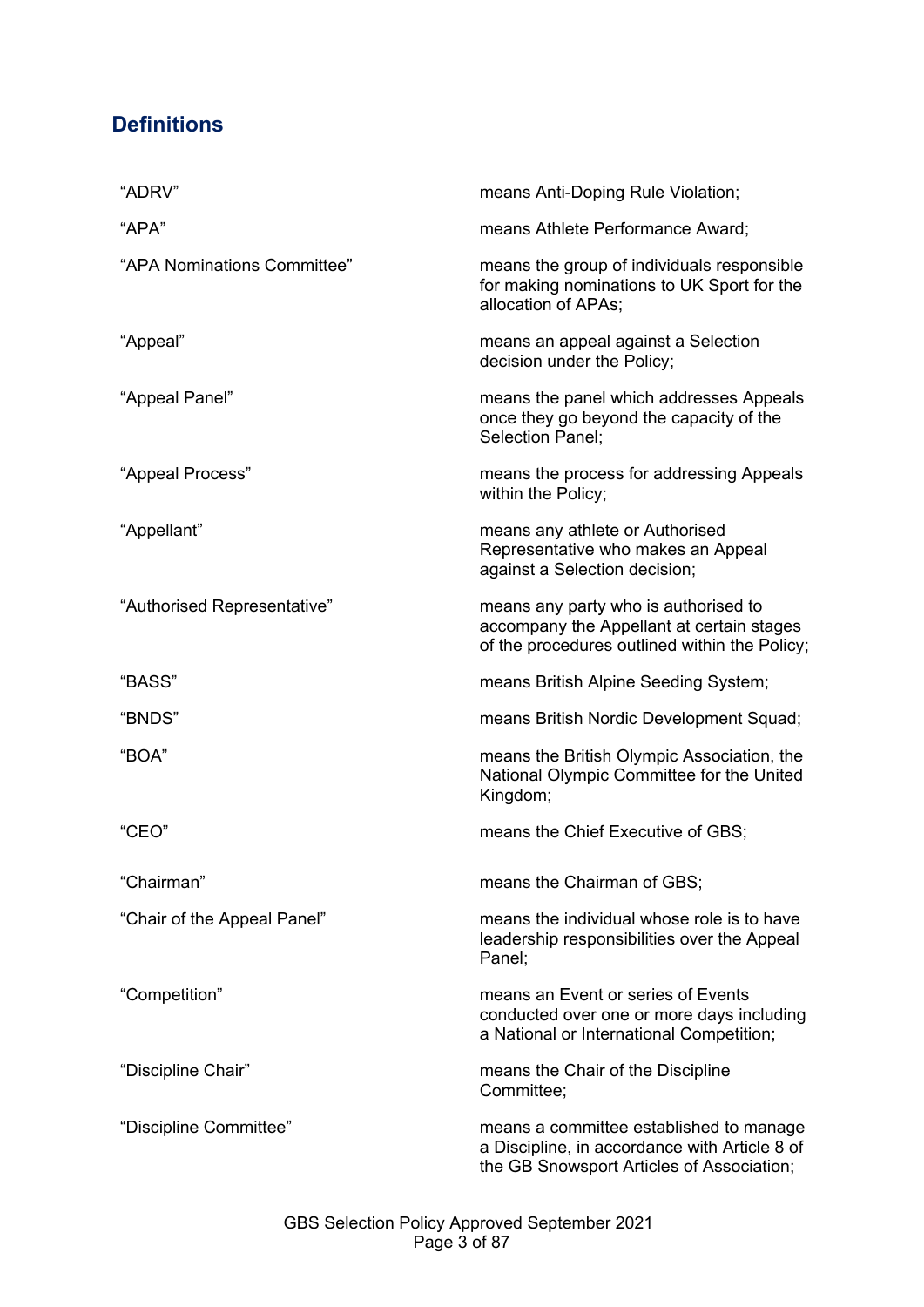| "Event"               | means a single race or contest;                                                                                                                                          |
|-----------------------|--------------------------------------------------------------------------------------------------------------------------------------------------------------------------|
| "EYOWF"               | means the European Youth Olympic Winter<br>Festival;                                                                                                                     |
| "EYOWF Team Leader"   | means the GBS representative responsible<br>for the Team selected to compete at the<br>EYOWF;                                                                            |
| "FIS"                 | means the International Ski Federation;                                                                                                                                  |
| "GBR"                 | means the United Kingdom of Great Britain<br>and Northern Ireland;                                                                                                       |
| "GBS"                 | means GB Snowsport Ltd.;                                                                                                                                                 |
| "GBS Athlete"         | means an athlete who is part of a GBS<br>Team/GBS Squad;                                                                                                                 |
| "GBS CASC"            | means the GBS Children's Alpine Selection<br>Committee;                                                                                                                  |
| "GBS Head Coach"      | means the person responsible for coaching<br>delivery within GBS programmes;                                                                                             |
| "GBS Head of Talent"  | means the individual responsible for the<br>performance pathway strategy for GBS;                                                                                        |
| "GBS Medical Adviser" | means the duly appointed lead doctor<br>responsible for medical issues of a GBS<br>Squad or GBS Team;                                                                    |
| "GBS TSC"             | means the GBS Telemark Selection<br>Committee;                                                                                                                           |
| "GBS Website"         | means the official GBS website;<br>https://www.gbsnowsport.com/;                                                                                                         |
| "Home Nations"        | means England, Scotland, Wales, and<br>Northern Ireland;                                                                                                                 |
| "IOC"                 | means International Olympic Committee;                                                                                                                                   |
| "Notice of Appeal"    | means the notice given by the Appellant to<br>initiate Appeal proceedings;                                                                                               |
| "OPA"                 | means the Alpen Cup;                                                                                                                                                     |
| "OQS"                 | means the Olympic Qualifying Standards;                                                                                                                                  |
| "Performance Profile" | means the profiles of GBS Athletes<br>demonstrating their current performance<br>level and trajectory towards winning medals<br>at World Championship and Olympic level; |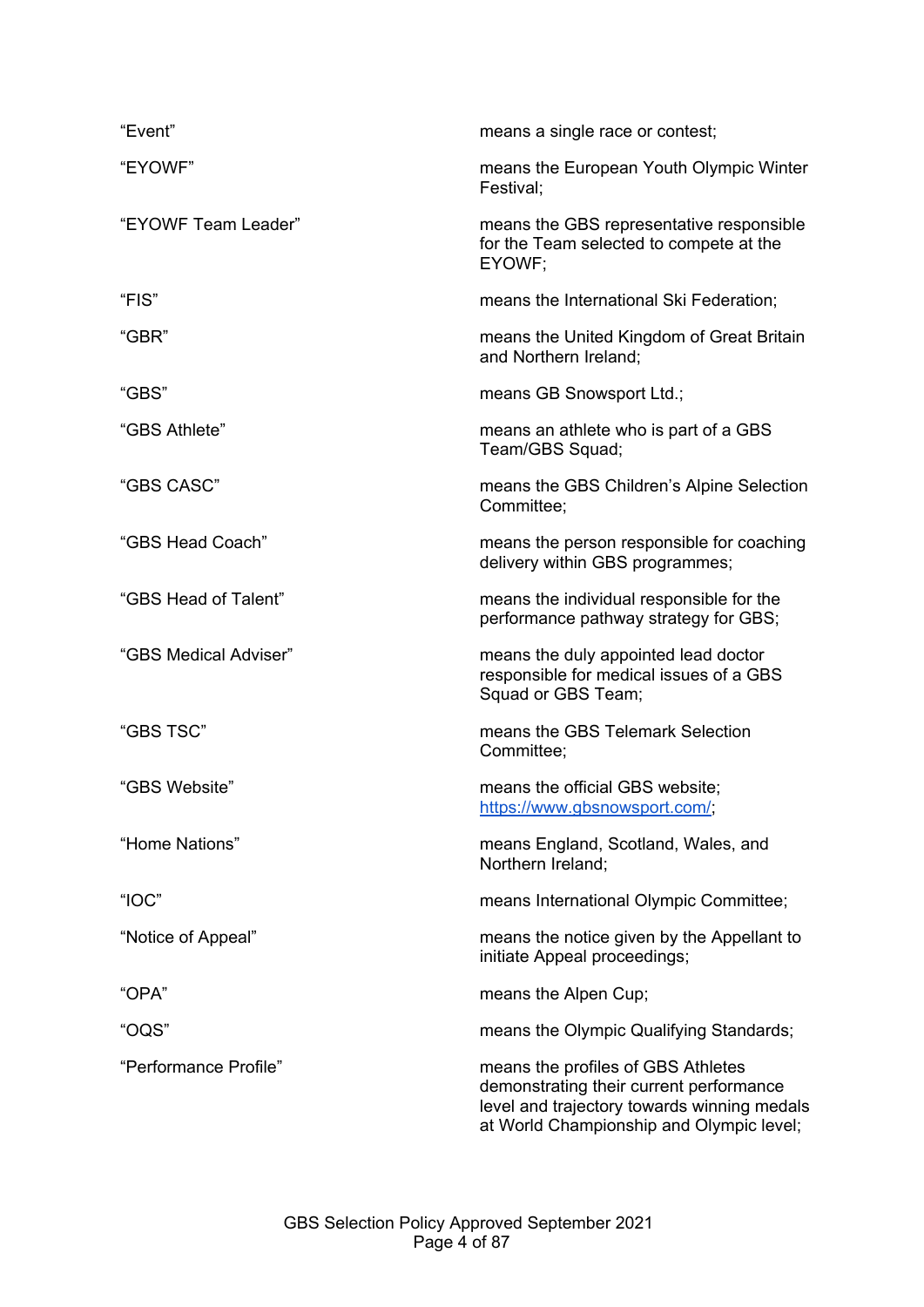| "Schedules"            | means the Appendix detailing Selection<br>Criteria for Squads and Teams for each<br>GBS discipline;                                                                       |
|------------------------|---------------------------------------------------------------------------------------------------------------------------------------------------------------------------|
| "Second Appeal Notice" | means the notice received by the Appeal<br>Panel once the Appeal Process has<br>advanced beyond the Selection Panel's<br>deliberations;                                   |
| "Selection"            | means the process of selecting athletes to<br>represent GBR to GBS Squads or GBS<br>Teams;                                                                                |
| "Selection Panel"      | means the GBS Selection Panel; a standing<br>committee of the GBS Board responsible,<br>inter alia, for the Selection or nomination of<br><b>GBS Squads or GBS Teams;</b> |
| "Squad"                | means a set of Athletes selected to<br>represent GBS for the competitive season;                                                                                          |
| "Team"                 | means a set of Athletes selected to<br>represent GBS at a major Event;                                                                                                    |
| "WCP"                  | means World Class Programme.                                                                                                                                              |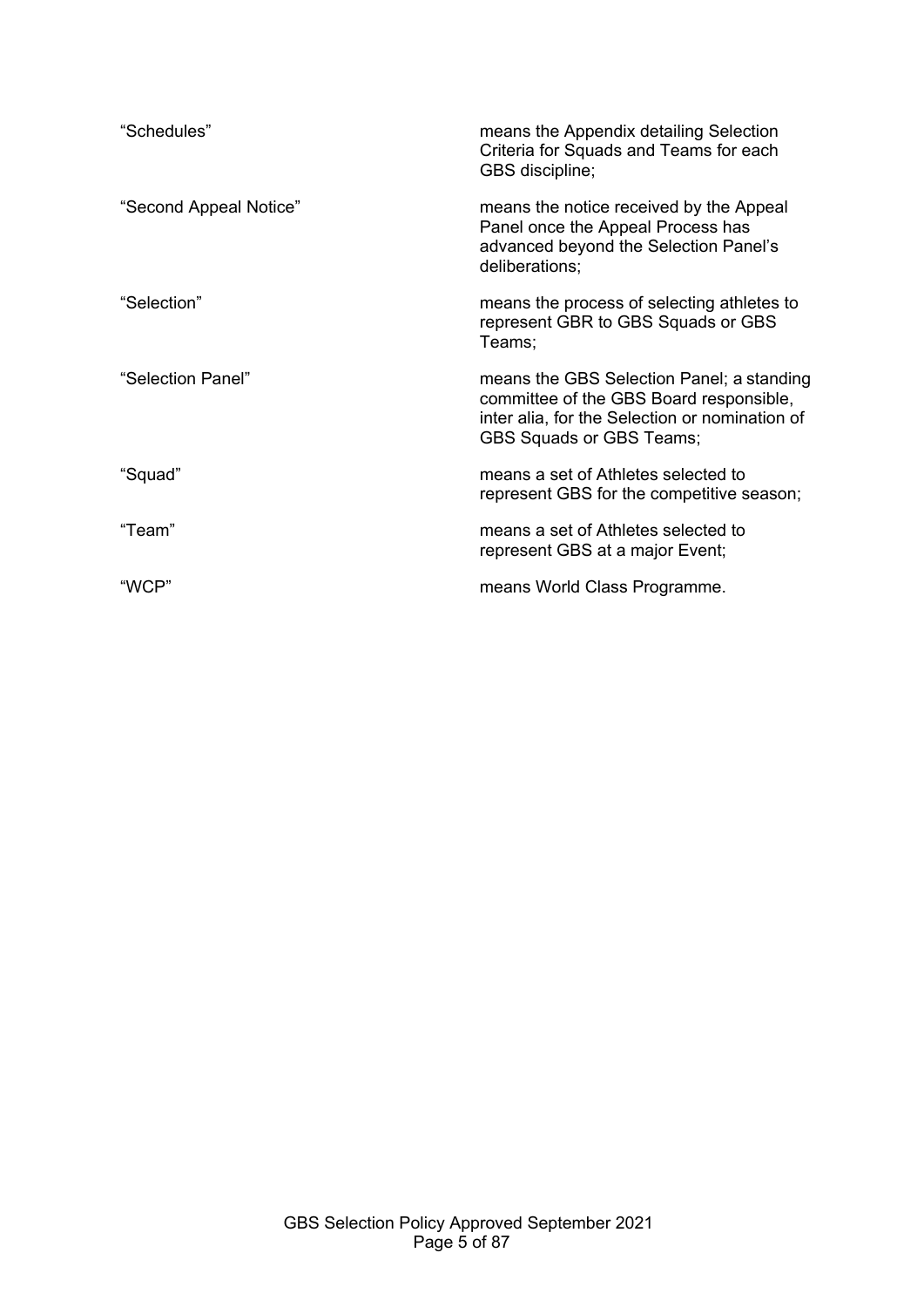# <span id="page-5-0"></span>**1. Objectives and Approach**

- 1.1. This document outlines the Selection Policy (the "Policy") which GB Snowsport ("GBS") will follow when selecting athletes to represent the United Kingdom of Great Britain and Northern Ireland (hereinafter referred to as 'GBR') and relates to all snowsport disciplines managed by GBS.
- 1.2. The Policy sets out the overarching primary criteria for Selection ("Selection") to represent GBR and must be read in conjunction with the Schedules (the "Schedules") to this document. Each Schedule represents a specific Policy relating to a specific discipline.
- 1.3. The Schedules provide further detailed information to assist athletes and coaches in understanding relevant criteria likely to be used by the GBS Selection Panel (the "Selection Panel") for that discipline. When required, additional Schedules may be created and published for major Competitions, examples being the Olympic Qualifying Standards or new qualifying standards published by the International Ski Federation ("FIS").
- 1.4. The Policy also describes an Appeal Process. Any Appeal against a decision of the Selection Panel must follow strict procedures laid down in the Appeal Process (the "Appeal Process"). Adherence to the process ensures that all Appellants are treated equally. There is a financial charge for making an Appeal to discourage frivolous Appeals.
- 1.5. The Policy and/or the Selection Criteria contained herein may be amended from time to time by GBS, including in particular in the event that COVID-19 materially impacts any matters related to the Policy, including in respect of qualification events or timelines.

# <span id="page-5-1"></span>**2. The Purpose of the Selection Policy**

- 2.1. The purpose of the Selection Policy is to:
	- 2.1.1. maximise GBS's goal of increasing medal outcomes at an Olympic Games or World Championships;
	- 2.1.2. provide opportunities for the long-term development of athletes who are, in the opinion of the Selection Panel, capable of being podium competitive at international Events; and
	- 2.1.3. provide the basis for selecting athletes for specific Squads or Competitions, including Junior Squads, when representing GBR.
- 2.2. Policies which relate to specific championships for the current season (1<sup>st</sup> July to 30<sup>th</sup>) June each year), will be published no later than  $30<sup>th</sup>$  September, e.g.  $30<sup>th</sup>$  September 2021 for the 2021/2022 season.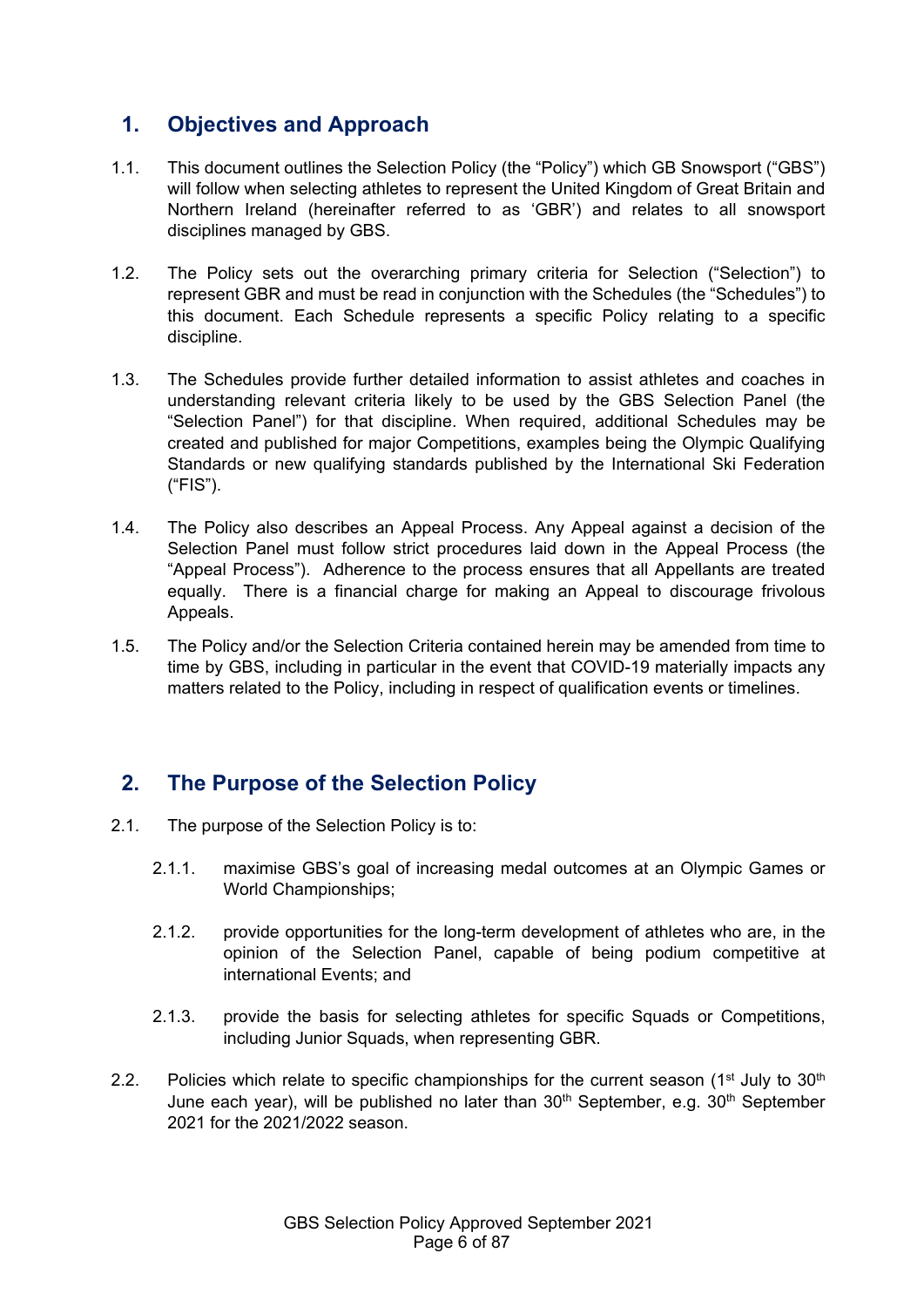- 2.3. Policies which relate to Squad Selection for the following season will be published no later than  $30<sup>th</sup>$  September of the preceding season (other than Freestyle Ski and Snowboard Big Air, Slopestyle and Halfpipe, when it will be 31st January to allow for recent FIS rule changes). Selections will be made by 1st July (or nearest date for when the new season FIS point list is published).
- 2.4. Policies which relate to the award of FIS Licences will be published by the relevant Discipline Committee of the GBS Board ("Discipline Committee").
- 2.5. Each Policy and Schedule to the Policy will be versioned and dated such that no earlier policies may be used or deemed relevant. Each current Policy will be available on the GBS Website.

# <span id="page-6-0"></span>**3. The Selection Panel**

- 3.1. The Selection Panel, which is responsible for the implementation of the Policy, will be chaired by an individual nominated by the GBS Board.
- 3.2. The Selection Panel will consist of the:
	- Chair nominated by the GBS Board:
	- GBS Head Coach:
	- Independent Legal Adviser (as nominated by the GBS Nominations Committee);
	- Chair of the Relevant Discipline Committee (or nominated representative); and
	- Relevant GBS Head Coach for the Discipline.
- 3.3. The Selection Panel is therefore composed of 5 voting members, and shall be quorate if 3 members are present, one of whom must be the Independent Legal Adviser (unless conflicted) and another being the Chair nominated by the board or the GBS Head Coach.
- 3.4. Discipline Committees should meet to discuss Selections, following which the GBS Head Coach for the specific discipline must make written recommendations to the Selection Panel. In addition to the written recommendation, additional verbal communications from the Selection Panel or invitees can be accepted during the Selection meeting. Any additional comments must be clearly minuted.
- 3.5. Selections will be made without bias or discrimination, and, as such, any conflicts, real or perceived, must be declared and recorded at the start of the meeting. The existence of a disclosed conflict will not preclude a Selection Panel member, or attendee, from participating in deliberations. Depending on the nature of the conflict a Selection Panel member may have to abstain from voting if a vote is required.
- 3.6. The Selection Panel has total discretion to make Selections appropriate to the competition, championship, series, or Squad but in accordance with the purpose of the Policy stated above. It will use, in conjunction with its own assessment, the most recent published discipline specific Selection criteria as a guide to their deliberations and conclusions. Any Appeal made against a decision of the Selection Panel cannot challenge the exercise of discretion unless the Appeal can demonstrate that the discretion has not been exercised in a reasonable manner and that such discretion was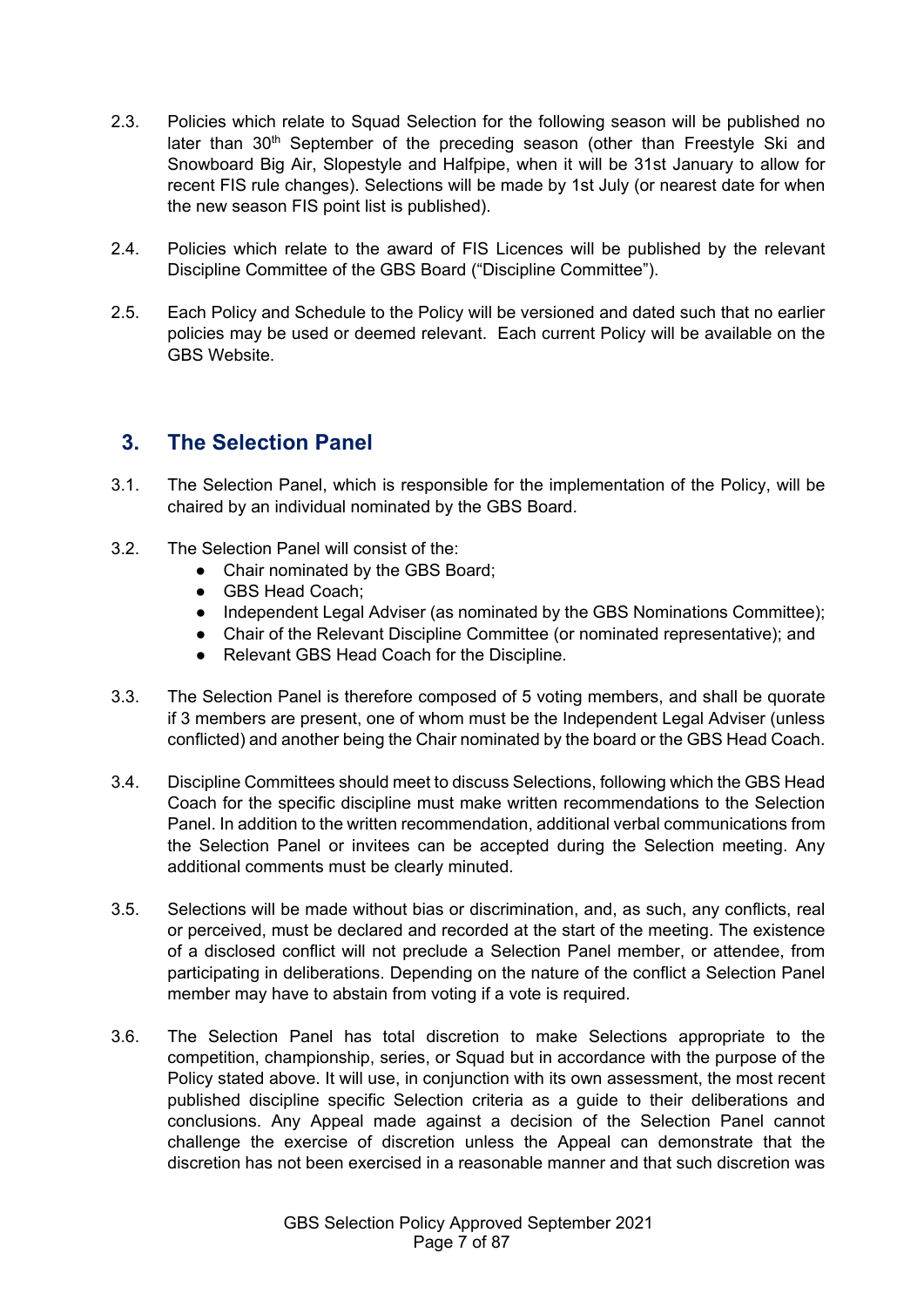exercised in such a way as to be prejudicial to the Appellant.

- 3.7. It should be noted that nominations for Athlete Personal Awards and World Class Programme ("WCP") membership are dealt with by a committee of the Selection Panel, the Athlete Performance Award ("APA") Nominations Committee.
- 3.8. The APA Nominations Committee will consist of the:
	- Chair nominated by the GBS Board:
	- GBS Head Coach:
	- Head of Paralympic Culture & Operations (Para Nominations);
	- Olympic Team Manager (Olympic Nominations);
	- Chairman of GBS:
	- CEO of GBS: and
	- UK Sport Representative.

## <span id="page-7-0"></span>**4. Eligibility**

- 4.1. No athlete may be selected under or pursuant to the Policy unless they have satisfied the basic eligibility criteria.
- 4.2. The athlete must:
	- 4.2.1. hold a British Passport and be eligible under FIS rules to compete for GBR;
	- 4.2.2. hold a FIS Licence issued by GBR (awarded by the relevant Discipline Committee);
	- 4.2.3. be WADA compliant and not be banned or suspended from competition due to an Anti-Doping Rule violation (ADRV) ruling or Investigation;
	- 4.2.4. not be serving a suspension for any other disciplinary offence; and
	- 4.2.5. with the exception of Selection to a Squad, not be considered, in the reasonable opinion of a GBS Medical Adviser, to be physically or mentally unfit to compete.
- 4.3. Assuming an athlete meets the above conditions, the athlete is eligible for Selection to a Squad. An athlete cannot be selected for any Senior Event, Senior Championship, or WCP unless that athlete has been selected for the Squad for their age group and/or discipline. In exceptional circumstances, Selection into a Squad can occur at any time – however Selection will generally take place at the end of the European Winter Season in April or May of each year.
- 4.4. Any Selection does not entitle an athlete to receive funding (in particular, WCP funding).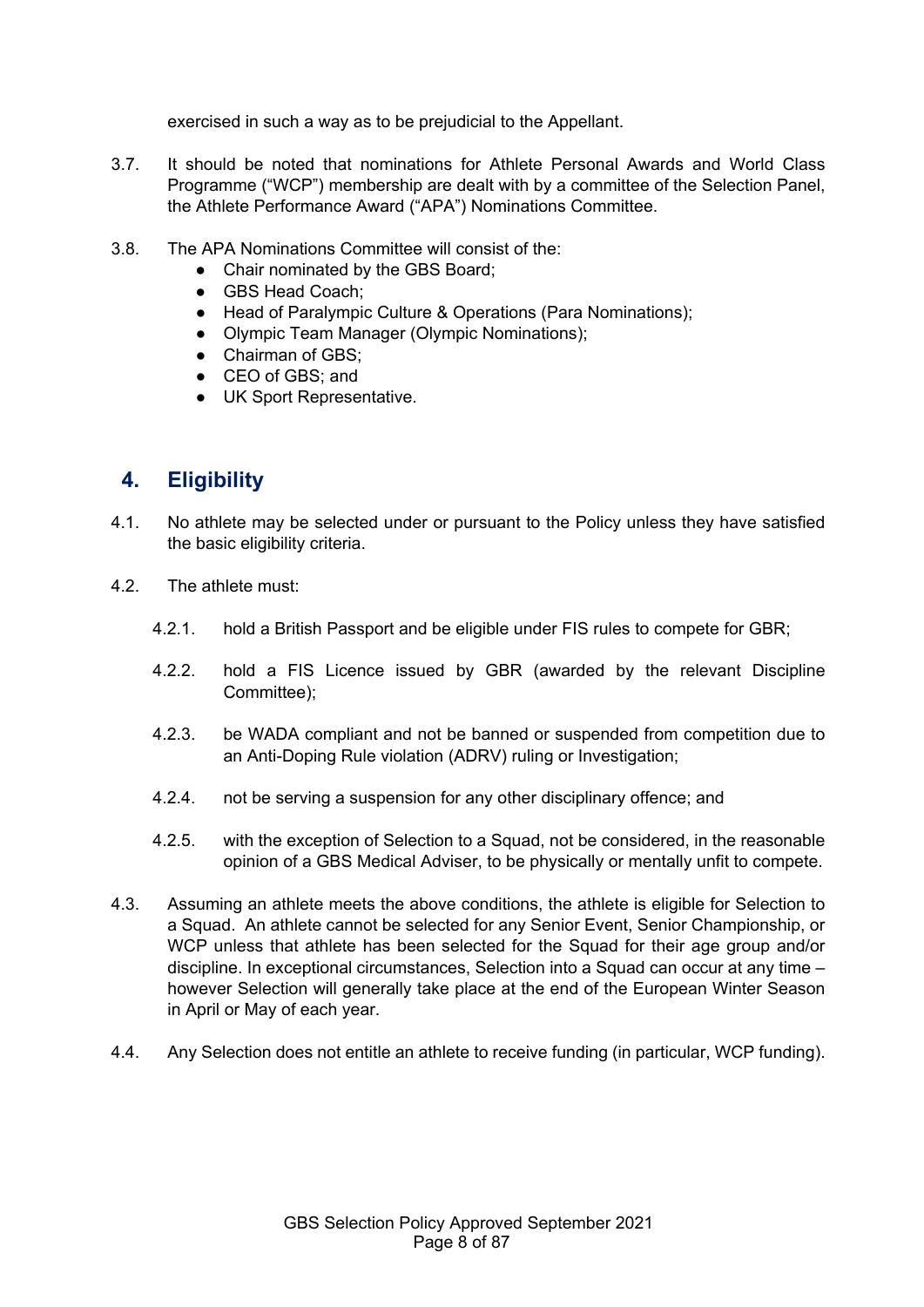## <span id="page-8-0"></span>**5. Selection Process**

- 5.1. The Selection Panel is responsible for Selection of all athletes for the Olympic Games and World Championships Teams, for World Cup, Europa Cup, Development and FIS Squads, and for Youth Olympic Events Teams and Junior World Championships Teams.
- 5.2. Under 16 and Under 14 Alpine Selections will be made by the GBS Children's Alpine Selection Committee, (the "GBS CASC"), a subset of the Alpine Discipline Committee, to which the GBS Head of Talent, and other relevant coaches will also be invited.
- 5.3. For Cross Country Performance Squad and Junior Squad Selections, British Nordic Development Squad ("BNDS") Committee will nominate to the Selection Panel for ratification.
- 5.4. For Speed Ski Squad Selections, the relevant Discipline Committee will nominate to the Selection Panel for ratification.
- 5.5. For Telemark Squad Selections, the GBS Telemark Selection Committee (GBS TSC) will nominate to the Selection Panel. The GBS TSC will be made up of the Chairman of the GBS Telemark Discipline Committee, GBS Head Coach, Team Captain (non-voting member), GBS Telemark Discipline Committee Member, GBS Telemark Head Coach, and co-opted member(s) (at the discretion of the GBS TSC).
- 5.6. The Discipline Committees Chairs are responsible for the publication of specific Selection criteria relevant to their particular sport, other than the Olympic Games or World Championships. For Olympic Games and World Championships, the Selection Panel will meet with Discipline Committees to define and design specific Selection criteria.
- 5.7. The criteria outlined in the Schedules are the main input into the Selection decision making process.
- 5.8. Following Selection Panel meetings, athletes will be notified of their Selection/non-Selection by GBS and Selections will be published on the GBS Website once the Appeals window has closed.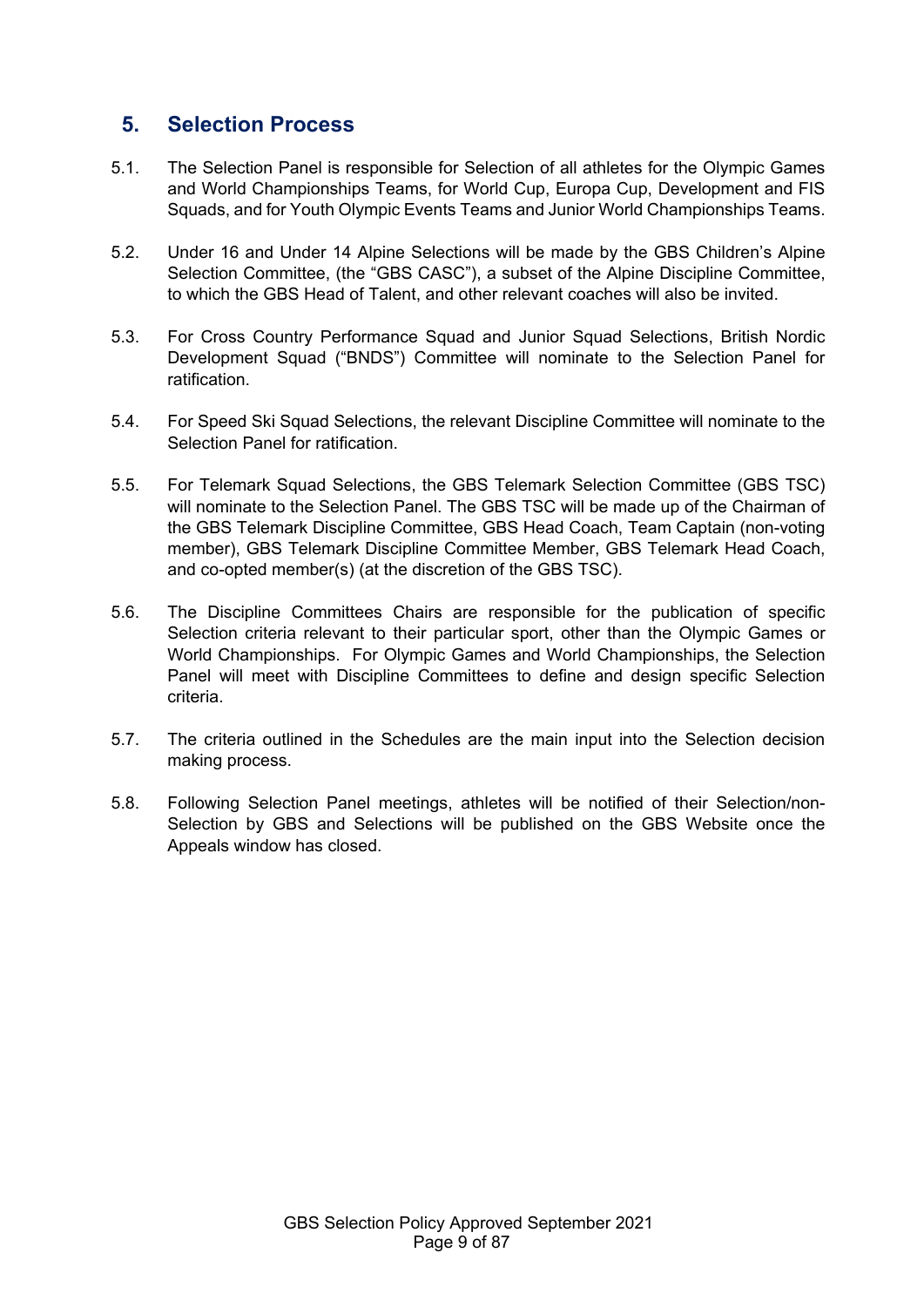## <span id="page-9-0"></span>**6. Appeal Process**

- 6.1. Any Appeal against a decision of the Selection Panel must follow strict procedures. The following procedure is applicable to all disciplines in respect of Selections.
- 6.2. Any Appeal against Selection for an Olympic Games must follow the Appeal Process laid down in the Olympic Games Selection Policy.

## **Grounds of Appeal**

- 6.3. An athlete, or their Authorised Representative, ("the Appellant"), may make an Appeal against a Selection decision only on one or more of the following grounds:
	- 6.3.1. there has been a failure to apply the Criteria contained in the relevant Schedule correctly;
	- 6.3.2. the Selection Panel has failed to follow its procedures properly; and/or
	- 6.3.3. the Selection Panel's discretion has not been exercised in a reasonable manner and that such discretion was exercised in such a way as to be prejudicial to the Appellant.

## **The Process**

- 6.4. In the first instance an Appeal is made to the Selection Panel, who will consider the Appeal and respond, either:
	- a) agreeing with the Appellant and changing the original decision; or
	- b) rejecting the Appellant's Appeal and explaining its reasons for the decision.
- 6.5. If an Appellant is not satisfied with the outcome of the Selection Panel's further deliberations, then the Appellant may make a further Appeal ("the Second Appeal Notice") to a different panel, the Appeal Panel ("the Appeal Panel"), based on the same grounds of Appeal and Appeal Notice.
- 6.6. Outcomes available to the Appeal Panel are:
	- 6.6.1. to confirm the Selection decision under Appeal and reject the Appeal; or
	- 6.6.2. to refer the Selection decision under Appeal back to the Selection Panel, identifying errors they have made in their deliberations or process, (as per the grounds outlined in clause 6.3), and requesting a new decision is made, or the original decision is confirmed correcting any errors made by the Selection Panel within a timeframe which allows their conclusions to be implemented.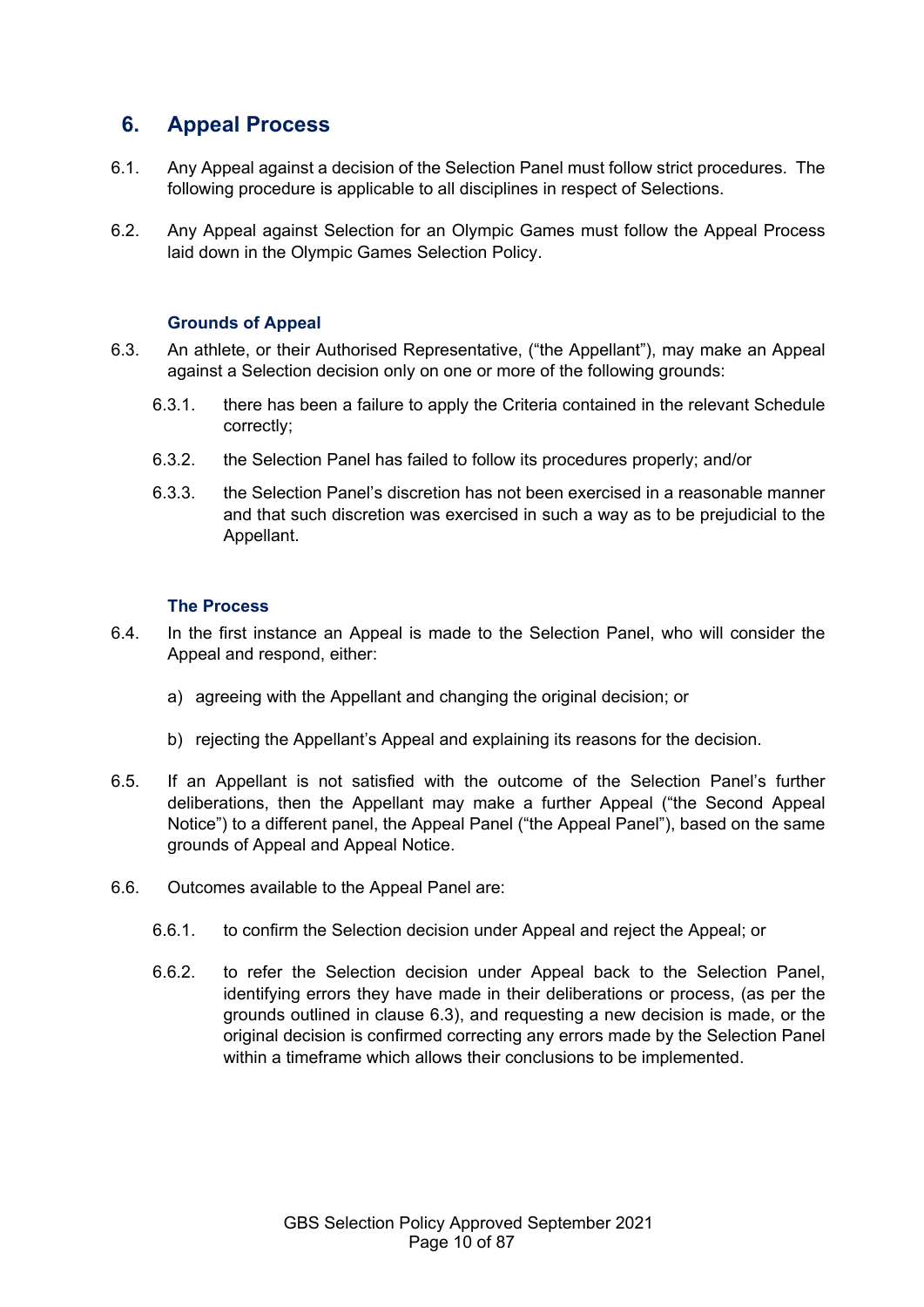#### **How to Appeal**

- 6.7. An Appeal Process is commenced by the Appellant, addressing an email to the Chair of the Selection Panel appealing against a decision made by the Selection Panel that resulted in the athlete not being selected. ("Notice of Appeal"). The email should be sent to [appeals@gbsnowsport.com.](mailto:appeals@gbsnowsport.com) The email must be sent within 2 business days of the notification of Selection/non-Selection for a Competition, or within 5 business days of any Squad Selection notification/non-Selection. For EYOWF 2021, given tight deadlines set by the IOC, the Appeal window will be 1 business day.
- 6.8. The Notice of Appeal must clearly set out the details of the decision which is being appealed and include full details of the Appellant's ground(s) of Appeal. The Notice of Appeal should attach any documents or written evidence relevant to the grounds of Appeal and which are relied upon by the Appellant.
- 6.9. All Appeals must be accompanied by a bank transfer of £250 which will be refunded should the Appeal be upheld under Clause 6.6.2 above.
- 6.10. Following the Appellant being informed of the outcome of the Selection Panel's further deliberations under Clause 6.4, the Appellant can raise a Second Appeal Notice if they do not agree with the outcome of the Selection Panels further deliberations. The Second Appeal Notice is reviewed by an independent Appeal Panel. The Second Appeal Notice must be made via email to [appeals@gbsnowsport.com](mailto:appeals@gbsnowsport.com) and be received by GBS within 2 business days (Squad Selection), or 1 business day (Competition Selection) of the Appellant being informed of the Selection Panel's decision under Clause 6.4. For EYOWF 2021, given tight deadlines set by the IOC, the Second Appeal Notice must be received by GBS within 2 hours of the Appellant being informed of the Selection Panel's decision under Clause 6.4.
- 6.11. In the event of any Appeal, minutes of the Selection Panel's Selection decisions or of any Appeal hearing will be made available to the Appellant upon request and will be provided within one business day of such request. In some cases, it may be necessary to redact elements of the relevant minutes.

## **The Appeal Panel**

- 6.12. GBS will nominate an Appeal Panel of at least 3 members, none of whom sat on the Selection Panel, and none of whom are conflicted. One of the members of the Appeal Panel will have a legal background. The members will select a Chair of the Appeal Panel.
- 6.13. The Appeal Panel must receive the Second Appeal Notice within the time frames stated in Clause 6.10. The only fee required is when the Appellant first makes an Appeal to the Selection Panel. A second fee is not required if the Appeal reaches the Appeal Panel.
- 6.14. The Chair of the Appeal Panel will convene a meeting to take place within 5 business days of the Second Appeal Notice, (Squad Selection) or, if urgent for reasons of a specific event, then to take place within a time frame which allows their conclusions to be implemented.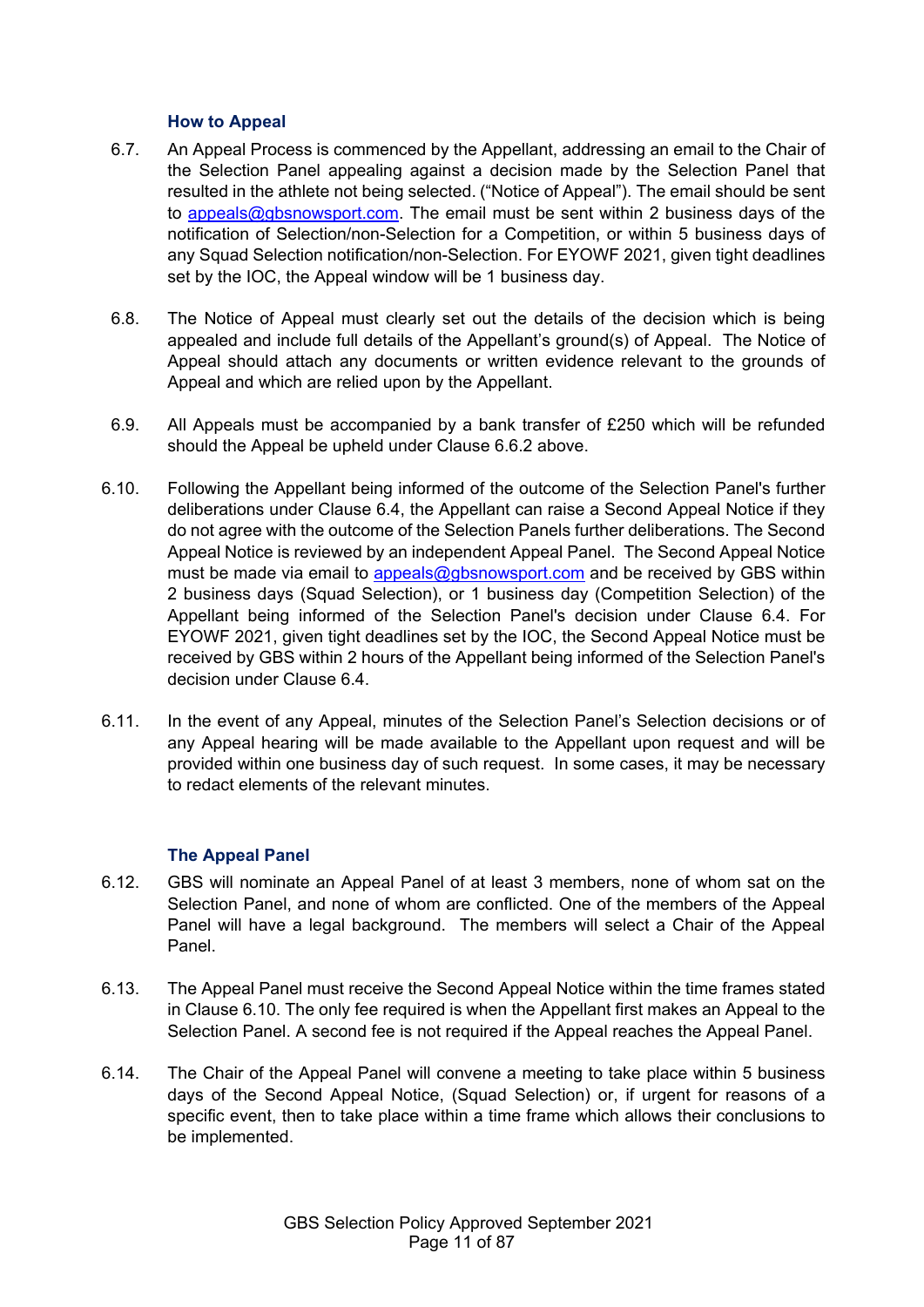- 6.15. The Appeal Panel will investigate the grounds of Appeal set out in the Second Appeal Notice and establish, to their reasonable satisfaction, which of the outcomes set out in Clause 6.6 is appropriate. The Chair of the Appeal Panel will notify the Selection Panel and the Appellant of their decision immediately after the meeting.
- 6.16. The decision of the Appeal Panel, and if required, subsequent review by the Selection Panel, following the Second Appeal Notice is final. No further Appeal of the same initial grounds of appeal will be considered.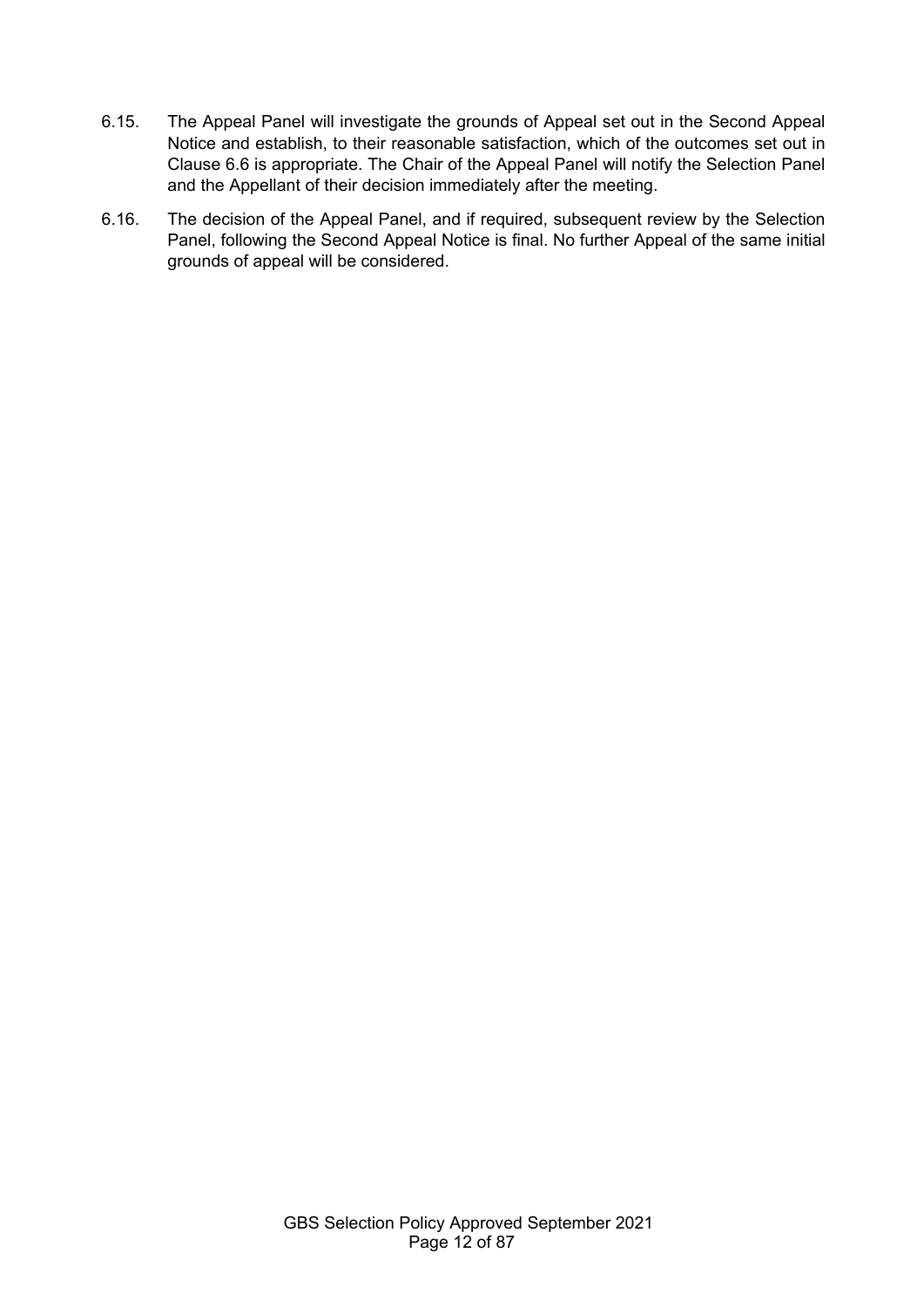# <span id="page-12-0"></span>**Schedule A: APA Nomination Process**

#### **Overview**

- A 1.1. This Schedule describes the UK Sport Athlete Performance Award (APA) Policy and how this will be applied to the Olympic GBS disciplines.
- A 1.2. GBS nominates athletes against a particular APA band based on the achievement and performance trajectory of each athlete. It is at UK Sport's discretion to accept or reject any nomination.
- A 1.3. For the avoidance of doubt, APA awards which range from A-E are reflective of the Performance Standard required to be accepted onto WCPs. There may be individual cases whereby an athlete is nominated onto a WCP but is not in receipt of an APA.
- A 1.4. UK Sport grants GBS a maximum number of APA places across the Olympic disciplines. The APA Nominations Committee will consider athlete nominations for these places. GBS nominates athletes to fill the places across disciplines; no nominations are ringfenced to a particular discipline; and GBS are not obliged to fill every APA space. All eligible athletes meeting the required performance standard will be considered by the APA Nominations Committee and nominations will then be sent to UK Sport for approval.

THE BELOW AREAS IN ITALICS, HAVE BEEN TAKEN FROM UKS' PERFORMANCE AWARD POLICY

#### **APAs - UK Sport Executive Summary**

- *UKS 1.1. The APA is a National Lottery funded grant awarded to Athletes in support of their progression towards medal success at the Olympic or Paralympic Games.*
- *UKS 1.2. Only Athletes that are progressing towards, or continuing to achieve World, Olympic or Paralympic Games medal performances will be nominated for an APA.*
- *UKS 1.3. The APA is designed to enable Athletes to engage fully with the World Class Programme, and meet the necessary training and competition demands associated with progression towards the Olympic and Paralympic podium.*
- *UKS 1.4. The APA grant contributes towards the living and sporting costs that Athletes incur whilst a member of the WCP.*
- *UKS 1.5. The APA is subject to a means-test to ensure UKS directs its funding where there is the greatest financial need. All APAs are administered through the cycle by the UK Sport Athlete Investment Team.*

## *2. Podium Level APAs*

*UKS 2.1. Podium APAs are designed to support Athletes who have achieved medal success at the Olympic Games or whose profile and results suggest they are very close to achieving this level of performance. All Athletes nominated for a Podium award must be targeting*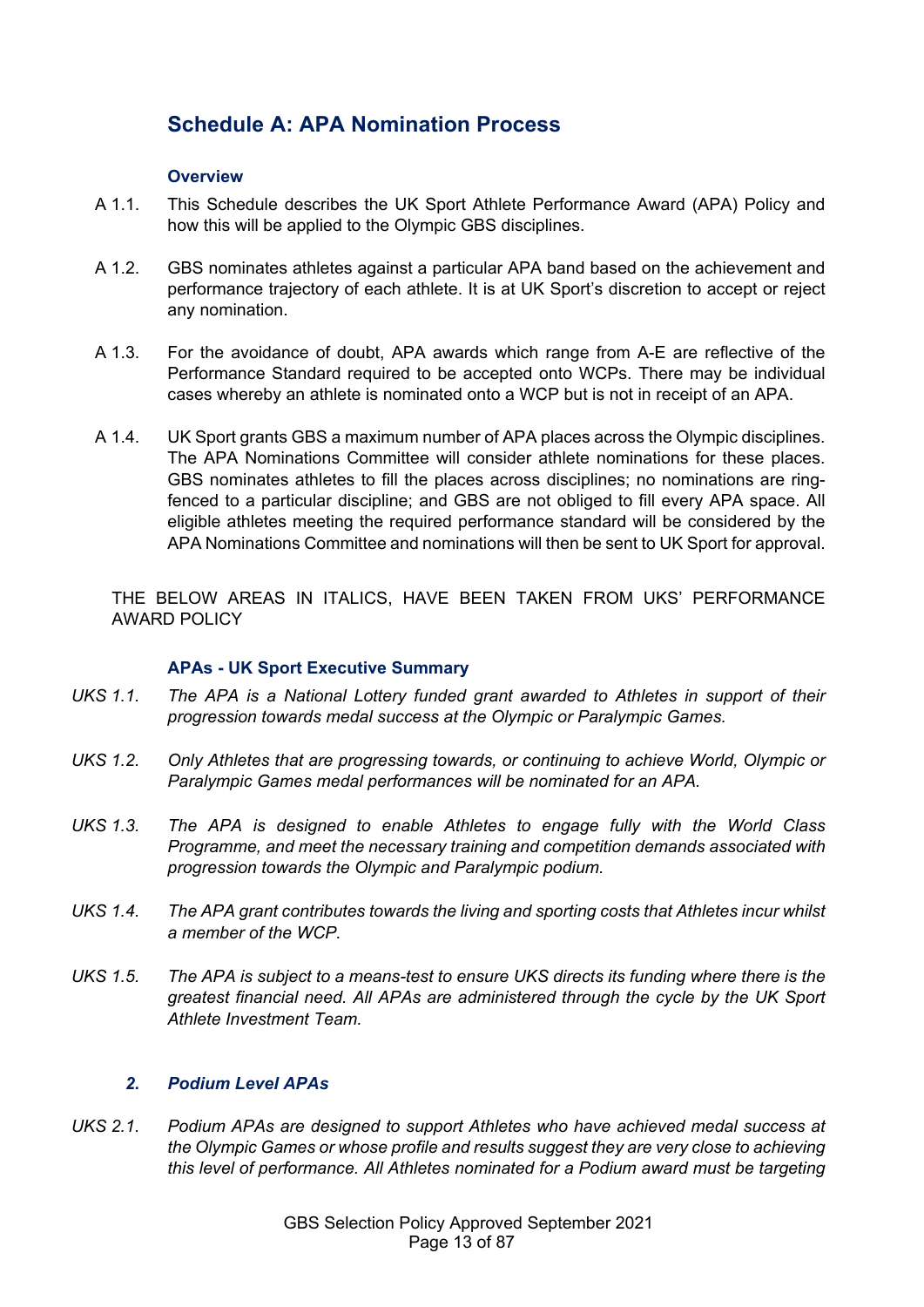*medal success in Beijing 2022.*

*UKS 2.2. Podium awards are made at A and B levels.*

#### *3. Podium Potential APAs*

- *UKS 3.1. The criteria for the selection for Athletes to receive a Podium Potential APA for Olympic sports in the Beijing cycle are as follows:*
	- *UKS 3.1.1. Athletes have been profiled, or have achieved performance benchmarks that provide evidence of their potential to achieve Olympic medal success;*
	- *UKS 3.1.2. Are able to achieve this within the next two Games cycles;*
	- *UKS 3.1.3. Require a high commitment of support from the WCP in order to realise their medal potential;*
	- *UKS 3.1.4. Are in need of direct APA investment to enable them to make the necessary commitment to the WCP.*

*More specifically:*

- *UKS 3.1.5. C Level Athletes will have achieved performances in international competition, and have met other performance benchmarks set by the WCP that indicate their potential to achieve Olympic medal success. In most cases these Athletes will be making a full time commitment to their sport;*
- *UKS 3.1.6. D Level Athletes will have an evidence based performance profile which indicates their potential to achieve Olympic medal success, and will be making a serious commitment to their sport.*
- *UKS 3.1.7. E Level Athletes will have been profiled for inclusion to the WCP and will be preparing to make a serious commitment to their sport.*

#### **GBS APA Nomination Process**

- A 2.1. The GBS APA Nominations Committee, which is a committee of the Selection Panel, will consider all athletes meeting the APA performance criteria.
- A 2.2. The APA Nominations Committee will review the list of athletes meeting the criteria. The APA Nominations Committee has complete discretion when nominating athletes to UK Sport for APAs and will consider the following criteria:
	- A 2.2.1. Attainment of performance criteria outlined in the APA Matrix;
	- A 2.2.2. That an athlete is on an upwards performance trajectory;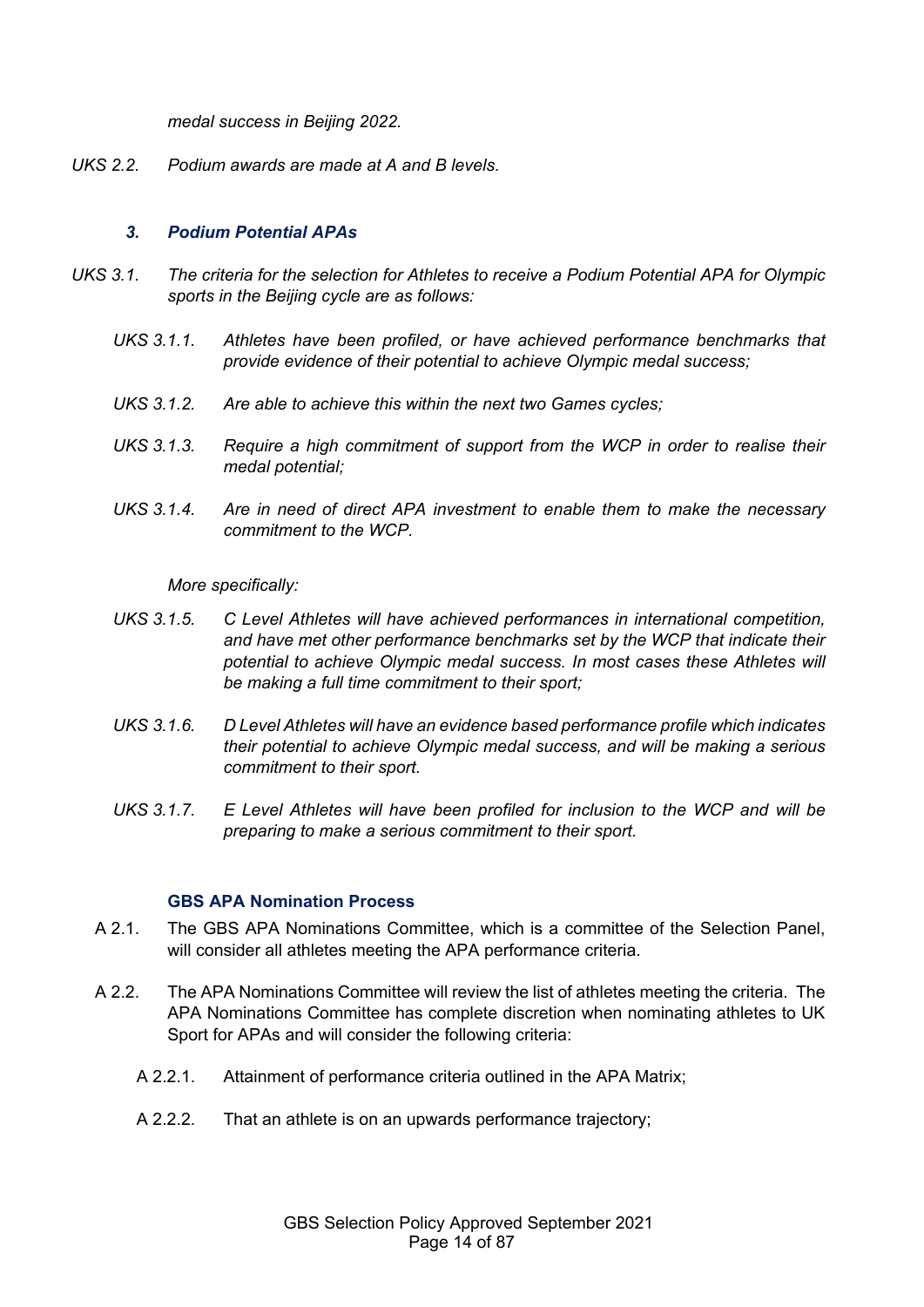- A 2.2.3. That an Athlete must be within the Event specific age profile and demonstrate continued progression to the podium; and
- A 2.2.4. Results achieved in the 12 months prior to the APA being awarded.
- A 2.3. Podium APAs will take precedence; once these are filled, C Band Athletes will be reviewed, followed by D Band and finally E Band.
- A 2.4. For the avoidance of doubt, attainment of the APA performance criteria does not infer Selection to the WCP, or that an APA will be awarded.
- A 2.5. In the case of injury/illness preventing an athlete from competing at a milestone target, discretion can be applied, and reference made to the athlete's results pre-injury.
- A 2.6. The Nominations Committee retains the ability to nominate an athlete for an APA with conditions attached.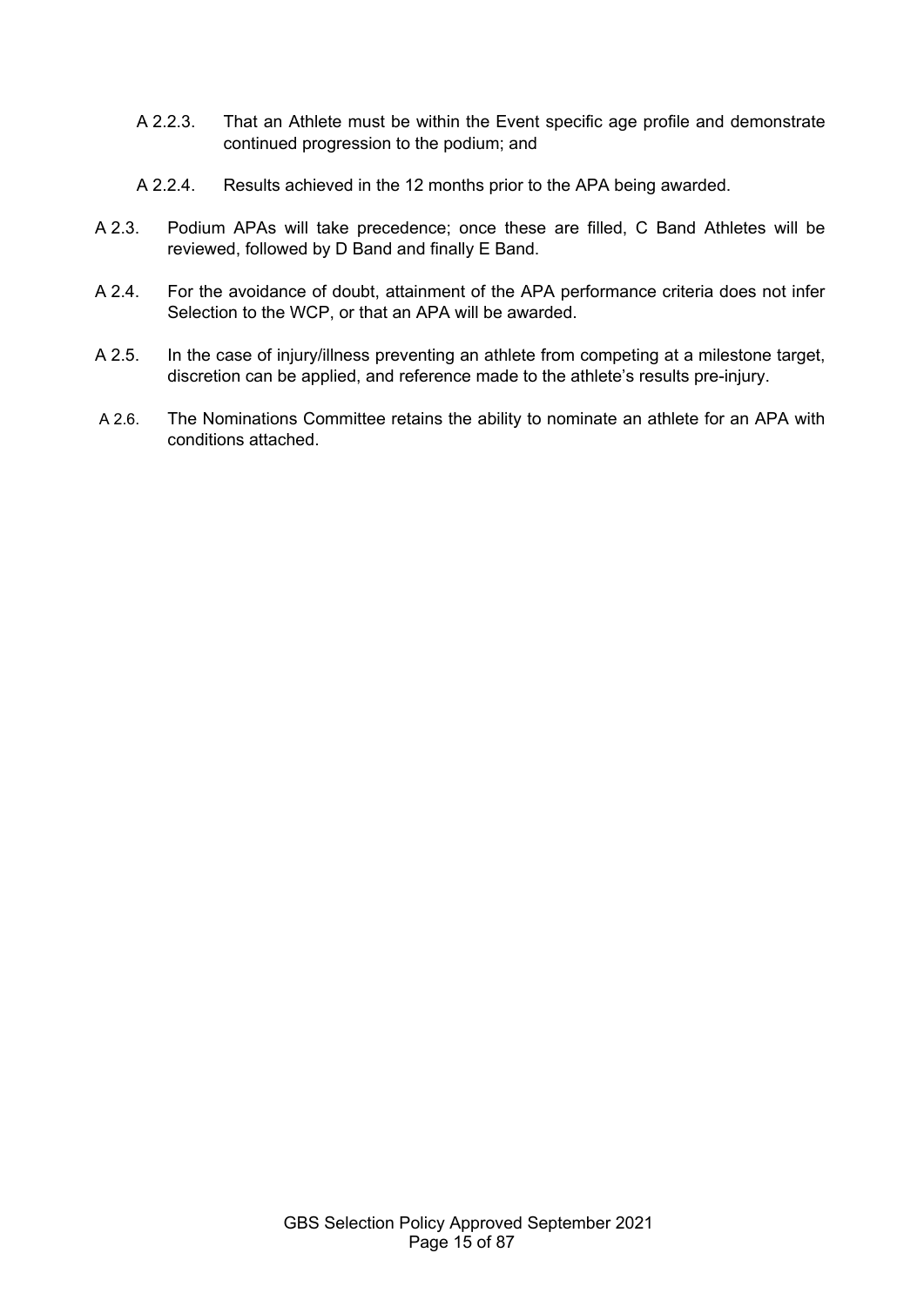# <span id="page-15-0"></span>**Schedule B: Alpine Skiing Minimum Selection Criteria**

## **Alpine World Cup Squad**

- B 1.1. Athletes can be proposed for Selection if they have satisfied the following criteria, to demonstrate they can compete effectively and safely at World Cup level:
	- B 1.1.1. At least one of the following results during the current and/or preceding season:
		- Top 30 World Cup.
		- Top 30 at the FIS Alpine World Ski Championships.
		- European Cup podium.
- B 1.2. If athletes have been on injury status during the most recent season, this may be considered by the Selection Panel when selecting to Squads.
- B 1.3. Athletes must demonstrate commitment to both an on and off snow programme as agreed with the GBS Alpine Director and GBS Head Coach.

## **Alpine Europa Cup Squad**

- B 2.1. Athletes can be proposed for Selection if they have satisfied the following criteria, to demonstrate they can compete effectively and safely at Europa Cup level:
	- B 2.1.1. Have scored Europa Cup points in the current and preceding season; or
	- B 2.1.2. Have achieved the following points criteria or better based on the FIS point list following the conclusion of the Europa Cup season:

| <b>Men/Women</b>    | <b>FIS Points</b> |
|---------------------|-------------------|
| Slalom              | 35                |
| <b>Giant Slalom</b> | 35                |
| Super G             |                   |
| Downhill            |                   |

- B 2.2. If athletes have been on injury status during the most recent season, this may be considered by the Selection Panel when selecting to Squads.
- B 2.3. Athletes must demonstrate commitment to both an on and off snow programme as agreed with the GBS Alpine Director and GBS Head Coach.

## **Alpine FIS Development Squad**

- B 3.1. Athletes must be able to demonstrate that they are on a performance trajectory towards EYOWF, Youth Olympic Games, World Junior Championships and onto Europa Cup & World Cup level. Therefore, athletes are eligible for Selection if they have satisfied the following criteria:
	- B 3.1.1. Have a top 3 result (year of birth) in an individual Event or Events at the British Championships in the current season; unless non-attendance at the British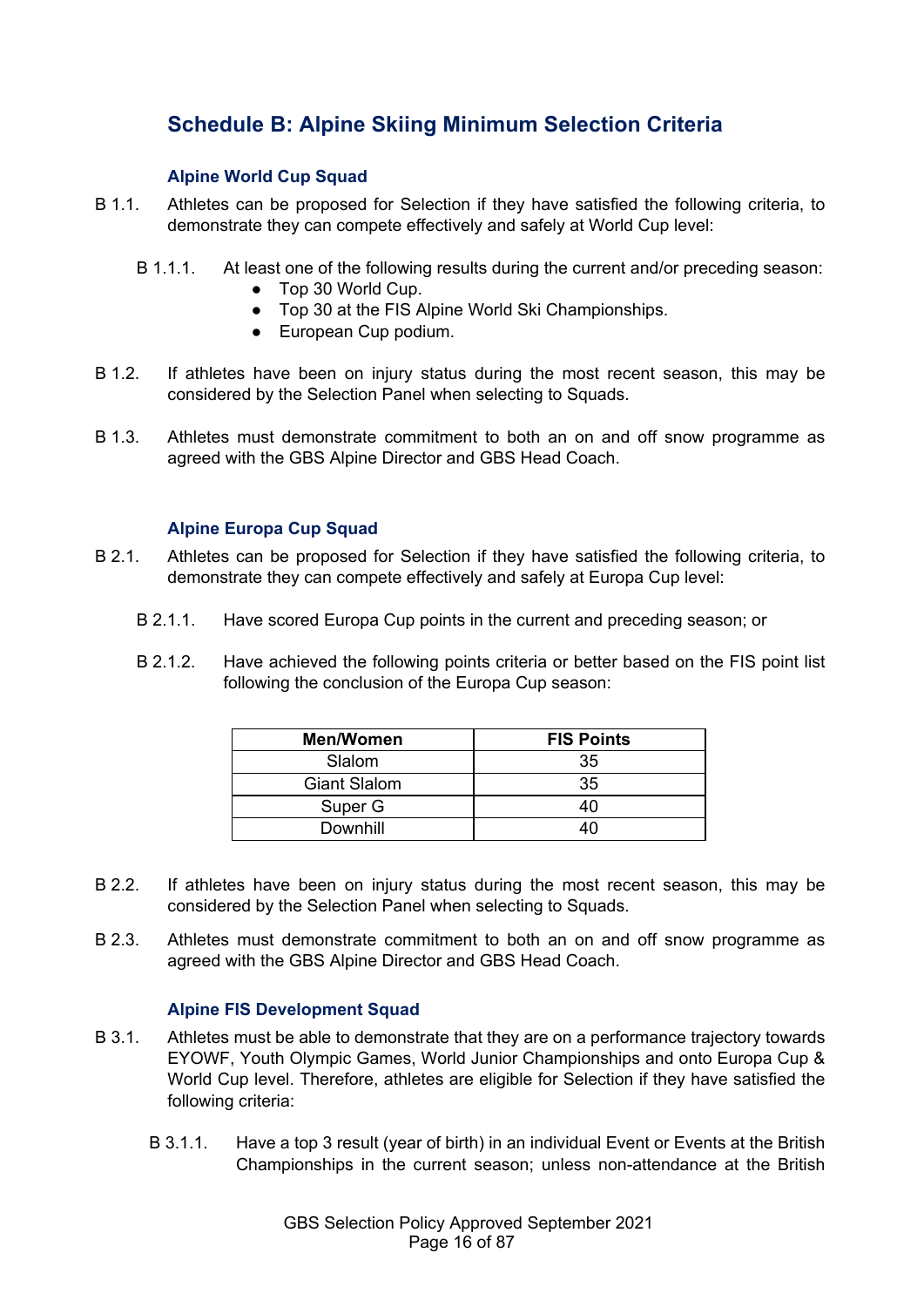Championships has been previously agreed, in writing, with the GBS Alpine Director; and

B 3.1.2. Have achieved the following points criteria or better based on the FIS point list preceding the selection meeting. All athletes U21 and below must achieve the relevant points criteria in at least two disciplines:

|                 |        | בטוווט ז כו ו נושט ופס |        |        |               |        |        |        |        |
|-----------------|--------|------------------------|--------|--------|---------------|--------|--------|--------|--------|
|                 | U18    |                        | U21    |        | <b>Senior</b> |        |        |        |        |
|                 | 1st Yr | U18                    | 3rd Yr | 4th Yr | U21           | 6th Yr | 7th Yr | 8th Yr | 9th Yr |
| <b>Slalom</b>   | 90     | 80                     | 70     | 60     | 55            | 50     | 45     | 40     | 35     |
| GS              | 90     | 80                     | 70     | 60     | 55            | 50     | 45     | 40     | 35     |
| <b>Super G</b>  | 105    | 95                     | 85     | 75     | 70            | 65     | 60     | 55     | 50     |
| <b>Downhill</b> | 115    | 105                    | 95     | 85     | 80            | 75     | 70     | 65     | 60     |
| АC              | 125    | 115                    | 105    | 95     | 90            | 85     | 80     | 75     | 70     |

**Year End/FIS Points**

- B 3.2. If athletes have been on injury status during the most recent season, this may be considered by the Selection Panel when selecting to Squads.
- B 3.3. If, in the absolute discretion of the selection panel, an athlete, U21 and below, is performing consistently at a high level, in one discipline only, then, provided that they have otherwise satisfied the criteria set out in clause B.3.1 they may be considered for selection to the squad.

## **Under 16 and Under 14 Alpine Race Allocations**

- B 4.1. Criteria are set according to an athlete's age group for the following season. Only athletes within the required FIS definition of age group are eligible to be selected to any Under 16 and Under 14 squads. Athletes should be registered on the BASS list by one of the Home Nations.
- B 4.2. As a result of COVID-19, the 2020/2021 competition season was severely disrupted. Due to this, for the 2021/2022 season (the "Season"), GBS CASC will follow the process outlined below, (the "Process") when making selections for FIS Children's International races during the Season.
- B 4.3. The Home Nations, or the GBS Head of Talent, will nominate U16 and U14 athletes to the GBS CASC in the Autumn preceding the season and again prior to the January allocation meeting and any other additional allocation meetings notified, in writing, to The Home Nations or the Head of Talent.
- B 4.4. GBS CASC will select athletes for the squads that will represent GBR at FIS International Children's races. Selection for the early season races will be made immediately after the conclusion of early January BASS races. Selection for any races in March and April will be generally made In February of that season.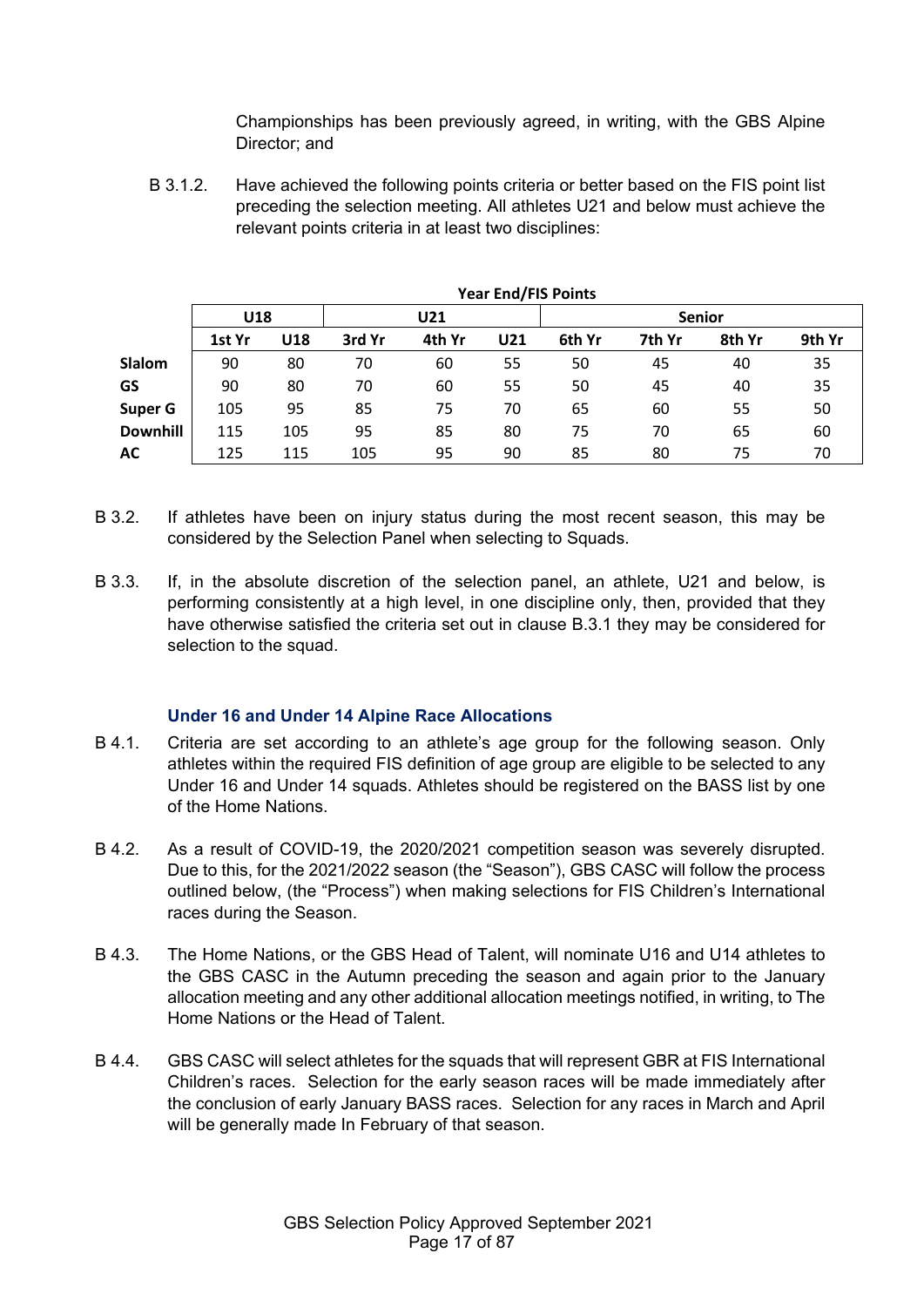- B 4.5. Selection will be based on the following criteria:
	- B 4.5.1. Performance in Alpine (European) based BASS races.
	- B 4.5.2. Performance in any International FIS Children's Event.
- B 4.6. The depth and quality of the competitive field in the above Events will be considered. GBS CASC maintain a discretion to select the best possible Squads to represent GBR at selected Competitions or races.
- B 4.7. The Process will replace all previous criteria and process for the Season. In the circumstances of further local or national lockdowns, or in any other circumstances, GBS CASC may revise the Process and will give notice thereof via the GBS Website. The Appeals Procedure laid down in the Policy will continue to apply to the Process.

#### **Alpine World Cup Entries**

- B 5.1. Any athlete wishing to be considered for entry to a World Cup must meet the FIS minimum World Cup points criteria. The Alpine Head Coach shall propose athletes for entry to individual or Team World Cup Competitions to the GBS Head Coach and GBS Alpine Director.
- B 5.2. If more athletes are proposed than quota places are available, the GBS Head Coach and GBS Alpine Director have the absolute discretion to select the athletes most likely to achieve the best result at the Competition.
- B 5.3. The GBS Head Coach and GBS Alpine Director will consider a range of factors when selecting athletes, but will include:
	- B 5.3.1. athletes' FIS rankings in the eligible discipline during the current and preceding season; and
	- B 5.3.2. results obtained in Competitions in the eligible discipline during the current and preceding season.

## **Alpine Europa Cup Entries**

- B 6.1. Any athlete wishing to be considered for entry to a Europa Cup must meet the FIS minimum Europa Cup points criteria. The GBS Alpine Head Coach shall propose athletes for entry to individual Europa Cup Competitions to the GBS Head Coach and GBS Alpine Director.
- B 6.2. If more athletes are proposed than quota places are available, the GBS Head Coach and GBS Alpine Director have discretion to select the athletes most likely to achieve the best result at the Competition.
- B 6.3. The GBS Head Coach and GBS Alpine Director will consider a range of factors when selecting athletes, but will include: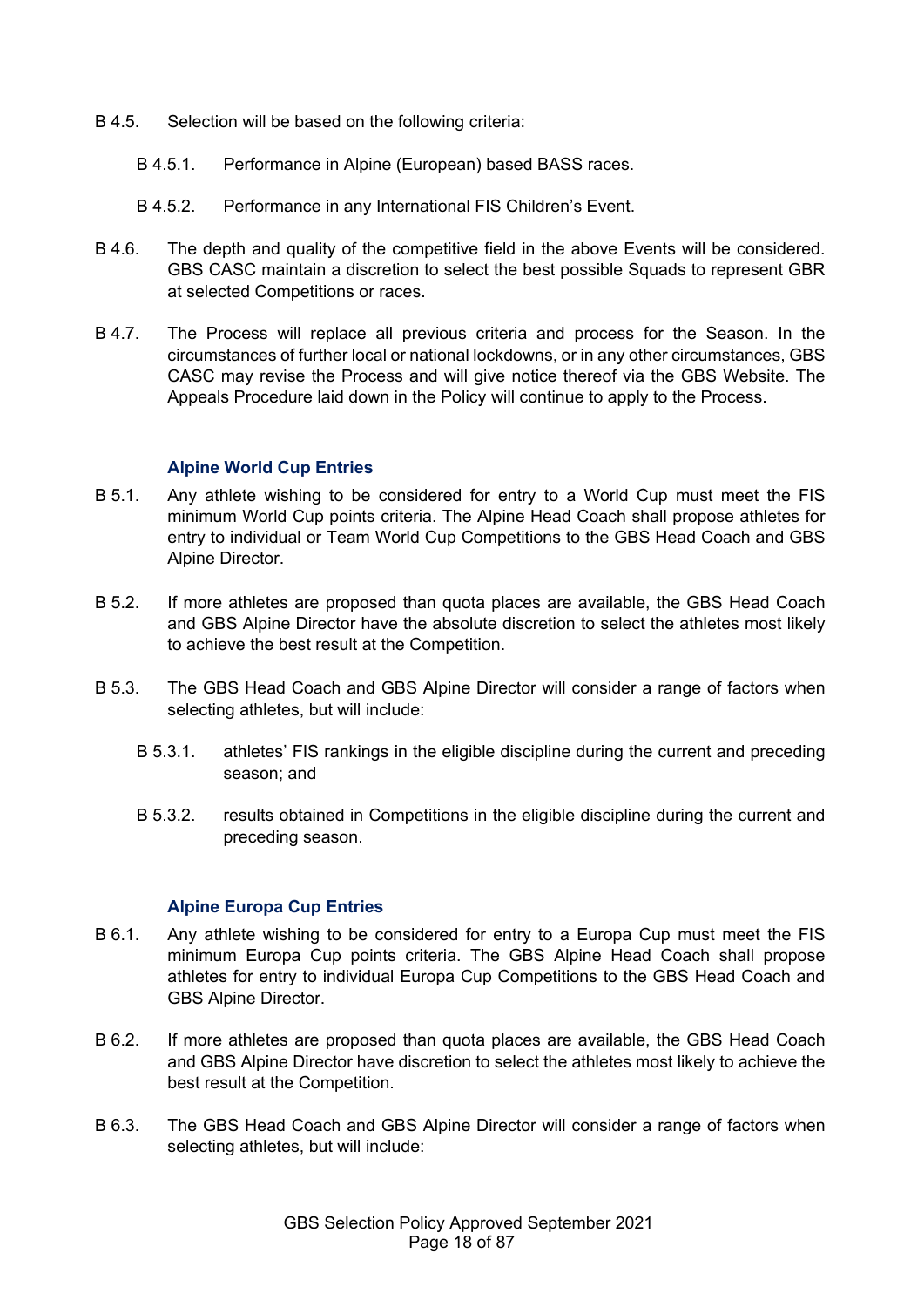- B 6.3.1. athletes' FIS ranking in the eligible discipline during the current and preceding season; and
- B 6.3.2. results obtained in Competitions in the eligible discipline during the current and preceding season.

# **Other Major Competitions**

## **European Youth Olympic Winter Festival**

- B 7.1. To be proposed for the European Youth Olympic Winter Festival (EYOWF), in addition to the eligibility criteria set out in the Policy, an athlete:
	- B 7.1.1. must meet the BOA eligibility criteria and must have satisfied FIS Athlete Eligibility;
	- B 7.1.2. must meet or exceed the Minimum Eligibility Criteria set out below in one or more of the Alpine disciplines; and
	- B 7.1.3. must have been born between dates specified for the EYOWF.

## B 7.2. **Minimum Eligibility Criteria**

| Men/Women                  | <b>FIS Points</b> | Single FIS Point Score |
|----------------------------|-------------------|------------------------|
| <b>Slalom</b>              | 90                | 80                     |
| Individual Parallel Slalom | 90 (Slalom)       | 80 (Slalom)            |

- B 7.3. The Selection Panel will select the team, considering the FIS list published immediately prior to the relevant Selection meeting, but significant results following the most recent FIS list will also be considered.
- B 7.4. If more athletes are proposed than quota places are available, the Selection Panel has absolute discretion to select the athletes most likely to achieve the best result at the Competition.
- B 7.5. The Selection Panel will consider a range of factors when selecting athletes, but will include:
	- B 7.5.1. an athlete's world ranking in the eligible discipline during the qualification period;
	- B 7.5.2. results obtained in Competitions during the current and preceding season.

## **Team Parallel Slalom (EYOWF)**

B 8.1. In selecting the individuals for the Team Parallel Slalom (EYOWF Alpine Team Event) (2 men and 2 women), the Selection Panel has discretion to select athletes on their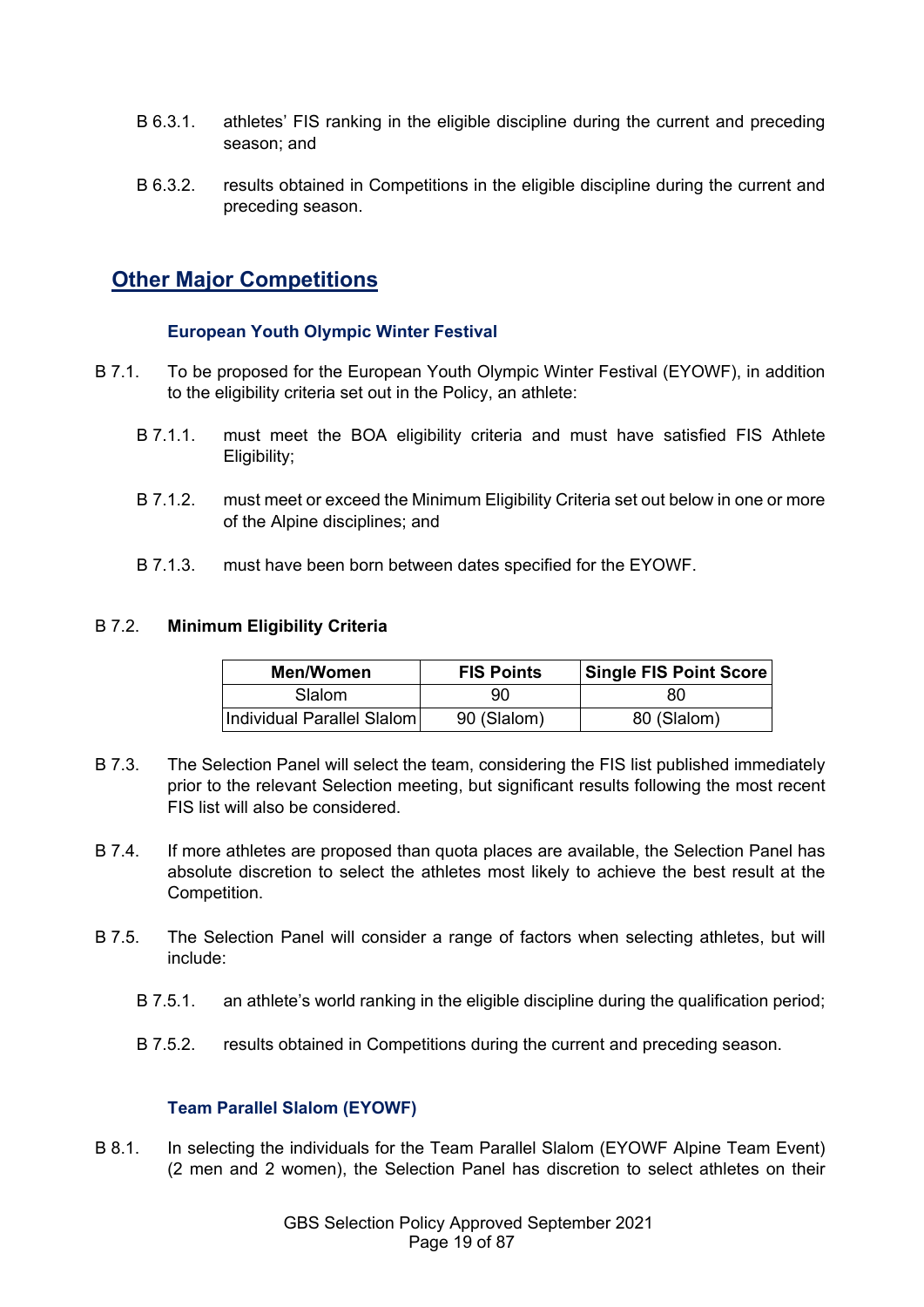ability to produce credible results in the EYOWF Alpine Team Event over their ability to produce credible results in individual Events.

- B 8.2. If GBR fails to qualify a full Team (2 men and 2 women), a maximum of 1 athlete who has not qualified based on the individual criteria above but has met the minimum FIS/IOC eligibility criteria. For Selection for the Team Event, the Selection Panel have absolute discretion to select the athletes who in their reasonable opinion are most likely to achieve the best result in the Team Event.
- B 8.3. The Selection Panel will consider a range of factors when selecting athletes, but will include (in no priority):
	- B 8.3.1. an athlete's world ranking in the eligible discipline during the qualification period; and
	- B 8.3.2. results obtained in Competitions during the current and preceding season.

#### **FIS Alpine Junior World Ski Championships**

- B 9.1. To be proposed for the FIS Alpine Junior World Ski Championships in addition to the eligibility criteria set out in the Policy, an athlete:
	- B 9.1.1. must meet or exceed the Minimum Eligibility Criteria set out below in one or more of the Alpine disciplines; and
	- B 9.1.2. must have been born between the dates specified for the particular FIS Alpine Junior World Ski Championships.

#### B 9.2. **Minimum Eligibility Criteria**

| Men/Women              | <b>FIS</b><br>points |
|------------------------|----------------------|
| Slalom                 | 55                   |
| <b>Giant Slalom</b>    | 55                   |
| Super G                | 60                   |
| <b>Alpine Combined</b> | 60                   |
| Downhill               |                      |

- B 9.3. The Selection Panel will select the Team considering the FIS list published immediately prior to the relevant Selection meeting, but significant results following the most recent FIS list will also be considered.
- B 9.4. If more athletes are proposed than quota places are available, the Selection Panel has absolute discretion to select the athletes most likely to achieve the best result at the Competition.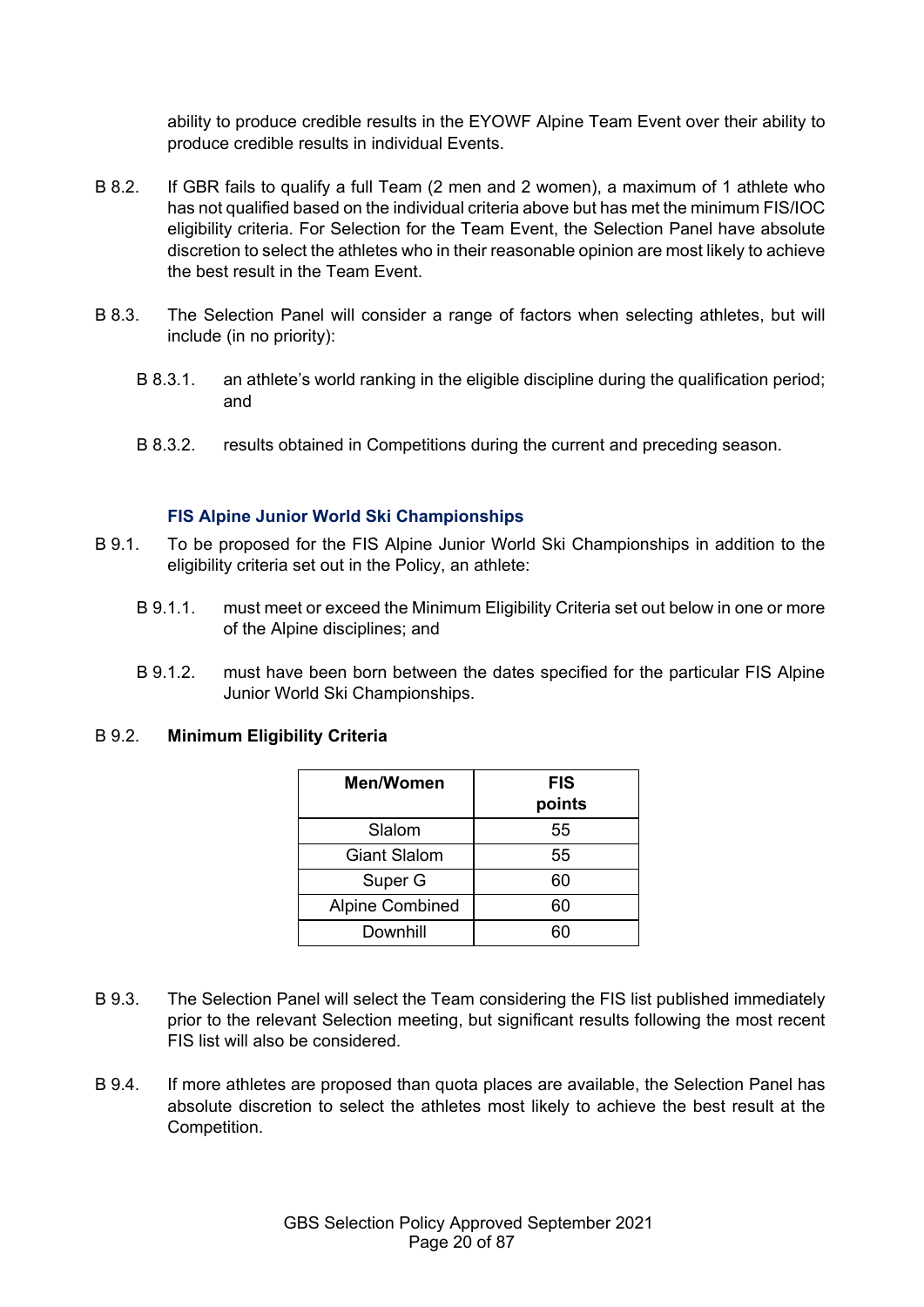- B 9.5. The Selection Panel will consider a range of factors when selecting athletes, but will include:
	- B 9.5.1. athletes' world ranking in the eligible discipline during the current and preceding season; and
	- B 9.5.2. results obtained in Competitions during the current and preceding season.
- B 9.6. In extraordinary circumstances, in particular those where qualification opportunities have been impacted due to COVID-19, the Selection Panel has absolute discretion to consider (and give additional weight to) any other factors they deem relevant in respect of their nomination decisions including (but not limited to) the likelihood of an athlete being podium competitive in future Olympic Games in accordance with the purpose of the Policy. Any such nominations must be made by a Discipline Head Coach, and must be supported with training and competition data, or technical profiling for consideration by the Selection Panel.

## **Team Parallel Slalom**

- B 10.1. In selecting to the Team Parallel Slalom (FIS Alpine Junior World Ski Championships Team Event), (maximum three men, three women), the Selection Panel has discretion to select athletes on their ability to produce credible results in the FIS Alpine Junior World Ski Championships Team Event, over their ability to produce credible results in the individual Events. Final Team Selection is at the discretion of the GBS Alpine Head Coach and GBS Team Leader during the FIS Alpine Junior World Ski Championships.
- B 10.2. The Selection Panel will consider a range of factors when selecting athletes, but will include (in no priority):
	- B 10.2.1. an athlete's world ranking in the eligible discipline during the qualification period; and
	- B 10.2.2. results obtained in Competitions during the current and preceding season.
- B 10.3. In extraordinary circumstances, in particular those where qualification opportunities have been impacted due to COVID-19, the Selection Panel has absolute discretion to consider (and give additional weight to) any other factors they deem relevant in respect of their nomination decisions including (but not limited to) the likelihood of an athlete being podium competitive in future Olympic Games in accordance with the purpose of the Policy. Any such nominations must be made by a Discipline Head Coach, and must be supported with training and competition data, or technical profiling for consideration by the Selection Panel.

## **Crossover in FIS Alpine Junior World Ski Championships Events**

B 11.1. Once selected to the FIS Alpine Junior World Ski Championships Team, GBS will also support crossover in certain Events in order to promote athlete development as follows: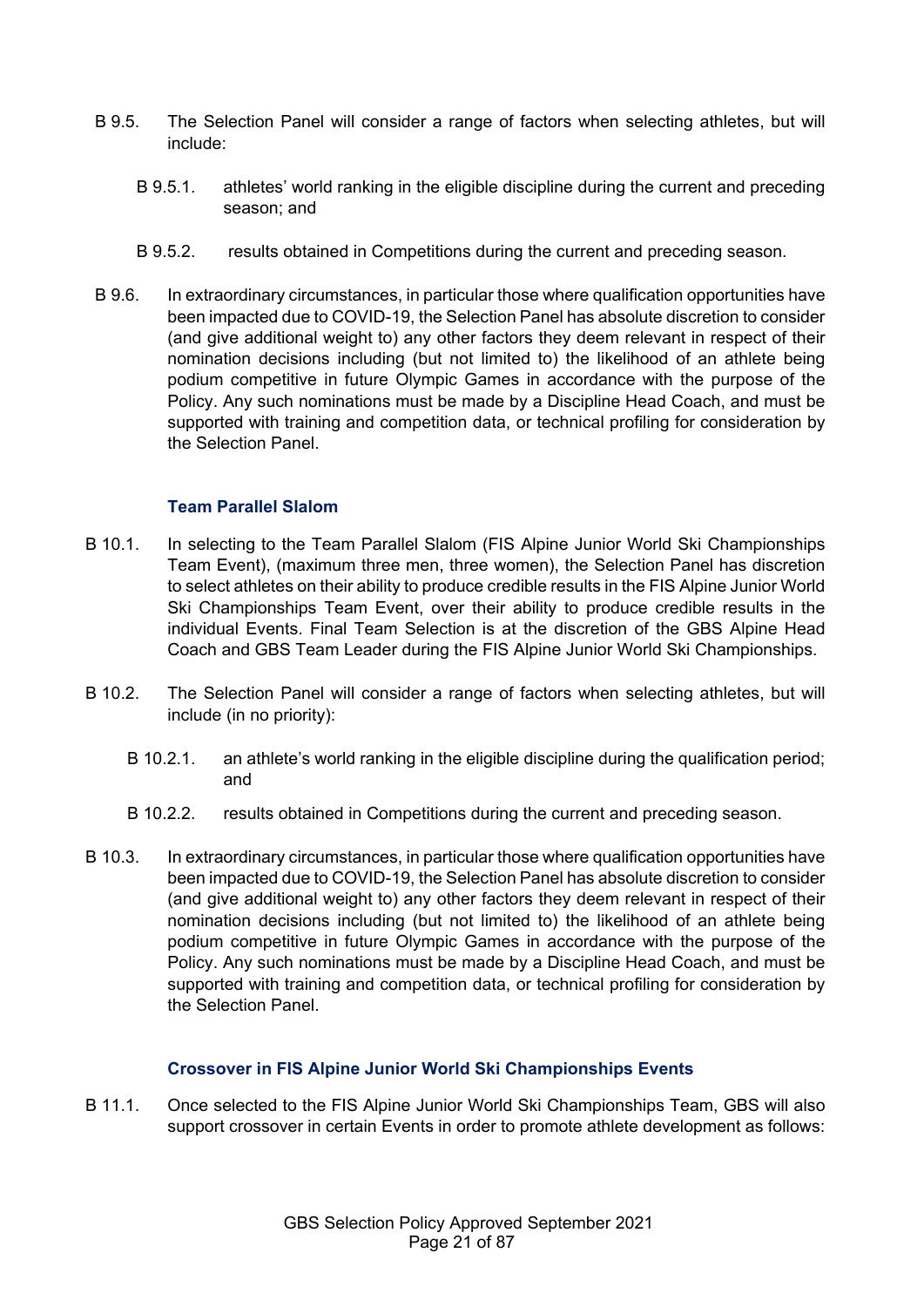| Slalom              | crossover to GS, AC     |
|---------------------|-------------------------|
| <b>Giant Slalom</b> | crossover to SL, SG, AC |
| Super G             | crossover to GS, AC     |
| nн                  | crossover to SG, AC     |

B 11.2. Selection for other Events (in which athletes have not met the Selection criteria) will be made on a case-by-case basis, with the decision being taken by the GBS Selection Panel. Emphasis on safety will be paramount in Selections for crossover into speed Events.

## **FIS Alpine World Ski Championships (***2023 criteria to be published September 2022)*

- B 12.1. To be proposed for the FIS Alpine World Ski Championships, in addition to the eligibility criteria set out in the Policy, an athlete:
	- B 12.1.1. must satisfy the FIS Athlete Eligibility; and
	- B 12.1.2. must meet or exceed the Minimum Eligibility Criteria set out below in one or more of the Alpine disciplines.

## **Minimum Eligibility Criteria**

- B 12.2. GBS will consider athletes for Selection to the FIS Alpine World Ski Championships based upon the following criteria:
	- B 12.2.1. A finish within the top 30 of the field in a World Cup in the current or preceding season; **OR**
	- B 12.2.2. have achieved two or more of the following in the current or preceding season:
		- B 12.2.2.1. A finish within the top 15 of the field in a Europa Cup; and/or
		- B 12.2.2.2. A finish within the top 3 of the field in a Nor-Am Cup. The depth and quality of the competitive field in Nor-Am Cup Events will be considered.
- B 12.3. If there are more athletes eligible and qualified for Selection than quota places allocated, the Selection Panel has absolute discretion to select athletes who, in their reasonable opinion, are most likely to achieve the best result at the Competition. Such factors that may be considered, but not limited to (in no priority), will be:
	- B 12.3.1. World Cup points accumulated during the current and preceding season;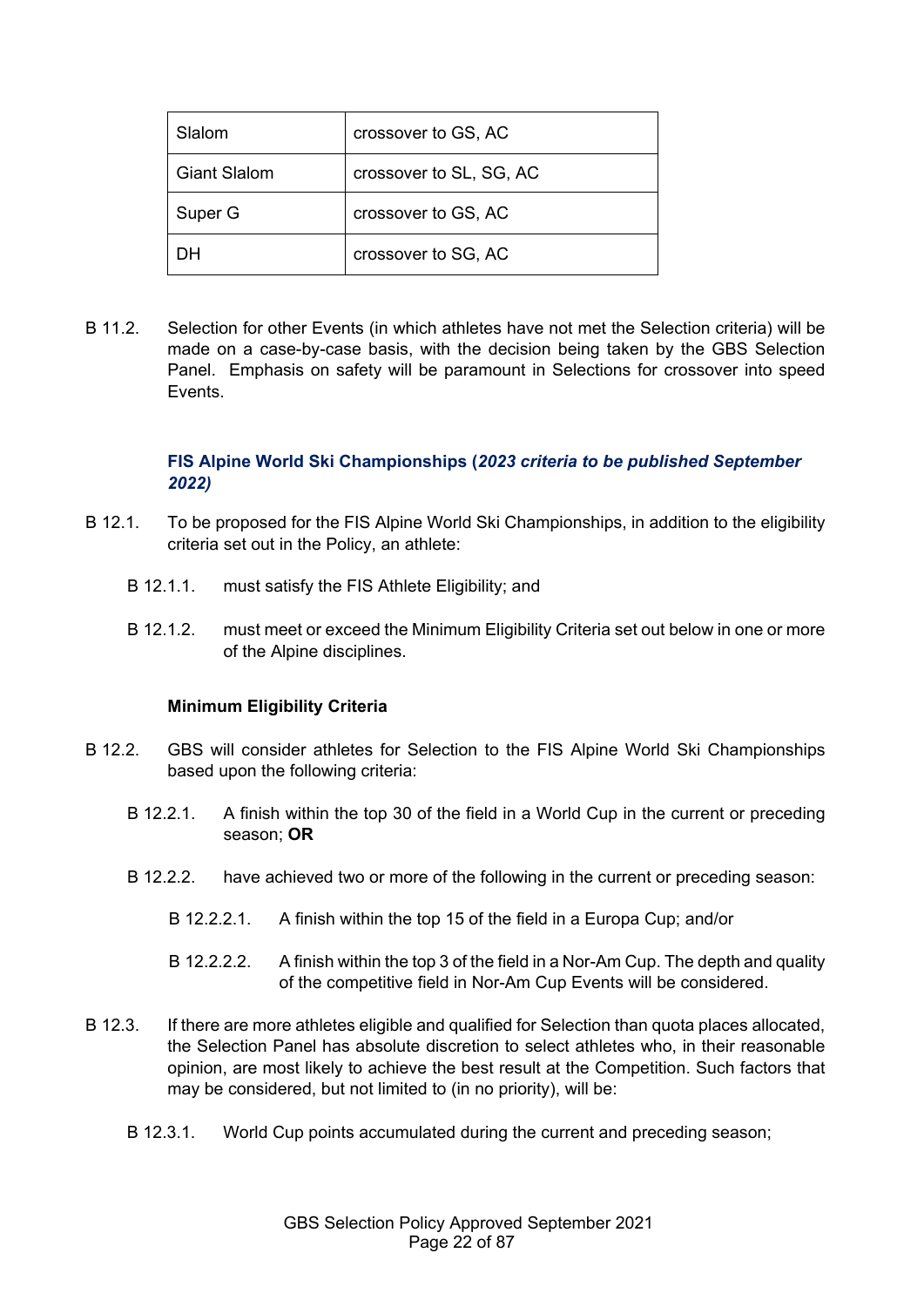- B 12.3.2. athletes' world ranking in the eligible discipline during the current and preceding season; and
- B 12.3.3. results obtained in Competitions during the current and preceding season generally, with greater emphasis on more recent results in order to select on current form.
- B 12.4. In extraordinary circumstances, in particular (but not limited to) those where qualification opportunities have been impacted due to COVID-19, the Selection Panel has absolute discretion to consider (and give additional weight to) any other factors they deem relevant in respect of their nomination decisions including (but not limited to) the likelihood of an athlete being podium competitive in future Olympic Games in accordance with the purpose of the Policy. The selection Panel may also, in its absolute discretion, consider results which it deems to be outstanding, taking into account the depth and quality of the competitive field. This could, for example, include (without limitation) consistent finishes within the top 30 of the field in European Cup events. Any such nominations must be made by a Discipline Head Coach, and must be supported with training and competition data, or technical profiling for consideration by the Selection Panel.

## **Team Parallel Slalom**

- B 13.1. In selecting to the Team Parallel Slalom (FIS Alpine World Ski Championships Team Event), (maximum three men, three women), the Selection Panel has discretion to select athletes on their ability to produce credible results in the FIS Alpine World Ski Championships Team Event, over their ability to produce credible results in the individual Events. Final Team Selection is at the discretion of the GBS Alpine Head Coach and GBS Alpine Director during the FIS Alpine World Ski Championships.
- B 13.2. The Selection Panel will consider a range of factors when selecting athletes, but will include (in no priority):
	- B 13.2.1. an athlete's world ranking in the eligible discipline during the qualification period; and
	- B 13.2.2. results obtained in Competitions during the current and preceding season.
- B 13.3. In extraordinary circumstances, in particular those where qualification opportunities have been impacted due to COVID-19, the Selection Panel has absolute discretion to consider (and give additional weight to) any other factors they deem relevant in respect of their nomination decisions including (but not limited to) the likelihood of an athlete being podium competitive in future Olympic Games in accordance with the purpose of the Policy. Any such nominations must be made by a Discipline Head Coach, and must be supported with training and competition data, or technical profiling for consideration by the Selection Panel.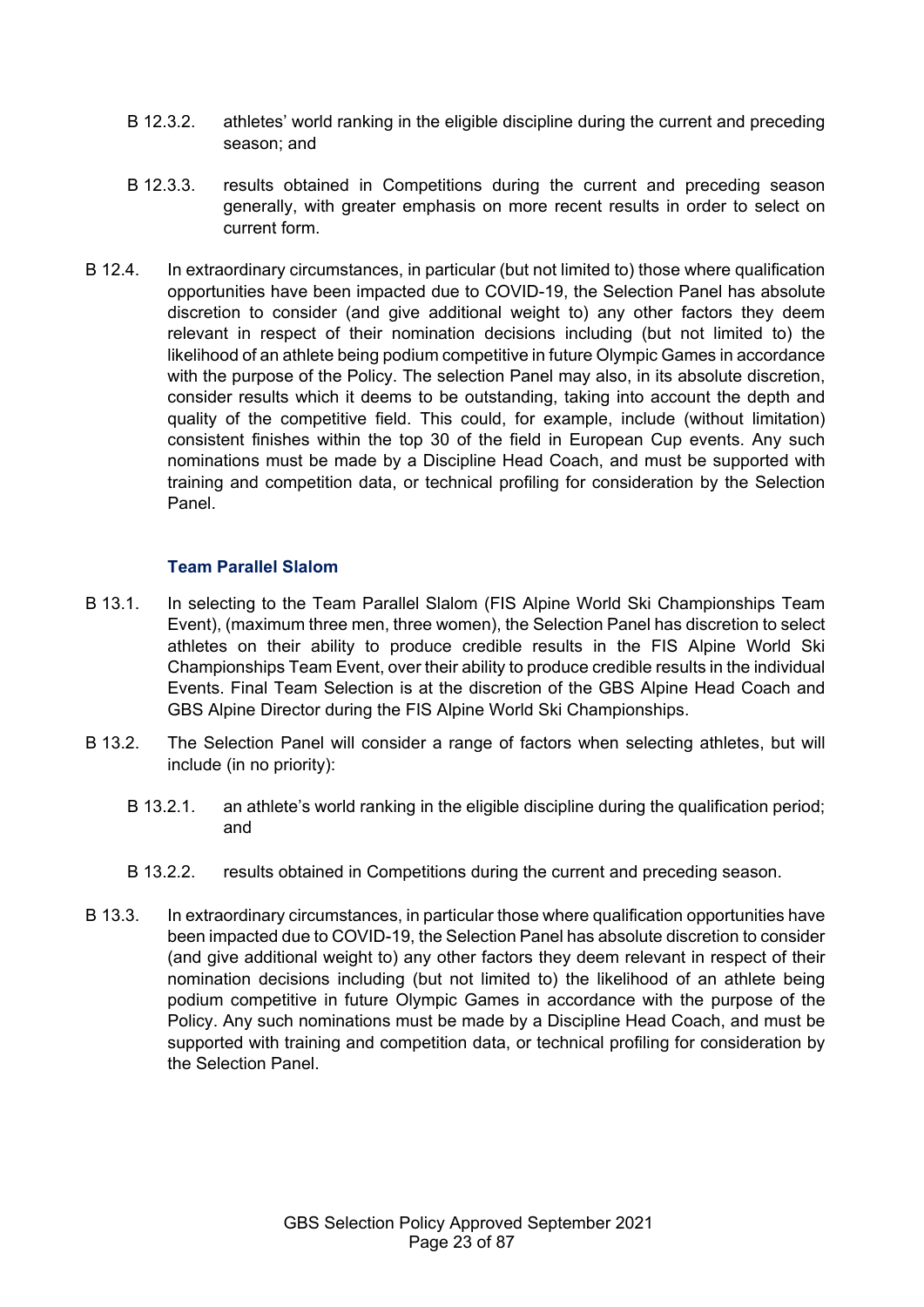## **Crossover in FIS Alpine World Ski Championships Events**

B 14.1. Once selected to the FIS Alpine World Ski Championships Team, GBS will also support crossover in certain Events in order to promote athlete development as follows:

| Slalom              | crossover to GS, AC     |
|---------------------|-------------------------|
| <b>Giant Slalom</b> | crossover to SL, SG, AC |
| Super G             | crossover to GS, AC     |
|                     | crossover to SG, AC     |

B 14.2. Selection for other Events (in which athletes have not met the Selection criteria) will be made on a case-by-case basis, with the decision being taken by the GBS Selection Panel. Emphasis on safety will be paramount in Selections for crossover into speed Events.

#### **Winter FISU World University Games**

- B 15.1. To be proposed for Winter FISU World University Games in addition to the eligibility criteria set out in the Policy, an athlete:
	- B 15.1.1. must meet the BUCS and FISU eligibility criteria and must have satisfied FIS Athlete Eligibility;
	- B 15.1.2. meet or exceed the Minimum Eligibility Criteria set out below.

#### **Minimum Eligibility Criteria**

B 15.2. GBS will consider athletes for Selection to the Winter FISU World University Games based upon the following criteria:

| Men/Women              | <b>FIS</b><br>points |
|------------------------|----------------------|
| Slalom                 | 55                   |
| <b>Giant Slalom</b>    | 55                   |
| Super G                | 60                   |
| <b>Alpine Combined</b> | הה                   |

B 15.3. If more athletes are proposed than quota places are available, the Selection Panel has discretion to select the athletes most likely to achieve the best result at the Competition.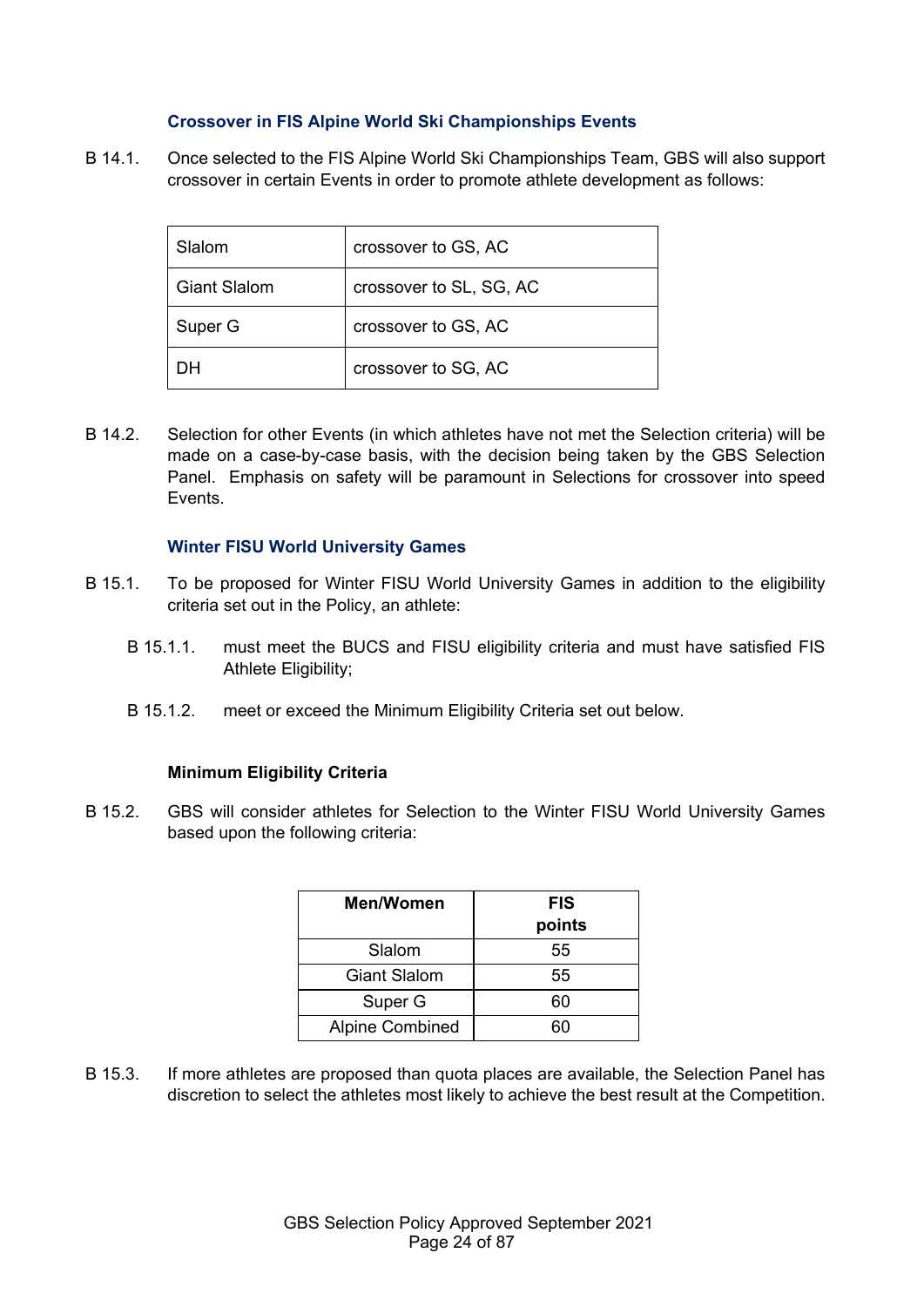- B 15.4. The Selection Panel will consider a range of factors when selecting athletes, but will include:
	- B 15.4.1. athletes' FIS ranking in the eligible discipline during the current season; and
	- B 15.4.2. results obtained in Competitions in the eligible discipline during the current season; and
	- B 15.4.3. athlete readiness to compete.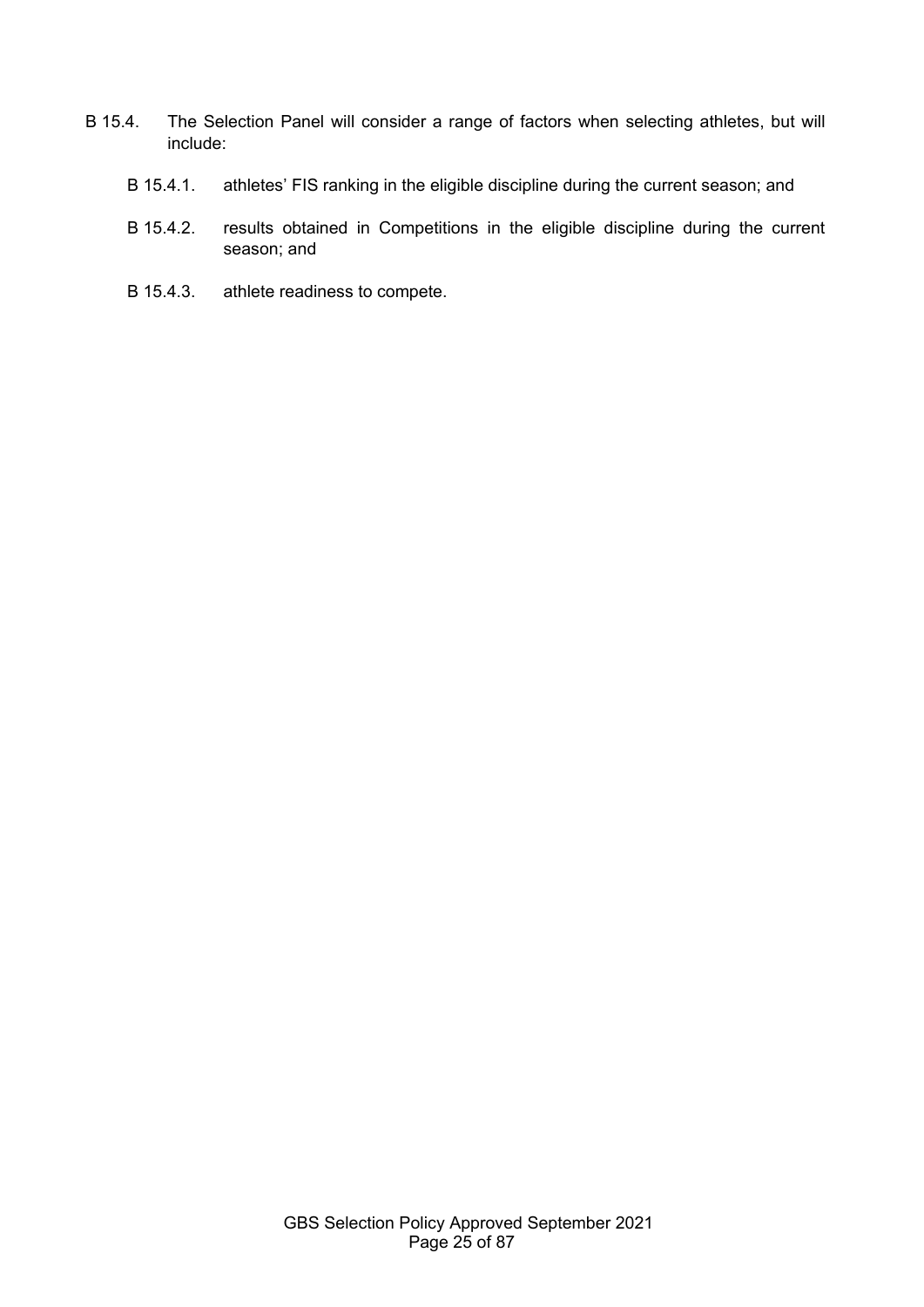# <span id="page-25-0"></span>**Schedule C: Cross Country Skiing Minimum Selection Criteria**

## **Cross Country World Cup Squad**

- C 1.1. Athletes who have scored an individual top 30 result in the World Cup, World Championships, or Olympic Games in the current or preceding season, or who receive funding through UK Sport (Band A or B) are automatically selected into the World Cup Squad.
- C 1.2. At the discretion of the Selection Panel, further athletes can be considered for Selection if they have shown consistent performance and met the following FIS points requirements listed in Table 1 below:

|                  | Men | Women |
|------------------|-----|-------|
| <b>Sprint CL</b> | 100 | 84    |
| <b>Sprint SK</b> | 88  | 90    |
| Distance CL      | 73  | 78    |
| Distance SK      | 59  | 84    |

Table 1:

- C 1.3. The targets in Table 1 will also be used to select an athlete who is not a member of the World Cup Squad for a selected World Cup race, with the earliest possibility for this being 1st January of the World Cup/Tour season.
- C 1.4. The values in Table 1 have been empirically derived and reflect the average FIS point scores required to place among the top 67% of the field in a World Cup. This analysis is based on results from 17/18 and 18/19 season. FIS Points scored in World Cup, Tour de Ski, Norwegian and Scandinavian Cups, Scandinavian and Central European National Championships, and OPA races will be considered when assessing athletes. In cases where FIS points have been obtained outside the above races, the GBS Cross Country Head Coaches may consider these results with additional scrutiny, to assure the Selection Panel of their quality.
- C 1.5. If athletes have been on injury status during the most recent season, this may be considered by the Selection Panel when selecting to Squads.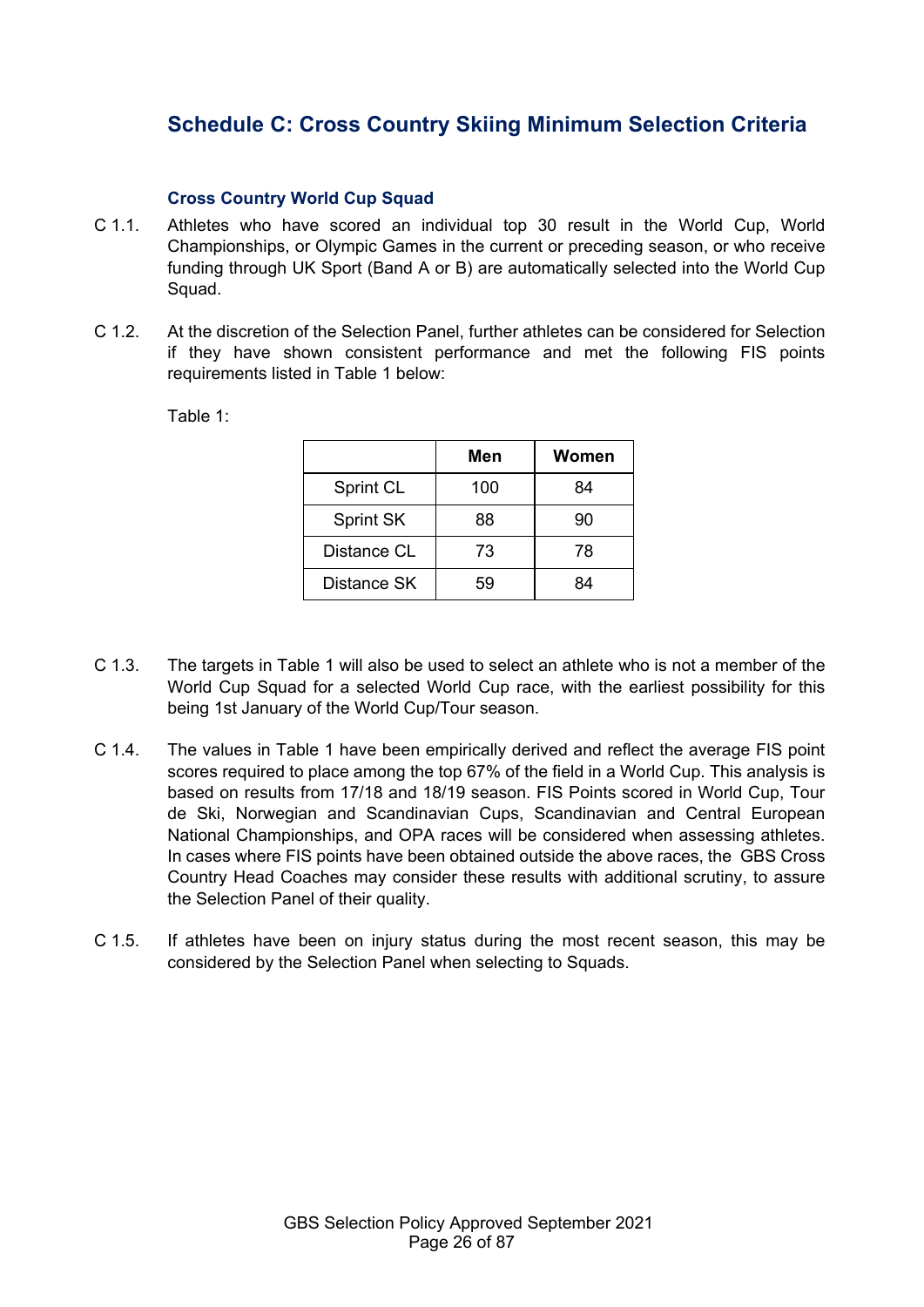## **Cross Country Continental Cup Squad**

C 2.1. Athletes who have met the following FIS points requirements listed in Table 2 below will be considered for the Cross Country Continental Cup Squad:

Table 2:

|                 | Men | Women |
|-----------------|-----|-------|
| Sprint          | 164 | 184   |
| <b>Distance</b> | 117 | 148   |

- C 2.2. Table 2 reflects the FIS points required to place among the top 67% of a Continental Cup (Scandinavian Cup). These values will be indicative for placement into the Continental Cup Squad. Only FIS Points scored in World Cup, Tour de Ski, Norwegian and Scandinavian Cups, Finnish, Scandinavian and European National Championships, and OPA races will be considered when assessing athletes. FIS points obtained outside the above races shall be subject to additional scrutiny by the GBS Cross Country Head Coaches to assure the Selection Panel of their quality.
- C 2.3. If athletes have been on injury status during the most recent season, this may be considered by the Selection Panel when selecting to Squads.

#### **Cross Country Performance Squad**

C 3.1. Athletes can be considered for the Cross Country Performance Squad if they have met the below FIS point criteria, in Table 3, in current or preceding season in two or more Events:

Table 3:

|                 | Men | Women |
|-----------------|-----|-------|
| Sprint          | 200 | 200   |
| <b>Distance</b> | 200 | 200   |

- C 3.2. All FIS Events in Central Europe and Scandinavia will be considered for Performance Squad Selection. The Selection Panel has absolute discretion to consider the performance level and field size of the Event where the FIS points are scored before selecting an athlete.
- C 3.3. If athletes have been on injury status during the most recent season, this may be considered by the Selection Panel when selecting to Squads.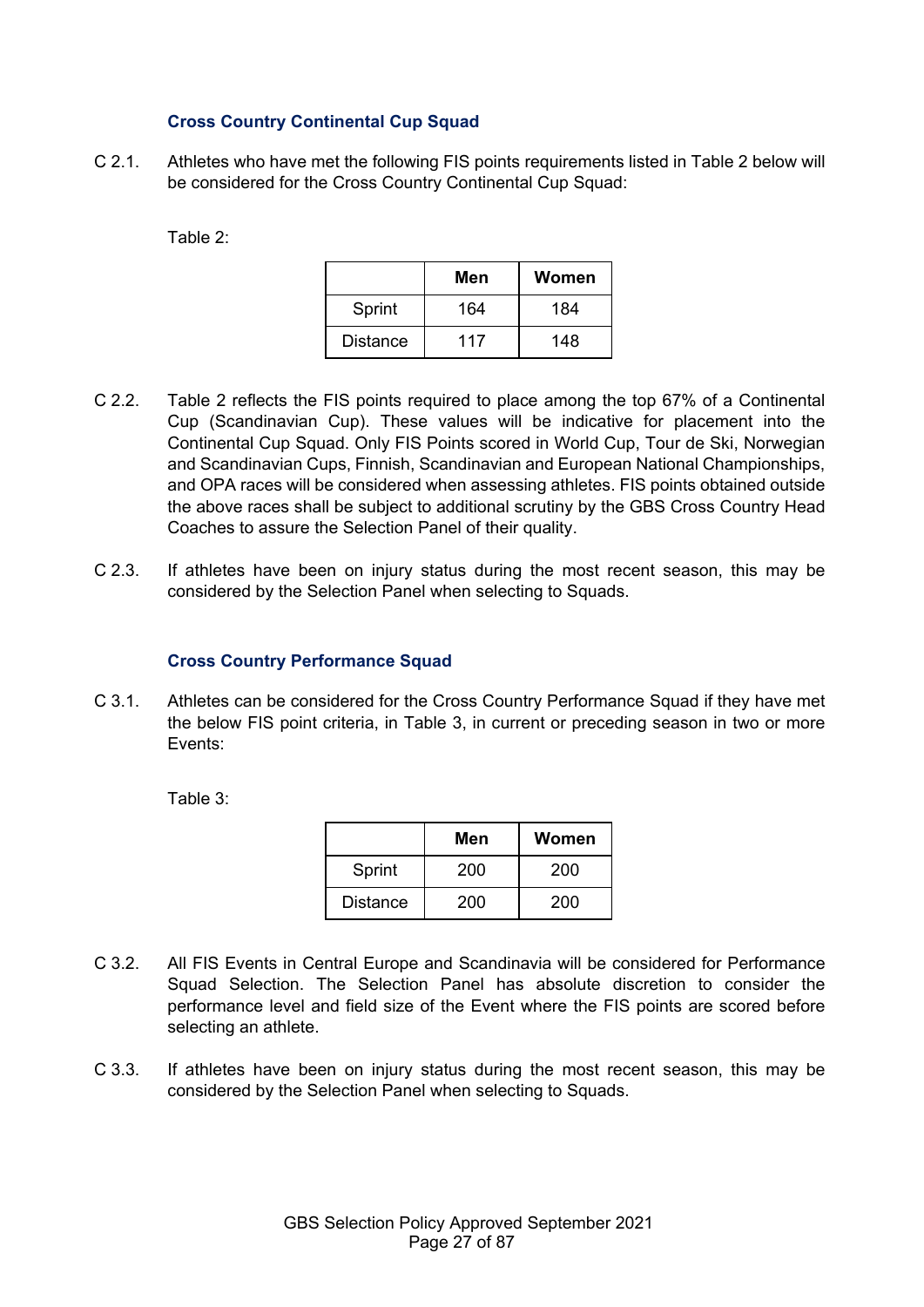## **Cross Country Junior Squad**

C 4.1. Athletes can be considered for the Junior Squad if they were born in 2000 or younger and have met the below FIS point criteria, in Table 4, in the current or preceding season in one or more Event(s):

Table 4:

|                 | Men | Women |
|-----------------|-----|-------|
| Sprint          | 260 | 270   |
| <b>Distance</b> | 260 | 270   |

- C 4.2. All FIS Events in Central Europe and Scandinavia will be considered for Junior Squad Selection. The Selection Panel has absolute discretion to consider the performance level and field size of the Event where the FIS points are scored before selecting an athlete.
- C 4.3. If athletes have been on injury status during the most recent season, this may be considered by the Selection Panel when selecting to Squads.

#### **Cross Country World Cups & Tours**

- C 5.1. The GBS Cross Country Coaches shall nominate athletes for entry to individual World Cup and Tour Competitions, and these shall be ratified by the Nordic Discipline Committee Chair and GBS Head Coach. Athletes must consistently meet criteria stated in Table 1 above, in section C.1.2, and the relevant FIS World Cup and Tour Entry requirements.
- C 5.2. Athletes in the World Cup Squad are automatically qualified for World Cups and Tour Events, however the GBS Cross Country Coaches have absolute discretion on Selection to World Cups, where athletes have not achieved the minimum FIS points in the relevant discipline.
- C 5.3. Athletes who are not part of the Cross Country World Cup squad will not be considered for Selection for World Cups or Tours until after 1<sup>st</sup> January of the World Cup/Tour season. Minimum FIS criteria must have been met in order for athletes to be considered. GBS Cross Country coaches, the Nordic Discipline Committee Chair, and the GBS Head Coach have absolute discretion on final Selection to World Cups & Tours. If there are more athletes eligible and qualified for Selection than quota places allocated, the Nordic Discipline Committee Chair and the GBS Head Coach have absolute discretion to select athletes who, in their reasonable opinion, are most likely to achieve the best result at the Competition. Such factors that may be considered but not limited to, (in no priority), will be:
	- C 5.3.1. athletes' FIS ranking in the eligible discipline during the current season;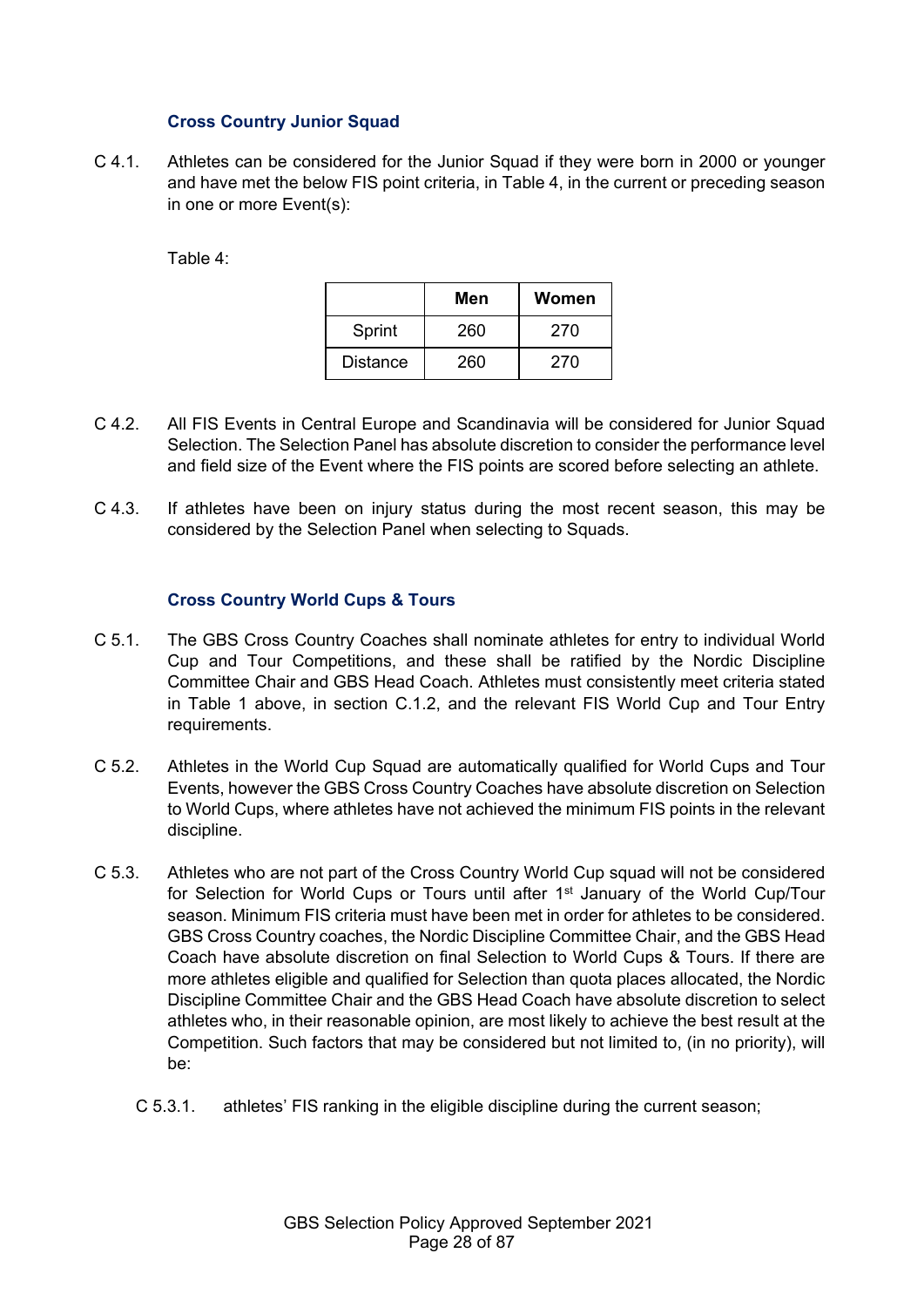- C 5.3.2. results obtained in Competitions in the eligible discipline during the current season; and
- C 5.3.3. results obtained in Competitions during the season generally, with greater emphasis on more recent results in order to select on current form.
- C 5.3.4. if the selection could provide opportunities for the long-term development of athletes who are, in the opinion of the Selection Panel, capable of being podium competitive at international Events as per the Purpose of this Policy.

## **Cross Country Team Event/Relays at World Cups & Tours**

- C 6.1. Only athletes who have achieved a result of less than 120 FIS points in the current season will be eligible for Selection to the Team Event. World Cup Squad members can be selected to the Team Event despite not having achieved 120 FIS points in the relevant discipline (technique and distance).
- C 6.2. The GBS Cross Country Head Coaches, the GBS Head Coach, and the Nordic Discipline Committee Chair have absolute discretion to select the athletes who they believe will achieve the best result in the Event. Such factors that may be considered by but not limited to, (in no priority), will be:
	- C 6.2.1. FIS points accumulated during the current season;
	- C 6.2.2. athletes' world ranking in any discipline during the current season; and
	- C 6.2.3. results obtained in Competitions during the season generally, with greater emphasis on more recent results in order to select on current form.

## **Other Major Competitions**

**FIS Nordic World Championships (***(2023 criteria to be published September 2022)*

- C 7.1 To be proposed for the FIS Nordic World Championships, in addition to the eligibility criteria set out in the Policy, an athlete:
	- C 7.1.1. must satisfy the FIS Athlete Eligibility; and
	- C 7.1.2. must meet or exceed the Minimum Eligibility Criteria set out below.

## **Minimum Eligibility Criteria**

C 7.2 GBS will consider athletes for Selection to the FIS Nordic World Championships based upon the following criteria.

The athlete must have achieved a minimum of two FIS Points finishes in the relevant discipline in registered FIS World Cup during the current or preceding season: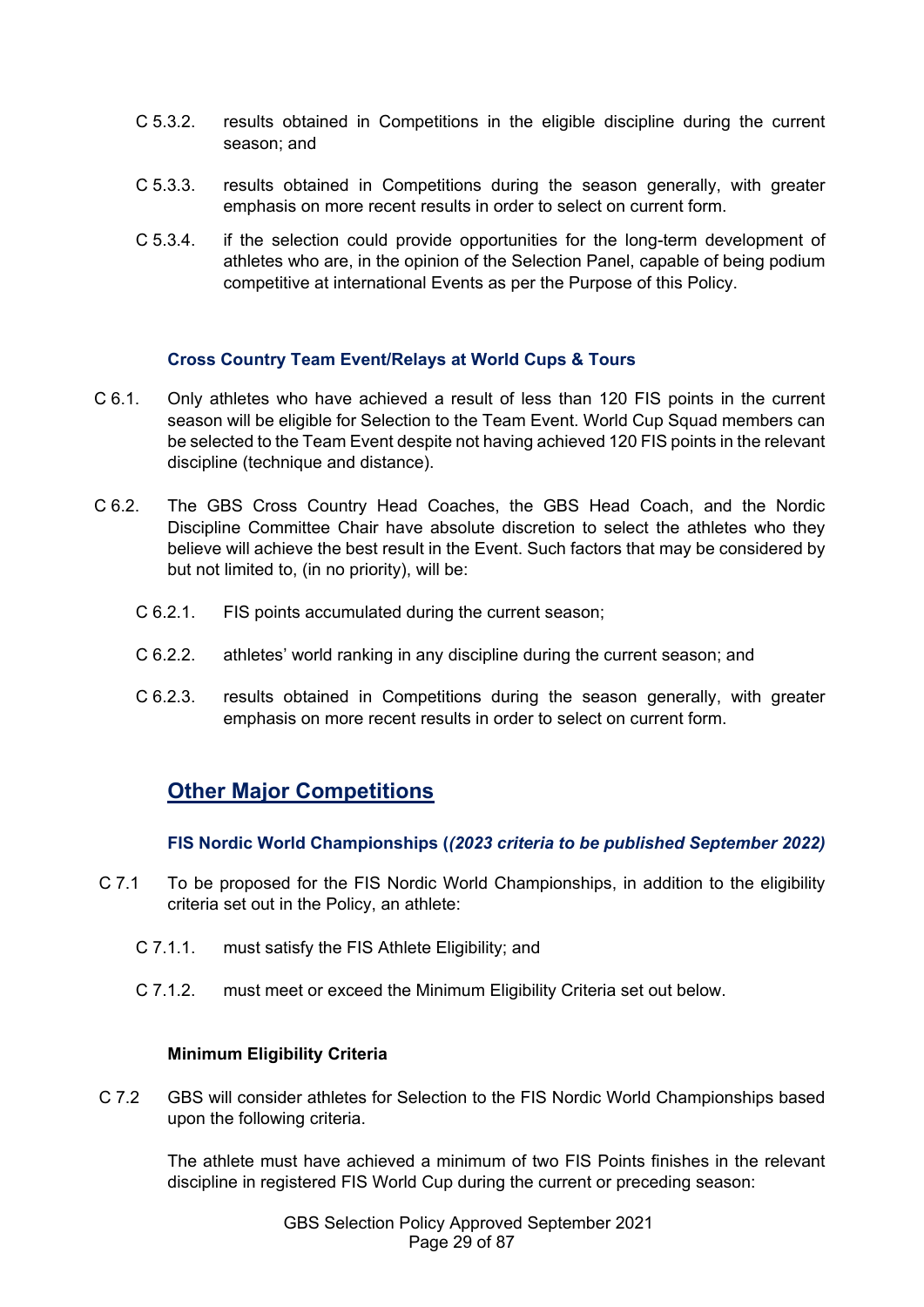|                 | Men | Women |
|-----------------|-----|-------|
| Sprint          | 75  | 85    |
| <b>Distance</b> | 65  | 75    |

- C 7.3 If there are more athletes that meet the Eligibility and Selection criteria set out in the Policy than quota places available, the Selection Panel has absolute discretion to select the athletes who in their reasonable opinion are most likely to achieve the best result at the FIS Nordic World Championships.
- C 7.4 The Selection Panel will consider a range of factors when selecting athletes to the individual events, but will include:
	- C 7.4.1. recent results achieved at FIS World Cup during the current and preceding season, with greater emphasis on more recent results in order to select on current form; and
	- C 7.4.2. athletes' world ranking during the current and preceding season.
- C 7.5 For the avoidance of doubt, for Selection for the Team Event, the GBS Cross Country Head Coaches and the GBS Head Coach have absolute discretion to select the athletes who in their reasonable opinion are most likely to achieve the best result in the Team Event, as per the primary purpose of the Policy. This decision will be made in venue at the event, and this decision will be final.
- C 7.6 The Selection Panel will consider a range of factors when selecting athletes for the Team Event, but will include (in no priority):
	- C 7.6.1. recent results achieved at FIS World Cup during the current and preceding season;
	- C 7.6.2. current form based on any relevant results achieved at the FIS Nordic World Championships in question; and
	- C 7.6.3. potential impact (positive or negative) that the Team event will have on expected performance in individual events at the FIS Nordic World Championships.
- C 7.7 In extraordinary circumstances, in particular those where racing opportunities have been impacted due to COVID-19, the Selection Panel has absolute discretion to consider (and give additional weight to) any other factors they deem relevant in respect of their nomination decisions including (but not limited to) the likelihood of an athlete being podium competitive in future Olympic Games in accordance with the purpose of the Policy. Any such nominations must be made by a Discipline Head Coach, and must be supported with training and competition data, or technical profiling for consideration by the Selection Panel.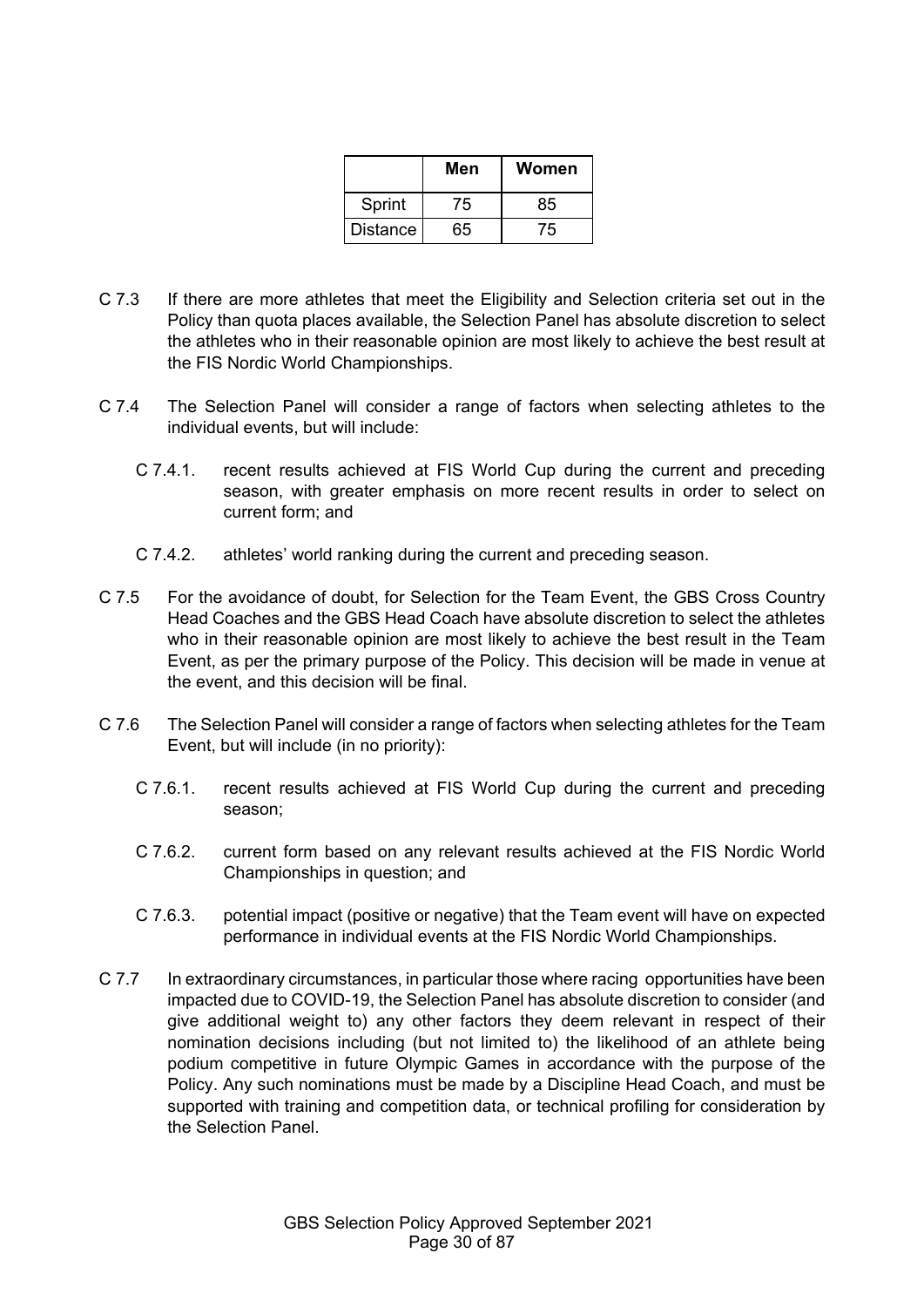#### **FIS Nordic Junior World Ski Championships**

- C 8.1. To be proposed for the FIS Nordic Junior World Championships, in addition to the eligibility criteria set out in the Policy, an athlete:
	- C 8.1.1. must satisfy the FIS Athlete Eligibility; and
	- C 8.1.2. must meet or exceed the Minimum Eligibility Criteria set out below. In the absence of FIS races due to COVID-19, results from non-FIS races can be considered by the Selection Panel as referred to in 8.3 below.

#### **Minimum Eligibility Criteria**

C 8.2. GBS will consider athletes for Selection to the FIS Nordic Junior World Championships based upon the following criteria.

> The athlete must have achieved the below FIS Point criteria in the relevant discipline in the current or preceding season:

|                 | Men | Women |
|-----------------|-----|-------|
| Sprint          | 320 | 340   |
| <b>Distance</b> | 200 | 220   |

- C 8.3. The Selection Panel has absolute discretion to consider the performance level and field size of the Event where the FIS points are scored before selecting an athlete. The Selection Panel has absolute discretion to consider results scored in non-FIS Events as qualification Events, particularly in cases where FIS races have not taken place due to COVID-19.
- C 8.4. If an athlete has been selected for one discipline (sprint or distance) only, it is at the discretion of the GBS Head Coach or Cross Country Coaches to allow these athletes to start in the respective other discipline.
- C 8.5. If there are more athletes that meet the Eligibility and Selection criteria set out in the Policy than quota places available, the Selection Panel has absolute discretion to select the athletes who in their reasonable opinion are most likely to achieve the best result at the FIS Nordic Junior World Championships.
- C 8.6. The Selection Panel will consider a range of factors when selecting athletes, but will include:
	- C 8.6.1. athletes' world ranking in the eligible discipline during the current season;
	- C 8.6.2. results (including non-FIS Events) obtained in the eligible discipline during the current season; and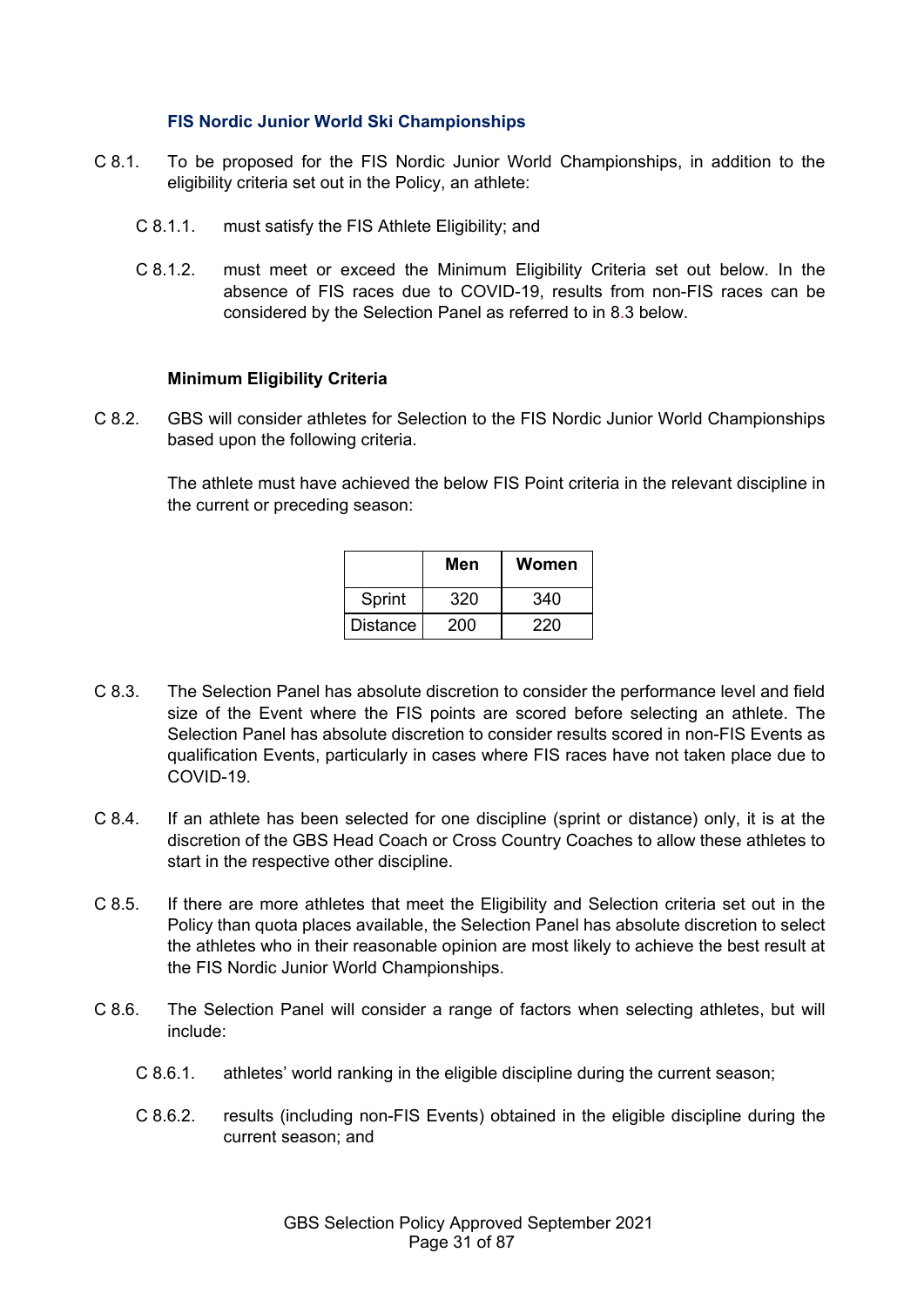- C 8.6.3. results obtained in Competitions during the season generally, including non-FIS Events, with greater emphasis on more recent results in order to select on current form.
- C 8.7. For the avoidance of doubt, for Selection for the Team Event, the GBS Cross Country Head Coaches and the GBS Head Coach have absolute discretion to select the athletes who in their reasonable opinion are most likely to achieve the best result in the Team Event, as per the primary purpose of the Policy. This decision will be made in venue at the event, and this decision will be final.
- C 8.8. The Selection Panel will consider a range of factors when selecting athletes to the Team Event, but will include (in no priority):
	- C 8.8.1. recent results achieved at both FIS and non-FIS events during the current and preceding season;
	- C 8.8.2. current form based on any results achieved at the FIS Nordic Junior World Championships in question; and
	- C 8.8.3. potential impact (positive or negative) that the Team event will have on expected performance in individual events at the FIS Nordic Junior World Championships.
- C 8.9. In extraordinary circumstances, in particular those where racing opportunities have been impacted due to COVID-19, the Selection Panel has absolute discretion to consider (and give additional weight to) any other factors they deem relevant in respect of their nomination decisions including (but not limited to) the likelihood of an athlete being podium competitive in future Olympic Games in accordance with the purpose of the Policy. Any such nominations must be made by a Discipline Head Coach, and must be supported with training and competition data, or technical profiling for consideration by the Selection Panel.

## **FIS Nordic U23 World Ski Championships**

- C 9.1. To be proposed for the FIS Nordic U23 World Championships, in addition to the eligibility criteria set out in the Policy, an athlete.
	- C 9.1.1. must satisfy the FIS Athlete Eligibility; and
	- C 9.1.2. must meet or exceed the Minimum Eligibility Criteria set out below. In the absence of FIS races due to COVID-19, results from non-FIS races can be considered by the Selection Panel as referred to in 9.3 below.

## **Minimum Eligibility Criteria**

C 9.2. GBS will consider athletes for Selection to the FIS Nordic U23 World Championships based upon the following criteria.

The athlete must have achieved the below FIS Point criteria in the relevant discipline in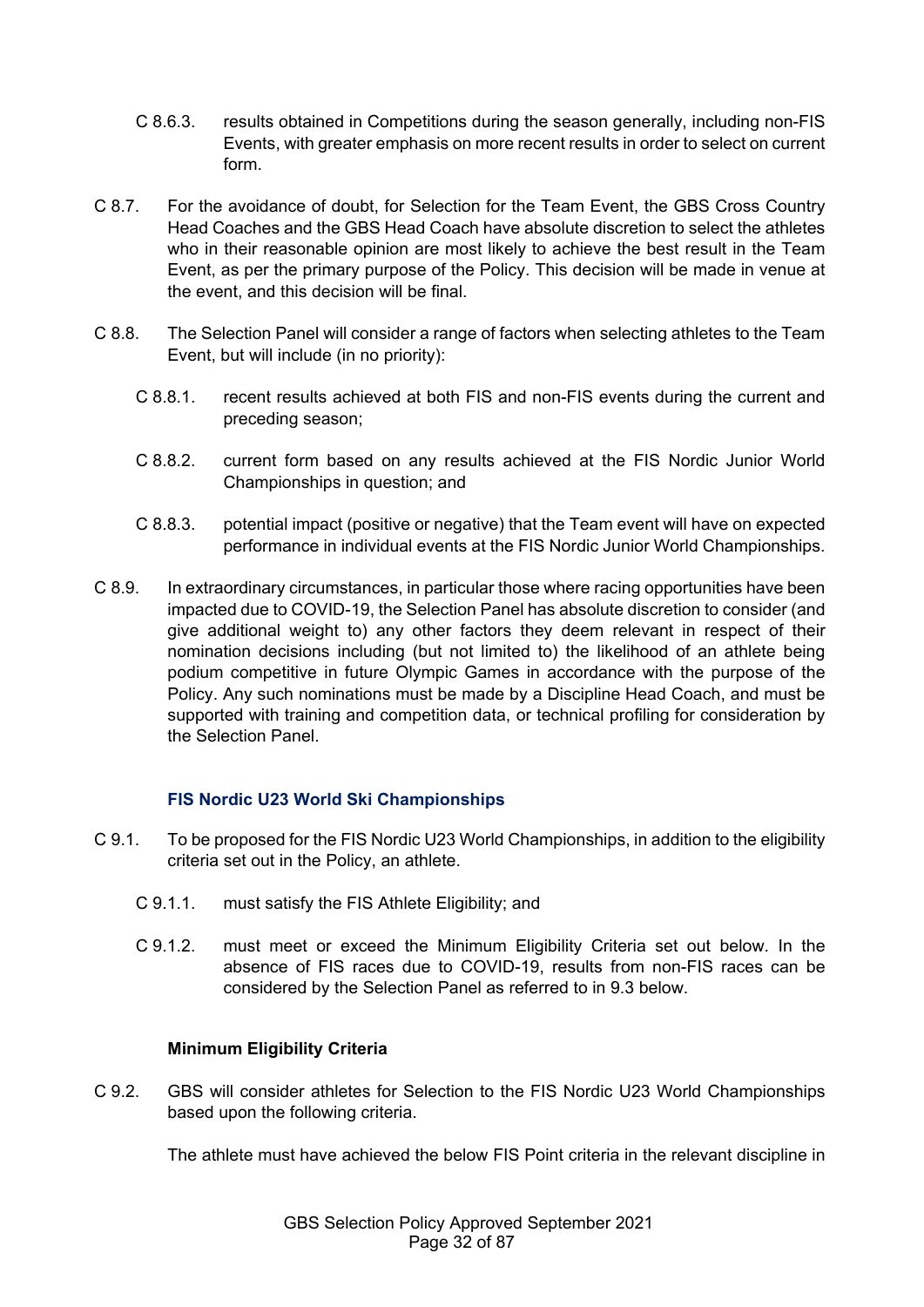the current or preceding season:

|                 | Men | Women |
|-----------------|-----|-------|
| Sprint          | 195 | 200   |
| <b>Distance</b> | 170 | 180   |

- C 9.3. The Selection Panel has absolute discretion to consider the performance level and field size of the Event where the FIS points are scored before selecting an athlete. The Selection Panel has absolute discretion to consider results scored in non-FIS Events as qualification Events, particularly in cases where FIS races have not taken place due to COVID-19.
- C 9.4. If an athlete has been selected for one discipline (sprint or distance) only, it is at the discretion of the Head Coach or Cross Country Coaches to allow these athletes to start in the respective other discipline.
- C 9.5. If there are more athletes that meet the Eligibility and Selection criteria set out in the Policy than quota places available, the Selection Panel has absolute discretion to select the athletes who in their reasonable opinion are most likely to achieve the best result at the FIS Nordic U23 World Championships. The Selection Panel will consider a range of factors when selecting athletes, but will include:
	- C 9.5.1. athletes' world ranking in the eligible discipline during the current season;
	- C 9.5.2. results (including non-FIS Events) obtained in the eligible discipline during the current season; and
	- C 9.5.3. results obtained in Competitions during the season generally, including non-FIS Events, with greater emphasis on more recent results in order to select on current form.
- C 9.6. In extraordinary circumstances, in particular those where qualification opportunities have been impacted due to COVID-19, the Selection Panel has absolute discretion to consider (and give additional weight to) any other factors they deem relevant in respect of their nomination decisions including (but not limited to) the likelihood of an athlete being podium competitive in future Olympic Games in accordance with the purpose of the Policy. Any such nominations must be made by a Discipline Head Coach, and must be supported with training and competition data, or technical profiling for consideration by the Selection Panel.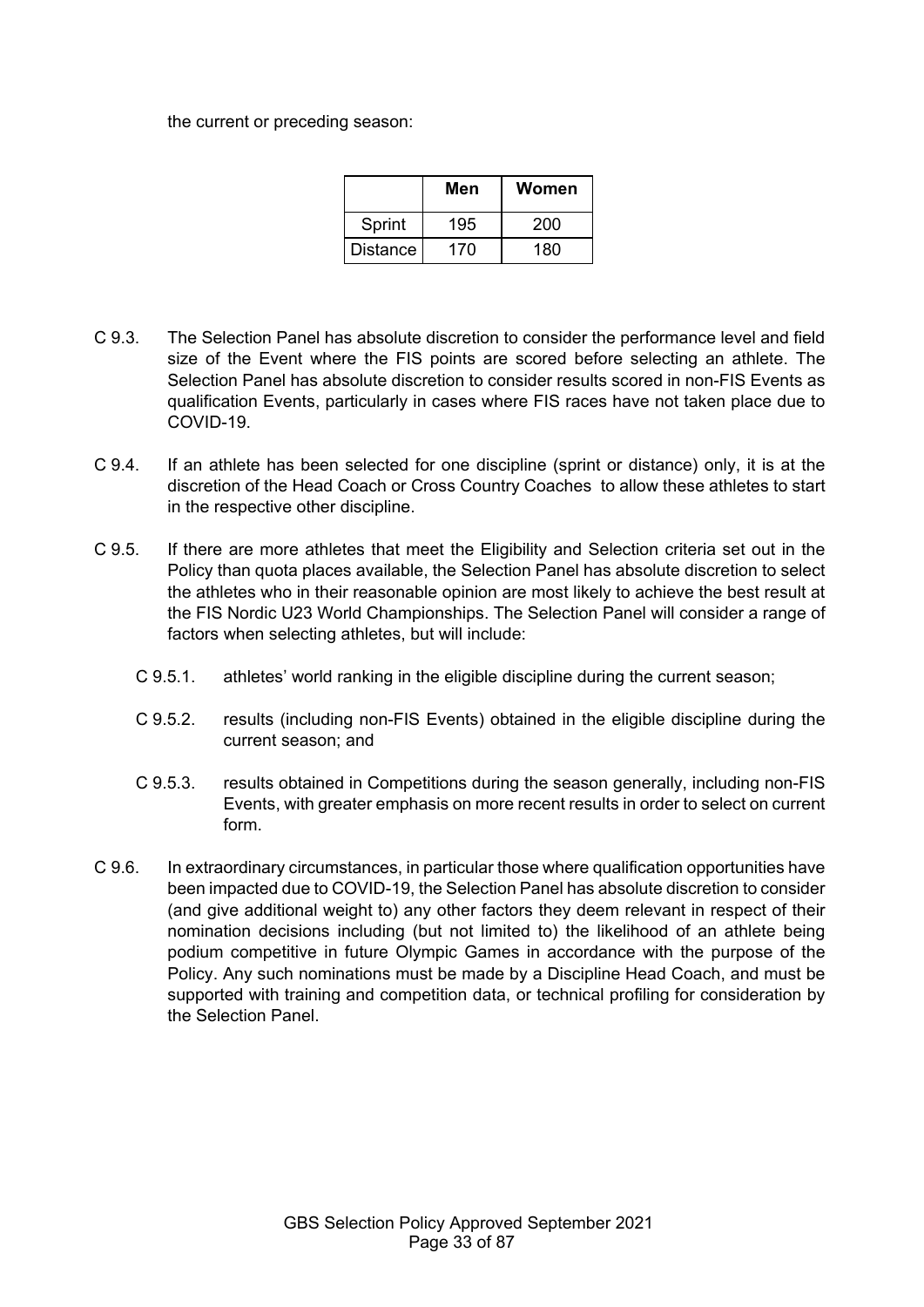#### **European Youth Olympic Winter Festival**

- C 10.1. To be proposed for the European Youth Olympic Winter Festival (EYOWF), in addition to the eligibility criteria set out in the Policy, an athlete:
	- C 10.1.1. must satisfy the FIS and IOC Athlete Eligibility; and
	- C 10.1.2. must meet or exceed the Minimum Eligibility Criteria set out below. In the absence of FIS races due to COVID-19, results from non-FIS races can be considered by the Selection Panel as referred to in 7.10 below.

#### **Minimum Eligibility Criteria**

C 10.2. GBS will consider athletes for Selection to the EYOWF based upon the following criteria.

The athlete must have achieved the below FIS Point criteria in the relevant discipline in the current or preceding season in a European or Scandinavian FIS race, Bruksvallarna is also a qualification race that is included in the selection standard:

|                 | Men | Women |
|-----------------|-----|-------|
| Sprint          | 320 | 330   |
| <b>Distance</b> | 215 | 225   |

- C 10.3. If an athlete has been selected for one discipline (sprint or distance) only, it is at the discretion of the GBS Head Coach or EYOWF Team Leader to allow these athletes to start in the respective other discipline.
- C 10.4. The Selection Panel has absolute discretion to consider the performance level and field size of the Event where the FIS points are scored before selecting an athlete. The Selection Panel has absolute discretion to consider results scored in non-FIS Events as qualification Events, particularly in cases where FIS races have not taken place due to COVID-19.
- C 10.5. If there are more athletes eligible and qualified for Selection than quota places allocated, the Selection Panel has absolute discretion to select athletes who, in their reasonable opinion, are most likely to achieve the best result at the EYOWF.
- C 10.6. The Selection Panel will consider a range of factors when selecting athletes, but will include:
	- C 10.6.1. athletes' world ranking in the eligible discipline during the current season;
	- C 10.6.2. results (including non-FIS Events) obtained in the eligible discipline during the current season; and
	- C 10.6.3. results obtained in Competitions during the season generally, including non-FIS Events, with greater emphasis on more recent results in order to select on current form.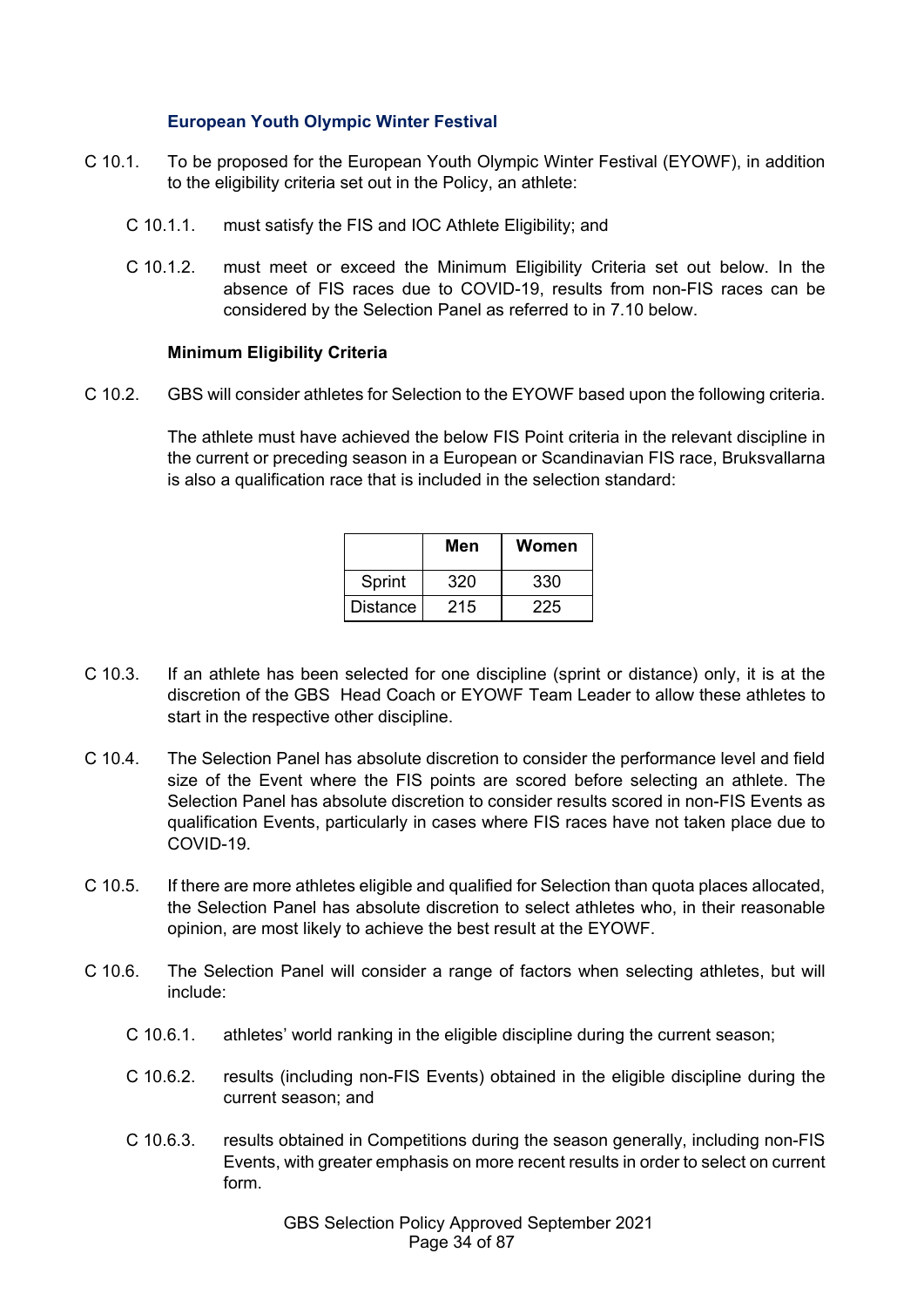C 10.7. If an athlete has been selected for one discipline (sprint or distance) only, it is at the discretion of the EYOWF Team Leader to allow these athletes to start in the respective other discipline.

## **OPA Games**

C 11.1. Athletes can be considered for Selection if they have met the below FIS point criteria or relevant % result in any category, (Distance or Sprint), in the current or preceding season. The Selection Panel has absolute discretion to consider results scored in non-FIS Events as qualification Events, particularly in cases where FIS races have not taken place due to COVID-19.

| <b>DOB of Athlete</b> | Men                    | Women                  |
|-----------------------|------------------------|------------------------|
| 2006                  | One result better than | One result better than |
|                       | 28% YOB (or younger)   | 32% YOB (or younger)   |
|                       | winner                 | winner                 |
| 2005                  | One result better than | One result better than |
|                       | 25% YOB (or younger)   | 28% YOB (or younger)   |
|                       | winner                 | winner                 |
| 2004                  | One result better than | One result better than |
|                       | 23% YOB (or younger)   | 25% YOB (or younger)   |
|                       | winner                 | winner                 |
| 2003-2002             | One result better than | One result better than |
|                       | 270 FIS points         | 280 FIS points         |

C 11.2. The Selection Panel has absolute discretion to consider the performance level and field size of the Event where the FIS points or results in non-FIS events are scored before selecting an athlete.

#### **Winter FISU World University Games**

- C 12.1. To be proposed for Winter FISU World University Games in addition to the eligibility criteria set out in the Policy, an athlete:
	- C 12.1.1. must meet the BUCS and FISU eligibility criteria and must have satisfied FIS Athlete Eligibility;
	- C 12.1.2. meet or exceed the Minimum Eligibility Criteria set out below.

#### **Minimum Eligibility Criteria**

C 12.2. GBS will consider athletes for Selection to the Winter FISU World University Games based upon the following criteria: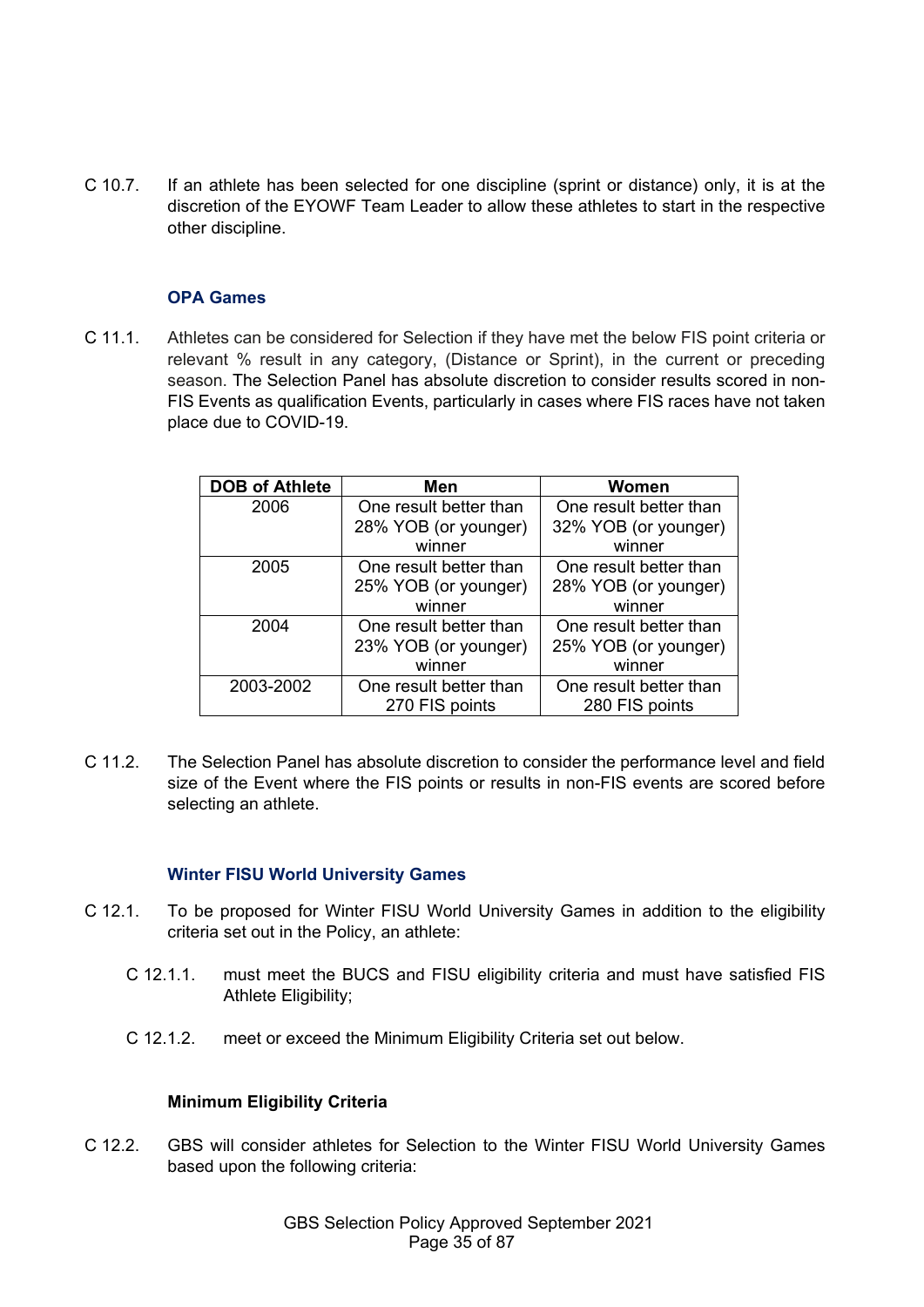|                 | Men | Women |
|-----------------|-----|-------|
| Sprint          | 205 | 210   |
| <b>Distance</b> | 180 | 190   |

- C 12.3. If more athletes are proposed than quota places are available, the Selection Panel has discretion to select the athletes most likely to achieve the best result at the Competition.
- C 12.4. The Selection Panel will consider a range of factors when selecting athletes, but will include:
	- C 12.4.1. athletes' FIS ranking in the eligible discipline during the current season; and
	- C 12.4.2. results obtained in Competitions in the eligible discipline during the current season; and
	- C 12.4.3. athlete readiness to compete.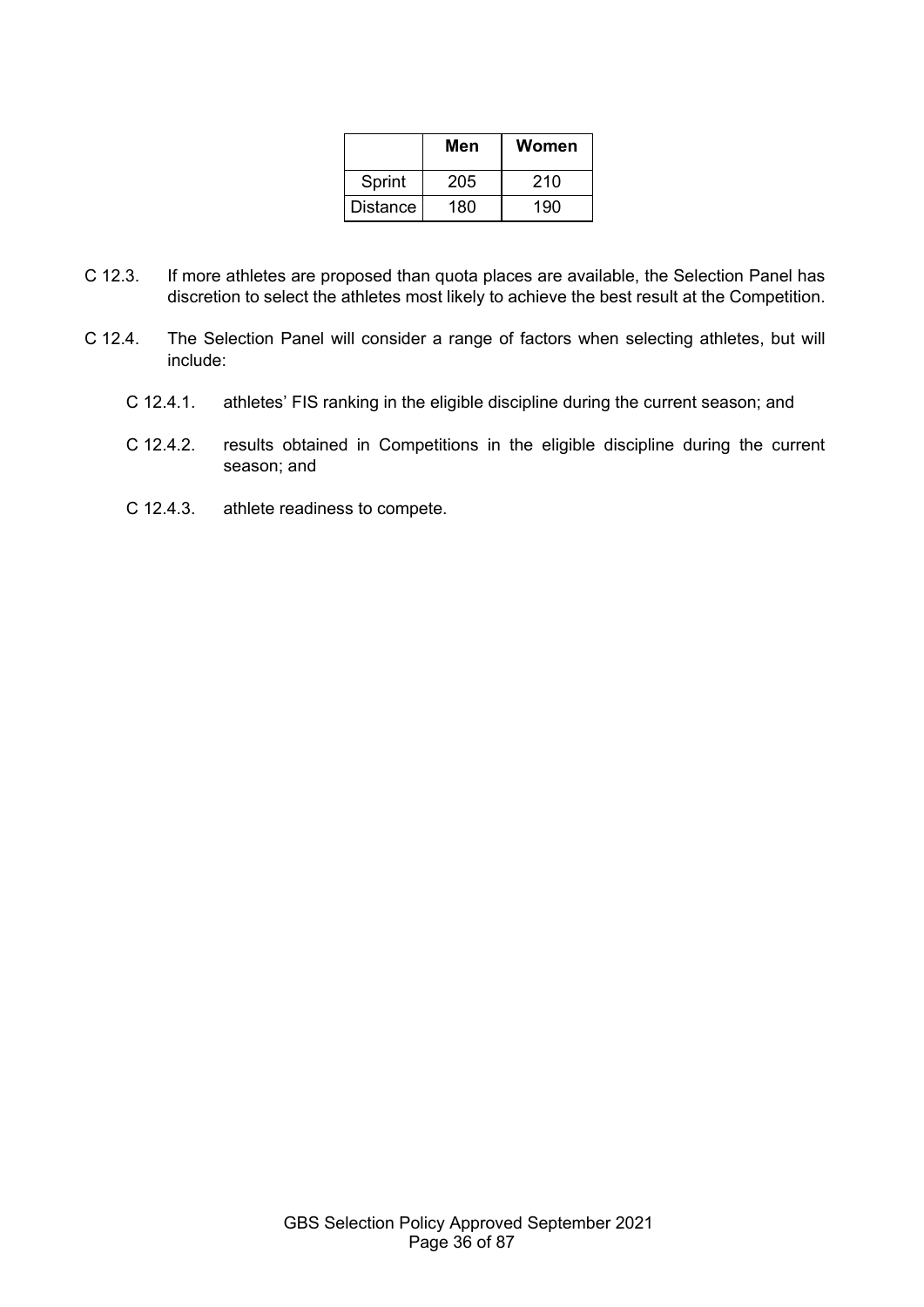# **Schedule D: Freestyle - Aerials Minimum Selection Criteria**

### **Aerials World Cup Squad**

D 1.1. To be eligible for selection, athletes must have met the minimum FIS points criteria based on the first FIS points list of the coming season:

| Men                 | Women              |
|---------------------|--------------------|
| Athletes must have  | Athletes must have |
| achieved a minimum  | achieved a minimum |
| I of 50 FIS Points. | of 50 FIS Points.  |

- D 1.2. Athletes must also have qualified for jumping on snow (Women) two jumps of DD at least 3.15 or (Men) two jumps of DD at least 3.2.
- D 1.3. Athletes must also demonstrate commitment to both an on and off snow programme

#### **Aerials World Cup Entries**

- D 2.1. Athletes must also have qualified for jumping on snow (Women) two jumps of DD at least 3.15 or (Men) two jumps of DD at least 3.2, and received a minimum judges' score of 70 (Women's) or 85 (Men) in snow (not water ramp) competition, on two occasions.
- D 2.2. For the avoidance of doubt, two scores obtained in a single competition are admissible. Candidates seeking such entry after their first season of competition at this level shall qualify either by this means or by having current FIS Points equivalent to the award of an additional quota spot.

#### **Aerials Europa Cup Entries**

D 3.1. Athletes should have qualified two different inverted Aerial manoeuvres of DD at least 2.60, for performance on snow D 4.1

## **Other Major Competitions**

#### **FIS Freestyle World Ski Championships**

- D 4.1. To be proposed for the FIS Freestyle World Ski Championships, in addition to the eligibility criteria set out in the Policy, an athlete:
	- D 4.1.1. must satisfy the FIS Athlete Eligibility; and
	- D 4.1.2. must meet or exceed the Minimum Eligibility Criteria set out below.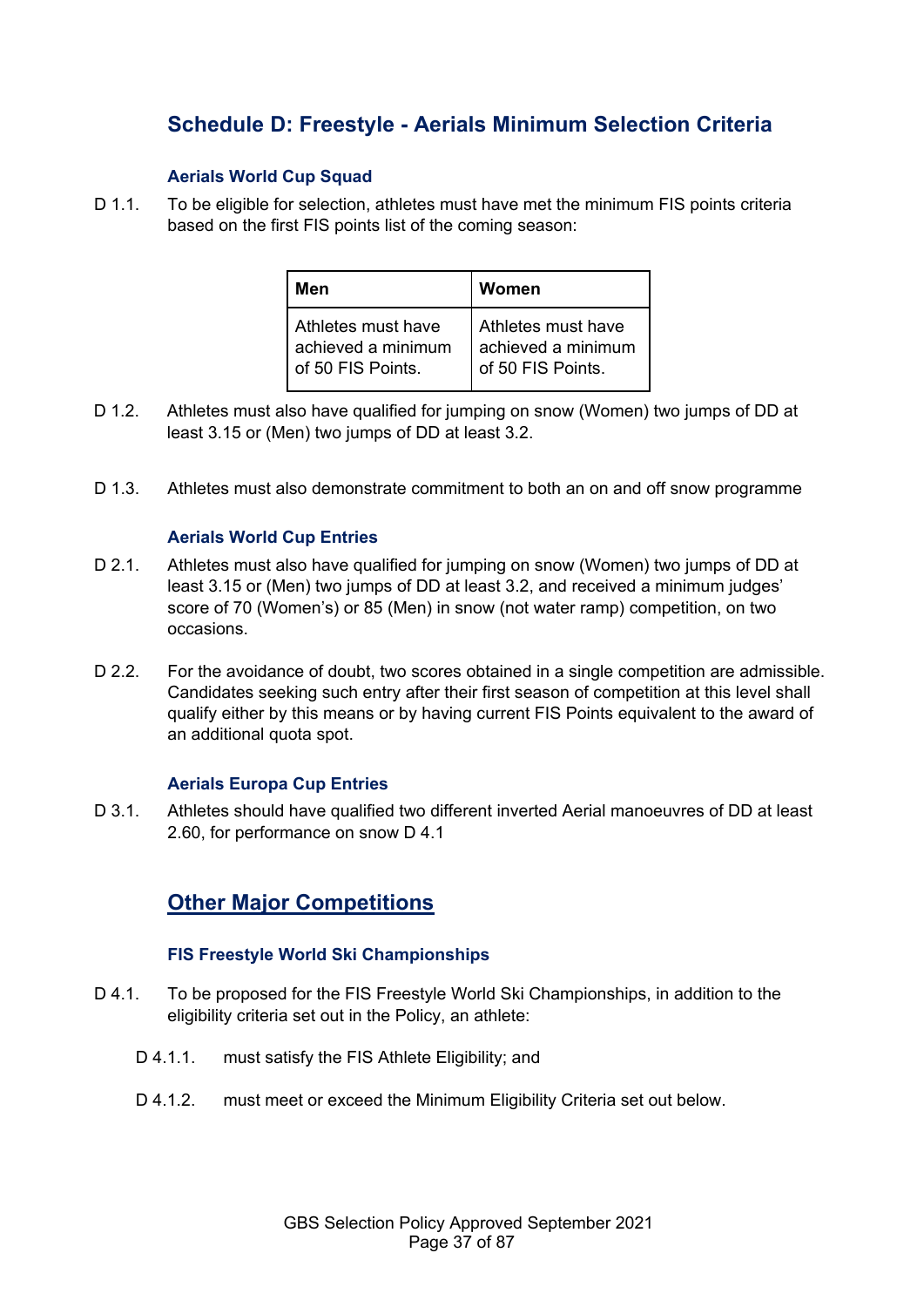#### **Minimum Eligibility Criteria**

D 4.2. GBS will consider athletes for Selection to the FIS Freestyle World Ski Championships based upon the following criteria:

| Men                                      | Women                                       |
|------------------------------------------|---------------------------------------------|
| Athletes must have achieved a minimum    | Athletes must have achieved a minimum       |
| of two finishes, both within the top 40% | of two finishes, both within the top 40% of |
| of those ranked, in FIS World Cup during | those ranked, in FIS World Cup during       |
| the current or preceding season.         | the current or preceding season.            |

- D 4.3. If there are more athletes that meet the Eligibility and Selection criteria set out in the Policy than quota places available, the Selection Panel has absolute discretion to select the athletes who in their reasonable opinion are most likely to achieve the best result at the FIS Freestyle World Ski Championships.
- D 4.4. The Selection Panel will consider a range of factors when selecting athletes, but will include:
	- D 4.4.1. recent results achieved at FIS World Cup during the current and preceding season, with greater emphasis on more recent results in order to select on current form; and
	- D 4.4.2. athlete's world ranking during the current and preceding season.
- D 4.5. In extraordinary circumstances, in particular those where qualification opportunities have been impacted due to COVID-19, the Selection Panel has absolute discretion to consider (and give additional weight to) any other factors they deem relevant in respect of their nomination decisions including (but not limited to) the likelihood of an athlete being podium competitive in future Olympic Games in accordance with the purpose of the Policy. Any such nominations must be made by a Discipline Head Coach, and must be supported with training and competition data, or technical profiling for consideration by the Selection Panel.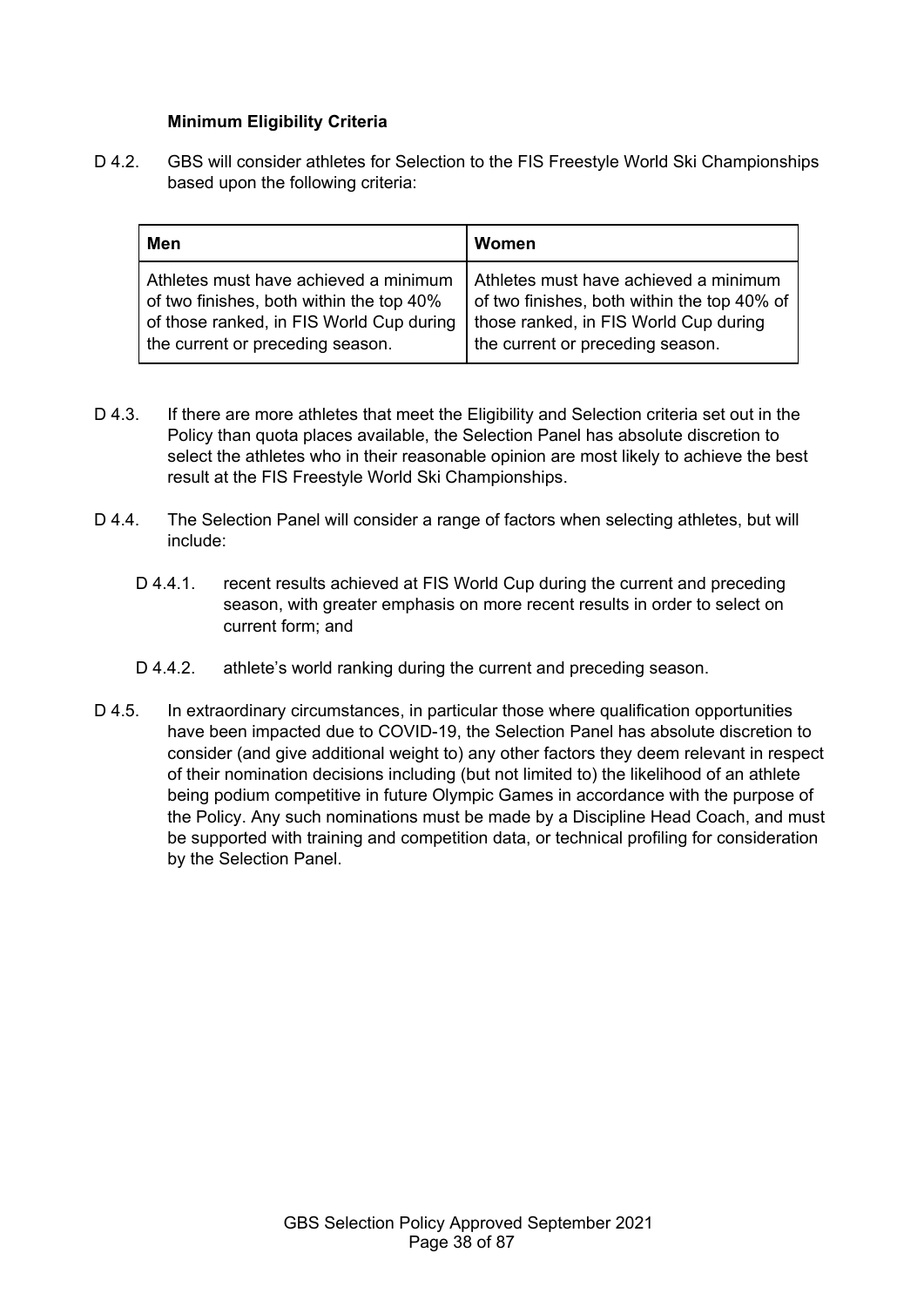# **Schedule E: Freestyle - Moguls Minimum Selection Criteria**

### **Moguls World Cup Squad**

E 1.1. To be eligible for selection, athletes must have met the minimum FIS points criteria based on the first FIS points list of the coming season:

| Men                  | Women              |
|----------------------|--------------------|
| I Athletes must have | Athletes must have |
| l achieved a minimum | achieved a minimum |
| of 50 FIS Points.    | of 50 FIS Points.  |

E 1.2. Both men and women must have also achieved the below criteria in the current or preceding season:

## 2 x Top 50% at World Cup

#### **OR**

### 2 x Top 30% at Europa or Nor-Am Cup

- E 1.3. If FIS points have been obtained outside of Europa Cup, World Cup, or Nor-Am Cups, eligibility for selection must be approved by the GBS Moguls Coach(es).
- E 1.4. Athletes must also demonstrate the below
	- 1.4.1. Commitment to both an on and off snow programme as agreed with the GBS Head Coach and GBS Moguls Coach(es)
	- 1.4.2. Upwards performance trajectory evident in results in current or preceding season, and/or GBS Moguls Profiling Tool.
- E 1.5. The Selection Panel will make Selections following publication of the first FIS point list of each season. A further review will take place in December of each year in line with the release of the second FIS point list.
- E 1.6. If athletes have been on injury status during the most recent season, this may be considered by the Selection Panel when selecting to Squads.

## **Moguls World Cup Entries**

- E 2.1. Any athlete wishing to be considered for entry to a Moguls World Cup must meet the World Cup Squad Performance and FIS Point criteria as outlined in E.1. The GBS Coach or Programme Manager for the relevant Event shall nominate athletes for entry to individual World Cup Competitions, and these shall be ratified by the Freestyle Discipline Committee Chair and GBS Head Coach.
- E 2.2. If more athletes are proposed than quota places are available, the Freestyle Discipline Committee Chair and GBS Head Coach have discretion to select the athletes most likely to achieve the best result at the Competition.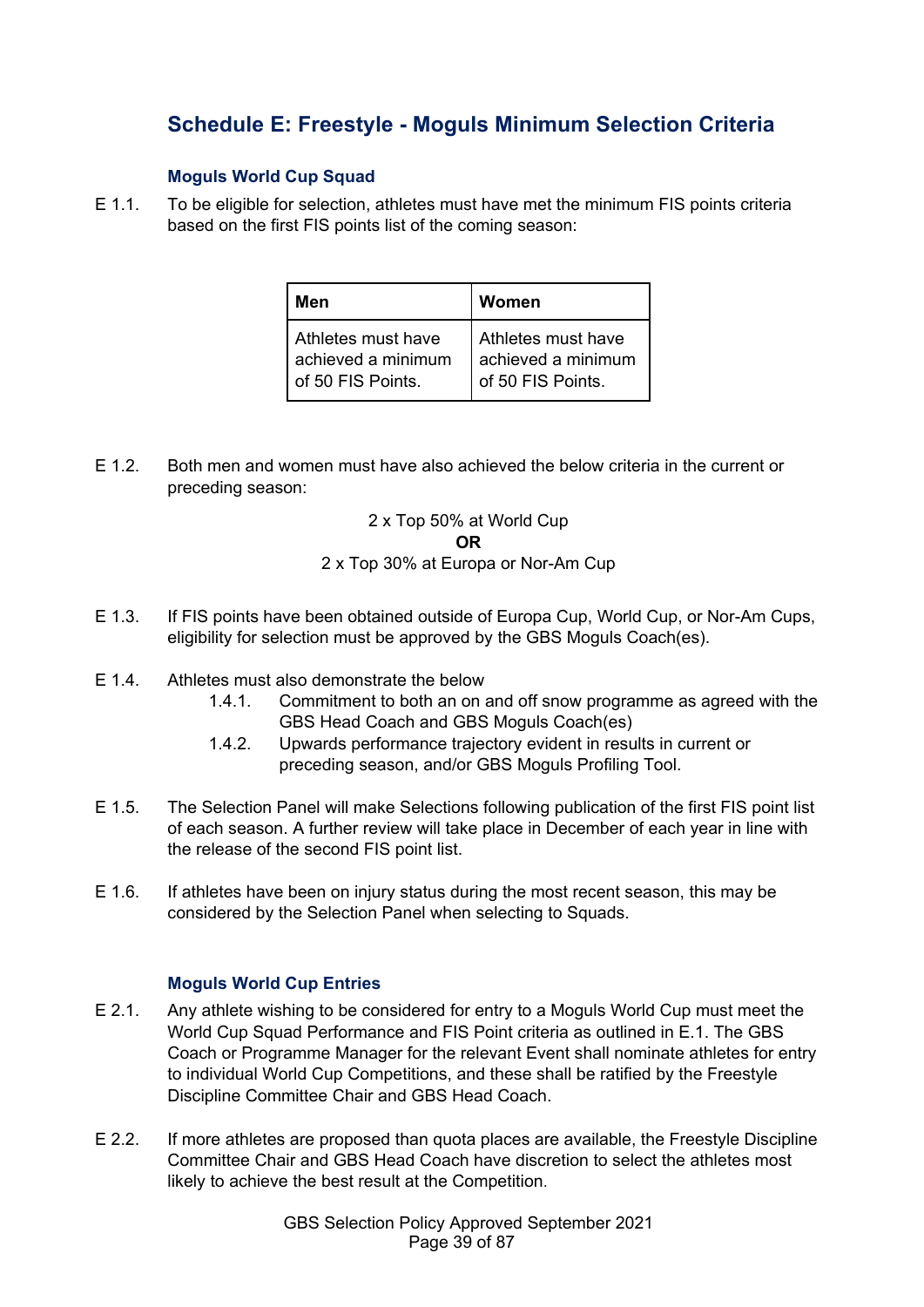- E 2.3. The Freestyle Discipline Committee Chair and GBS Head Coach will consider a range of factors when selecting athletes, but will include:
	- E 2.3.1. Athletes' FIS ranking in the eligible discipline during the current and preceding season;
	- E 2.3.2. Results obtained in Competitions in the eligible discipline during the current and preceding season
	- E 2.3.3. Athlete performance trajectory informed by results in current or preceding season, and/or GBS Moguls Profiling Tool.

#### **Moguls Europa Cup Entries**

- E 3.1. Any athlete wishing to compete in a Moguls Europa Cup must meet the minimum FIS point criteria as outlined by FIS. The GBS Coach or Programme Manager for the relevant Event shall nominate athletes for entry to individual Europa Cup Competitions, and these shall be ratified by the Freestyle Discipline Committee Chair and GBS Head Coach.
- E 3.2. If more athletes are proposed than quota places are available, the Freestyle Discipline Committee Chair and GBS Head Coach have discretion to select the athletes most likely to achieve the best result at the Competition.
- E 3.3. The Freestyle Discipline Committee Chair and GBS Head Coach will consider a range of factors when selecting athletes, but will include:
	- E 3.3.1. Athletes' FIS ranking in the eligible discipline during the current or preceding season; and
	- E 3.3.2. Results obtained in Competitions in the eligible discipline during the current or preceding season.

## **Other Major Competitions**

#### **FIS Freestyle World Ski Championships** *(2023 criteria to be published September 2022)*

- E 4.1. To be proposed for the FIS Freestyle World Ski Championships, in addition to the eligibility criteria set out in the Policy, an athlete:
	- E 4.1.1. must satisfy the FIS Athlete Eligibility; and
	- E 4.1.2. must meet or exceed the Minimum Eligibility Criteria set out below.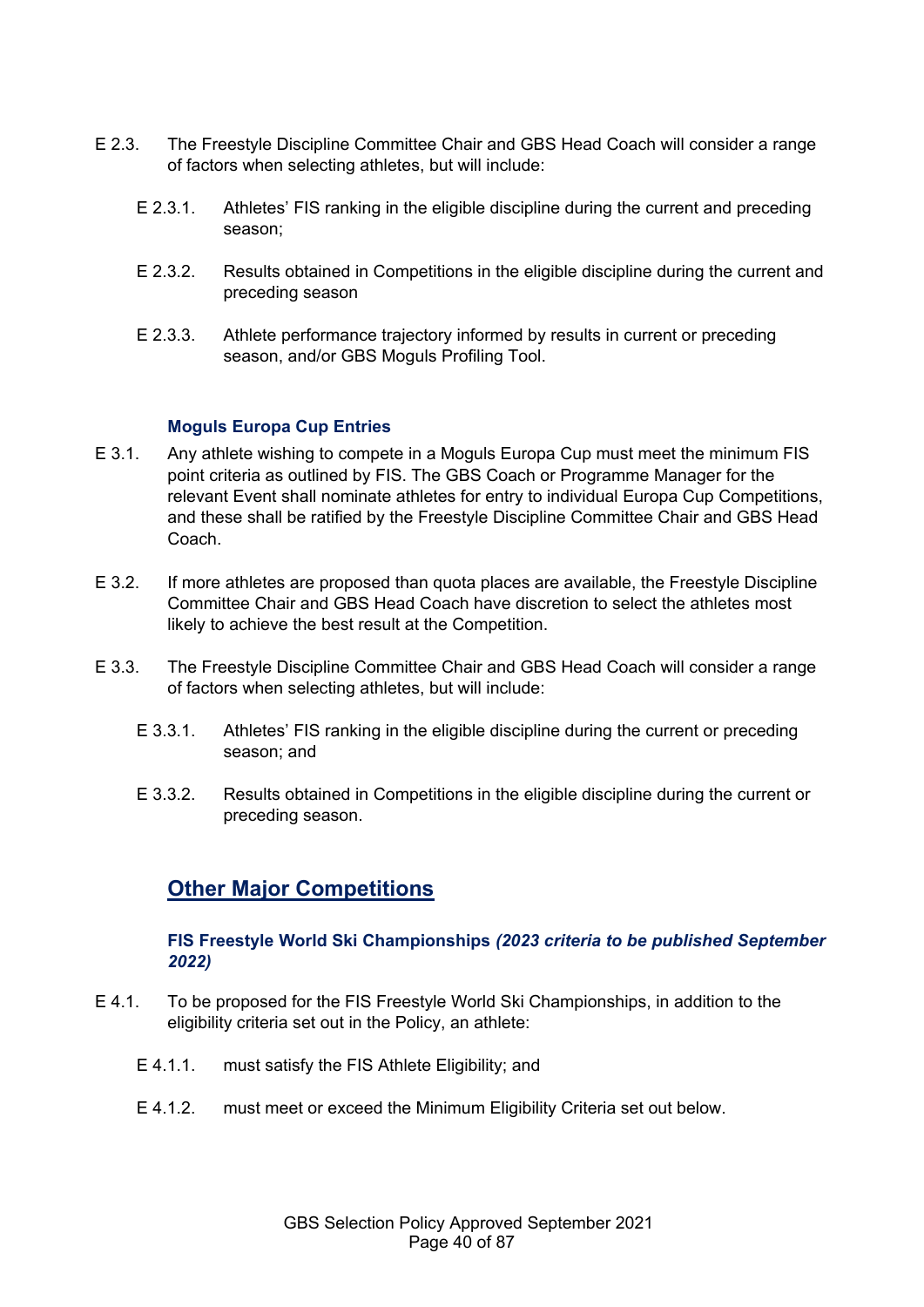#### **Minimum Eligibility Criteria**

E 4.2. GBS will consider athletes for Selection to the FIS Freestyle World Ski Championships based upon the following criteria:

| Men                                | Women                              |
|------------------------------------|------------------------------------|
| Athletes must have achieved a      | Athletes must have achieved a      |
| minimum of one finish in Moguls    | minimum of one finish in Moguls    |
| and another in Moguls or Dual      | and another in Moguls or Dual      |
| Moguls, both within the top 40% of | Moguls, both within the top 40% of |
| those ranked, in FIS World Cup     | those ranked, in FIS World Cup     |
| during the current or preceding    | during the current or preceding    |
| season.                            | season.                            |

- E 4.3. If there are more athletes that meet the Eligibility and Selection criteria set out in the Policy than quota places available, the Selection Panel has absolute discretion to select the athletes who in their reasonable opinion are most likely to achieve the best result at the FIS Freestyle World Ski Championships.
- E 4.4. The Selection Panel will consider a range of factors when selecting athletes, but will include:
	- E 4.4.1. recent results achieved at FIS World Cup during the current and preceding season, with greater emphasis on more recent results in order to select on current form; and
	- E 4.4.2. athlete's world ranking during the current and preceding season.
- E 4.5. In extraordinary circumstances, in particular those where qualification opportunities have been impacted due to COVID-19, the Selection Panel has absolute discretion to consider (and give additional weight to) any other factors they deem relevant in respect of their nomination decisions including (but not limited to) the likelihood of an athlete being podium competitive in future Olympic Games in accordance with the purpose of the Policy. Any such nominations must be made by a Discipline Head Coach, and must be supported with training and competition data, or technical profiling for consideration by the Selection Panel.

#### **FIS Freestyle Junior World Ski Championships**

- E 5.1. To be proposed for the FIS Freestyle Junior World Ski Championships, in addition to the eligibility criteria set out in the Policy, an athlete:
	- E 5.1.1. must satisfy the FIS Athlete Eligibility; and
	- E 5.1.2. must meet or exceed the Minimum Eligibility Criteria set out below.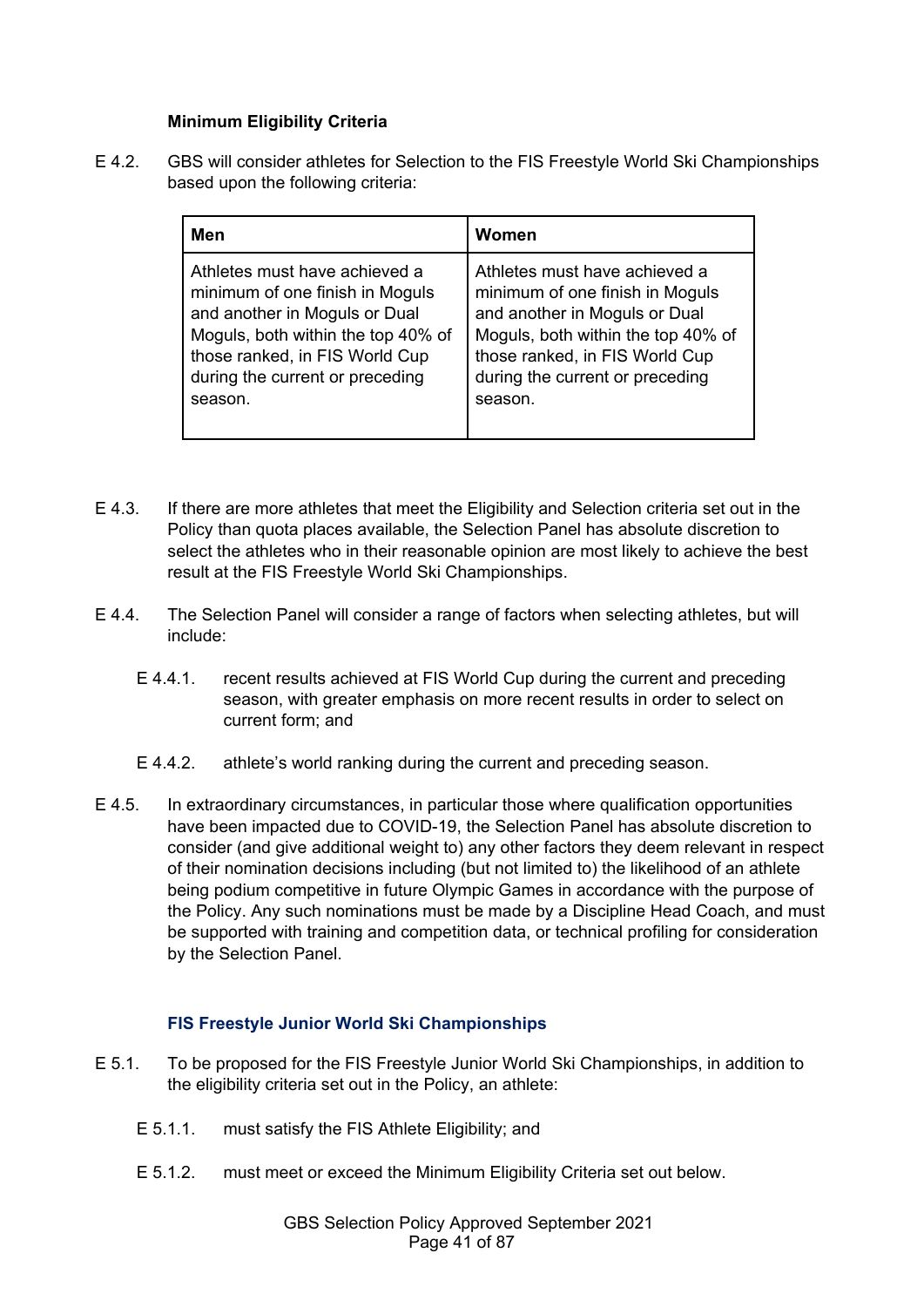### **Minimum Eligibility Criteria**

E 5.2. GBS will consider athletes for Selection to the FIS Freestyle Junior World Ski Championships based upon the following criteria:

| Men                               | Women                             |
|-----------------------------------|-----------------------------------|
| Athletes must have competed in a  | Athletes must have competed in a  |
| Europa Cup, World Cup, or Nor-Am  | Europa Cup, World Cup, or Nor-Am  |
| Cup during the current season AND | Cup during the current season AND |
| have a minimum of 40 FIS points.  | have a minimum of 40 FIS points.  |

- E 5.3. Performances in the last two Europa Cup, World Cup, or Nor-Am Cup Competitions will be considered by the Selection Panel to fill quota spots qualified by GBR.
- E 5.4. If more athletes are proposed than quota places are available, the Selection Panel has discretion to select the athletes most likely to achieve the best result at the Competition.
- E 5.5. The Selection Panel will consider a range of factors when selecting athletes, but will include:
	- E 5.5.1. athletes' FIS ranking in the eligible discipline during the current or preceding season; and
	- E 5.5.2. and results obtained in Competitions in the eligible discipline during the current or preceding season.
- E 5.6. In extraordinary circumstances, in particular those where qualification opportunities have been impacted due to COVID-19, the Selection Panel has absolute discretion to consider (and give additional weight to) any other factors they deem relevant in respect of their nomination decisions including (but not limited to) the likelihood of an athlete being podium competitive in future Olympic Games in accordance with the purpose of the Policy. Any such nominations must be made by a Discipline Coach, and must be supported with training and competition data, or technical profiling for consideration by the Selection Panel.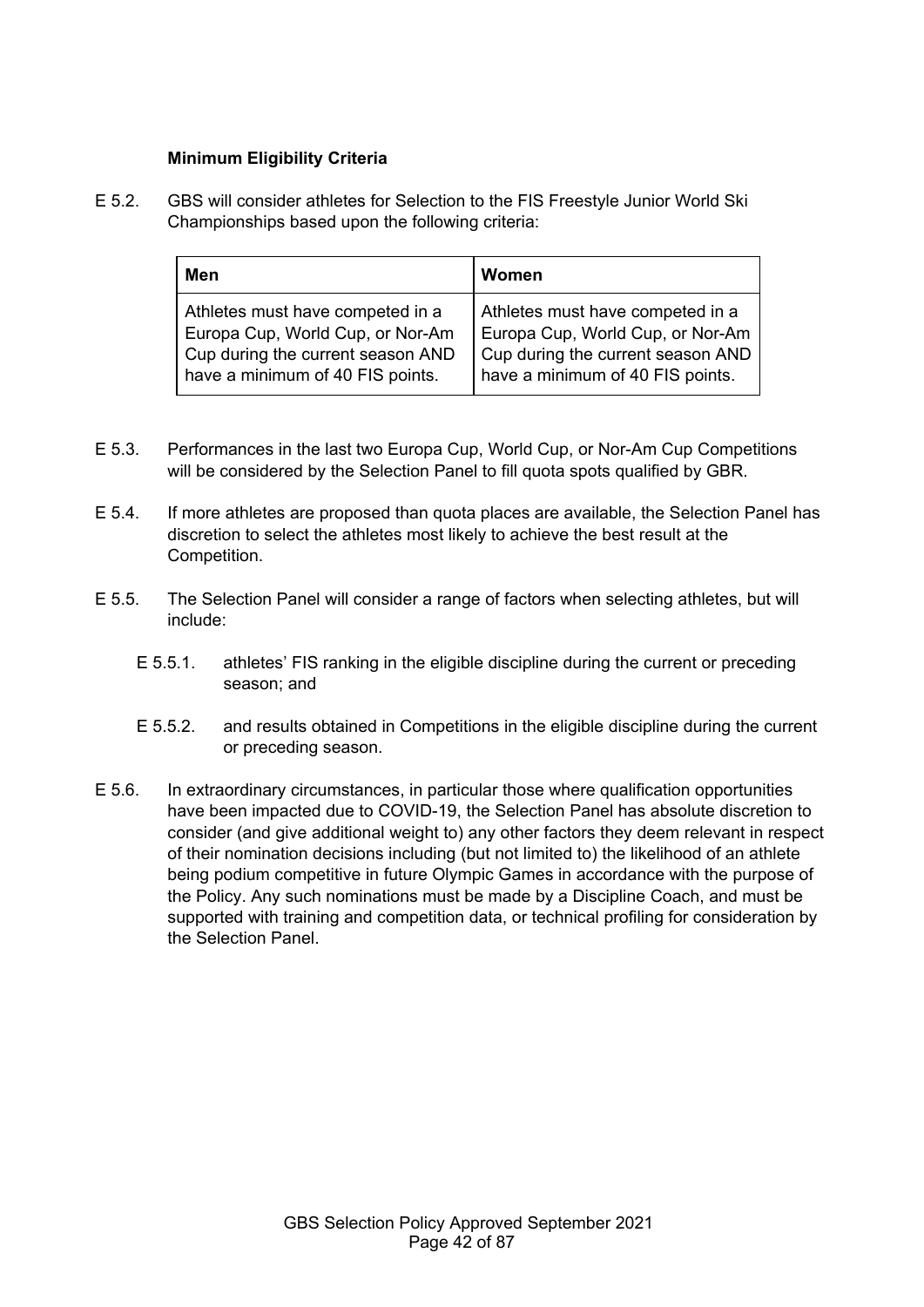# **Schedule F: Freestyle – Ski Cross Minimum Selection Criteria**

### **Ski Cross World Cup Squad**

F 1.1. Athletes must meet the following minimum FIS point criteria:

| Men                | Women              |
|--------------------|--------------------|
| Athletes must have | Athletes must have |
| achieved a minimum | achieved a minimum |
| of 100 FIS Points. | of 100 FIS Points. |

- F 1.2. FIS points obtained outside World Cup and Europa Cup Competitions shall be subject to additional scrutiny by the GBS discipline Head Coach to assure the Selection Panel of their quality. Athletes must also meet the criteria listed below at F.1.3 and F.1.4.
- F 1.3. Athletes must be able to perform the following skills in their chosen discipline as assessed by the GBS discipline Head Coach:
	- F 1.3.1. Consistently land a straight jump of 15-20m (Men) or 12-15m (Women);
	- F 1.3.2. Produce an amplitude of 1m (Men) or 50cm (Women) in a half pipe run;
	- F 1.3.3. Complete a giant slalom course using edges; and
	- F 1.3.4. Experience of producing competitive gate starts.
- F 1.4. Athletes must also demonstrate:
	- F 1.4.1. Commitment to a dry land training programme agreed with the GBS Ski Cross Head Coach; and
	- F 1.4.2. Commitment to a full preseason training schedule (mid-June start), as agreed with GBS Ski Cross Head Coach, including a minimum of three GBS summer training camps.
- F 1.5. If athletes have been on injury status during the most recent season, this may be considered by the Selection Panel when selecting to Squads.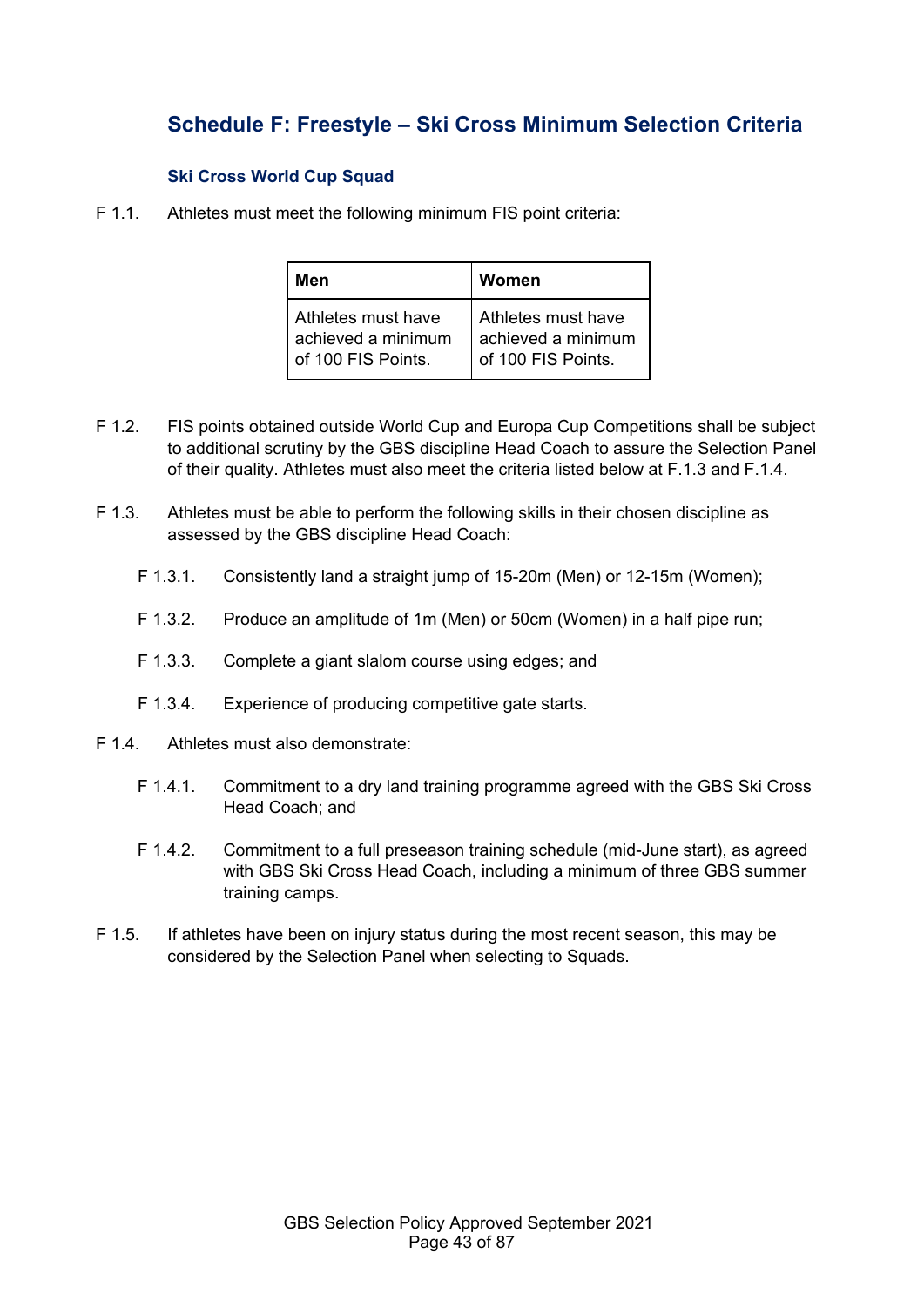#### **Ski Cross Europa Cup Squad**

F 2.1. Athletes must meet the following minimum FIS point criteria:

| Men                | Women              |
|--------------------|--------------------|
| Athletes must have | Athletes must have |
| achieved a minimum | achieved a minimum |
| of 50 FIS Points.  | of 50 FIS Points.  |

- F 2.2. The standard of Events in which the FIS points were scored will be considered by the GBS Ski Cross Head Coach for each athlete. Athletes must also meet the criteria listed below from F.2.3 to F.2.5.
- F 2.3. Athletes must be able to perform the following skills in their chosen discipline as assessed by the GBS Ski Cross Head Coach:
	- F 2.3.1. Consistently land subsequent straight jumps of 10m (Men) or 8m (Women), with a good speed management between features;
	- F 2.3.2. Produce a half-pipe run reaching the top of the coping;
	- F 2.3.3. Experience in a giant slalom course using edges; and
	- F 2.3.4. Experience of producing competitive gate starts.
- F 2.4. Athletes must have competed in a minimum of 2 Europa Cups in the previous season.
- F 2.5. Athletes must also demonstrate:
	- F 2.5.1. Commitment to a dry land training programme agreed with the GBS Ski Cross Head Coach; and
	- F 2.5.2. Commitment to a Europa Cup training/Competition schedule as agreed with the GBS Ski Cross Head Coach.
- F 2.6. Selection proposals will be made following publication of the first FIS point list.
- F 2.7. If athletes have been on injury status during the most recent season, this may be considered by the Selection Panel when selecting to Squads.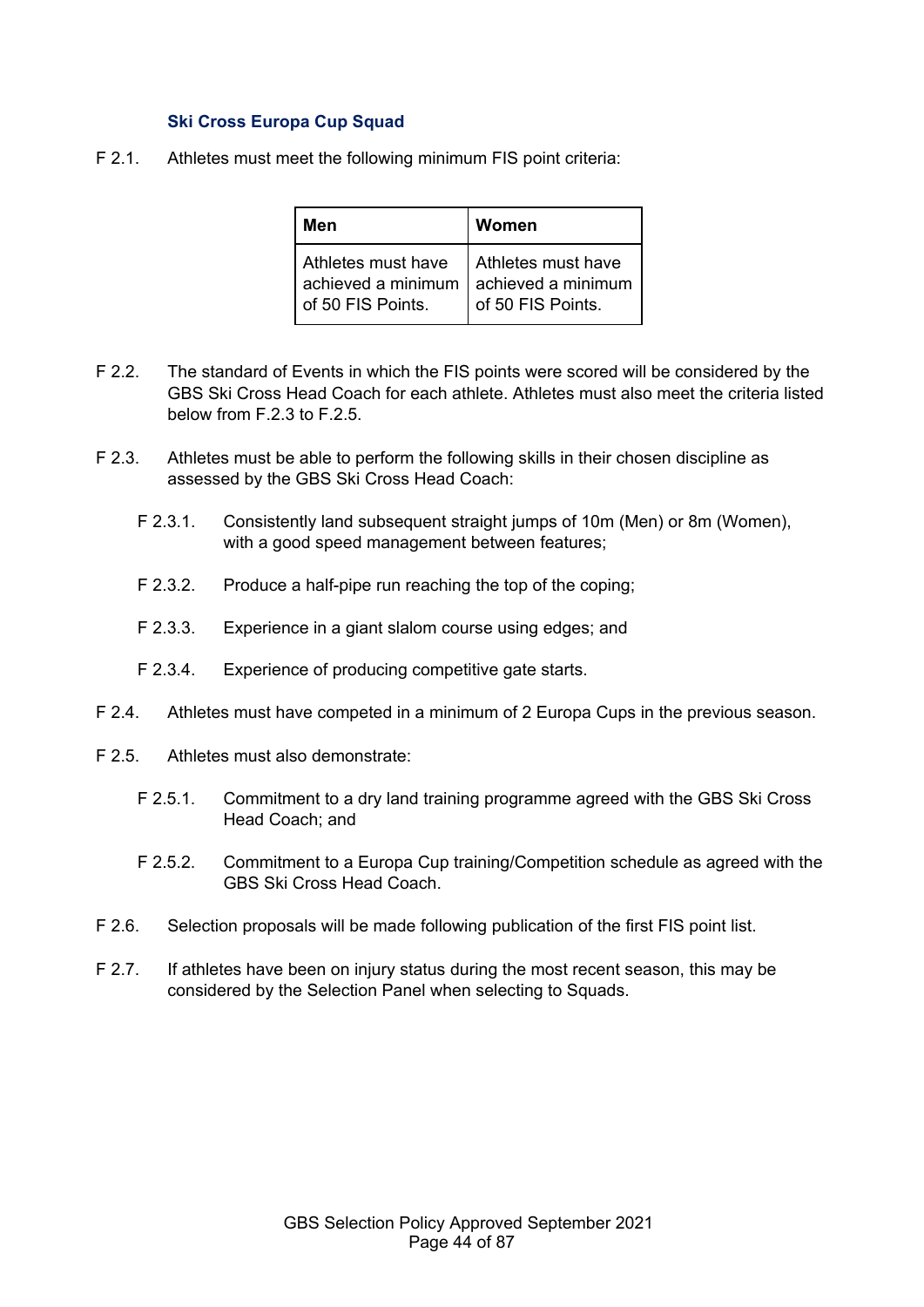#### **Ski Cross World Cup Entries**

- F 3.1. Any athlete wishing to be considered for entry to a World Cup must meet the World Cup Squad Performance and FIS Point criteria as outlined in F.1.1. The GBS Ski Cross Head Coach or Programme Manager shall nominate athletes for entry to individual World Cup Competitions, and these shall be ratified by the Freestyle Discipline Committee Chair and GBS Head Coach.
- F 3.2. If more athletes are proposed than quota places are available, the Freestyle Discipline Committee Chair and GBS Head Coach have discretion to select the athletes most likely to achieve the best result at the Competition.
- F 3.3. The Freestyle Discipline Committee Chair and GBS Head Coach will consider a range of factors when selecting athletes, but will include:
	- F 3.3.1. athletes' FIS ranking in the eligible discipline during the current and preceding season; and
	- F 3.3.2. results obtained in Competitions in the eligible discipline during the current season.

#### **Ski Cross Europa Cup Entries**

- F 4.1. Any athlete wishing to compete in a Europa Cup must meet the minimum FIS point criteria as outlined by FIS. The GBS Ski Cross Head Coach or Programme Manager shall nominate athletes for entry to individual World Cup Competitions, and these shall be ratified by the Freestyle Discipline Committee Chair and GBS Head Coach.
- F 4.2. If more athletes are proposed than quota places are available, the Freestyle Discipline Committee Chair and GBS Head Coach have discretion to select the athletes most likely to achieve the best result at the Competition.
- F 4.3. The Freestyle Discipline Committee Chair and GBS Head Coach will consider a range of factors when selecting athletes, but will include:
	- F 4.3.1. athletes' FIS ranking in the eligible discipline during the current or preceding season; and
	- F 4.3.2. results obtained in Competitions in the eligible discipline during the current season.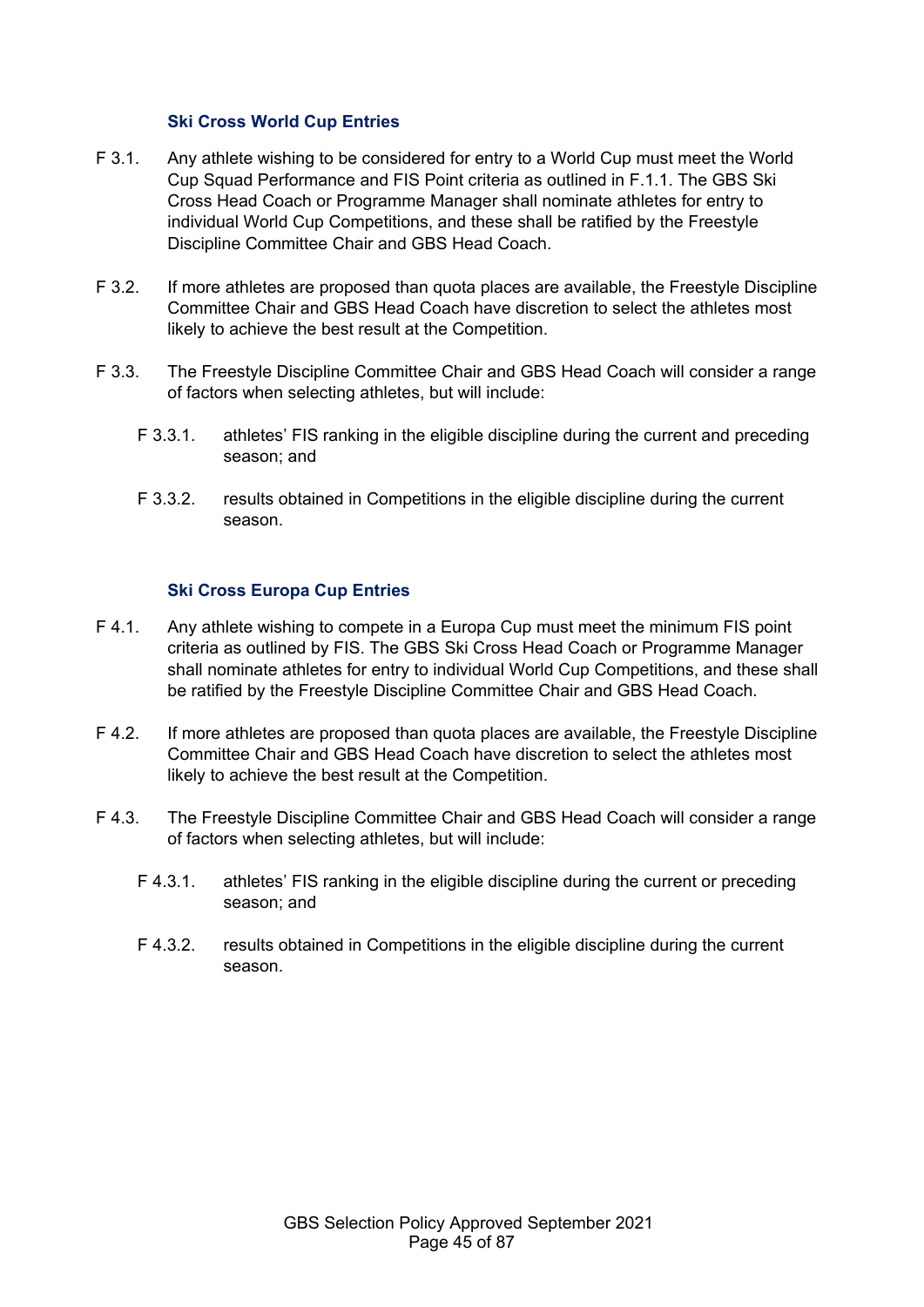## **Other Major Competitions**

**FIS Freestyle World Ski Championships** *(2023 criteria to be published September 2022)*

- F 5.1. To be proposed for the FIS Freestyle World Ski Championships, in addition to the eligibility criteria set out in the Policy, an athlete:
	- F 5.1.1. must satisfy the FIS Athlete Eligibility; and
	- F 5.1.2. must meet or exceed the Minimum Eligibility Criteria set out below.

#### **Minimum Eligibility Criteria**

F 5.2. GBS will consider athletes for Selection to the FIS Freestyle World Ski Championships based upon the following criteria:

| <b>Men</b>                                                                                                                                                                                                                                               | Women                                                                                                                                                                                                                                   |
|----------------------------------------------------------------------------------------------------------------------------------------------------------------------------------------------------------------------------------------------------------|-----------------------------------------------------------------------------------------------------------------------------------------------------------------------------------------------------------------------------------------|
| Athletes must have achieved a<br>minimum of two FIS World Cup<br>finishes in Ski Cross within the<br>top 24 or, if the number ranked in<br>the competition is less than 32,<br>the top 40% in FIS World Cup<br>during the current or preceding<br>season | Athletes must have achieved a<br>minimum of two FIS World Cup<br>finishes in Ski Cross, within the top<br>12 or, if the number ranked in the<br>competition is less than 16, the top<br>40%, during the current or<br>preceding season. |

- F 5.3. If there are more athletes that meet the Eligibility and Selection criteria set out in the Policy than quota places available, the Selection Panel has absolute discretion to select the athletes who in their reasonable opinion are most likely to achieve the best result at the FIS Freestyle World Ski Championships.
- F 5.4. The Selection Panel will consider a range of factors when selecting athletes, but will include:
	- F 5.4.1. recent results achieved at FIS World Cup during the current and preceding season, with greater emphasis on more recent results in order to select on current form; and
	- F 5.4.2. athletes' world ranking during the current and preceding season.
- F 5.5. In extraordinary circumstances, in particular those where qualification opportunities have been impacted due to COVID-19, the Selection Panel has absolute discretion to consider (and give additional weight to) any other factors they deem relevant in respect of their nomination decisions including (but not limited to) the likelihood of an athlete being podium competitive in future Olympic Games in accordance with the purpose of the Policy. Any such nominations must be made by a Discipline Head Coach, and must be supported with training and competition data, or technical profiling for consideration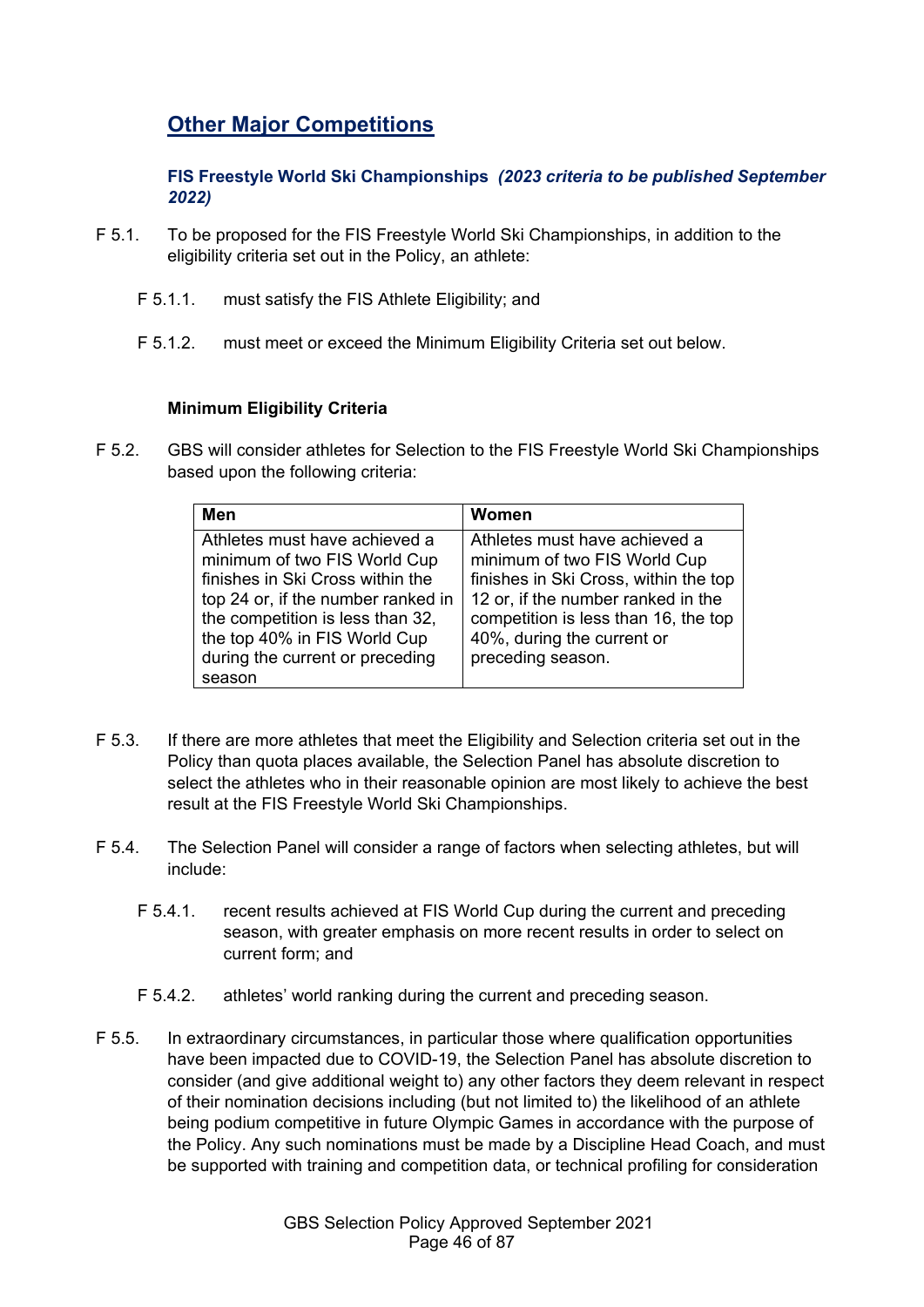by the Selection Panel.

- F 5.5.1. recent results achieved at FIS World Cup during the current and preceding season, with greater emphasis on more recent results in order to select on current form; and
- F 5.5.2. athletes' world ranking during the current and preceding season.

#### **FIS Freestyle Junior World Ski Championships**

- F 6.1 To be proposed for the FIS Freestyle Junior World Ski Championships, in addition to the eligibility criteria set out in the Policy, an athlete:
	- F 6.1.1. must satisfy the FIS Age and Points Athlete Eligibility; and
	- F 6.1.2. must meet or exceed the Minimum Eligibility Criteria set out below.

#### **Minimum Eligibility Criteria**

F 6.2. GBS will consider athletes for Selection to the FIS Freestyle Junior World Ski Championships based upon the following criteria:

| Men                           | Women                         |
|-------------------------------|-------------------------------|
| Athletes must have achieved a | Athletes must have achieved a |
| minimum of 40 FIS points.     | I minimum of 40 FIS points.   |

- F 6.3. If FIS points have been obtained outside of Europa Cups, eligibility for selection must be approved by the GBS Ski Cross Head Coach.
- F 6.4. If there are more athletes that meet the Eligibility and Selection criteria set out in the Policy than quota places available, the Selection Panel has absolute discretion to select the athletes who in their reasonable opinion are most likely to achieve the best result at the FIS Freestyle Junior World Ski Championships.
- F 6.5. The Selection Panel will consider a range of factors when selecting athletes, but will include:
	- F 6.5.1. FIS ranking against last published FIS point list preceding FIS Freestyle Junior World Ski Championships selection meeting;
	- F 6.5.2. athletes' FIS ranking in the eligible discipline during the current and preceding season; and
	- F 6.5.3. results obtained in competitions in the eligible discipline during the current season.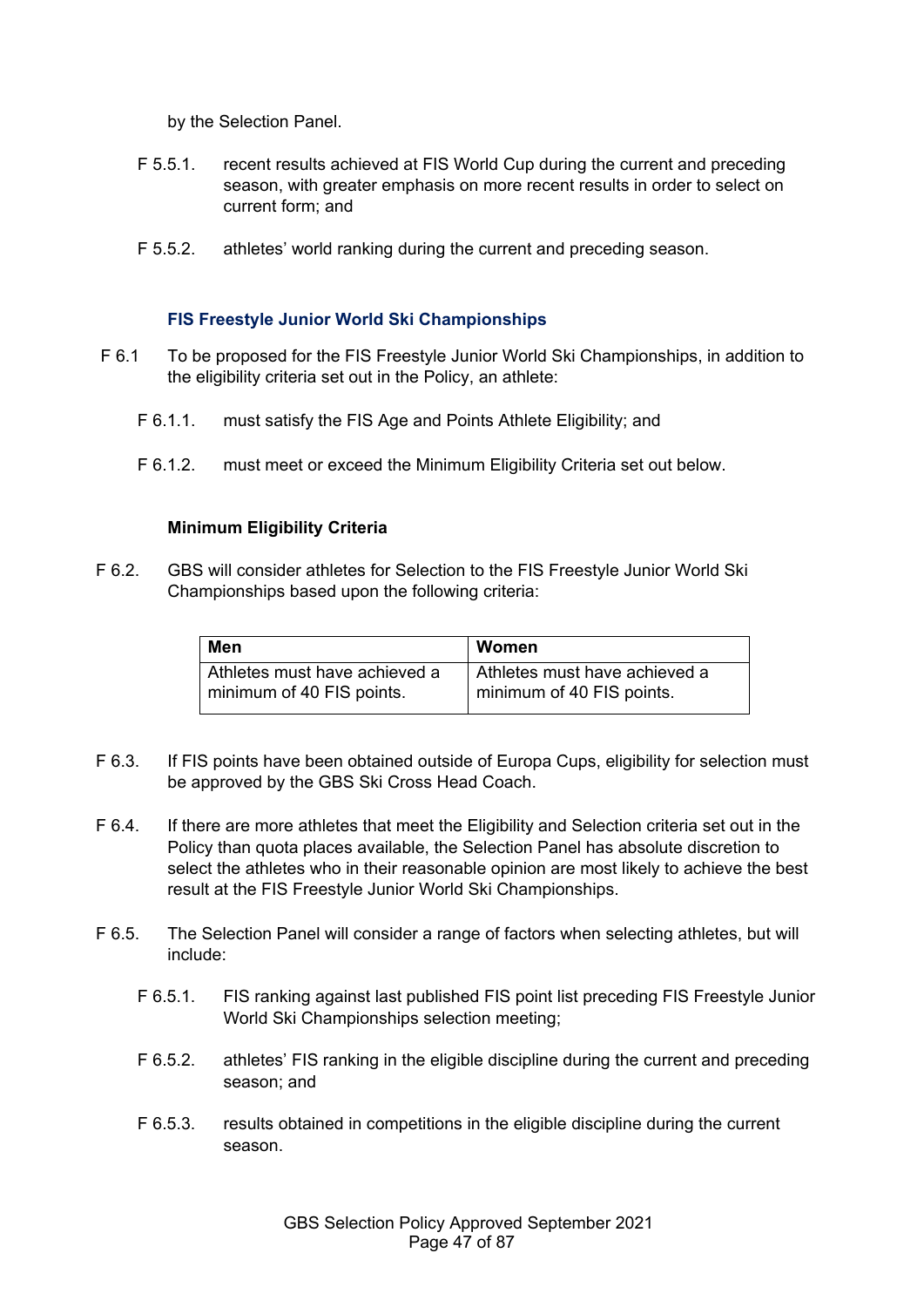F 6.6. In extraordinary circumstances, in particular those where qualification opportunities have been impacted due to COVID-19, the Selection Panel has absolute discretion to consider (and give additional weight to) any other factors they deem relevant in respect of their nomination decisions including (but not limited to) the likelihood of an athlete being podium competitive in future Olympic Games in accordance with the purpose of the Policy. Any such nominations must be made by a Discipline Head Coach, and must be supported with training and competition data, or technical profiling for consideration by the Selection Panel.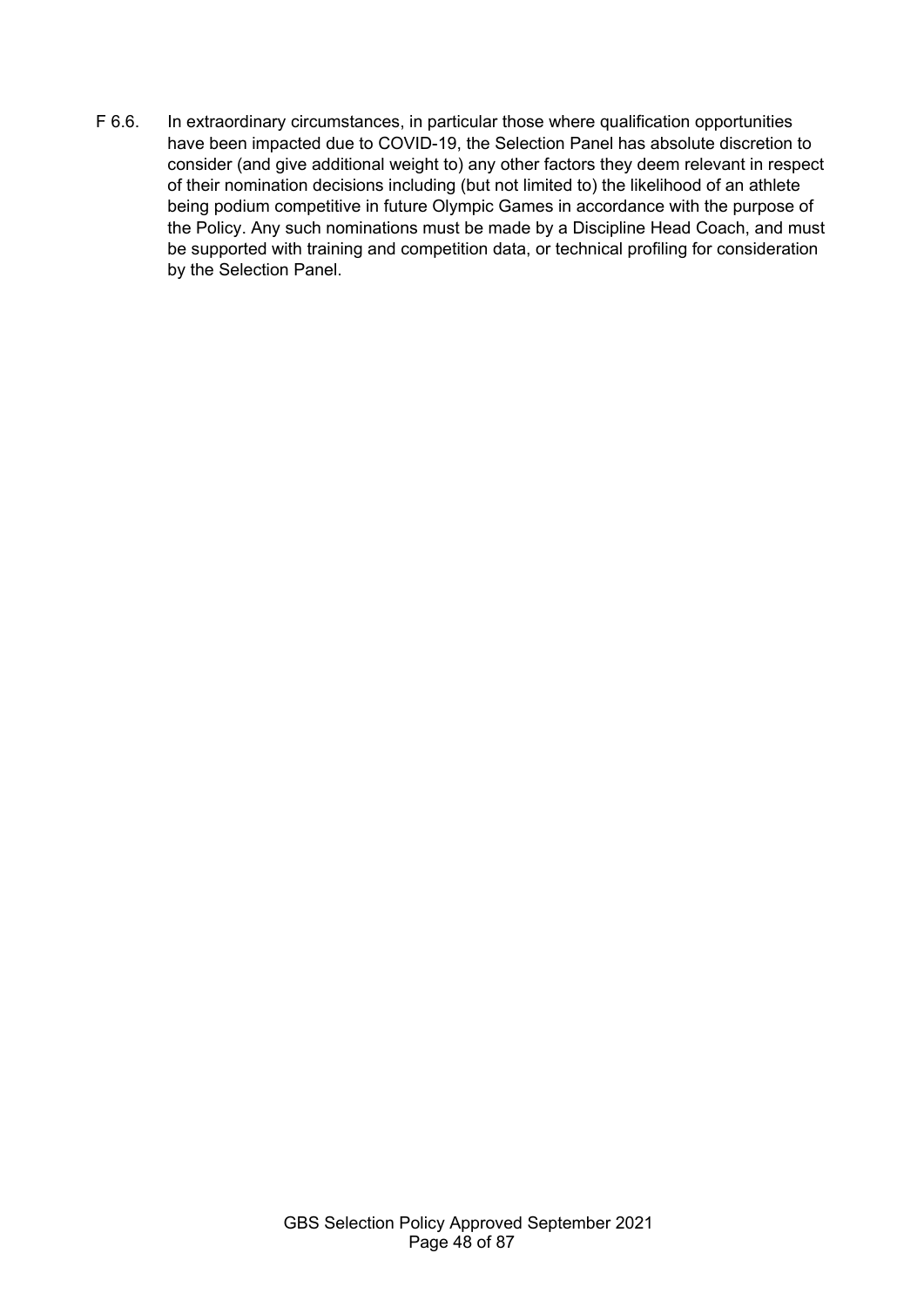# **Schedule G: Freestyle - Ski Halfpipe Minimum Selection Criteria**

## **Freestyle Ski World Cup Squad (Halfpipe) (previously A Squad)**

G 1.1. To be eligible for consideration for Selection to the GBS Freestyle Ski World Cup Squad (Halfpipe), athletes must have proven their technical performance level to be at (or above) the standard described in the table below.

| Men                                                                                                                | Women                                                                     |
|--------------------------------------------------------------------------------------------------------------------|---------------------------------------------------------------------------|
| A run including two 900s and a<br>double 12 $OR$ a run including<br>two 900s and two doubles (if no<br>double 12). | A run including two 540s and a<br>720, all done above 1m of<br>amplitude. |

- G 1.2. Any nomination should be accompanied by a report ratified by either a GBS Freestyle Ski coach or Home Nations coach, but in cases where this is not possible, the GBS Freestyle Ski Head Coach and Selection Panel are able to accept and consider video clips as evidence of an athlete's current regular performance level.
- G 1.3. Tricks submitted must fulfil the below criteria:
	- G 1.3.1. Tricks must be ready for judges to award a high score.
	- G 1.3.2. Clips must show multiple examples of the same tricks landed numerous times on different jumps in varying conditions or Events.
	- G 1.3.3. Tricks must display good execution, including grab, trajectory and amplitude, close control, and awareness in most regular attempts.
	- G 1.3.4. Likely to have formed part of a run, in training and in Competition.
	- G 1.3.5. Video angle and quality must clearly show the whole trick including the run in, landing, and ski out.
- G 1.4. Athletes must also demonstrate commitment to both an on and off snow programme as agreed with the GBS Head Coach and GBS Freestyle Ski Coach
- G 1.5. If any athlete wishes to include a written report as well as the contact details of their current coach, that is acceptable.
- G 1.6. Video clips and supporting coaches' reports should be sent to maddy.hunter@gbsnowsport.com by the deadline date of 25<sup>th</sup> June 2021.
- G 1.7. If the Selection Panel select based on video footage, the selected athlete will be awarded "pending" team status until their technical level can be fully ratified.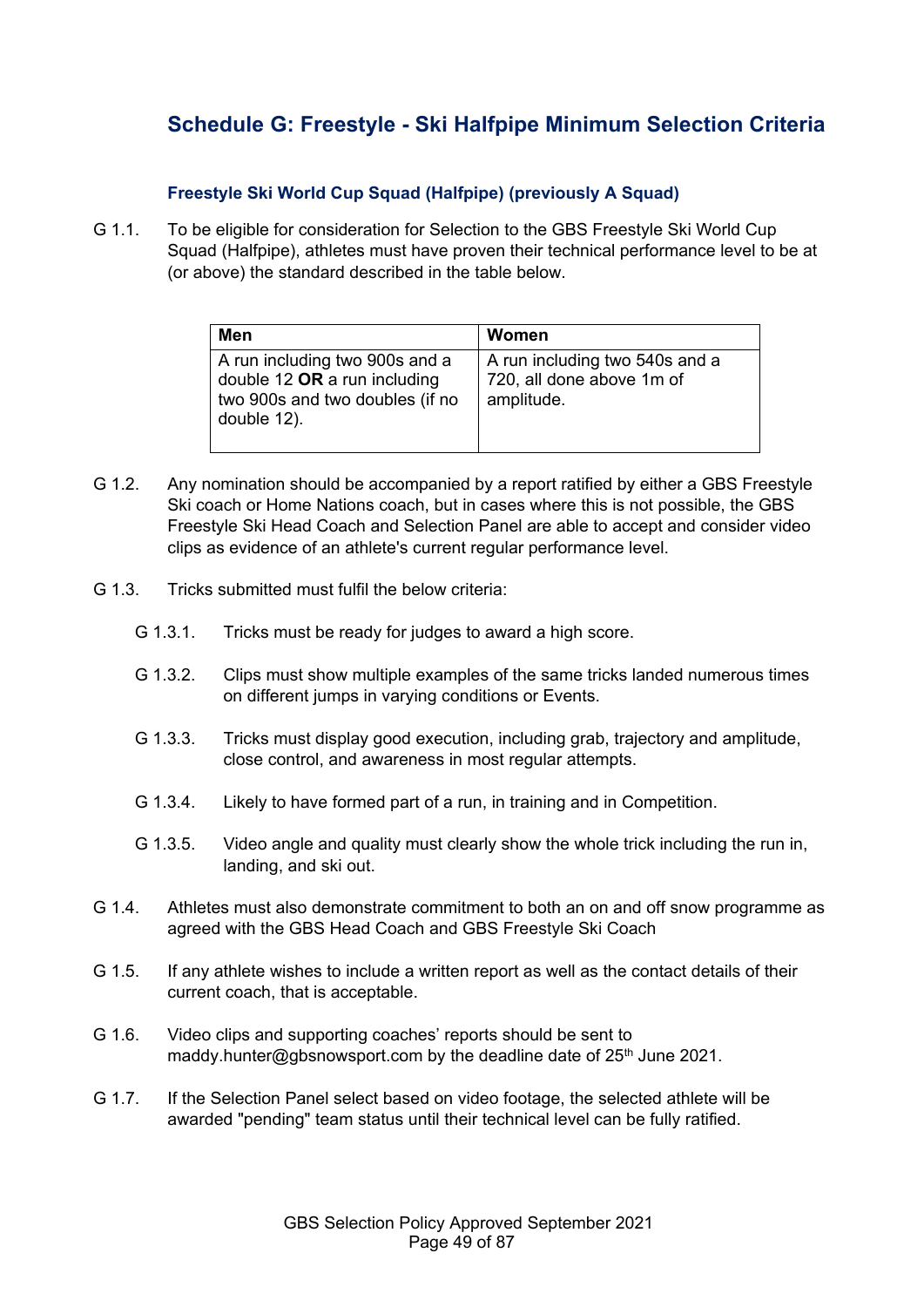G 1.8. If athletes have been on injury status during the most recent season, this may be considered by the Selection Panel when selecting to Squads.

### **Freestyle Ski Europa Cup Squad (Halfpipe) (previously B Squad)**

G 2.1. Selection for Europa Cup Freestyle Ski Squad (Halfpipe) will be made on a case by case application basis. For further details, email maddy.hunter@gbsnowsport.com. Each case will be considered in relation to current world class performance levels.

### **Freestyle Ski World Cup Entries (Halfpipe)**

- G 3.1. Any athlete wishing to be considered for entry to a Ski Halfpipe World Cup must meet the FIS minimum World Cup points criteria. The GBS Freestyle Ski Head Coach for the relevant Event shall propose athletes for entry to individual World Cup Competitions, and these shall be ratified by the Freestyle Discipline Committee Chair and GBS Head Coach.
- G 3.2. If more athletes are proposed than quota places are available, the Freestyle Discipline Committee Chair and GBS Head Coach have discretion to select the athletes most likely to achieve the best result at the Competition.
- G 3.3. The Freestyle Discipline Committee Chair and GBS Head Coach will consider a range of factors when selecting athletes, but will include:
	- G 3.3.1. athletes' FIS ranking in the eligible discipline during the current and preceding season;
	- G 3.3.2. results obtained in Competitions in the eligible discipline during the current season; and
	- G 3.3.3. athletes' Technical Profile and readiness to compete.

#### **Freestyle Ski Europa Cup Entries (Halfpipe)**

- G 4.1. To Any athlete wishing to compete in a Ski Halfpipe Europa Cup must meet the minimum FIS point criteria as outlined by FIS. The GBS Freestyle Ski Head Coach for the relevant Event shall propose athletes for entry to individual Europa Cup Competitions, and these shall be ratified by the Freestyle Discipline Committee Chair and GBS Head Coach.
- G 4.2. If more athletes are proposed than quota places are available, the Freestyle Discipline Committee Chair and GBS Head Coach have discretion to select the athletes most likely to achieve the best result at the Competition.
- G 4.3. The Freestyle Discipline Committee Chair and GBS Head Coach will consider a range of factors when selecting athletes, but will include: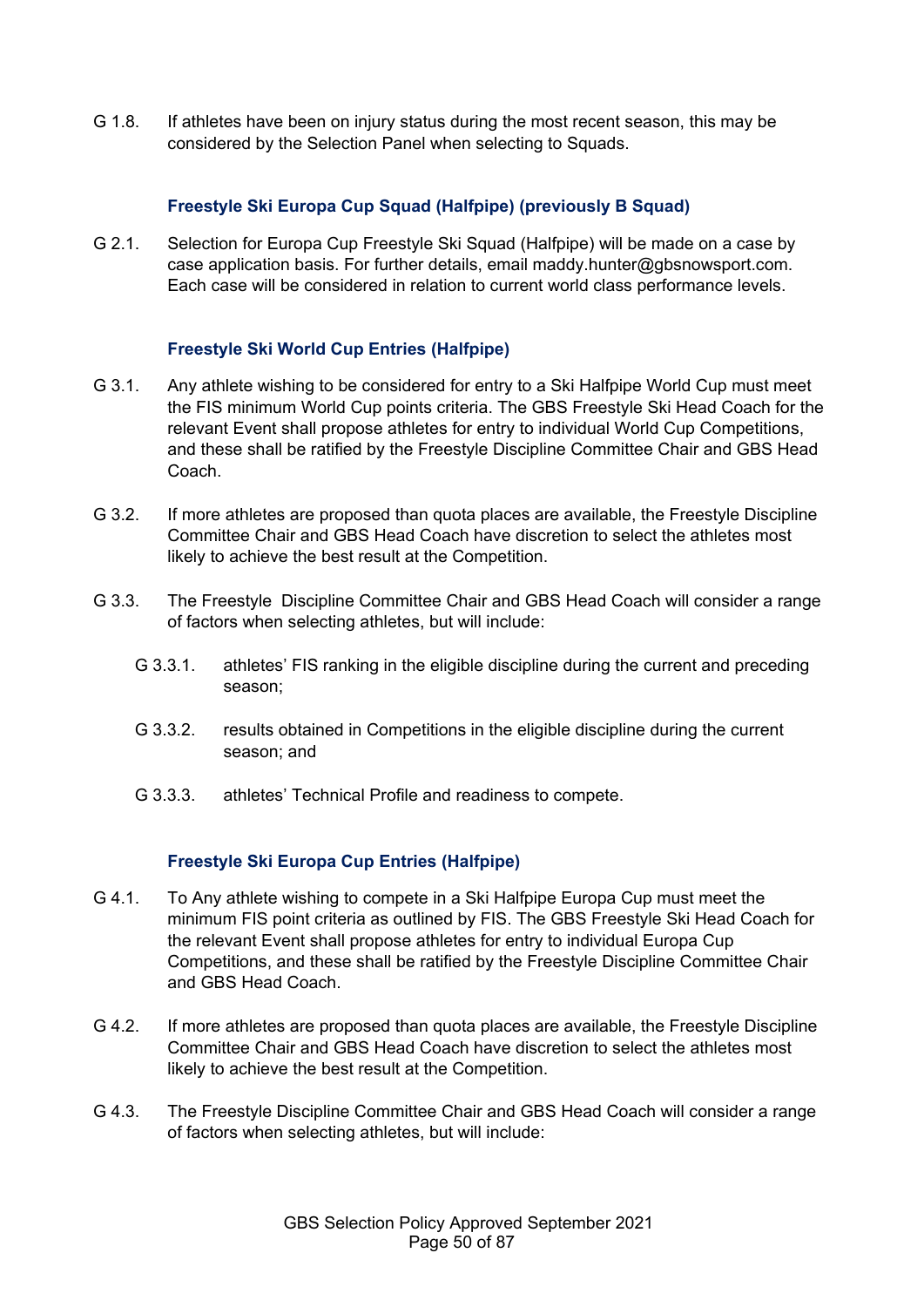- G 4.3.1. athletes' FIS ranking in the eligible discipline during the current and preceding season;
- G 4.3.2. results obtained in Competitions in the eligible discipline during the current season; and
- G 4.3.3. athletes' Technical Profile and readiness to compete.

## **Other Major Competitions**

**FIS Freestyle World Ski Championships** *(2023 criteria to be published September 2022)*

- G 5.1. To be proposed for the FIS Freestyle World Ski Championships, in addition to the eligibility criteria set out in the Policy, an athlete:
	- G 5.1.1. must satisfy the FIS Athlete Eligibility; and
	- G 5.1.2. must meet or exceed the Minimum Eligibility Criteria set out below.

#### **Minimum Eligibility Criteria**

- G 5.2. GBS will consider athletes for Selection to the FIS Freestyle World Ski Championships based upon the following criteria:
	- G 5.2.1. achieved a minimum of two finishes in Ski Halfpipe within the top 40% of those ranked in FIS World Cups during the current or preceding season.
- G 5.3. If there are more athletes that meet the Eligibility and Selection criteria set out in the Policy than quota places available, the Selection Panel has absolute discretion to select the athletes who in their reasonable opinion are most likely to achieve the best result at the FIS Freestyle World Ski Championships.
- G 5.4. The Selection Panel will consider a range of factors when selecting athletes, but will include:
	- G 5.4.1. athletes' FIS ranking in the eligible discipline during the current or preceding season;
	- G 5.4.2. results obtained in Competitions in the eligible discipline during the current season; and
	- G 5.4.3. athlete' Technical Profile and readiness to compete.
- G 5.5. In extraordinary circumstances, in particular those where qualification opportunities have been impacted due to COVID-19, the Selection Panel has absolute discretion to consider (and give additional weight to) any other factors they deem relevant in respect of their nomination decisions including (but not limited to) the likelihood of an athlete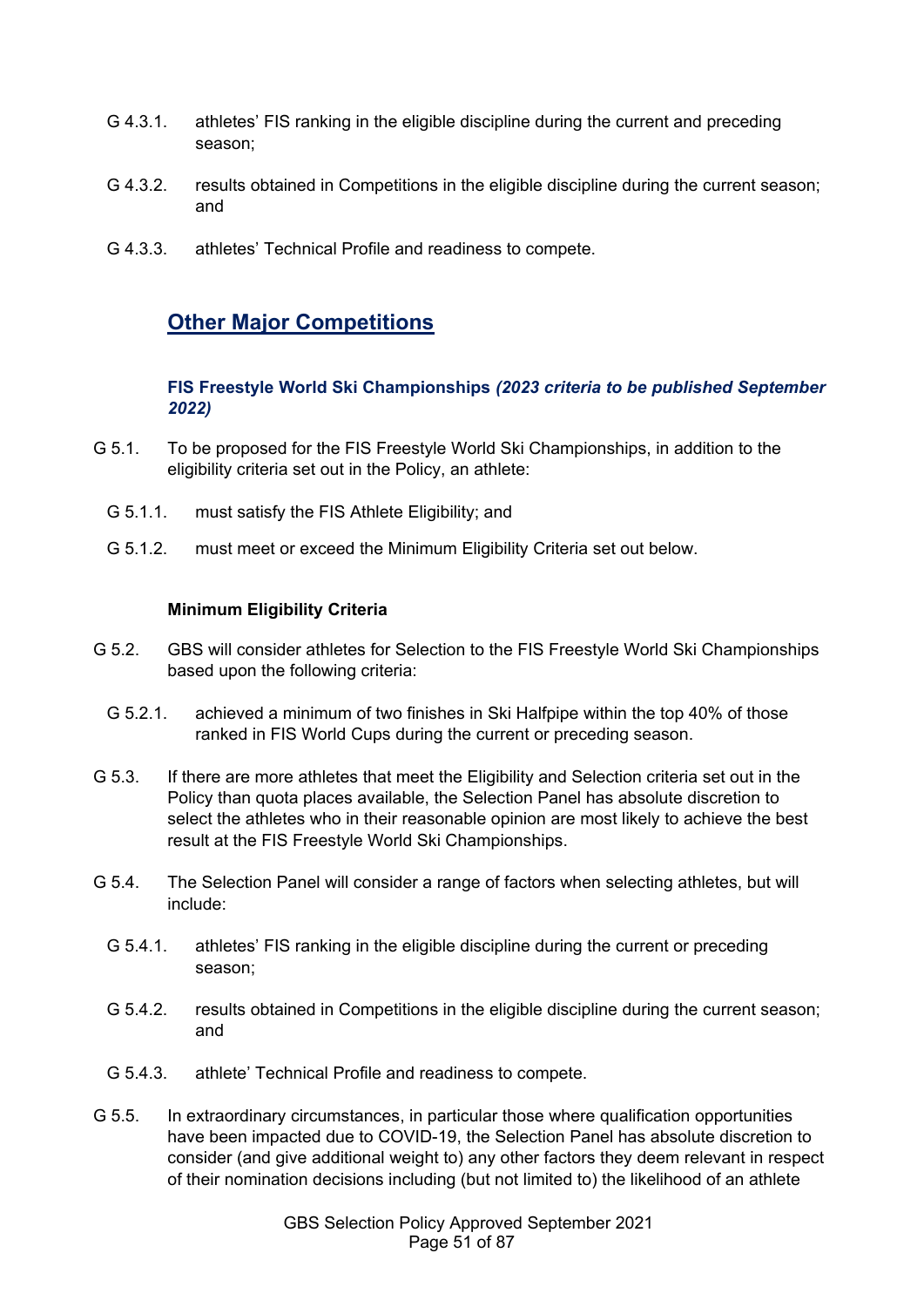being podium competitive in future Olympic Games in accordance with the purpose of the Policy. Any such nominations must be made by a Discipline Head Coach, and must be supported with training and competition data, or technical profiling for consideration by the Selection Panel.

### **FIS Freestyle Junior World Ski Championships**

- G 6.1. To be proposed for the FIS Freestyle Junior World Ski Championships, in addition to the eligibility criteria set out in the Policy, an athlete:
	- G 6.1.1. must satisfy the FIS Athlete Eligibility; and
	- G 6.1.2. must meet or exceed the Minimum Eligibility Criteria set out below.

### **Minimum Eligibility Criteria**

G 6.2. GBS will consider athletes for Selection to the FIS Freestyle Junior World Ski Championships based upon the following criteria:

| Men                               | Women                                 |
|-----------------------------------|---------------------------------------|
| athletes must be at a trick level | athletes must be at a trick           |
| performance of a 720 and a 900    | performance of two 540s               |
| with a minimum of two metres of   | performed in different directions,    |
| amplitude out of the lip of the   | with a minimum of one metre of        |
| pipe and one inverted trick,      | amplitude out of the lip of the pipe, |
| performed with grabs.             | performed with consistent grabs.      |

- G 6.3. If there are more athletes that meet the Eligibility and Selection criteria set out in the Policy than quota places available, the Selection Panel has absolute discretion to select the athletes who in their reasonable opinion are most likely to achieve the best result at the FIS Freestyle Junior World Ski Championships.
- G 6.4. The Selection Panel will consider a range of factors when selecting athletes, but will include:
	- G 6.4.1. athletes' FIS ranking in the eligible discipline during the current or preceding season;
	- G 6.4.2. results obtained in Competitions in the eligible discipline during the current season; and
	- G 6.4.3. athletes' Technical Profile and readiness to compete.
- G 6.5. In extraordinary circumstances, in particular those where qualification opportunities have been impacted due to COVID-19, the Selection Panel has absolute discretion to consider (and give additional weight to) any other factors they deem relevant in respect of their nomination decisions including (but not limited to) the likelihood of an athlete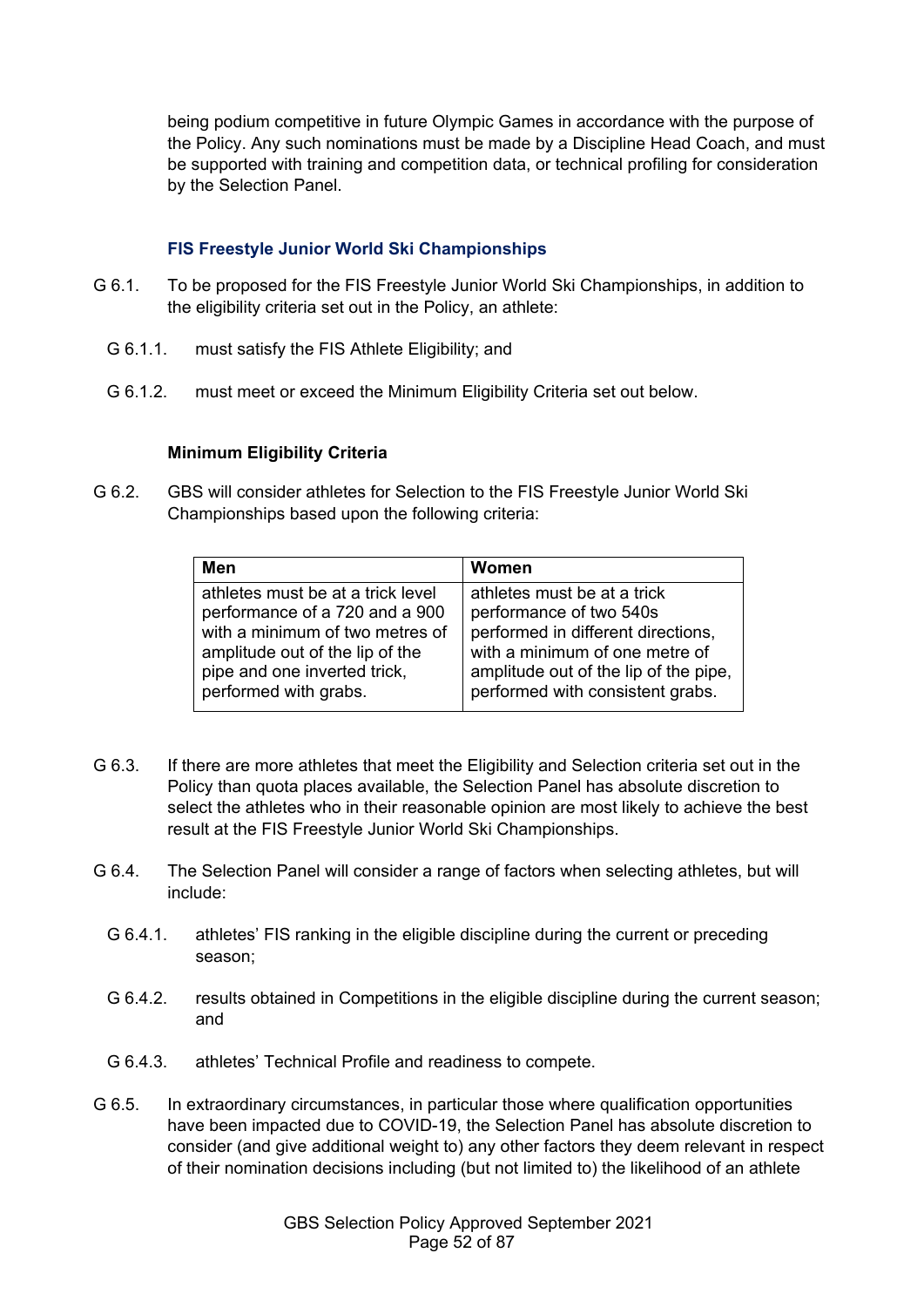being podium competitive in future Olympic Games in accordance with the purpose of the Policy. Any such nominations must be made by a Discipline Head Coach, and must be supported with training and competition data, or technical profiling for consideration by the Selection Panel.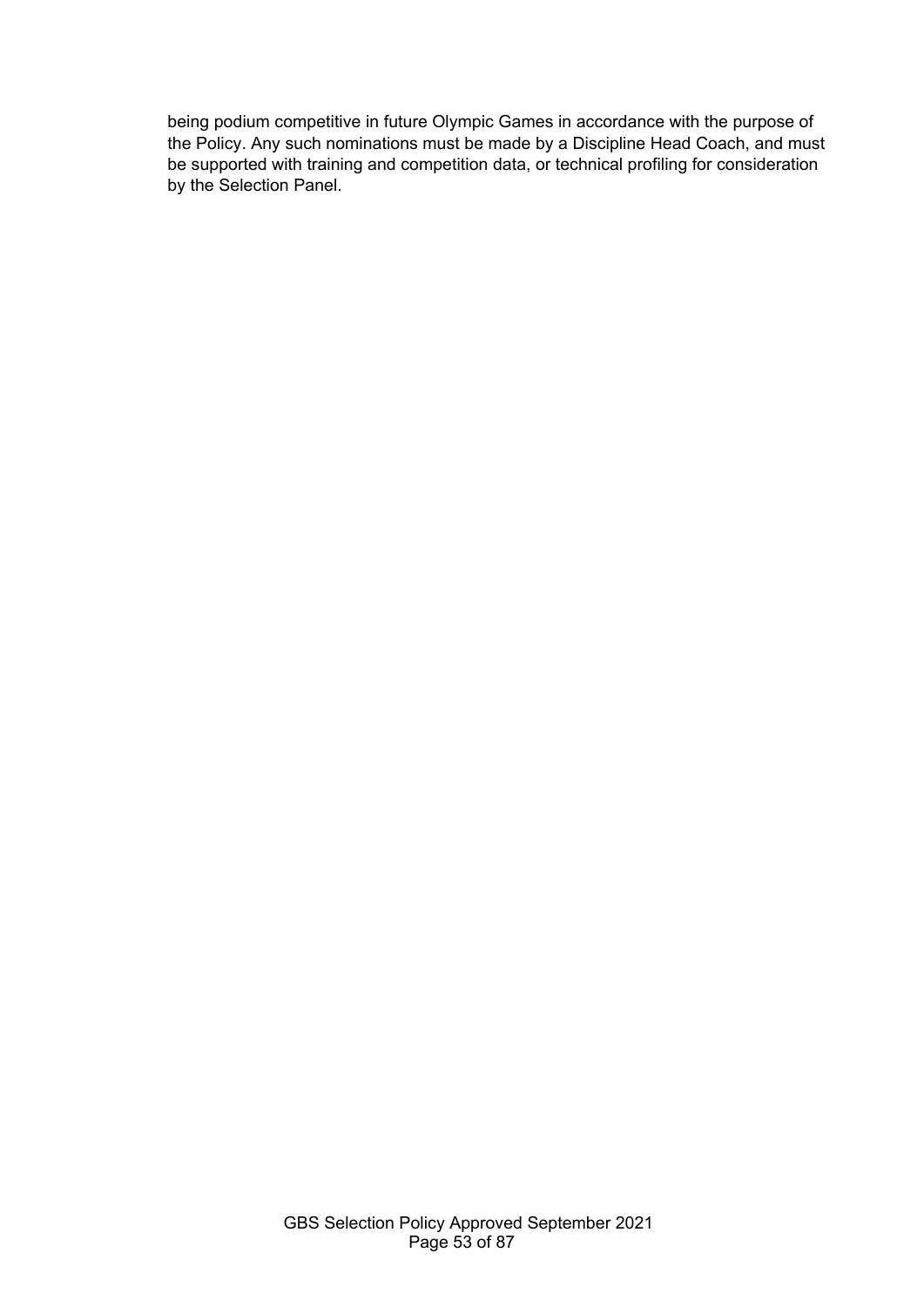## **Schedule H: Freestyle - Ski Slopestyle & Big Air Minimum Selection Criteria**

#### **Freestyle Ski World Cup Squad (Slopestyle & Big Air) (previously A Squad)**

H 1.1. To be eligible for consideration for Selection to the GBS Freestyle Ski World Cup Squad (Slopestyle and Big Air), athletes must have proven their technical performance level to be at (or above) the standard described in the table below.

| Men                              | Women                              |
|----------------------------------|------------------------------------|
| At least one 1620 and one 1440   | At least one 900 and one 720 in    |
| in opposite directions, executed | opposite directions, executed on a |
| on a World Cup standard Big Air  | World Cup standard Big Air jump    |
| jump or similar.                 | or similar.                        |

- H 1.2. Any nomination should be accompanied by a report ratified by either a GBS Freestyle Ski coach or Home Nations coach, but in cases where this is not possible, the GBS Freestyle Ski Head Coach and Selection Panel are able to accept and consider video clips as evidence of an athlete's current regular performance level.
- H 1.3. Tricks submitted must fulfil the below criteria:
	- H 1.3.1. Tricks must be ready for judges to award a high score.
	- H 1.3.2. Clips must show multiple examples of the same tricks landed numerous times on different jumps in varying conditions or Events.
	- H 1.3.3. Tricks must display good execution, including grab, trajectory and amplitude, close control, and awareness in most regular attempts.
	- H 1.3.4. Likely to have formed part of a run, in training and in Competition.
	- H 1.3.5. Video angle and quality must clearly show the whole trick including the run in, landing, and ski out.
- H 1.4. Athletes must also demonstrate commitment to both an on and off snow programme as agreed with the GBS Head Coach and GBS Freestyle Ski Coach
- H 1.5. If any athlete wishes to include a written report as well as the contact details of their current coach, that is acceptable.
- H 1.6. Video clips and supporting coaches' reports should be sent to maddy.hunter@gbsnowsport.com by the deadline date of  $25<sup>th</sup>$  June 2021.
- H 1.7. If the Selection Panel select based on video footage, the selected athlete will be awarded "pending" team status until their technical level can be fully ratified.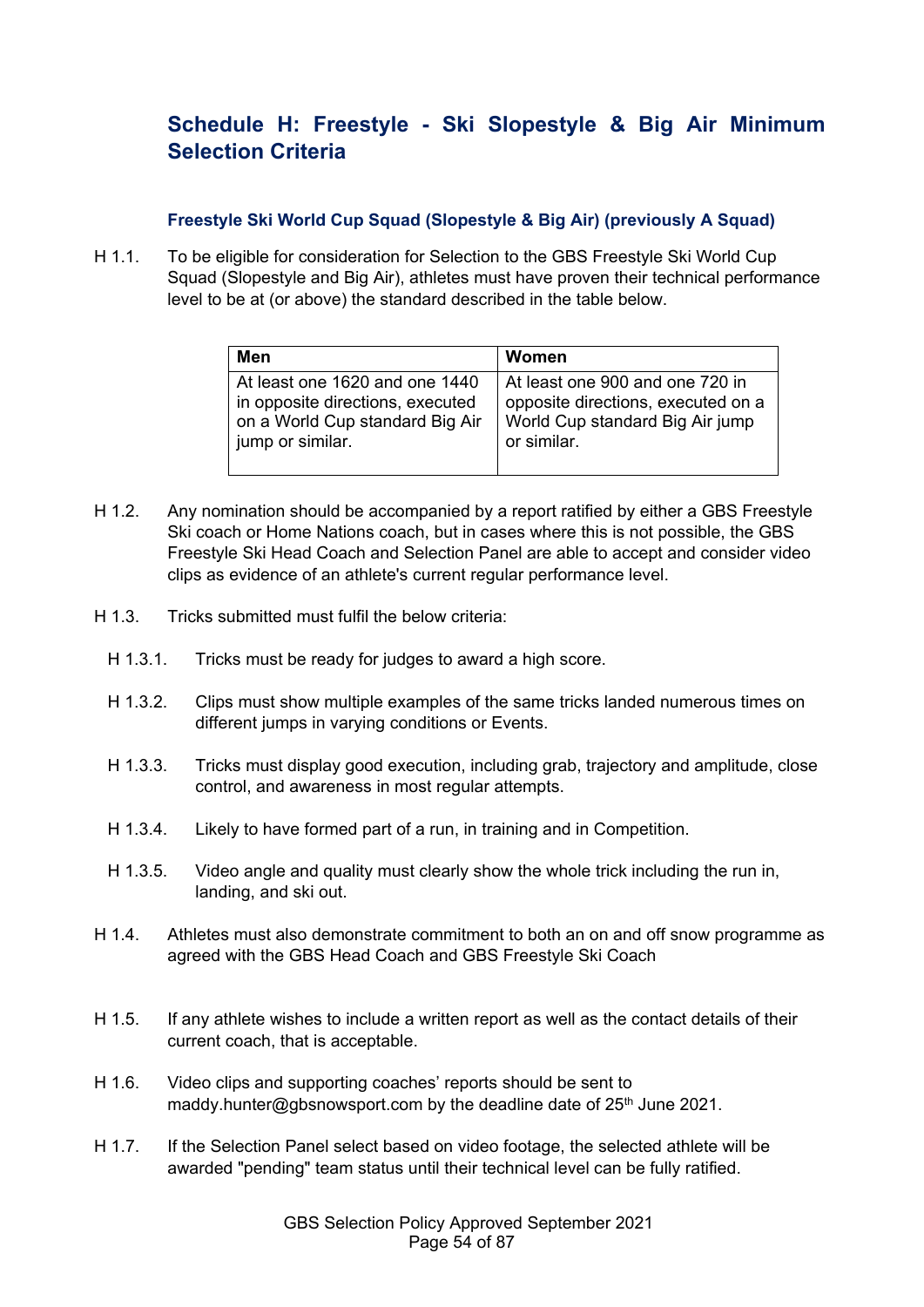H 1.8. If athletes have been on injury status during the most recent season, this may be considered by the Selection Panel when selecting to Squads.

## **Freestyle Ski Europa Cup Squad (Slopestyle & Big Air) (previously B Squad)**

H 2.1. To be eligible for consideration for Selection to the GBS Freestyle Ski Europa Cup Squad (Slopestyle and Big Air), athletes must have proven their technical performance level to be at (or above) the standard described below.

| Men                                 | Women                                  |
|-------------------------------------|----------------------------------------|
| One 1440 with a supporting 1260     | One 720 with a supporting 540 of       |
| of a different direction (i.e. 2 of | a different direction (i.e. 2 of the 4 |
| the 4 directions of spin),          | directions of spin), executed on a     |
| executed on a World Cup             | World Cup standard Big Air jump        |
| standard Big Air jump or similar.   | or similar.                            |

- H 2.2. Any nomination should be accompanied by a report ratified by either a GBS Freestyle Ski coach or Home Nations coach, but in cases where this is not possible, the GBS Freestyle Ski Head Coach and Selection Panel are able to accept and consider video clips as evidence of an athlete's current regular performance level.
- H 2.3. Tricks submitted must fulfil the below criteria:
	- H 2.3.1. Tricks must be ready for judges to award a high score.
	- H 2.3.2. Clips must show multiple examples of the same tricks landed numerous times on different jumps in varying conditions or Events.
	- H 2.3.3. Tricks must display good execution, including grab, trajectory and amplitude, close control, and awareness in most regular attempts.
	- H 2.3.4. Likely to have formed part of a run, in training and in Competition.
	- H 2.3.5. Video angle and quality must clearly show the whole trick including the run in, landing, and ski out.
- H 2.4. Athletes must also demonstrate commitment to both an on and off snow programme as agreed with the GBS Head Coach and GBS Freestyle Ski Coach
- H 2.5. If any athlete wishes to include a written report as well as the contact details of their current coach, that is acceptable.
- H 2.6. Video clips and supporting coaches' reports should be sent to maddy.hunter@gbsnowsport.com by the deadline date of  $25<sup>th</sup>$  June 2021.
- H 2.7. If the Selection Panel select based on video footage, the selected athlete will be awarded "pending" team status until their technical level can be fully ratified.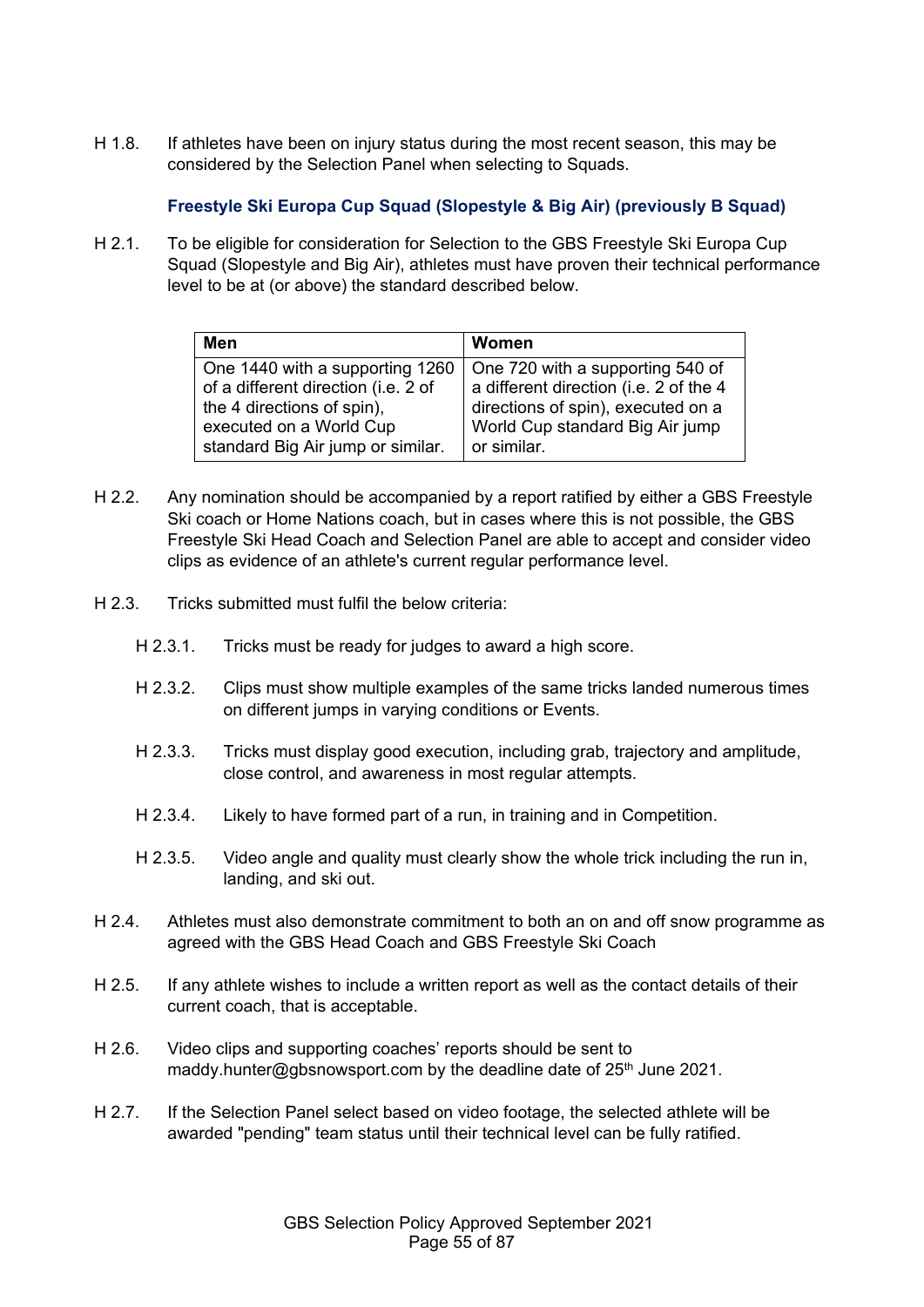H 2.8. If athletes have been on injury status during the most recent season, this may be considered by the Selection Panel when selecting to Squads.

### **Freestyle Ski World Cup Entries (Slopestyle & Big Air)**

- H 3.1. Any athlete wishing to be considered for entry to a Ski Slopestyle or Big Air World Cup must meet the FIS minimum World Cup points criteria. The GBS Freestyle Ski Head Coach for the relevant Event shall propose athletes for entry to individual World Cup Competitions, and these shall be ratified by the Freestyle Discipline Committee Chair and GBS Head Coach.
- H 3.2. If more athletes are proposed than quota places are available, the Freestyle Discipline Committee Chair and GBS Head Coach have discretion to select the athletes most likely to achieve the best result at the Competition.
- H 3.3. The Freestyle Discipline Committee Chair and GBS Head Coach will consider a range of factors when selecting athletes, but will include:
	- H 3.3.1. athletes' FIS ranking in the eligible discipline during the current and preceding season;
	- H 3.3.2. results obtained in Competitions in the eligible discipline during the current season; and
	- H 3.3.3. athletes' Technical Profile and readiness to compete.

#### **Freestyle Ski Europa Cup Entries (Slopestyle & Big Air)**

- H 4.1. To Any athlete wishing to compete in a Ski Slopestyle or Big Air Europa Cup must meet the minimum FIS point criteria as outlined by FIS. The GBS Freestyle Ski Head Coach for the relevant Event shall propose athletes for entry to individual Europa Cup Competitions, and these shall be ratified by the Freestyle Discipline Committee Chair and GBS Head Coach.
- H 4.2. If more athletes are proposed than quota places are available, the Freestyle Discipline Committee Chair and GBS Head Coach have discretion to select the athletes most likely to achieve the best result at the Competition.
- H 4.3. The Freestyle Discipline Committee Chair and GBS Head Coach will consider a range of factors when selecting athletes, but will include:
	- H 4.3.1. athletes' FIS ranking in the eligible discipline during the current and preceding season;
	- H 4.3.2. results obtained in Competitions in the eligible discipline during the current season; and
	- H 4.3.3. athletes' Technical Profile and readiness to compete.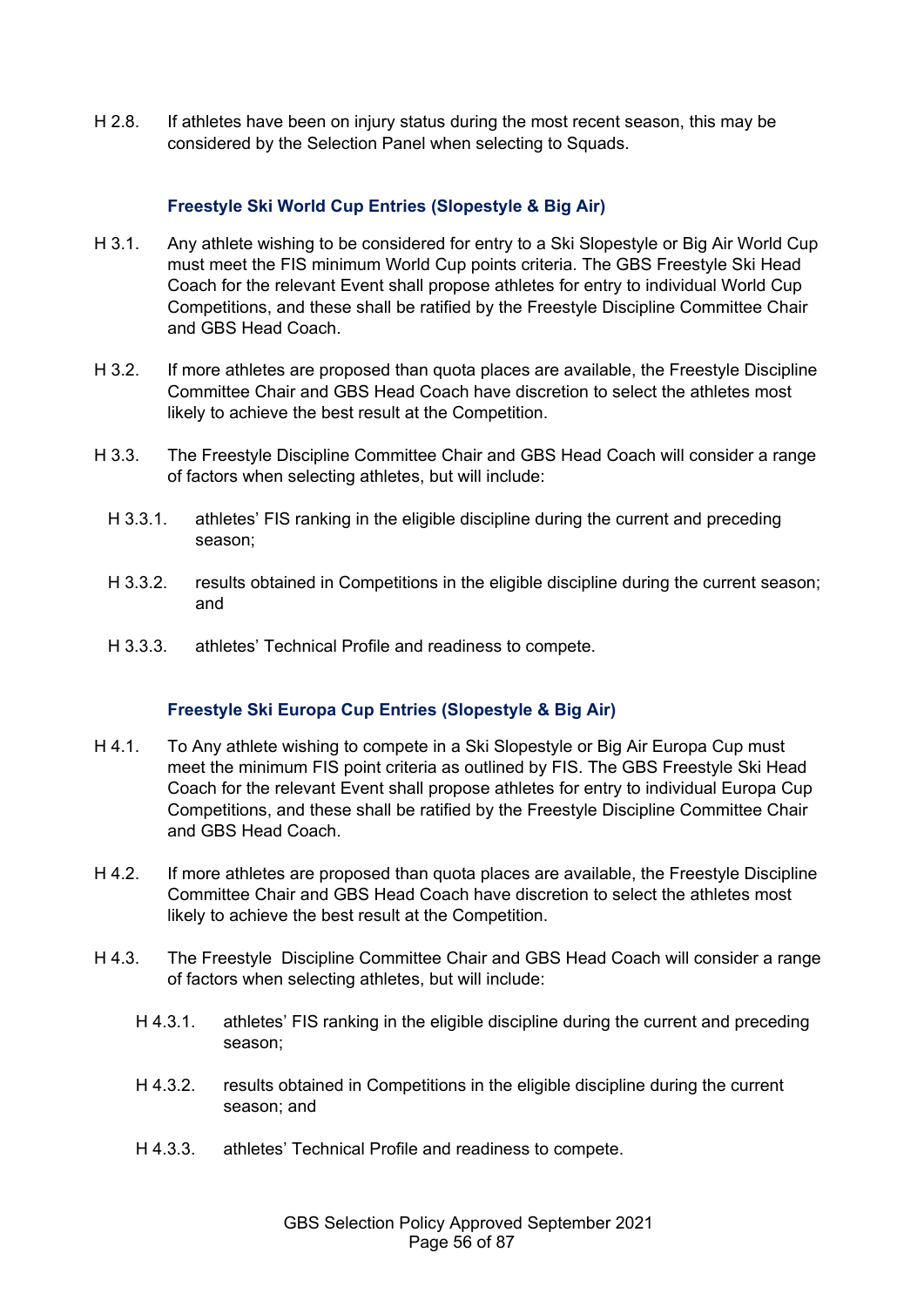## **Other Major Competitions**

**FIS Freestyle World Ski Championships** *(2023 criteria to be published September 2022)*

- H 5.1. To be proposed for the FIS Freestyle World Ski Championships, in addition to the eligibility criteria set out in the Policy, an athlete:
	- H 5.1.1. must satisfy the FIS Athlete Eligibility; and
	- H 5.1.2. must meet or exceed the Minimum Eligibility Criteria set out below.

#### **Minimum Eligibility Criteria**

H 5.2. GBS will consider athletes for Selection to the FIS Freestyle World Ski Championships based upon the following criteria:

| Men                              | Women                                |
|----------------------------------|--------------------------------------|
| Athletes must have achieved a    | Athletes must have achieved a        |
| minimum of two finishes in Ski   | minimum of two finishes in Ski       |
| Slopestyle or Ski Big Air within | Slopestyle or Ski Big Air within the |
| the top 40% of those ranked in   | top 40% of those ranked in FIS       |
| FIS World Cups during the        | World Cups during the current or     |
| current or preceding season.     | preceding season.                    |

- H 5.3. If there are more athletes that meet the Eligibility and Selection criteria set out in the Policy than quota places available, the Selection Panel has absolute discretion to select the athletes who in their reasonable opinion are most likely to achieve the best result at the FIS Freestyle World Ski Championships.
- H 5.4. The Selection Panel will consider a range of factors when selecting athletes, but will include:
	- H 5.4.1. athletes' FIS ranking in the eligible discipline during the current or preceding season;
	- H 5.4.2. results obtained in Competitions in the eligible discipline during the current season; and
	- H 5.4.3. athletes' Technical Profile and readiness to compete.
- H 5.5. In extraordinary circumstances, in particular those where qualification opportunities have been impacted due to COVID-19, the Selection Panel has absolute discretion to consider (and give additional weight to) any other factors they deem relevant in respect of their nomination decisions including (but not limited to) the likelihood of an athlete being podium competitive in future Olympic Games in accordance with the purpose of the Policy. Any such nominations must be made by a Discipline Head Coach, and must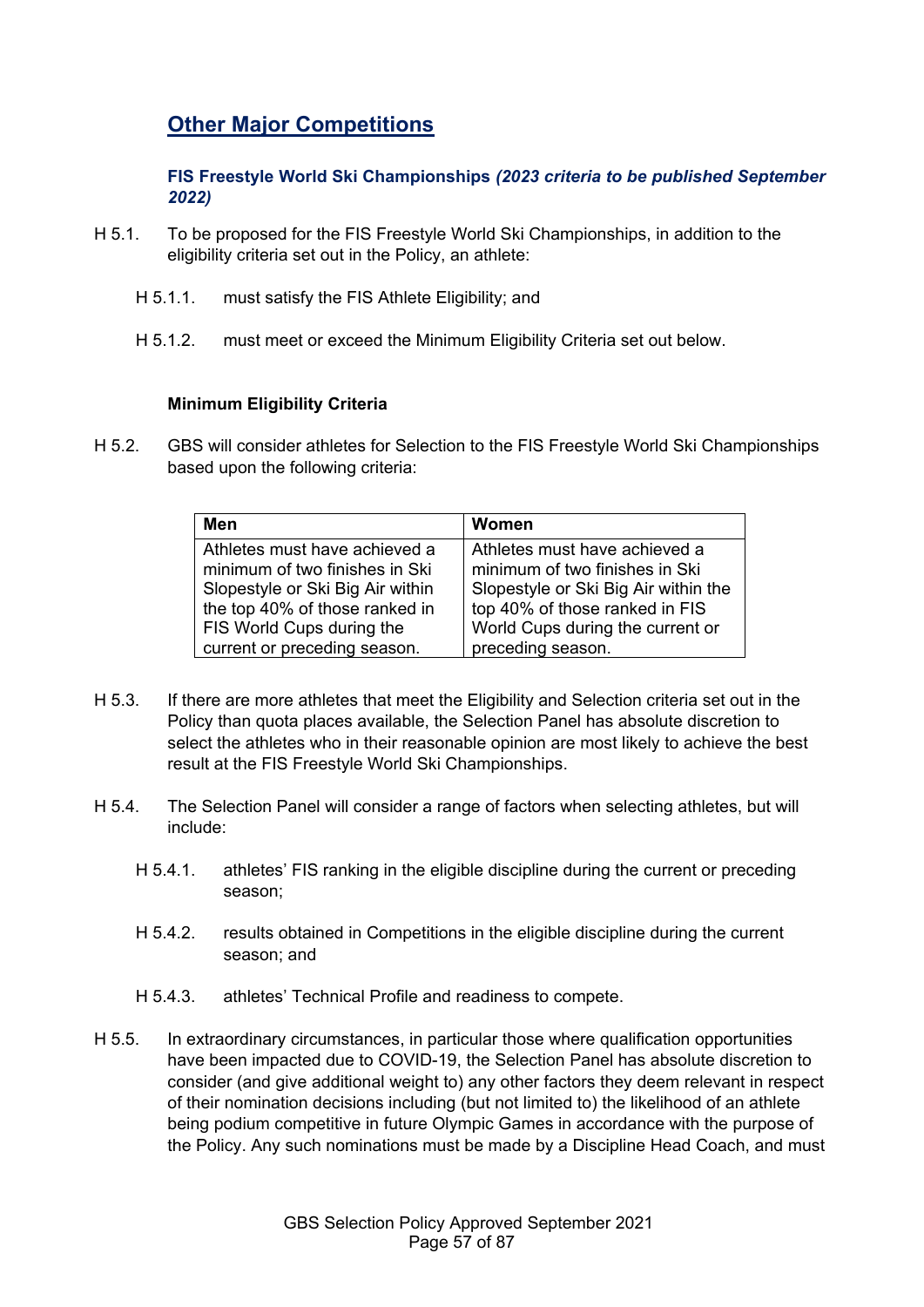be supported with training and competition data, or technical profiling for consideration by the Selection Panel.

### **FIS Freestyle Junior World Ski Championships**

- H 6.1. To be proposed for the FIS Freestyle Junior World Ski Championships, in addition to the eligibility criteria set out in the Policy, an athlete:
	- H 6.1.1. must satisfy the FIS Athlete Eligibility; and
	- H 6.1.2. must meet or exceed the Minimum Eligibility Criteria set out below.

### **Minimum Eligibility Criteria**

H 6.2. GBS will consider athletes for Selection to the FIS Freestyle Junior World Ski Championships based upon the following criteria:

| Men                                  | Women                                 |
|--------------------------------------|---------------------------------------|
| Athletes must be at a trick          | Athletes must be at a trick           |
| performance level of one 1260        | performance level of one 720 with     |
| with a supporting 1080 of a          | a supporting 540 of a different       |
| different direction (i.e. 2 of the 4 | direction (i.e. 2 of the 4 directions |
| directions of spin) with grabs,      | of spin) with grabs, executed on a    |
| executed on a World Cup              | World Cup standard Big Air jump       |
| standard Big Air jump or similar     | or similar.                           |

- H 6.3. If there are more athletes that meet the Eligibility and Selection criteria set out in the Policy than quota places available, the Selection Panel has absolute discretion to select the athletes who in their reasonable opinion are most likely to achieve the best result at the FIS Freestyle Junior World Ski Championships.
- H 6.4. The Selection Panel will consider a range of factors when selecting athletes, but will include:
	- H 6.4.1. athletes' FIS ranking in the eligible discipline during the current or preceding season;
	- H 6.4.2. results obtained in Competitions in the eligible discipline during the current season; and
	- H 6.4.3. athletes' Technical profile and readiness to compete.
- H 6.5. In extraordinary circumstances, in particular those where qualification opportunities have been impacted due to COVID-19, the Selection Panel has absolute discretion to consider (and give additional weight to) any other factors they deem relevant in respect of their nomination decisions including (but not limited to) the likelihood of an athlete being podium competitive in future Olympic Games in accordance with the purpose of the Policy. Any such nominations must be made by a Discipline Head Coach, and must be supported with training and competition data, or technical profiling for consideration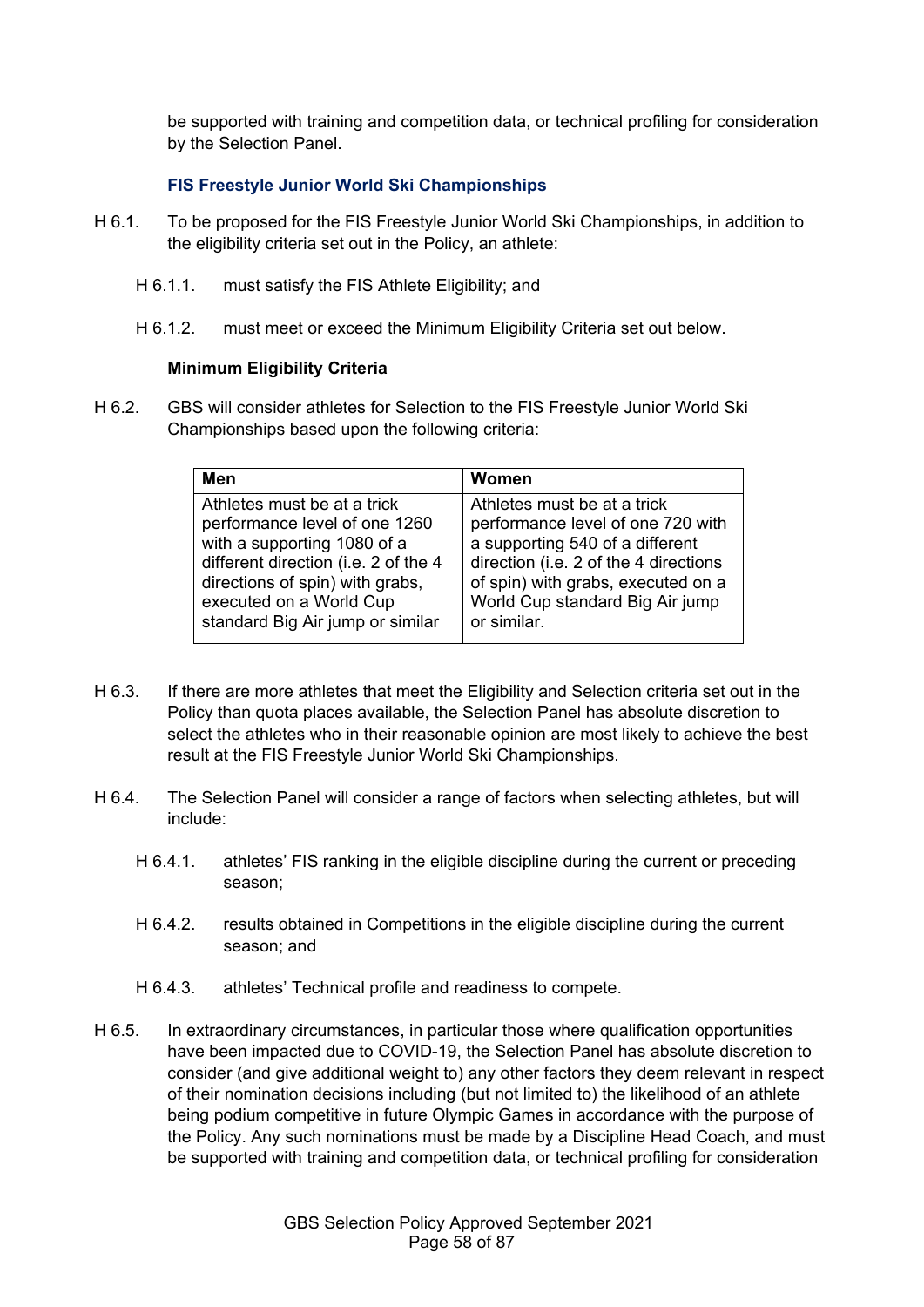by the Selection Panel.

## **Winter FISU World University Games**

- H 7.1. To be proposed for the Winter FISU World University Games, in addition to the eligibility criteria set out in the Policy, an athlete:
	- H 7.1.1. must satisfy the BUCS and FISU eligibility criteria and must have satisfied FIS Athlete Eligibility; and
	- H 7.1.2. must meet or exceed the Minimum Eligibility Criteria set out below:

#### H 7.2. **Minimum Eligibility Criteria**

| Men                              | Women                              |
|----------------------------------|------------------------------------|
| Athletes must be at a consistent | Athletes must be at a consistent   |
| trick performance level of two   | trick performance level of two     |
| different direction 1080s grabs  | different 540s grabs executed on a |
| executed on a large kicker.      | large kicker.                      |

- H 7.3. If more athletes are proposed than quota places are available, the Selection Panel has discretion to select the athletes most likely to achieve the best result at the Competition.
- H 7.4. The Selection Panel will consider a range of factors when selecting athletes, but will include:
	- H 7.4.1. athletes' FIS ranking in the eligible discipline during the current or preceding season;
	- H 7.4.2. results obtained in Competitions in the eligible discipline during the current season; and
	- H 7.4.3. athlete readiness to compete.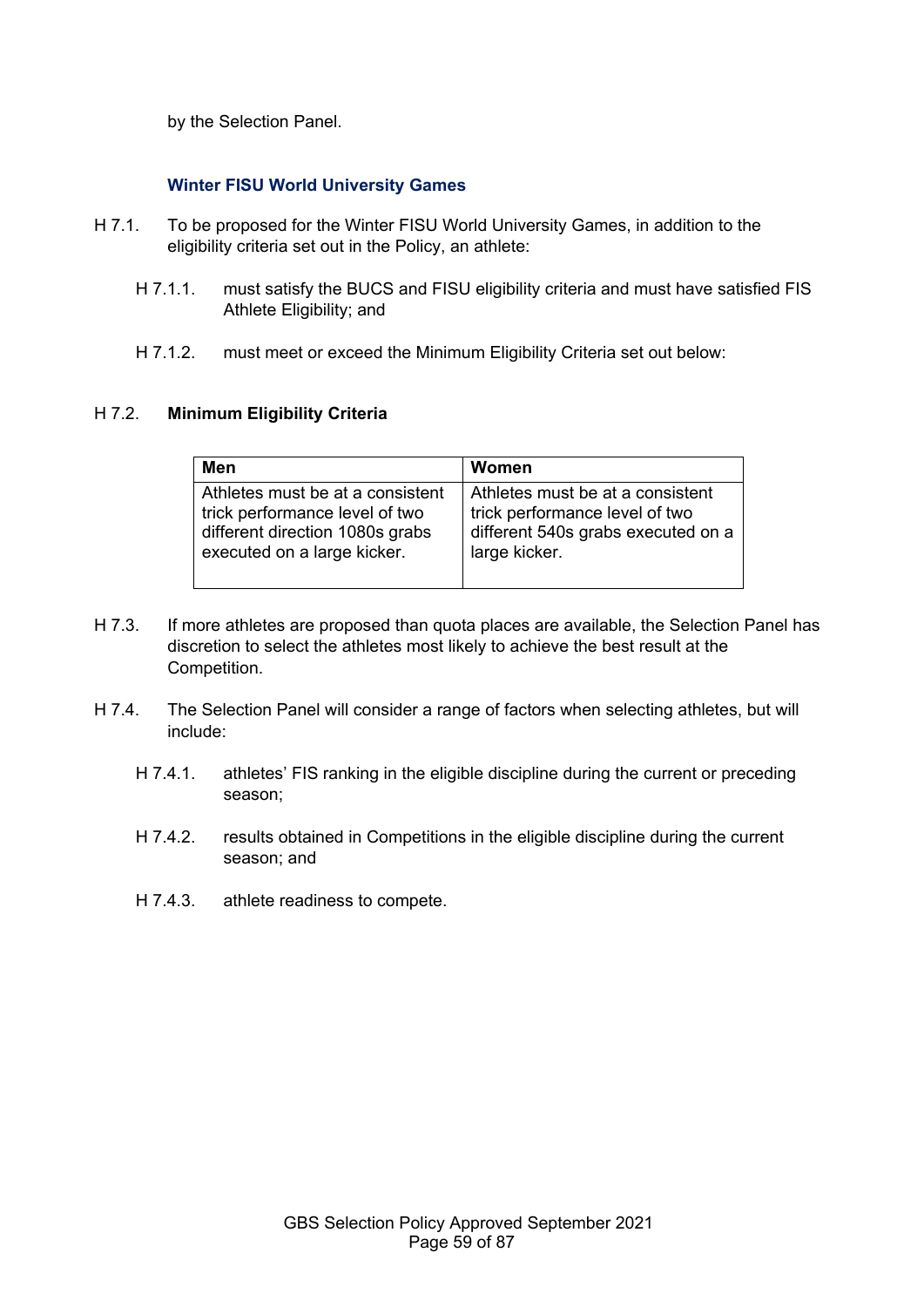## **Schedule I: Nordic - Nordic Combined Minimum Selection Criteria**

#### **Nordic Combined World Cup Entries**

- I 1.1. Any athlete wishing to be considered for entry to a Nordic Combined World Cup must meet the FIS minimum World Cup points criteria. The GBS Head of Talent shall propose athletes for entry to individual World Cup Competitions, and these shall be ratified by the Nordic Discipline Chair and GBS Head Coach.
- I 1.2. If more athletes are proposed than quota places are available, the Nordic Discipline Committee Chair and GBS Head Coach have discretion to select the athletes most likely to achieve the best result at the Competition.
- I 1.3. The Nordic Discipline Committee Chair and GBS Head Coach will consider a range of factors when selecting athletes, but will include:
	- I 1.3.1. athletes' FIS ranking in the eligible discipline during the current and preceding season;
	- I 1.3.2. results obtained in Competitions in the eligible discipline during the current season; and

#### **Nordic Combined Continental Cup Entries**

- I 2.1. The Head of Talent shall nominate athletes for entry to individual Continental Cup Competitions, and these shall be ratified by the Nordic Discipline Committee Chair and GBS Head Coach.
- I 2.2. If more athletes are proposed than quota places are available, the Nordic Discipline Committee Chair and GBS Head Coach have discretion to select the athletes most likely to achieve the best result at the Competition.
- I 2.3. The Nordic Discipline Committee Chair and GBS Head Coach will consider a range of factors when selecting athletes, but will include:
	- I 2.3.1. athletes' FIS ranking in the eligible discipline during the current or preceding season; and
	- I 2.3.2. results obtained in Competitions in the eligible discipline during the current season.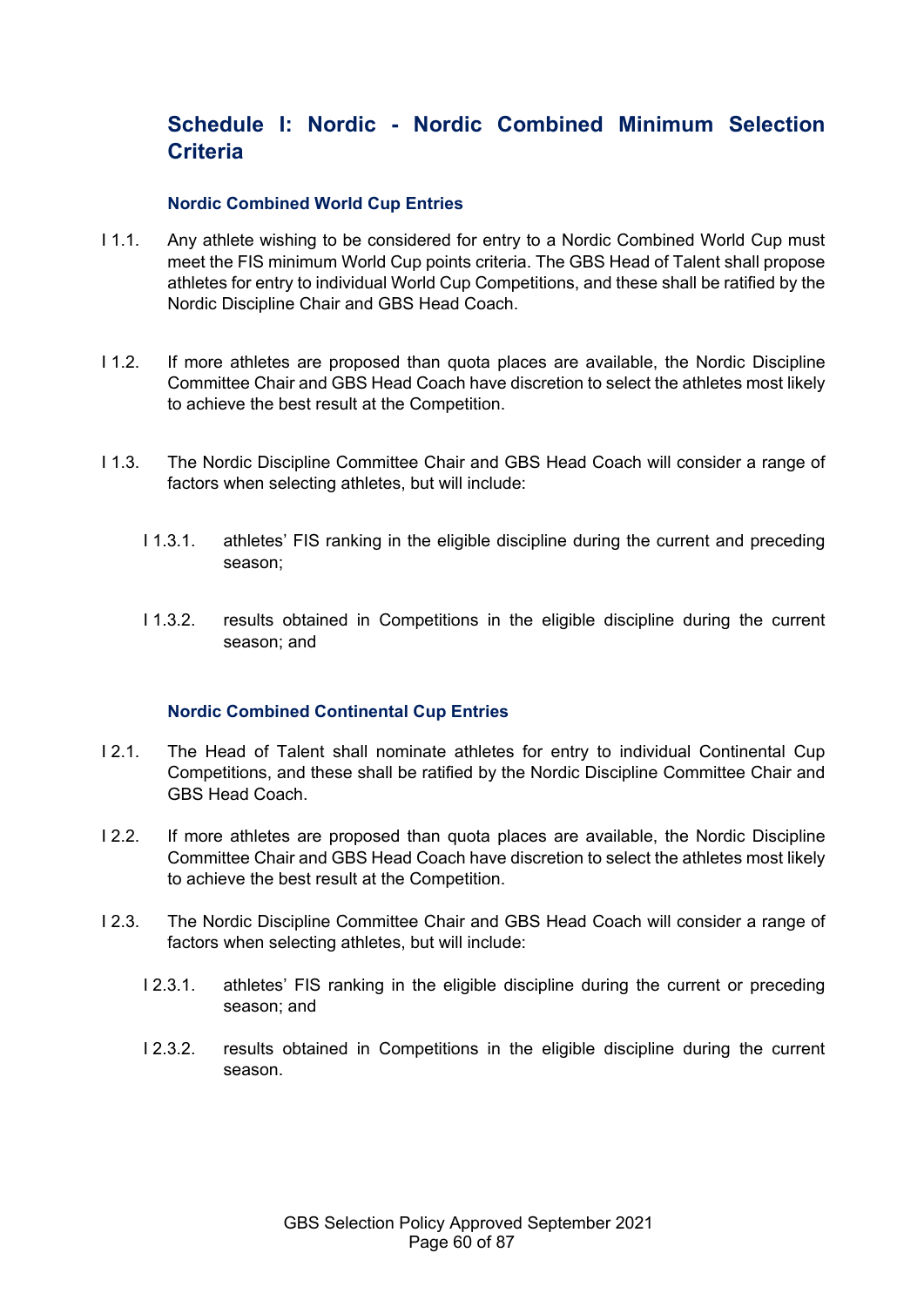### **FIS Nordic World Championships** *(2023 criteria to be published September 2022)*

- I 3.1. To be proposed for the FIS Nordic World Ski Championships, in addition to the eligibility criteria set out in the Policy, an athlete:
	- I 3.1.1 must satisfy the FIS Athlete Eligibility; and
	- I 3.1.1 must meet or exceed the Minimum Eligibility Criteria set out below.

#### **Minimum Eligibility Criteria**

I 3.2. GBS will consider athletes for Selection to the FIS Nordic World Ski Championships based upon the following criteria:

| Men                                | <b>Women</b>                       |
|------------------------------------|------------------------------------|
| Athletes must have achieved a      | Athletes must have achieved a      |
| minimum of two finishes within the | minimum of two finishes within the |
| top 67% of the field in registered | top 67% of the field in registered |
| FIS World Cup during the current   | FIS World Cup during the current   |
| or preceding season.               | or preceding season.               |
|                                    |                                    |

- I 3.3. If there are more athletes that meet the Eligibility and Selection criteria set out in the Policy than quota places available, the Selection Panel has absolute discretion to select the athletes who in their reasonable opinion are most likely to achieve the best result at the FIS Nordic World Championships.
- I 3.4. The Selection Panel will consider a range of factors when selecting athletes, but will include:
	- I 3.4.1 athlete's ranking in the eligible discipline during the current season;
	- I 3.4.1 results obtained in the eligible discipline during the current season; and
	- I 3.4.1 results obtained in Competitions during the season generally, with greater emphasis on more recent results in order to select on current form.
- I 3.5. In extraordinary circumstances, in particular those where qualification opportunities have been impacted due to COVID-19, the Selection Panel has absolute discretion to consider (and give additional weight to) any other factors they deem relevant in respect of their nomination decisions including (but not limited to) the likelihood of an athlete being podium competitive in future Olympic Games in accordance with the purpose of the Policy. Any such nominations must be made by a Discipline Head Coach, and must be supported with training and competition data, or technical profiling for consideration by the Selection Panel.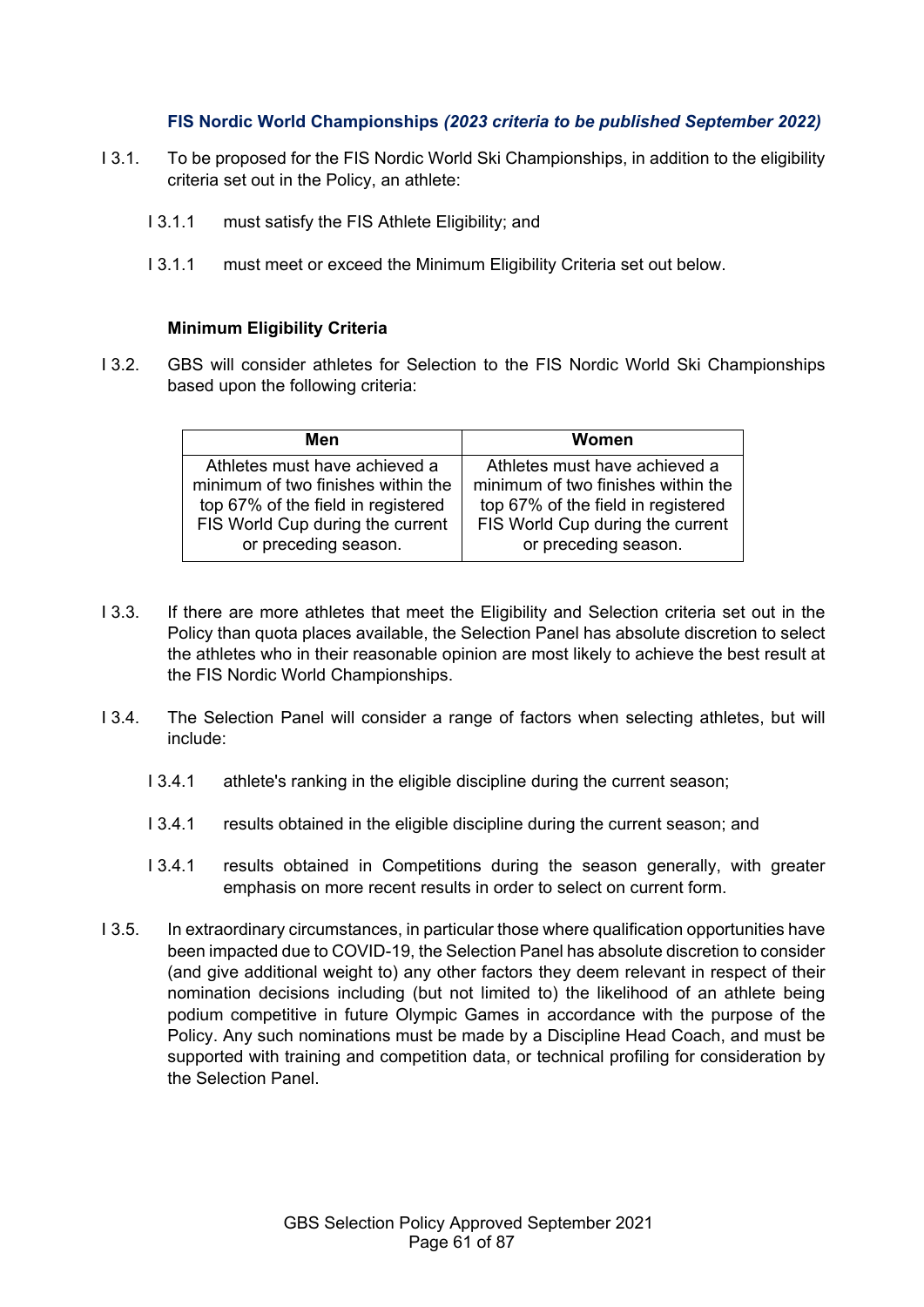### **FIS Nordic Junior World Ski Championships**

- I 4.1. Athletes must satisfy the age requirements established by FIS.
- I 4.2. Athletes must have achieved the below in the current or preceding season:

### 1 x Top 10 in OPA event

- I 4.3. The Selection Panel will consider a range of factors when selecting athletes, but will include:
	- I 4.3.1. Athletes' world ranking in the eligible discipline during the current season;
	- I 4.3.2. results obtained in the eligible discipline during the current season; and
	- I 4.3.3. results obtained in Competitions during the season generally, with greater emphasis on more recent results in order to select on current form.
- I 4.4. In extraordinary circumstances, in particular those where qualification opportunities have been impacted due to COVID-19, the Selection Panel has absolute discretion to consider (and give additional weight to) any other factors they deem relevant in respect of their nomination decisions including (but not limited to) the likelihood of an athlete being podium competitive in future Olympic Games in accordance with the purpose of the Policy. Any such nominations must be made by a Discipline Head Coach, and must be supported with training and competition data, or technical profiling for consideration by the Selection Panel.

#### **FIS Nordic U23 World Ski Championships**

- I 5.1. Athletes must satisfy the age requirements established by FIS.
- I 5.2. Athletes must have competed in the below in the current or preceding season:

## 1 x Top 10 in OPA event

- I 5.3. The Selection Panel will consider a range of factors when selecting athletes, but will include:
	- I 5.3.1. Athletes' world ranking in the eligible discipline during the current season;
	- I 5.3.2. results obtained in the eligible discipline during the current season; and
	- I 5.3.3. results obtained in Competitions during the season generally, with greater emphasis on more recent results in order to select on current form.
- I 5.4. In extraordinary circumstances, in particular those where qualification opportunities have been impacted due to COVID-19, the Selection Panel has absolute discretion to consider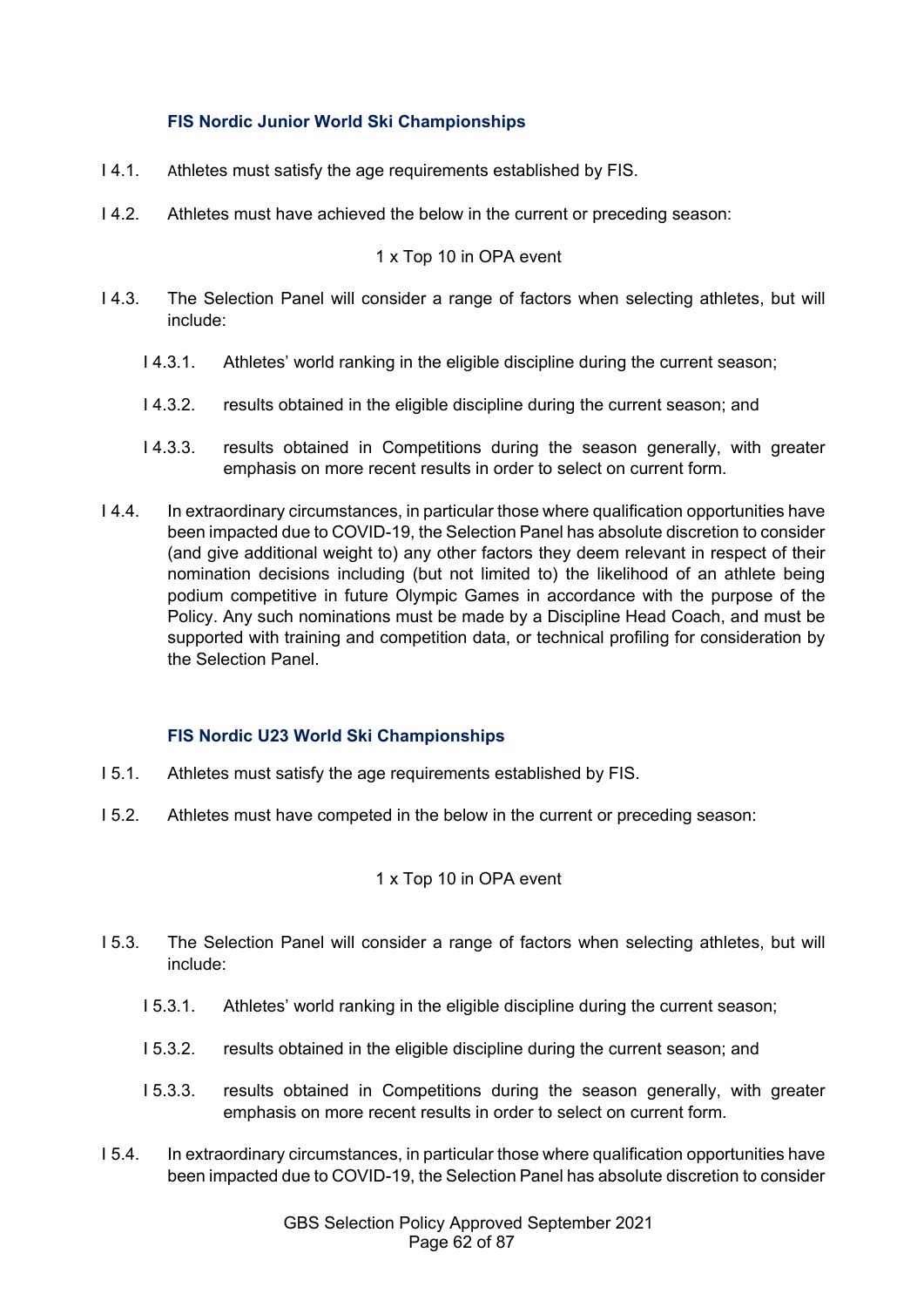(and give additional weight to) any other factors they deem relevant in respect of their nomination decisions including (but not limited to) the likelihood of an athlete being podium competitive in future Olympic Games in accordance with the purpose of the Policy. Any such nominations must be made by a Discipline Head Coach, and must be supported with training and competition data, or technical profiling for consideration by the Selection Panel.

### **European Youth Olympic Winter Festival**

- I 6.1. To be proposed for the European Youth Olympic Winter Festival (EYOWF), in addition to the eligibility criteria set out in the Policy, an athlete:
	- I 6.1.1. must meet the BOA eligibility criteria and must have satisfied FIS Athlete Eligibility;
	- I 6.1.2. must meet or exceed the EYOWF Minimum Eligibility Criteria outlined below; and
	- I 6.1.3. must have been born between dates specified for the particular EYOWF.
- I 6.2. An athlete must have competed in the below in the current of preceding season:

### 1 x Top 15 in OPA event

- I 6.3. The Selection Panel will consider a range of factors when selecting athletes, but will include:
	- I 6.3.1. Athletes' world ranking in the eligible discipline during the current season;
	- I 6.3.2. Results obtained in the eligible discipline during the current season; and
	- I 6.3.3. results obtained in Competitions during the season generally, with greater emphasis on more recent results in order to select on current form.

#### **Other Major Competitions**

I 7.1. For entries for any other Competitions not referenced above, nominations for entries will be made to the Nordic Discipline Committee Chair and GBS Head Coach for ratification.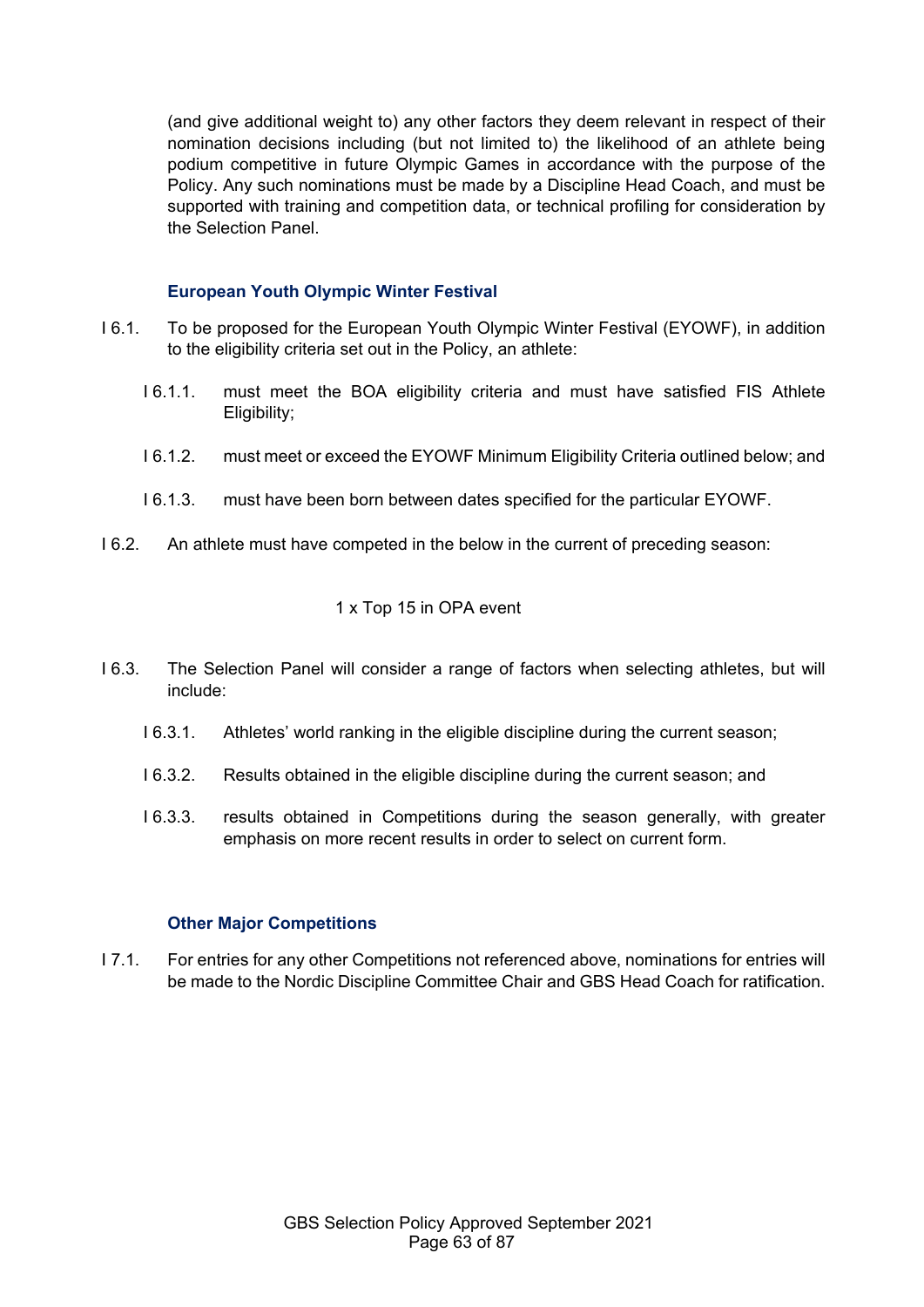## **Schedule J: Nordic - Ski Jumping Minimum Selection Criteria**

### **Ski Jumping World Cup Entries**

- J 1.1. The GBS Head of Talent shall nominate athletes for entry to individual World Cup Competitions, and these shall be ratified by the Nordic Discipline Committee Chair and GBS Head Coach.
- J 1.2 If more athletes are proposed than quota places are available, the Nordic Discipline Committee Chair and GBS Head Coach have discretion to select the athletes most likely to achieve the best result at the Competition.
- J 1.3 The Nordic Discipline Committee Chair and GBS Head Coach will consider a range of factors when selecting athletes, but will include:
	- J 1.3.1 athletes' FIS ranking in the eligible discipline during the current and preceding season; and
	- J 1.3.2 results obtained in Competitions in the eligible discipline during the current season.

#### **Ski Jumping Continental Cup Entries**

- J 2.1 The Head of Talent shall nominate athletes for entry to individual Continental Cup Competitions, and these shall be ratified by the Nordic Discipline Committee Chair and GBS Head Coach.
- J 2.2 If more athletes are proposed than quota places are available, the Nordic Discipline Committee Chair and GBS Head Coach have discretion to select the athletes most likely to achieve the best result at the Competition.
- J 2.3 The Nordic Discipline Committee Chair and GBS Head Coach will consider a range of factors when selecting athletes, but will include:
	- J 2.3.1 athletes' FIS ranking in the eligible discipline during the current or preceding season; and
	- J 2.3.2 results obtained in Competitions in the eligible discipline during the current season.

## **Major Competitions**

J 3.1 For entries into Major Competitions, nominations for entries will be made to the Nordic Discipline Committee Chair and GBS Head Coach for ratification.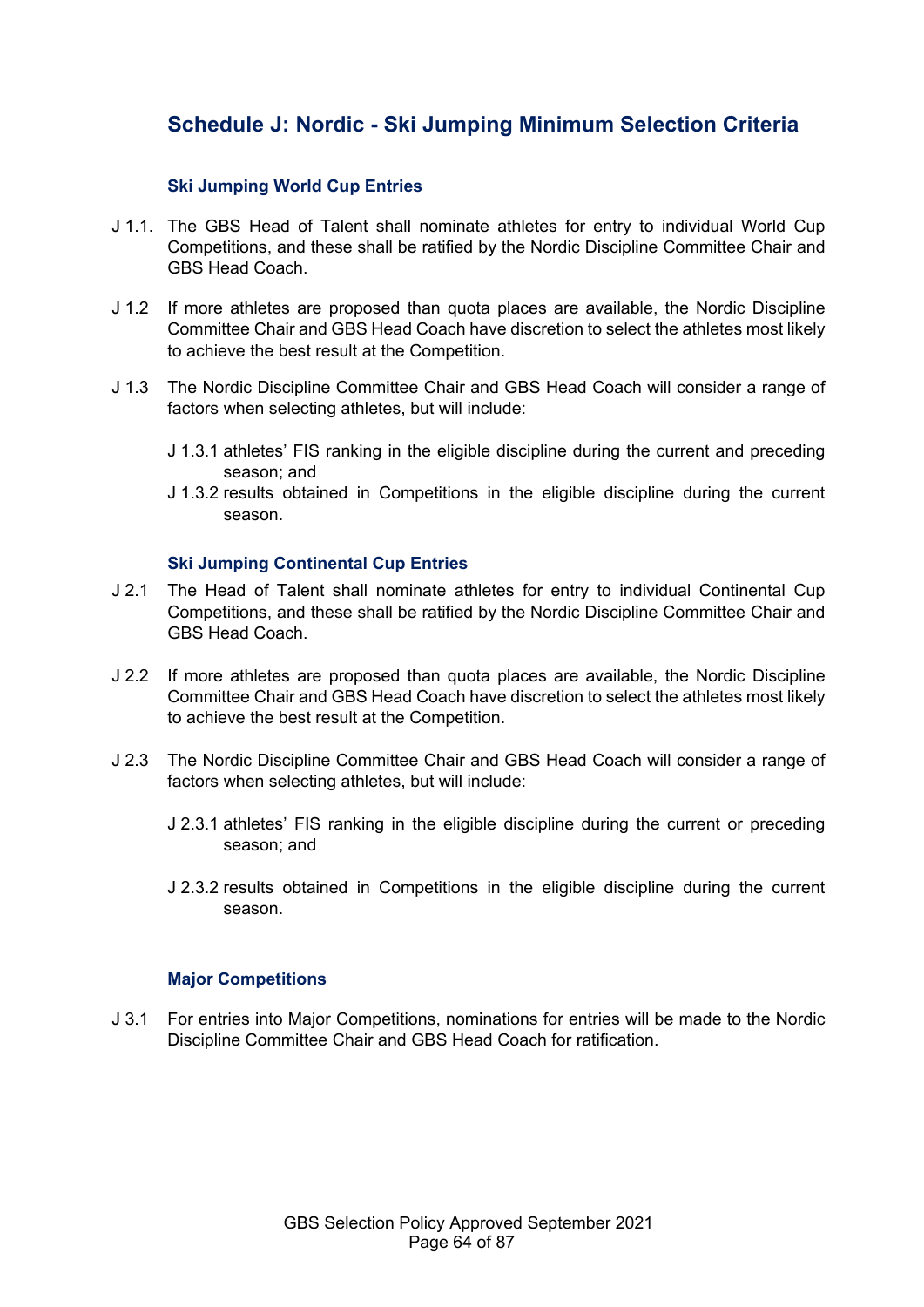## **Schedule K: Snowboard – Alpine Snowboard Minimum Selection Criteria**

#### **Alpine Snowboard World Cup Entries**

- K 1.1. The GBS Ski and Snowboard Cross Head Coach for the relevant discipline shall nominate athletes for entry to individual World Cup Competitions, and these shall be ratified by the Snowboard Discipline Committee Chair and GBS Head Coach.
- K 1.2. If more athletes are proposed than quota places are available, the Nordic Discipline Committee Chair and GBS Head Coach have discretion to select the athletes most likely to achieve the best result at the Competition.
- K 1.3. The Nordic Discipline Committee Chair and GBS Head Coach will consider a range of factors when selecting athletes, but will include:
	- K 1.3.1 athletes' FIS ranking in the eligible discipline during the current and preceding season; and
	- K 1.3.1 results obtained in Competitions in the eligible discipline during the current season.

#### **Alpine Snowboard Europa Cup Entries**

- K 2.1. The GBS Ski and Snowboard Cross Head Coach for the relevant discipline shall nominate athletes for entry to individual Europa Cup Competitions, and these shall be ratified by the Snowboard Discipline Committee Chair and GBS Head Coach.
- K 2.2. If more athletes are proposed than quota places are available, the Snowboard Discipline Committee Chair and GBS Head Coach have discretion to select the athletes most likely to achieve the best result at the Competition.
- K 2.3. The Snowboard Discipline Committee Chair and GBS Head Coach will consider a range of factors when selecting athletes, but will include:
	- K 2.3.1 athletes' FIS ranking in the eligible discipline during the current or preceding season; and
	- K 2.3.1 results obtained in Competitions in the eligible discipline during the current season.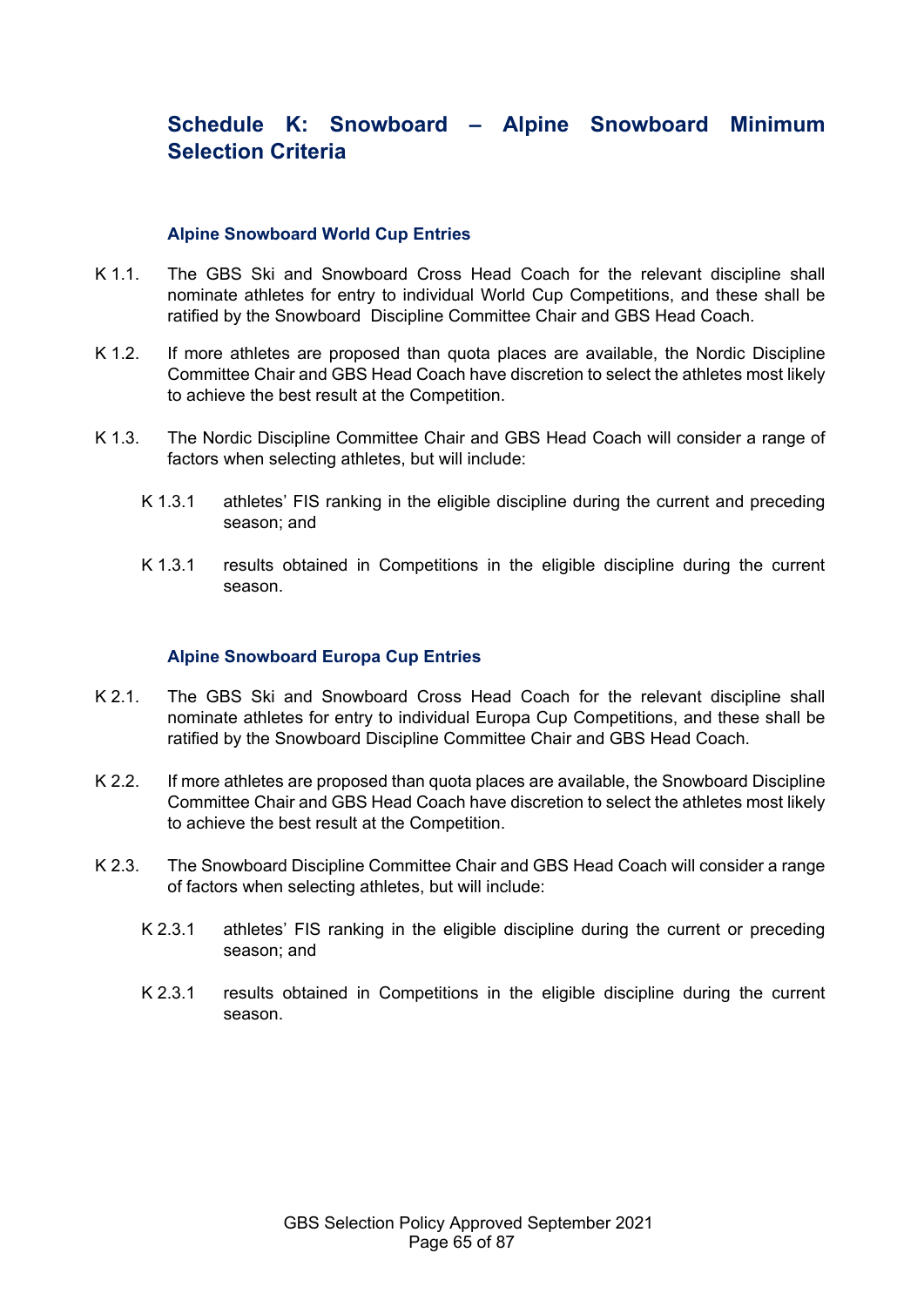#### **Other Major Competitions**

K 3.1 For entries for any other Competitions not referenced above, nominations for entries will be made to the Snowboard Discipline Committee Chair and GBS Head Coach for ratification.

## **Schedule L: Snowboard – Snowboard Cross Minimum Selection Criteria**

#### **Snowboard Cross World Cup Squad**

L 1.1. Athletes must meet the following minimum FIS point criteria:

| Men            | Women          |
|----------------|----------------|
| 100 FIS Points | 100 FIS Points |

- L 1.2. FIS points obtained outside World Cup and Europa Cup Competitions shall be subject to additional scrutiny by the GBS Snowboard Cross Head Coach to assure the Selection Panel of their quality. Athletes must also meet the criteria listed below at L.1.3 and L.1.4.
- L 1.3. Athletes must be able to perform the following skills in their chosen discipline as assessed by the GBS Snowboard Cross Head Coach:
	- L 1.3.1. Consistently land a straight jump of 15-20m (Men) or 12-15m (Women);
	- L 1.3.2. Produce an amplitude of 1m (Men) or 50cm (Women) in a half pipe run;
	- L 1.3.3. Complete a giant slalom course using edges;
	- L 1.3.4. Switch ride with good edging; and
	- L 1.3.5. Experience of producing competitive gate starts.
- L 1.4. Athletes must also demonstrate:
	- L 1.4.1. Commitment to a dry land training programme agreed with the GBS Snowboard Cross Head Coach; and
	- L 1.4.2. Commitment to a full preseason training schedule (mid-June start), as agreed with GBS Snowboard Cross Head Coach, including a minimum of three GBS summer training camps.
- L 1.5. If athletes have been on injury status during the most recent season, this may be considered by the Selection Panel when selecting to Squads.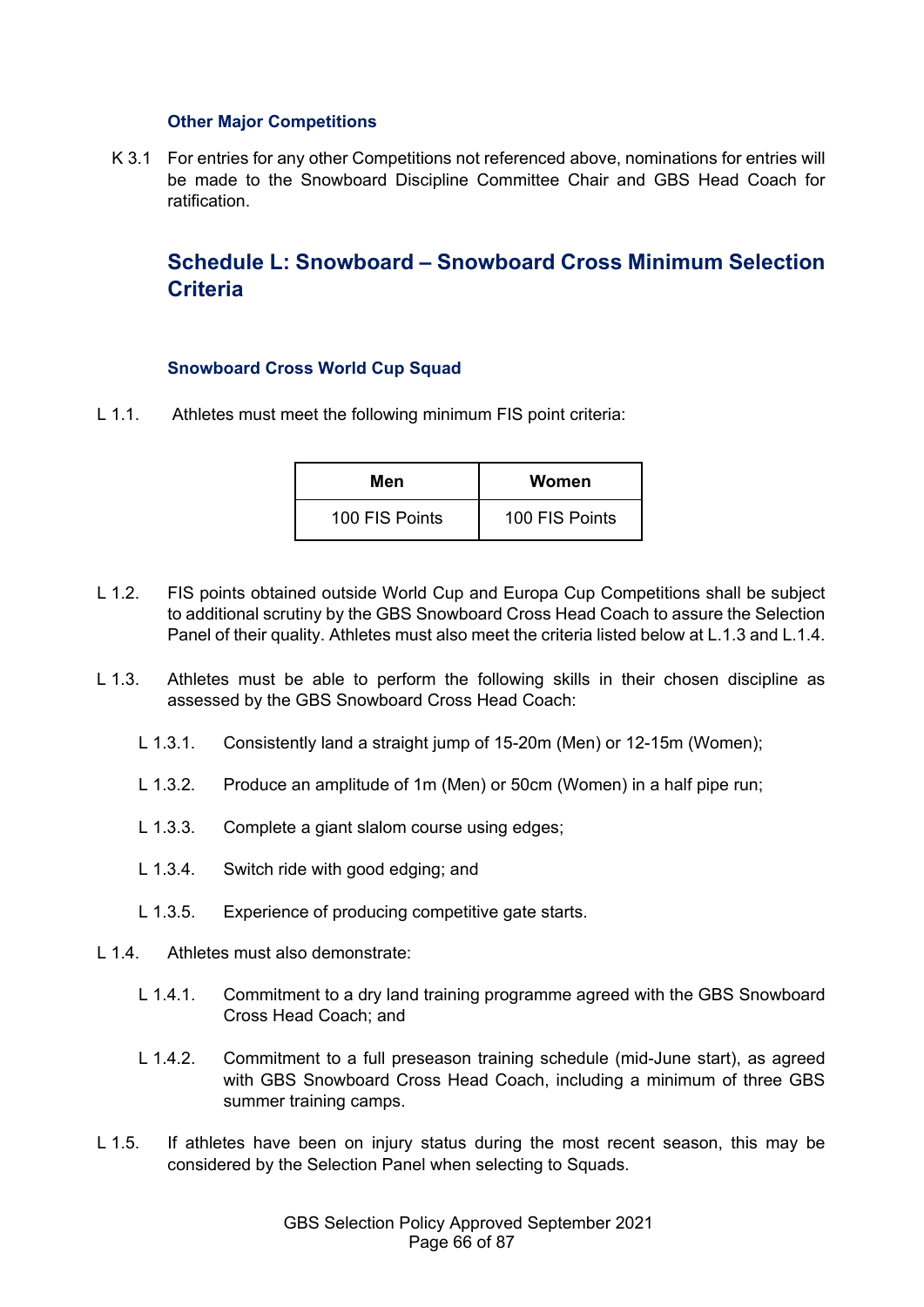#### **Snowboard Cross Europa Cup Squad**

L 2.1. Athletes must meet the following minimum FIS point criteria:

| Men           | Women         |
|---------------|---------------|
| 50 FIS Points | 50 FIS Points |

- L 2.2. The standard of Events in which the FIS points were scored will be considered by the GBS Snowboard Cross Head Coach for each athlete. Athletes must also meet the criteria listed below from L.2.3 to L.2.5.
- L 2.3. Athletes must be able to perform the following skills in their chosen discipline as assessed by the GBS Snowboard Cross Head Coach:
	- L 2.3.1. Consistently land subsequent straight jumps of 10m (Men) or 8m (Women), with a good speed management between features;
	- L 2.3.2. Produce a half-pipe run reaching the top of the coping;
	- L 2.3.3. Experience in a giant slalom course using edges;
	- L 2.3.4. Switch ride with good edging; and
	- L 2.3.5. Experience of producing competitive gate starts.
- L 2.4. Athletes must have competed in a minimum of 2 Europa Cups in the previous season.
- L 2.5. Athletes must also demonstrate:
	- L 2.5.1. Commitment to a dry land training programme agreed with the GBS Snowboard Cross Head Coach; and
	- L 2.5.2. Commitment to a Europa Cup training/Competition schedule as agreed with the GBS Snowboard Cross Head Coach.
- L 2.6. Selection proposals will be made following publication of the first FIS point list. A further review will take place in December in line with the release of the second FIS point quotas. Athletes may be selected to either the World Cup or Europa Cup Squads if they meet all the relevant criteria.
- L 2.7. If athletes have been on injury status during the most recent season, this may be considered by the Selection Panel when selecting to Squads.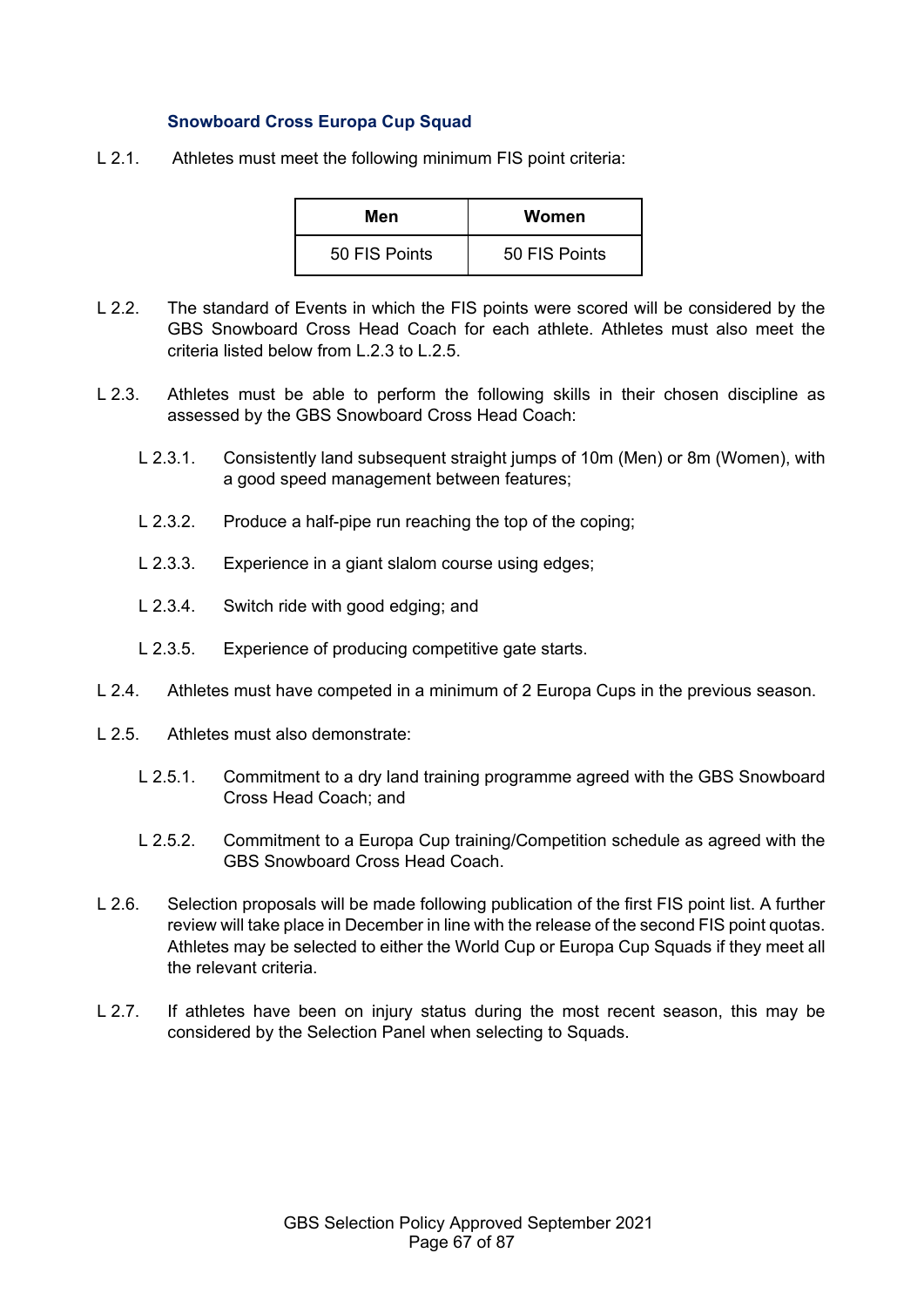#### **Snowboard Cross World Cup Entries**

- L 3.1. Any athlete wishing to be considered for entry to a World Cup must meet the World Cup Squad Performance and FIS Point criteria as outlined in L.1.1. The GBS Snowboard Cross Head Coach or Programme Manager shall nominate athletes for entry to individual World Cup Competitions, and these shall be ratified by the Snowboard Discipline Committee Chair and GBS Head Coach.
- L 3.2. If more athletes are proposed than quota places are available, the Snowboard Discipline Committee Chair and GBS Head Coach have discretion to select the athletes most likely to achieve the best result at the Competition.
- L 3.3. The Snowboard Discipline Committee Chair and GBS Head Coach will consider a range of factors when selecting athletes, but will include:
	- L 3.3.1. athletes' FIS ranking in the eligible discipline during the current and preceding season; and
	- L 3.3.2. results obtained in Competitions in the eligible discipline during the current season.

#### **Snowboard Cross Europa Cup Entries**

- L 4.1. Any athlete wishing to compete in a Europa Cup must meet the minimum FIS point criteria as outlined by FIS. The GBS Snowboard Cross Head Coach or Programme Manager shall nominate athletes for entry to individual World Cup Competitions, and these shall be ratified by the Snowboard Discipline Committee Chair and GBS Head Coach.
- L 4.2. If more athletes are proposed than quota places are available, the Snowboard Discipline Committee Chair and GBS Head Coach have discretion to select the athletes most likely to achieve the best result at the Competition.
- L 4.3. The Snowboard Discipline Committee Chair and GBS Head Coach will consider a range of factors when selecting athletes, but will include:
	- L 4.3.1. athletes' FIS ranking in the eligible discipline during the current or preceding season; and
	- L 4.3.2. results obtained in Competitions in the eligible discipline during the current season.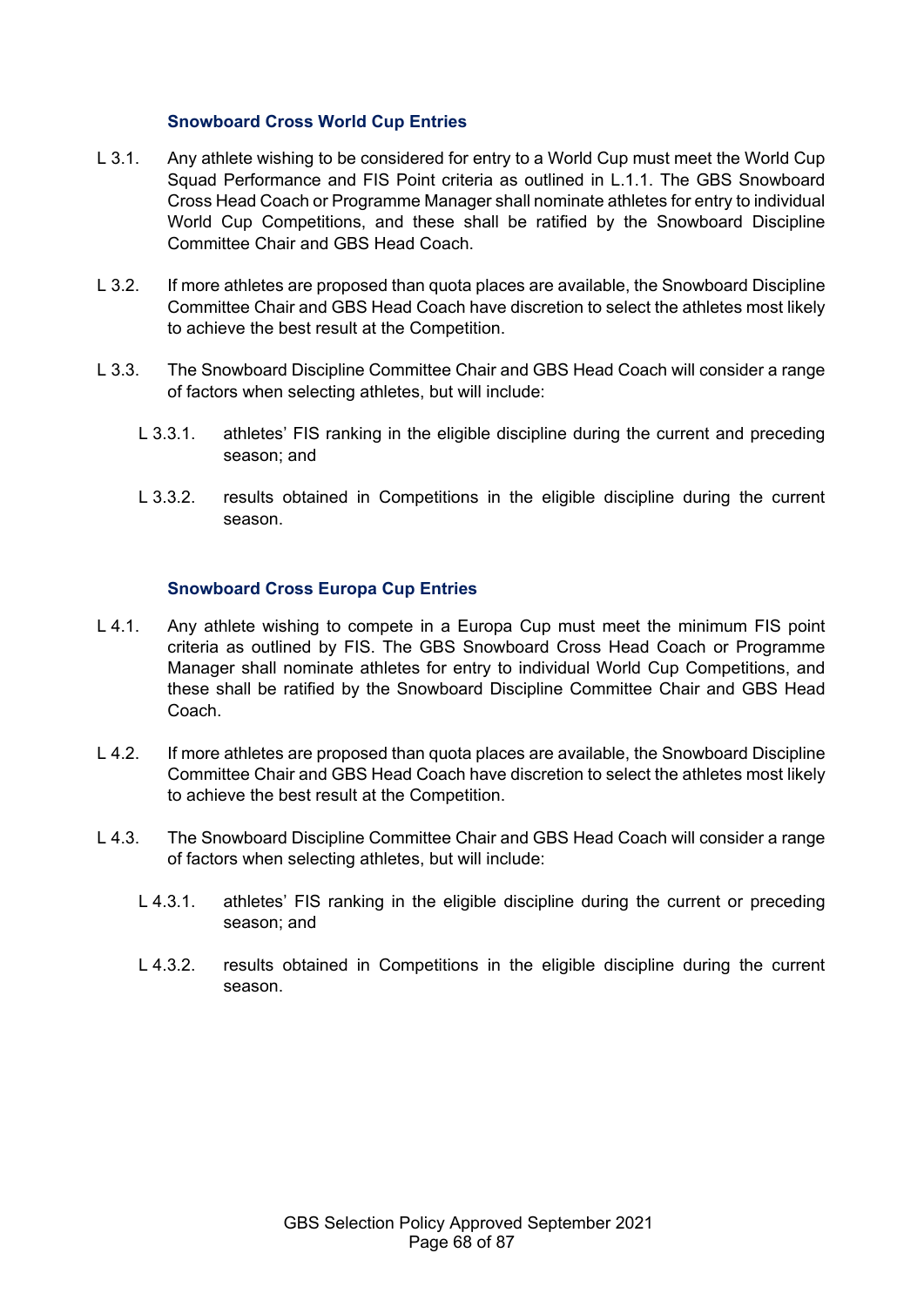# **Other Major Competitions**

### **FIS Snowboard World Championships**

- L 5.1. To be proposed for the FIS Snowboard World Championships, in addition to the eligibility criteria set out in the Policy, an athlete:
	- L 5.1.1. must satisfy the FIS Athlete Eligibility; and
	- L 5.1.2. must meet or exceed the Minimum Eligibility Criteria set out below.

### **Minimum Eligibility Criteria**

L 5.2. GBS will consider athletes for Selection to the FIS Snowboard World Championships based upon the following criteria:

| Men                                                           | Women                                                         |
|---------------------------------------------------------------|---------------------------------------------------------------|
| Athletes must have achieved a<br>minimum of two FIS World Cup | Athletes must have achieved a<br>minimum of two FIS World Cup |
| finishes in Snowboard Cross                                   | finishes in Snowboard Cross                                   |
| within the top 24 or, if the                                  | within the top 12 or, if the number                           |
| number ranked in the                                          | ranked in the competition is less                             |
| competition is less than 32, the<br>top 40%.                  | than 16, the top 40%.                                         |
|                                                               |                                                               |

- L 5.3. If there are more athletes that meet the Eligibility and Selection criteria set out in the Policy than quota places available, the Selection Panel has absolute discretion to select the athletes who in their reasonable opinion are most likely to achieve the best result at the FIS Snowboard World Championships.
- L 5.4. The Selection Panel will consider a range of factors when selecting athletes, but will include:
	- L 5.4.1. recent results achieved at FIS World Cup during the current and preceding season, with greater emphasis on more recent results in order to select on current form; and
	- L 5.4.2. athletes' world ranking during the current and preceding season.
- L 5.5. In extraordinary circumstances, in particular those where qualification opportunities have been impacted due to COVID-19, the Selection Panel has absolute discretion to consider (and give additional weight to) any other factors they deem relevant in respect of their nomination decisions including (but not limited to) the likelihood of an athlete being podium competitive in future Olympic Games in accordance with the purpose of the Policy. Any such nominations must be made by a Discipline Head Coach, and must be supported with training and competition data, or technical profiling for consideration by the Selection Panel.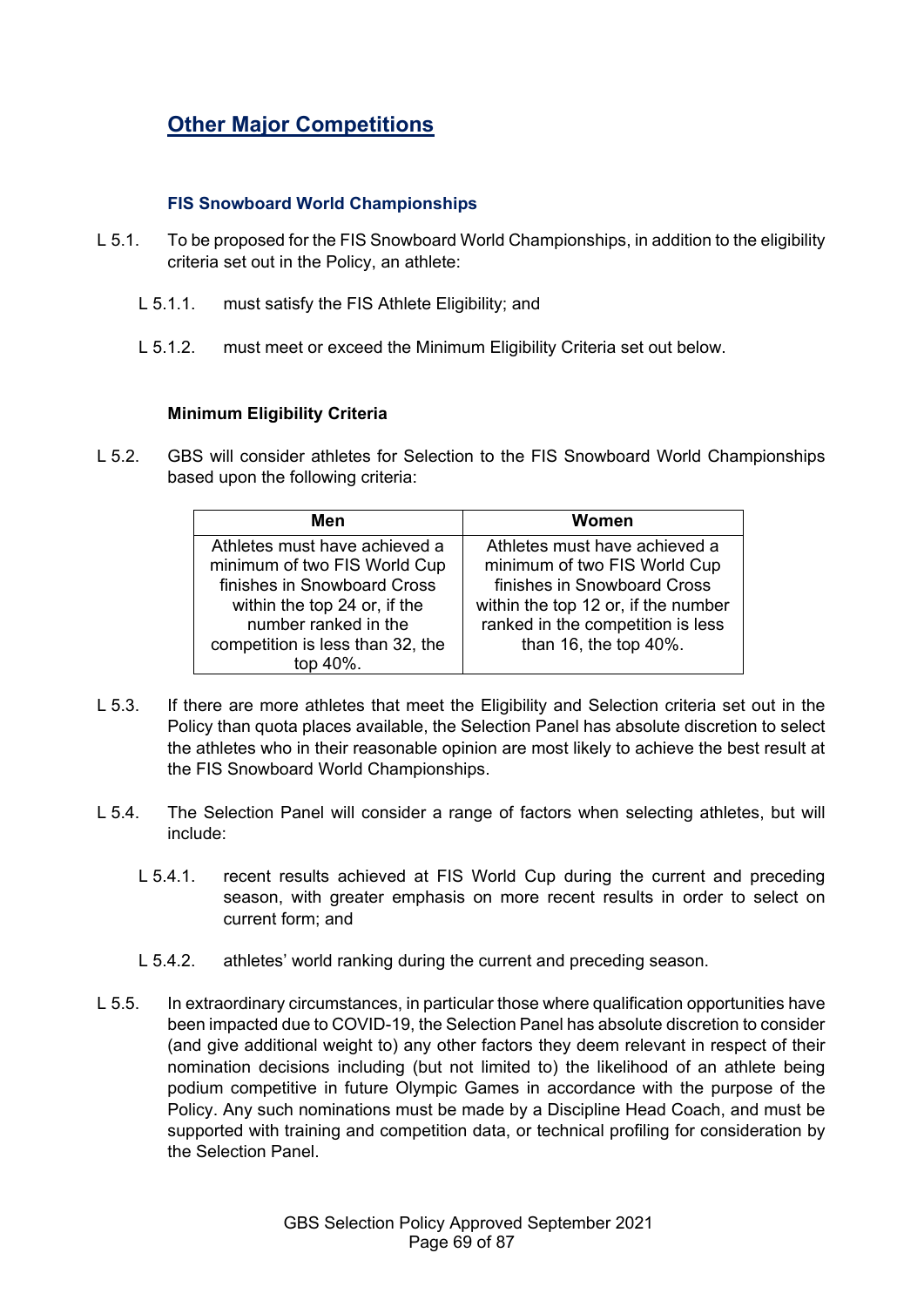#### **FIS Freestyle Junior World Snowboard Championships**

- L 6.1. To be proposed for the FIS Snowboard Junior World Championships, in addition to the eligibility criteria set out in the Policy, an athlete:
	- L 6.1.1. must satisfy the FIS Age and Points Athlete Eligibility; and
	- L 6.1.2. must meet or exceed the Minimum Eligibility Criteria set out below.

### **Minimum Eligibility Criteria**

L 6.2. GBS will consider athletes for Selection to the FIS Snowboard Junior World Championships based upon the following criteria:

| Men                         | Women                       |
|-----------------------------|-----------------------------|
| Achieve a minimum of 40 FIS | Achieve a minimum of 40 FIS |
| points.                     | points.                     |

- L 6.3. If FIS points have been obtained outside of Europa Cups, eligibility for Selection must be approved by the GBS Snowboard Cross Head Coach.
- L 6.4. If there are more athletes that meet the Eligibility and Selection criteria set out in the Policy than quota places available, the Selection Panel has absolute discretion to select the athletes who in their reasonable opinion are most likely to achieve the best result at the FIS Snowboard Junior World Championships.
- L 6.5. The Selection Panel will consider a range of factors when selecting athletes, but will include:
	- L 6.5.1. FIS ranking against last published FIS point list preceding FIS Snowboard Junior World Championships selection meeting;
	- L 6.5.2. athletes' FIS ranking in the eligible discipline during the current and preceding season; and
	- L 6.5.3. results obtained in competitions in the eligible discipline during the current season.
- L 6.6. In extraordinary circumstances, in particular those where qualification opportunities have been impacted due to COVID-19, the Selection Panel has absolute discretion to consider (and give additional weight to) any other factors they deem relevant in respect of their nomination decisions including (but not limited to) the likelihood of an athlete being podium competitive in future Olympic Games in accordance with the purpose of the Policy. Any such nominations must be made by a Discipline Head Coach, and must be supported with training and competition data, or technical profiling for consideration by the Selection Panel.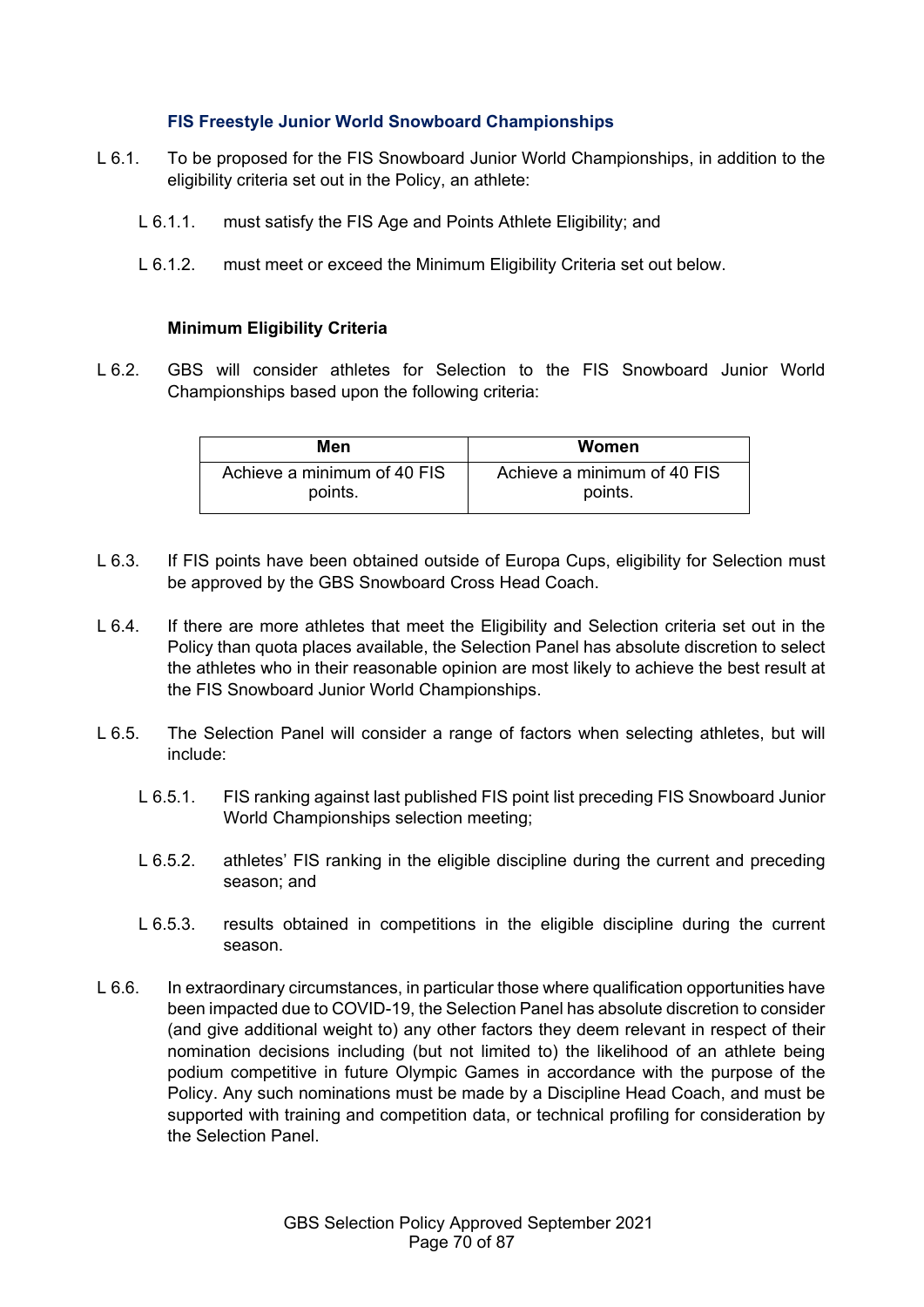## **Schedule M: Snowboard - Halfpipe Minimum Selection Criteria**

### **Freestyle Snowboard World Cup Squad (Halfpipe) (previously A Squad)**

M 1.1. Selection for Freestyle Snowboard World Cup Squad (Halfpipe) will be made on a case by case application basis. For further details, email maddy.hunter@gbsnowsport.com. Each case will be considered in relation to current world class performance levels.

### **Freestyle Snowboard Europa Cup Squad (Halfpipe) (previously B Squad)**

M 2.1. Selection for Freestyle Snowboard Europa Cup Squad (Halfpipe) will be made on a case by case application basis. For further details, email maddy.hunter@gbsnowsport.com. Each case will be considered in relation to current world class performance levels.

#### **Freestyle Snowboard Halfpipe World Cup Entries**

- M 3.1. Any athlete wishing to be considered for entry to a Snowboard Halfpipe World Cup must meet the FIS minimum World Cup points criteria. The GBS Freestyle Snowboard Head Coach shall propose athletes for entry to individual World Cup Competitions, and these shall be ratified by the Snowboard Discipline Committee Chair and GBS Head Coach.
- M 3.2. If more athletes are proposed than quota places are available, the Snowboard Discipline Committee Chair and GBS Head Coach have discretion to select the athletes most likely to achieve the best result at the Competition.
- M 3.3. The Snowboard Discipline Committee Chair and GBS Head Coach will consider a range of factors when selecting athletes, but will include:
	- M 3.3.1. athletes' FIS ranking in the eligible discipline during the current and preceding season;
	- M 3.3.2. results obtained in Competitions in the eligible discipline during the current season; and
	- M 3.3.3. athletes' Technical Profile and readiness to compete, taking into consideration the competition format of the event e.g. if the competition format requires a spin in both directions, this technical requirement will be considered by the Selection Panel when using technical profiling as a criteria for selection.

#### **Freestyle Snowboard Halfpipe Europa Cup Entries**

M 4.1. Any athlete wishing to compete in a Snowboard Halfpipe Europa Cup must meet the minimum FIS point criteria as outlined by FIS. The GBS Freestyle Snowboard Head Coach for the relevant Event shall propose athletes for entry to individual Europa Cup Competitions, and these shall be ratified by the Snowboard Discipline Committee Chair and GBS Head Coach.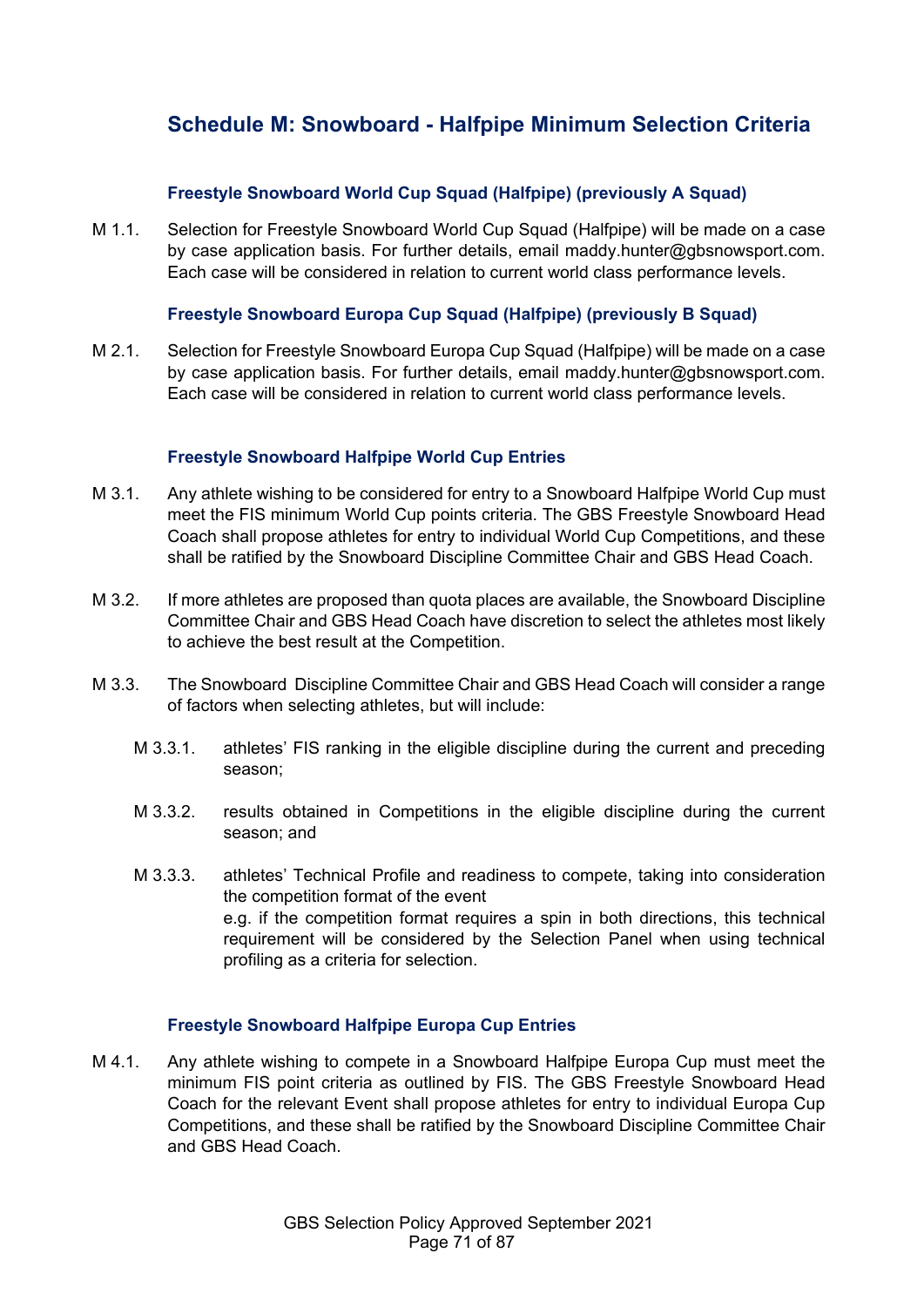- M 4.2. If more athletes are proposed than quota places are available, the Snowboard Discipline Committee Chair and GBS Head Coach have discretion to select the athletes most likely to achieve the best result at the Competition.
- M 4.3. The Snowboard Discipline Committee Chair and GBS Head Coach will consider a range of factors when selecting athletes, but will include:
	- M 4.3.1. athletes' FIS ranking in the eligible discipline during the current and preceding season;
	- M 4.3.2. results obtained in Competitions in the eligible discipline during the current season; and
	- M 4.3.3. athletes' Technical Profile and readiness to compete, taking into consideration the competition format of the event e.g. if the competition format requires a spin in both directions, this technical requirement will be considered by the Selection Panel when using technical profiling as a criteria for selection.

## **Other Major Competitions**

## **FIS Freestyle World Snowboard Championships**

- M 5.1. To be proposed for the FIS Freestyle World Snowboard Championships, in addition to the eligibility criteria set out in the Policy, an athlete:
	- M 5.1.1. must satisfy the FIS Athlete Eligibility; and
	- M 5.1.2. must meet or exceed the Minimum Eligibility Criteria set out below.

## **Minimum Eligibility Criteria**

M 5.2. GBS will consider athletes for Selection to the FIS Freestyle World Snowboard Championships based upon the following criteria:

| Men                              | Women                             |
|----------------------------------|-----------------------------------|
| Athletes must have achieved a    | Athletes must have achieved a     |
| minimum of two finishes in       | minimum of two finishes in        |
| Snowboard Halfpipe within the    | Snowboard Halfpipe within the top |
| top 40% of those ranked in FIS   | 40% of those ranked in FIS World  |
| World Cups during the current or | Cups during the current or        |
| preceding season.                | preceding season.                 |

M 5.3. If there are more athletes that meet the Eligibility and Selection criteria set out in the Policy than quota places available, the Selection Panel has absolute discretion to select the athletes who in their reasonable opinion are most likely to achieve the best result at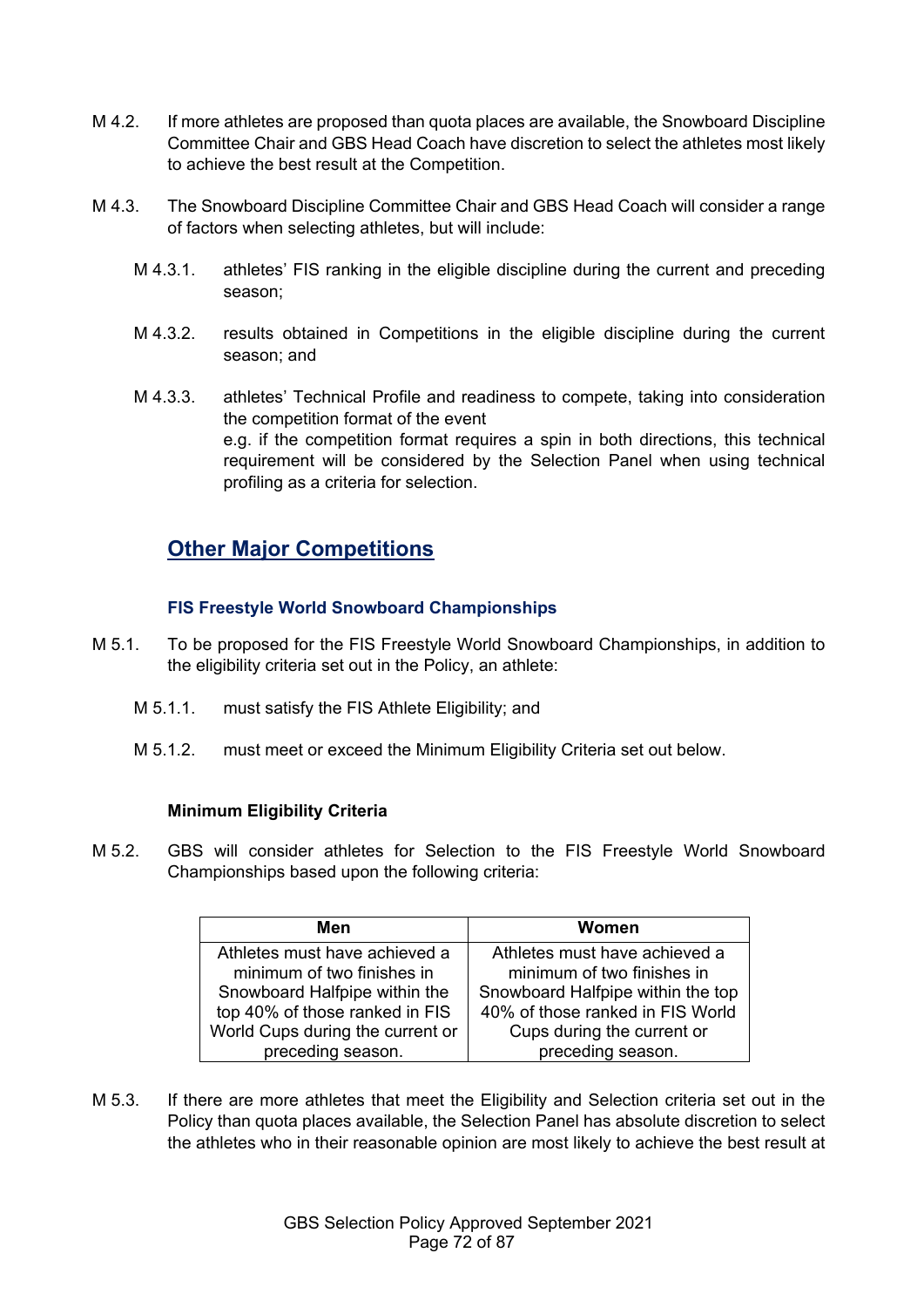the FIS Freestyle World Snowboard Championships.

- M 5.4. The Selection Panel will consider a range of factors when selecting athletes, but will include:
	- M 5.4.1. athletes' FIS ranking in the eligible discipline during the current or preceding season;
	- M 5.4.2. results obtained in Competitions in the eligible discipline during the current season; and
	- M 5.4.3. athletes' Technical Profile and readiness to compete, taking into consideration the competition format of the event e.g. if the competition format requires a spin in both directions, this technical requirement will be considered by the Selection Panel when using technical profiling as a criteria for selection.
- M 5.5. In extraordinary circumstances, in particular those where qualification opportunities have been impacted due to COVID-19, the Selection Panel has absolute discretion to consider (and give additional weight to) any other factors they deem relevant in respect of their nomination decisions including (but not limited to) the likelihood of an athlete being podium competitive in future Olympic Games in accordance with the purpose of the Policy. Any such nominations must be made by a Discipline Head Coach, and must be supported with training and competition data, or technical profiling for consideration by the Selection Panel.

## **FIS Freestyle Junior World Snowboard Championships**

M 6.1. Selection for FIS Freestyle Junior World Snowboard Championships will be made on a case by case application basis. For further details, email maddy.hunter@gbsnowsport.com. Each case will be considered in relation to current world class performance levels.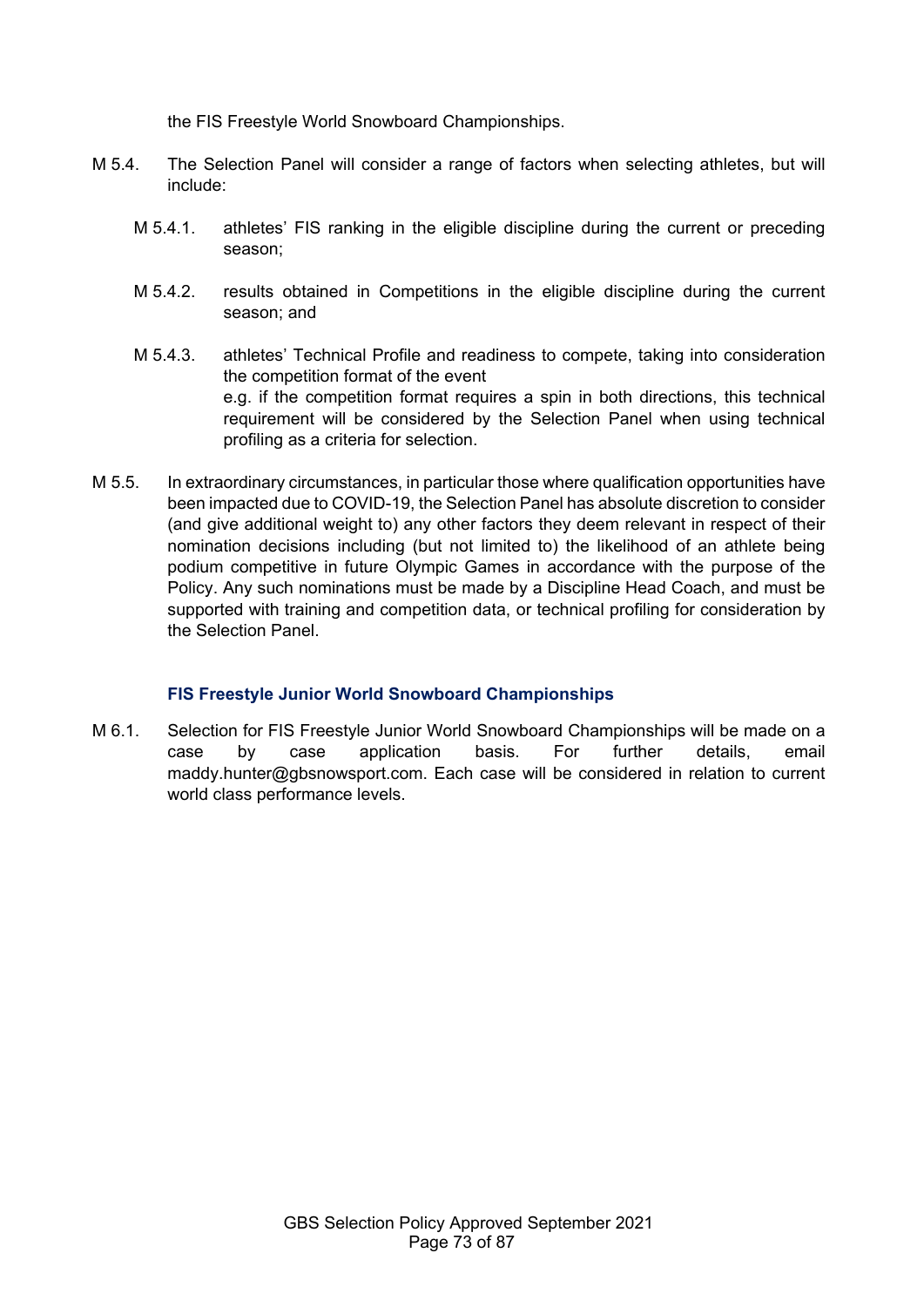# **Schedule N: Snowboard - Slopestyle & Big Air Minimum Selection Criteria**

## **Freestyle Snowboard World Cup Squad (Slopestyle & Big Air) (previously A Squad)**

N 1.1. To be eligible for consideration for Selection to the GBS Park and Pipe Snowboard World Cup Squad, athletes must have proven their technical performance level to be at (or above) the standard described below.

| Men                                                                                                                                                                                                                           | Women                                                                                                     |
|-------------------------------------------------------------------------------------------------------------------------------------------------------------------------------------------------------------------------------|-----------------------------------------------------------------------------------------------------------|
| At least one 1260 as described, as well<br>as at least one other 1080 as described,<br>differing in direction of rotation (clockwise<br>or counterclockwise), executed on a<br>World Cup standard Big Air jump or<br>similar. | At least two different 540s as described,<br>executed on a World Cup standard Big Air<br>jump or similar. |

- N 1.2. Any nomination should be accompanied by a report ratified by either a GBS Freestyle Snowboard or Home Nations coach, but in cases where this is not possible, the GBS Freestyle Snowboard Head Coach and Selection Panel are able to accept and consider video clips as evidence of an athlete's current regular performance level.
- N 1.3. Tricks submitted must fulfil the below criteria:
	- N 1.3.1. Tricks must be ready for judges to award a high score.
	- N 1.3.2. Clips must show multiple examples of the same tricks landed numerous times on different jumps in varying conditions or Events.
	- N 1.3.3. Tricks must display good execution, including grab, trajectory and amplitude, close control, and awareness in most regular attempts.
	- N 1.3.4. Likely to have formed part of a run, in training and in Competition.
	- N 1.3.5. Video angle and quality must clearly show the whole trick including the run in, landing, and ride out.
- N 1.4. If any athlete wishes to include a written report as well as the contact details of their current coach, that is acceptable.
- N 1.5. Video clips and supporting coaches' reports should be sent to maddy.hunter@gbsnowsport.com by the deadline date of  $25<sup>th</sup>$  June 2021.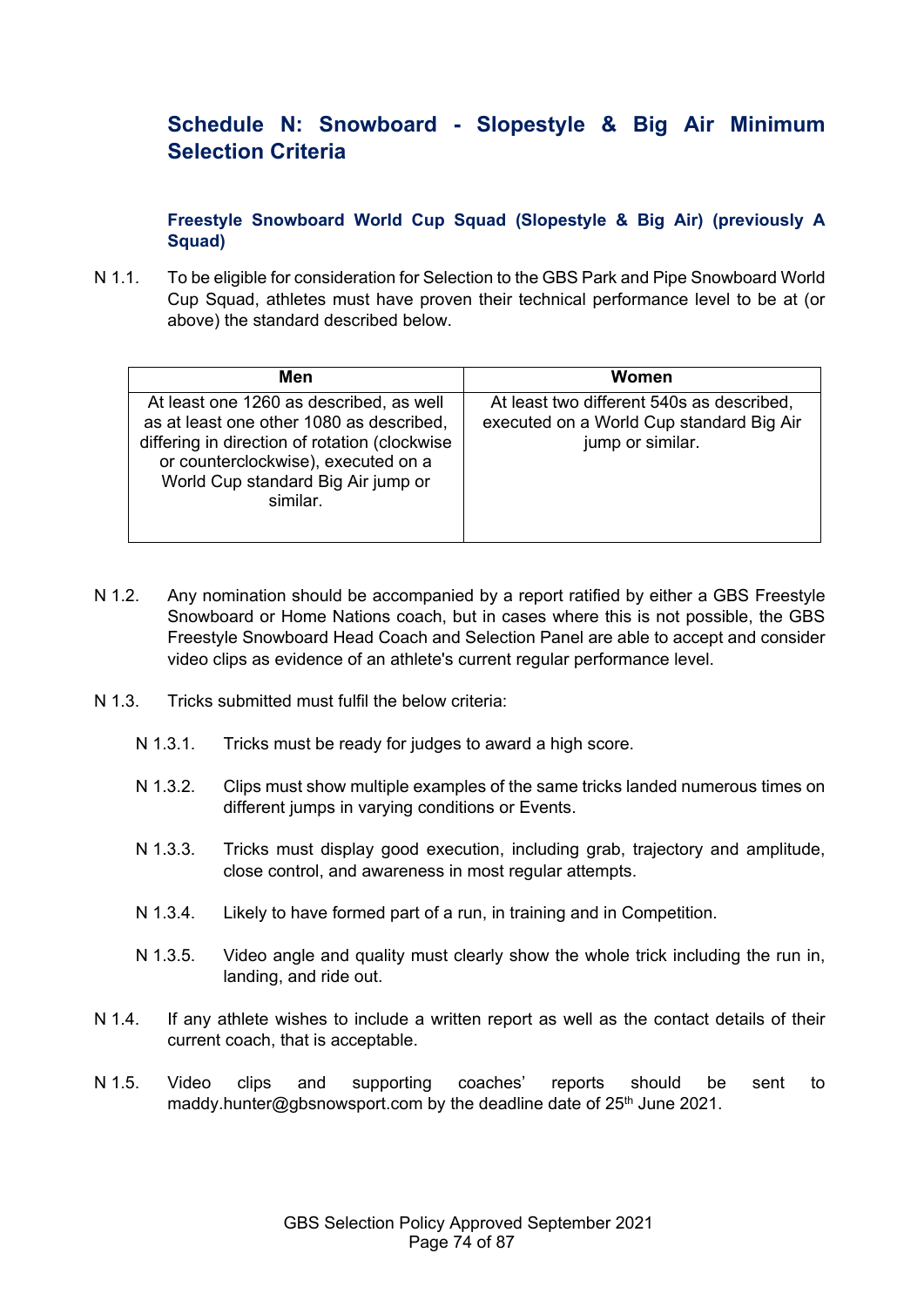- N 1.6. If the Selection Panel select based on video footage, the selected athlete will be awarded "pending" team status until their technical level can be fully ratified.
- N 1.7. If athletes have been on injury status during the most recent season, this may be considered by the Selection Panel when selecting to Squads.

## **Freestyle Snowboard Europa Cup Squad (Slopestyle & Big Air) (previously B Squad)**

N 2.1. To be eligible for consideration for Selection to the GBS Freestyle Snowboard Europa Cup Squad, athletes must have proven their technical performance level to be at (or above) the standard described below.

| Men                                                                                                                                                                                                                                                                                                                                    | Women                                                                                                                                                                                                   |
|----------------------------------------------------------------------------------------------------------------------------------------------------------------------------------------------------------------------------------------------------------------------------------------------------------------------------------------|---------------------------------------------------------------------------------------------------------------------------------------------------------------------------------------------------------|
| Athletes who have not yet turned 18<br>years of age must have proven a<br>technical performance level of at least<br>one 900 as described, as well as 'at least'<br>one other 720 as described, differing in<br>direction of rotation (clockwise or<br>counterclockwise), executed on a World<br>Cup standard Big Air jump or similar. | Athletes who have not yet turned 18 years of<br>age must have proven a technical<br>performance level of at least one 360 as<br>described, executed on a World Cup<br>standard Big Air jump or similar. |

- N 2.2. Any nomination should be accompanied by a report ratified by either a GBS Freestyle Snowboard coach or Home Nations coach, but in cases where this is not possible, the GBS Freestyle Snowboard Head Coach and Selection Panel are able to accept and consider video clips as evidence of an athlete's current regular performance level.
- N 2.3. Tricks submitted must fulfil the below criteria:
	- N 2.3.1. Tricks must be ready for judges to award a high score.
	- N 2.3.2. Clips must show multiple examples of the same tricks landed numerous times on different jumps in varying conditions or Events.
	- N 2.3.3. Tricks must display good execution, including grab, trajectory and amplitude, close control, and awareness in most regular attempts.
	- N 2.3.4. Likely to have formed part of a run, in training and in Competition.
	- N 2.3.5. Video angle and quality must clearly show the whole trick including the run in, landing, and ride out.
- N 2.4. If any athlete wishes to include a written report as well as the contact details of their current coach, that is acceptable.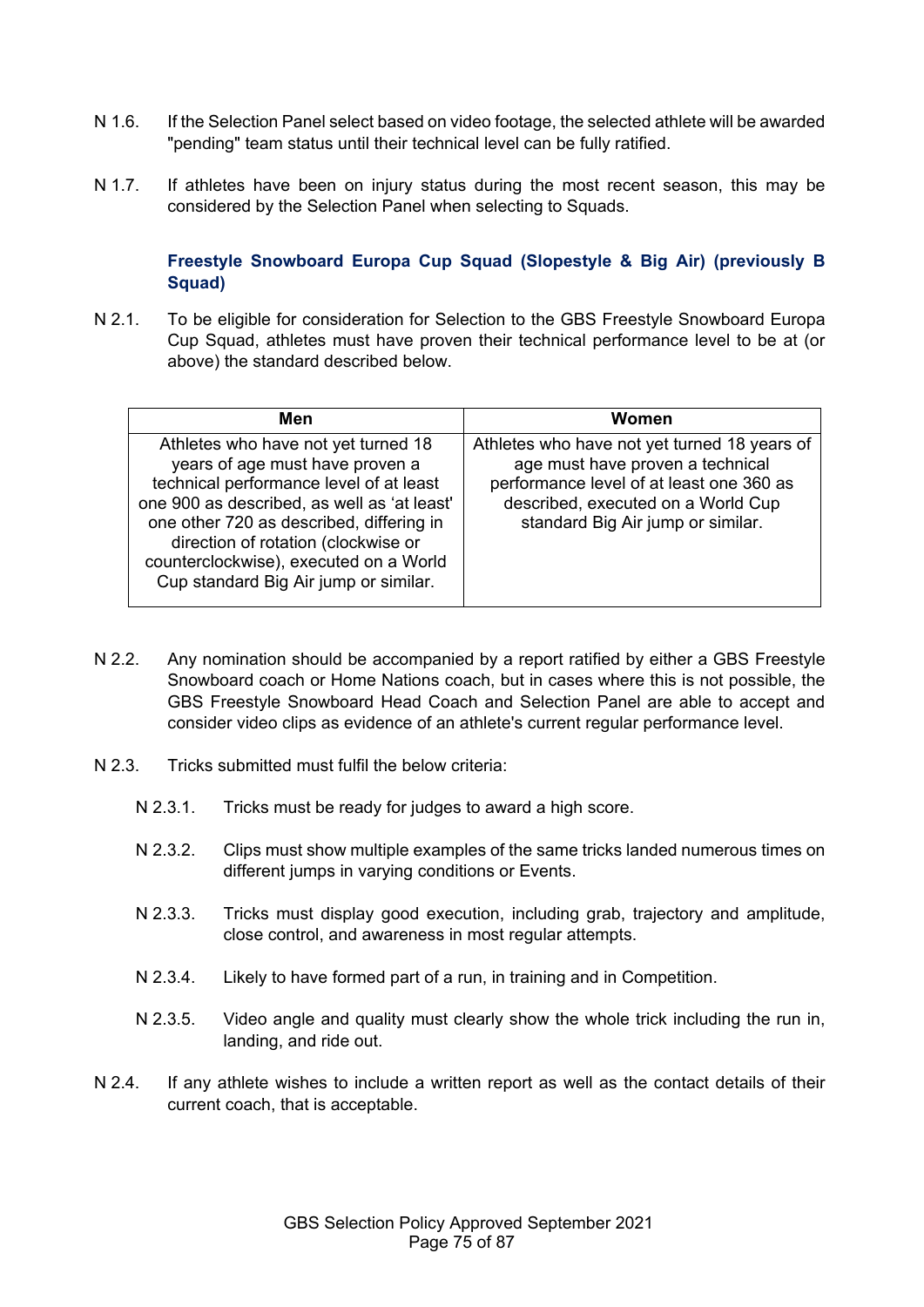- N 2.5. Video clips and supporting coaches' reports should be sent to maddy.hunter@gbsnowsport.com by the deadline date of 25<sup>th</sup> June 2021.
- N 2.6. If the Selection Panel select based on video footage, the selected athlete will be awarded "pending" team status until their technical level can be fully ratified.
- N 2.7. If athletes have been on injury status during the most recent season, this may be considered by the Selection Panel when selecting to Squads.

#### **Freestyle Snowboard World Cup Entries (Slopestyle & Big Air)**

- N 3.1. Any athlete wishing to be considered for entry to a Snowboard Slopestyle or Big Air World Cup must meet the FIS minimum World Cup points criteria. The GBS Freestyle Snowboard Head Coach shall propose athletes for entry to individual World Cup Competitions, and these shall be ratified by the Snowboard Discipline Committee Chair and GBS Head Coach.
- N 3.2. If more athletes are proposed than quota places are available, the Snowboard Discipline Committee Chair and GBS Head Coach have discretion to select the athletes most likely to achieve the best result at the Competition.
- N 3.3. The Snowboard Discipline Committee Chair and GBS Head Coach will consider a range of factors when selecting athletes, but will include:
	- N 3.3.1. athletes' FIS ranking in the eligible discipline during the current and preceding season;
	- N 3.3.2. results obtained in Competitions in the eligible discipline during the current season; and
	- N 3.3.3. athletes' Technical Profile and readiness to compete, taking into consideration the competition format of the event e.g. if the competition format requires a spin in both directions, this technical requirement will be considered by the Selection Panel when using the technical profiling as a criteria of selection

#### **Freestyle Snowboard Slopestyle & Big Air Europa Cup Entries**

- N 4.1. Any athlete wishing to compete in a Snowboard Slopestyle or Big Air Europa Cup must meet the minimum FIS point criteria as outlined by FIS. The GBS Freestyle Snowboard Head Coach for the relevant Event shall propose athletes for entry to individual Europa Cup Competitions, and these shall be ratified by the Snowboard Discipline Committee Chair and GBS Head Coach.
- N 4.2. If more athletes are proposed than quota places are available, the Snowboard Discipline Committee Chair and GBS Head Coach have discretion to select the athletes most likely to achieve the best result at the Competition.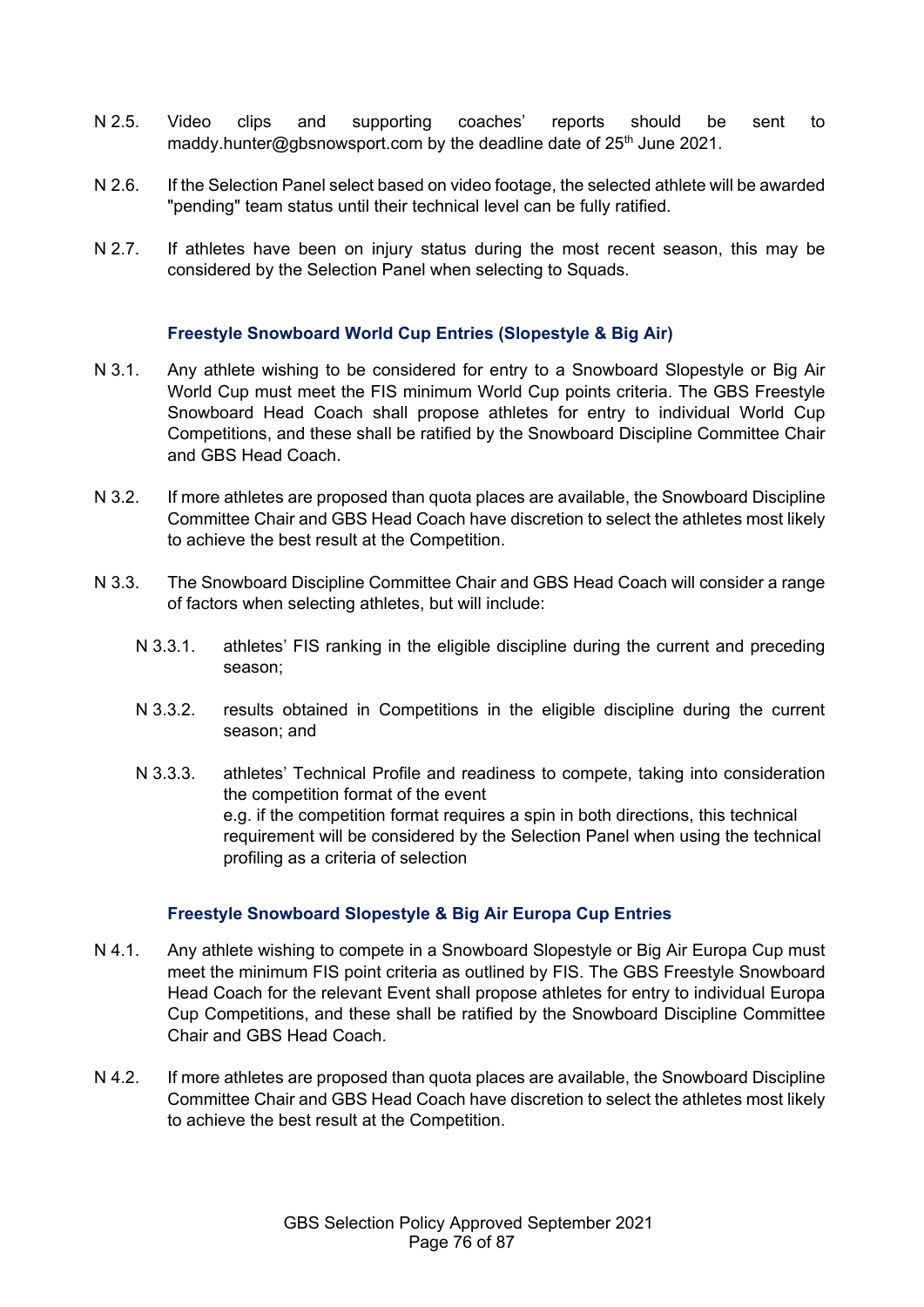- N 4.3. The Snowboard Discipline Committee Chair and GBS Head Coach will consider a range of factors when selecting athletes, but will include:
	- N 4.3.1. athletes' FIS ranking in the eligible discipline during the current and preceding season;
	- N 4.3.2. results obtained in Competitions in the eligible discipline during the current season; and
	- N 4.3.3. athletes' Technical Profile and readiness to compete, taking into consideration the competition format of the event e.g. if the competition format requires a spin in both directions, this technical requirement will be considered by the Selection Panel when using technical profiling as a criteria for selection.

# **Other Major Competitions**

## **FIS Freestyle World Snowboard Championships**

- N 5.1. To be proposed for the FIS Freestyle World Snowboard Championships, in addition to the eligibility criteria set out in the Policy, an athlete:
	- N 5.1.1. must satisfy the FIS Athlete Eligibility; and
	- N 5.1.2. must meet or exceed the Minimum Eligibility Criteria set out below.

## **Minimum Eligibility Criteria**

N 5.2. GBS will consider athletes for Selection to the FIS Freestyle World Snowboard Championships based upon the following criteria:

| Men                              | Women                            |
|----------------------------------|----------------------------------|
| Athletes must have achieved a    | Athletes must have achieved a    |
| minimum of two finishes in       | minimum of two finishes in       |
| Snowboard Slopestyle or          | Snowboard Slopestyle or          |
| Snowboard Big Air within the top | Snowboard Big Air within the top |
| 40% of those ranked in FIS       | 40% of those ranked in FIS World |
| World Cups during the current or | Cups during the current or       |
| preceding season.                | preceding season.                |

- N 5.3. If there are more athletes that meet the Eligibility and Selection criteria set out in the Policy than quota places available, the Selection Panel has absolute discretion to select the athletes who in their reasonable opinion are most likely to achieve the best result at the FIS Freestyle World Snowboard Championships.
- N 5.4. The Selection Panel will consider a range of factors when selecting athletes, but will include: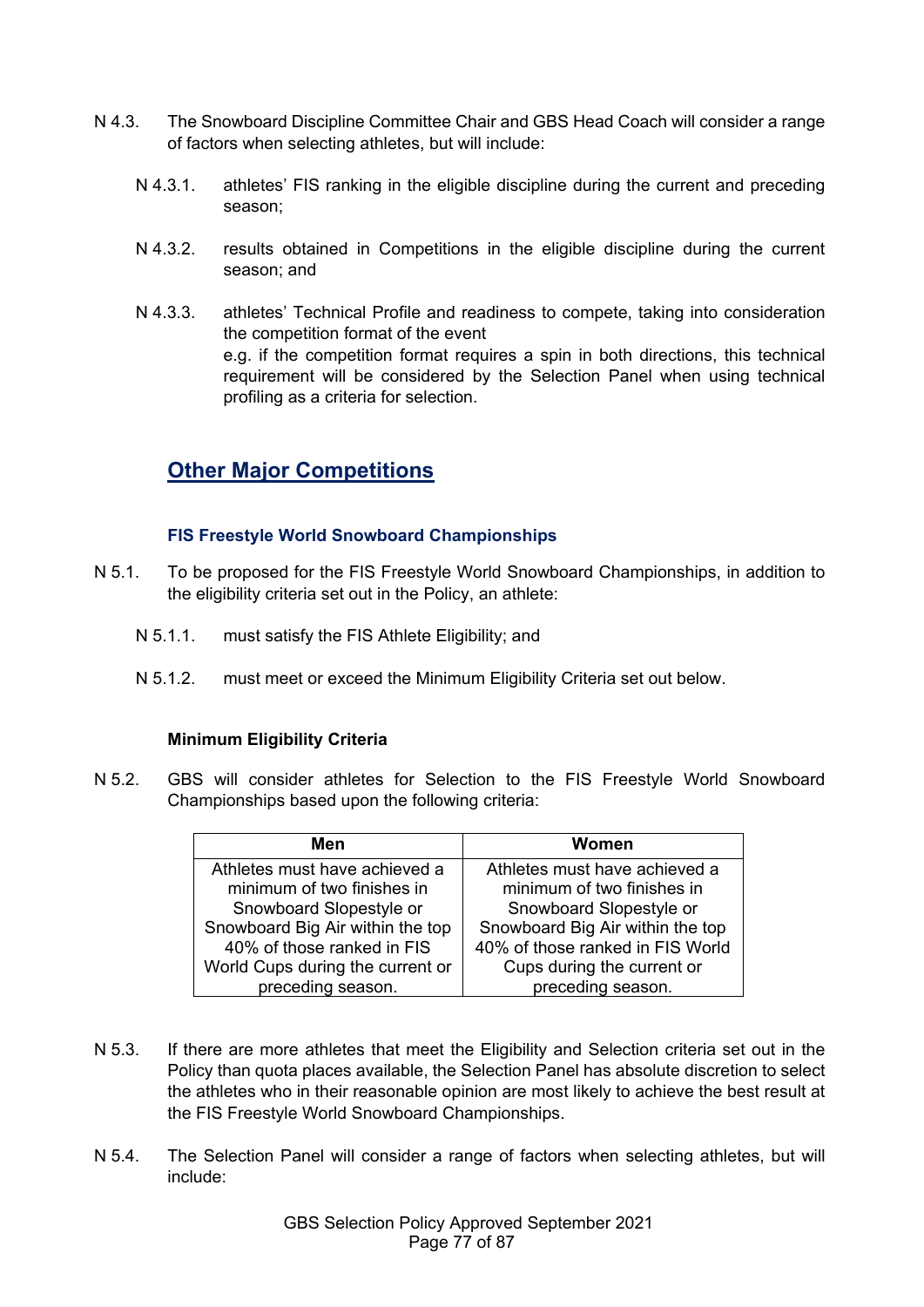- N 5.4.1. athletes' FIS ranking in the eligible discipline during the current or preceding season;
- N 5.4.2. results obtained in Competitions in the eligible discipline during the current season; and
- N 5.4.3. athletes' Technical Profile and readiness to compete, taking into consideration the competition format of the event e.g. if the competition format requires a spin in both directions, this technical requirement will be considered by the Selection Panel when using technical profiling as a criteria for selection.
- N 5.5. In extraordinary circumstances, in particular those where qualification opportunities have been impacted due to COVID-19, the Selection Panel has absolute discretion to consider (and give additional weight to) any other factors they deem relevant in respect of their nomination decisions including (but not limited to) the likelihood of an athlete being podium competitive in future Olympic Games in accordance with the purpose of the Policy. Any such nominations must be made by a Discipline Head Coach, and must be supported with training and competition data, or technical profiling for consideration by the Selection Panel.

## **FIS Freestyle Junior World Snowboard Championships**

- N 6.1. To be proposed for the FIS Freestyle Junior World Snowboard Championships, in addition to the eligibility criteria set out in the Policy, an athlete:
	- N 6.1.1. must satisfy the FIS Athlete Eligibility; and
	- N 6.1.2. must meet or exceed the Minimum Eligibility Criteria set out below.
- N 6.2. GBS will consider athletes for Selection to the FIS Freestyle World Snowboard Championships based upon the following criteria:

## N 6.3. **Minimum Eligibility Criteria**

| Men                                                                                           | Women                                                                                                                              |
|-----------------------------------------------------------------------------------------------|------------------------------------------------------------------------------------------------------------------------------------|
| Athletes must be at a trick<br>performance level of one 1080<br>with grabs on a large kicker. | Athletes must be at a trick<br>performance level of two 540s<br>performed in different directions<br>with grabs on a large kicker. |

N 6.4. If there are more athletes that meet the Eligibility and Selection criteria set out in the Policy than quota places available, the Selection Panel has absolute discretion to select the athletes who in their reasonable opinion are most likely to achieve the best result at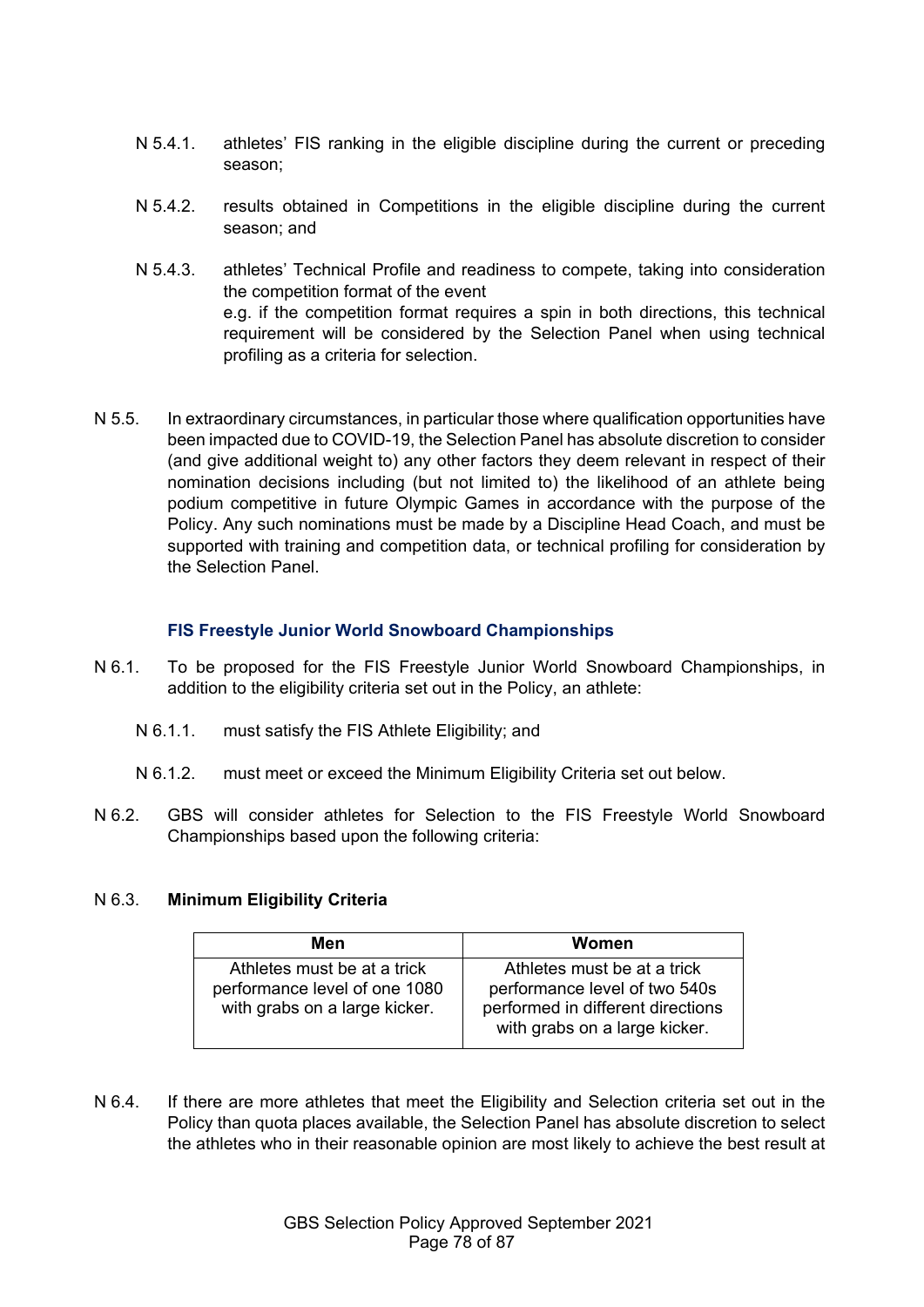the FIS Freestyle Junior World Snowboard Championships

- N 6.5. The Selection Panel will consider a range of factors when selecting athletes, but will include:
	- N 6.5.1. athletes' FIS ranking in the eligible discipline during the current or preceding season;
	- N 6.5.2. results obtained in Competitions in the eligible discipline during the current season; and
	- N 6.5.3. athletes' Technical Profile and readiness to compete, taking into consideration the competition format of the event e.g. if the competition format requires a spin in both directions, this technical requirement will be considered by the Selection Panel when using technical profiling as a criteria for selection.
- N 6.6. In extraordinary circumstances, in particular those where qualification opportunities have been impacted due to COVID-19, the Selection Panel has absolute discretion to consider (and give additional weight to) any other factors they deem relevant in respect of their nomination decisions including (but not limited to) the likelihood of an athlete being podium competitive in future Olympic Games in accordance with the purpose of the Policy. Any such nominations must be made by a Discipline Head Coach, and must be supported with training and competition data, or technical profiling for consideration by the Selection Panel.

## **European Youth Olympic Winter Festival**

- N 7.1. To be proposed for the European Youth Olympic Winter Festival (EYOWF), in addition to the eligibility criteria set out in the Policy, an athlete:
	- N 7.1.1. Must satisfy the FIS and IOC Athlete Eligibility; and
	- N 7.1.2. Must meet or exceed the Minimum Eligibility Criteria set out below:

#### **Minimum Eligibility Criteria**

N 7.2. GBS will consider athletes for Selection to the EYOWF based upon the following criteria:

| Men                                                            | Women                                                              |
|----------------------------------------------------------------|--------------------------------------------------------------------|
| athletes must be at a                                          | athletes must be at a trick                                        |
| performance level of one 1080<br>with grabs on a large kicker. | performance level of two 540s<br>performed in different directions |
|                                                                | with grabs on a large kicker.                                      |

N 7.3. The Selection Panel will consider a range of factors when selecting athletes, but will include: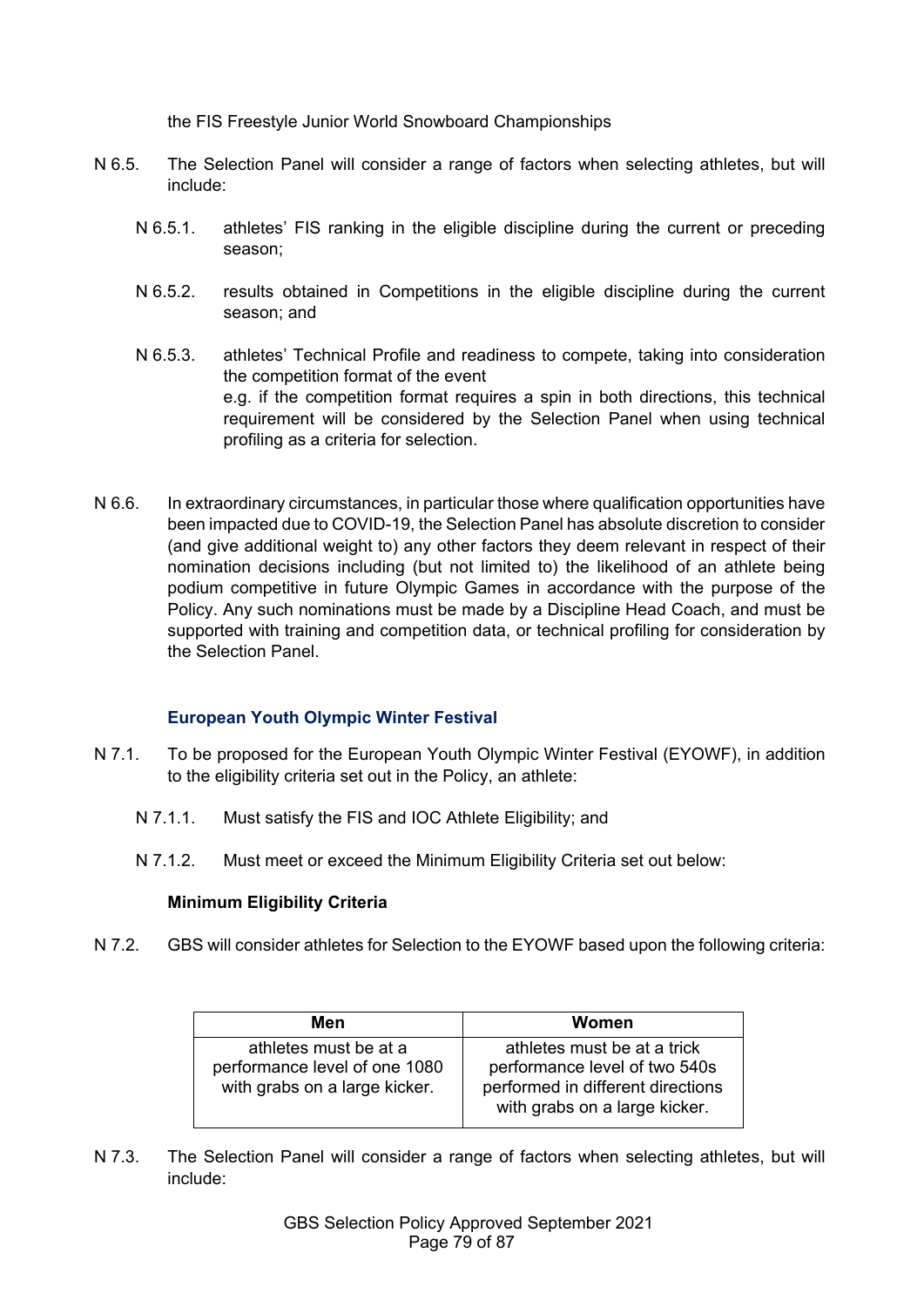- N 7.3.1. Athletes' world ranking in the eligible discipline during the current season;
- N 7.3.2. results obtained in the eligible discipline during the current season; and
- N 7.3.3. results obtained in Competitions during the season generally, with greater emphasis on more recent results in order to select on current form.
- N 7.3.4. athletes' Technical Profile and readiness to compete, taking into consideration the competition format of the event e.g. if the competition format requires a spin in both directions, this technical requirement will be considered by the Selection Panel when using technical profiling as a criteria for selection.

## **Winter FISU World University Games**

- N 8.1. To be proposed for the Winter FISU World University Games, in addition to the eligibility criteria set out in the Policy, an athlete:
	- N 8.1.1. Must satisfy the FIS and IOC Athlete Eligibility; and
	- N 8.1.2. must meet or exceed the Minimum Eligibility Criteria set out below.

#### **Minimum Eligibility Criteria**

N 8.2. GBS will consider athletes for Selection to the Winter FISU World University Games based upon the following criteria:

| Men                               | Women                            |
|-----------------------------------|----------------------------------|
| Athletes must be at a consistent  | Athletes must be at a consistent |
| trick performance level of two    | trick performance level of two   |
| different direction 1080s grabbed | different 540s grabbed executed  |
| executed on a large kicker.       | on a large kicker.               |

- N 8.3. If more athletes are proposed than quota places are available, the Selection Panel has discretion to select the athletes most likely to achieve the best result at the Competition.
- N 8.4. The Selection Panel will consider a range of factors when selecting athletes, but will include:
	- N 8.4.1. athletes' FIS ranking in the eligible discipline during the current or preceding season;
	- N 8.4.2. results obtained in Competitions in the eligible discipline during the current season; and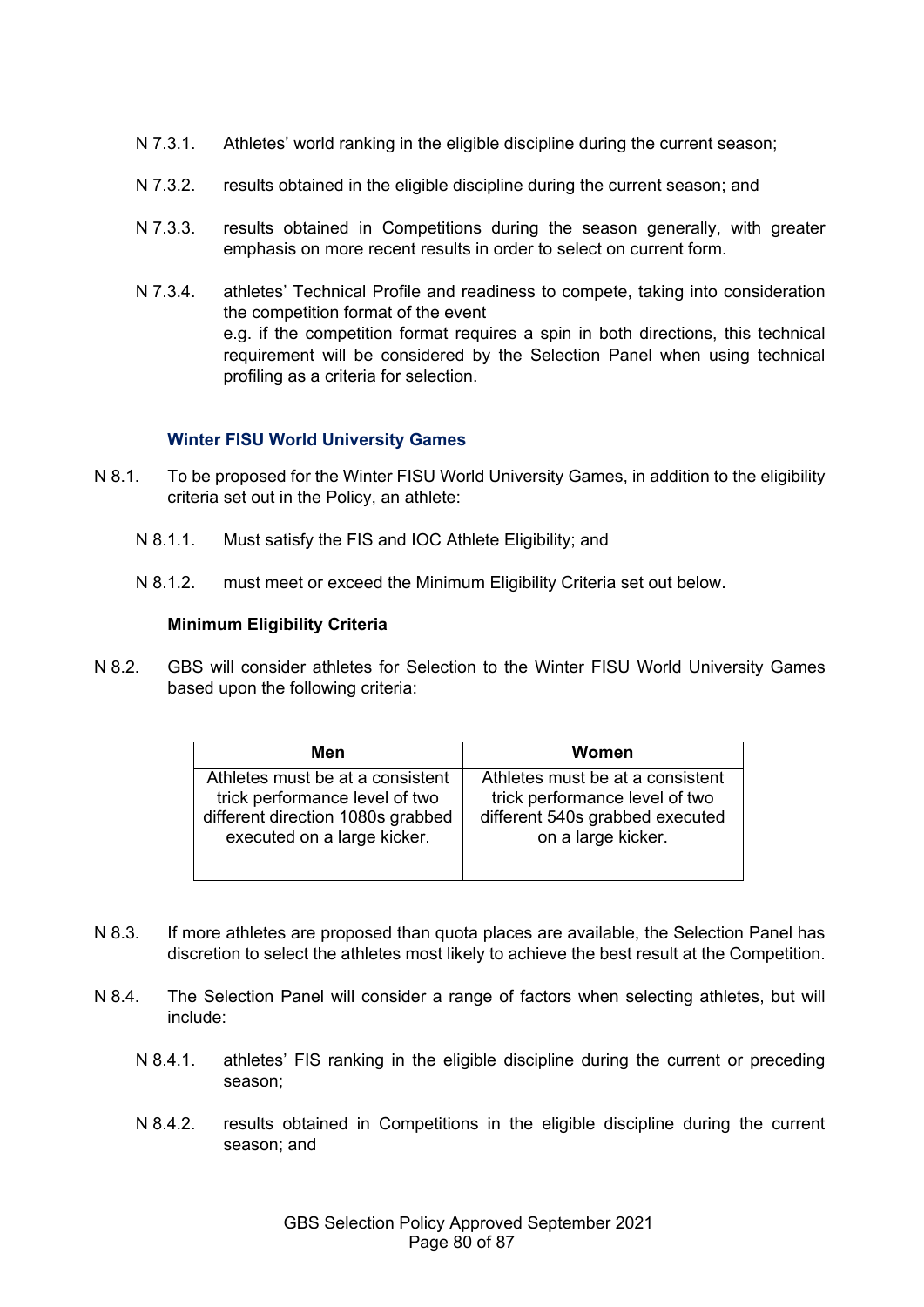N 8.4.3. athletes Technical Profile and readiness to compete, taking into consideration the competition format of the event e.g. if the competition format requires a spin in both directions, this technical requirement will be considered by the Selection Panel when using technical profiling as a criteria for selection.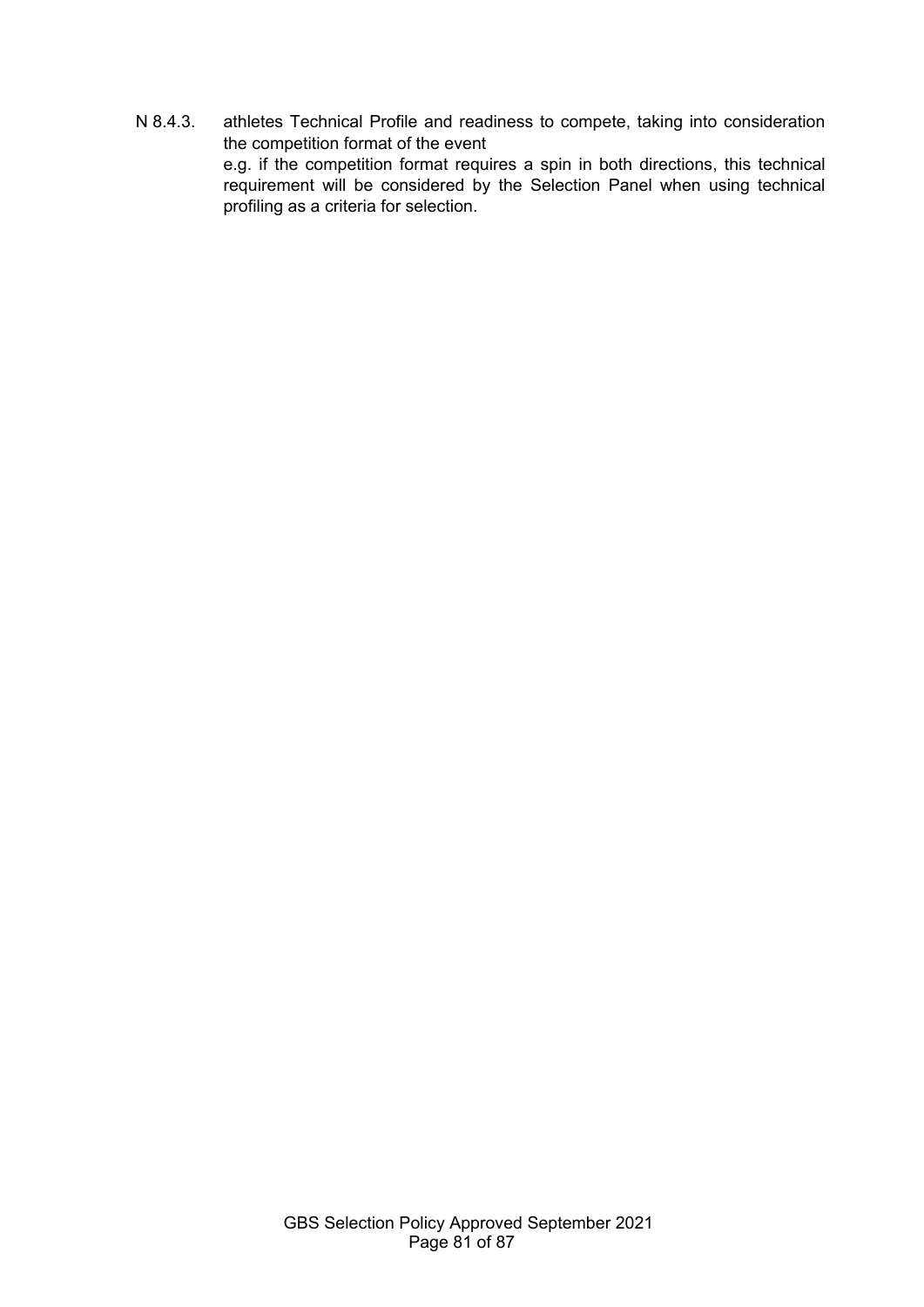# **Schedule O: Speed Ski Minimum Selection Criteria**

## **Speed Ski World Cup Events**

O 1.1. Athletes who wish to enter Speed Ski World Cup Events must request entry via the Speed Ski Discipline Chair. The Speed Ski Discipline Chair will ask for references or an assessment. The GBS Head Coach shall ratify the entry requests following the Speed Ski Discipline Chair's written recommendation.

#### **Other Speed Ski Events**

O 2.1. Athletes who wish to enter other major Speed Ski Events must request entry via the Speed Ski Discipline Chair. The Speed Ski Discipline Chair will ask for references or an assessment. The GBS Head Coach shall ratify the entry requests following the Speed Ski Discipline Chair's written recommendation.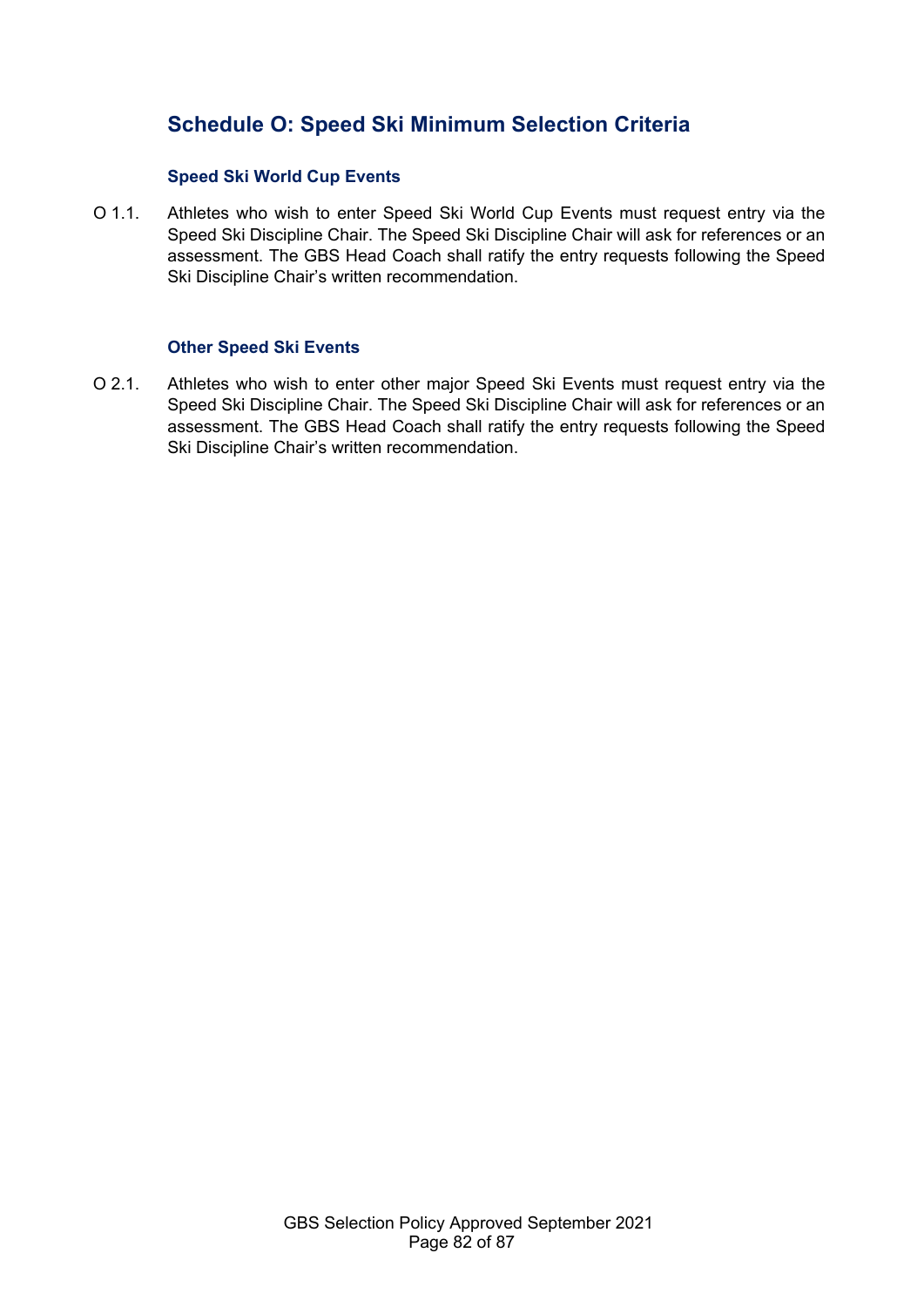# **Schedule P: Telemark Minimum Selection Criteria**

## **Telemark World Cup Squad**

- P 1.1. Athletes must be within 10% (gender specific) in one of the race disciplines (excluding Championship GS) of a top 20 ranked World Cup Skier (Men) and top 8 (Ladies).
- P 1.2. Athletes must be available for most of the World Cup season (based upon consistency).
- P 1.3. Athletes must show clear progression and improvement throughout the year (E.g. improving FIS or National Cup points and/or significant technical improvement).

## **Telemark FIS Squad**

- P 2.1. Athletes who are capable of representing Great Britain at a World Cup level.
- P 2.2. Largely differentiated from World Cup Squad by level of investment.
	- P 2.2.1. Measured throughout both summer and winter and evaluated in the Selection meetings.
- P 2.3. Includes athletes who qualify for World Cup Squad in terms of ability but are either unable to attend World Cups due to external commitments or show inadequate levels of commitment.

## **Telemark Development Squad**

P 3.1. A watch list of talent identified by the GBS Telemark Selection Committee (GBS TSC).

#### **Assessment**

- P 4.1. Athletes in World Cup Teams and FIS Teams must undertake a Physical Assessment twice a year to measure progression.
- P 4.2. All athletes must undertake a Technical Skills Assessment.
- P 4.3. A Technical Skills Assessment must show a minimum of the following:
	- P 4.3.1. correct Telemark technique and transition;
	- P 4.3.2. smooth jump technique and correct Telemark landing; and
	- P 4.3.3. skating with XC poles.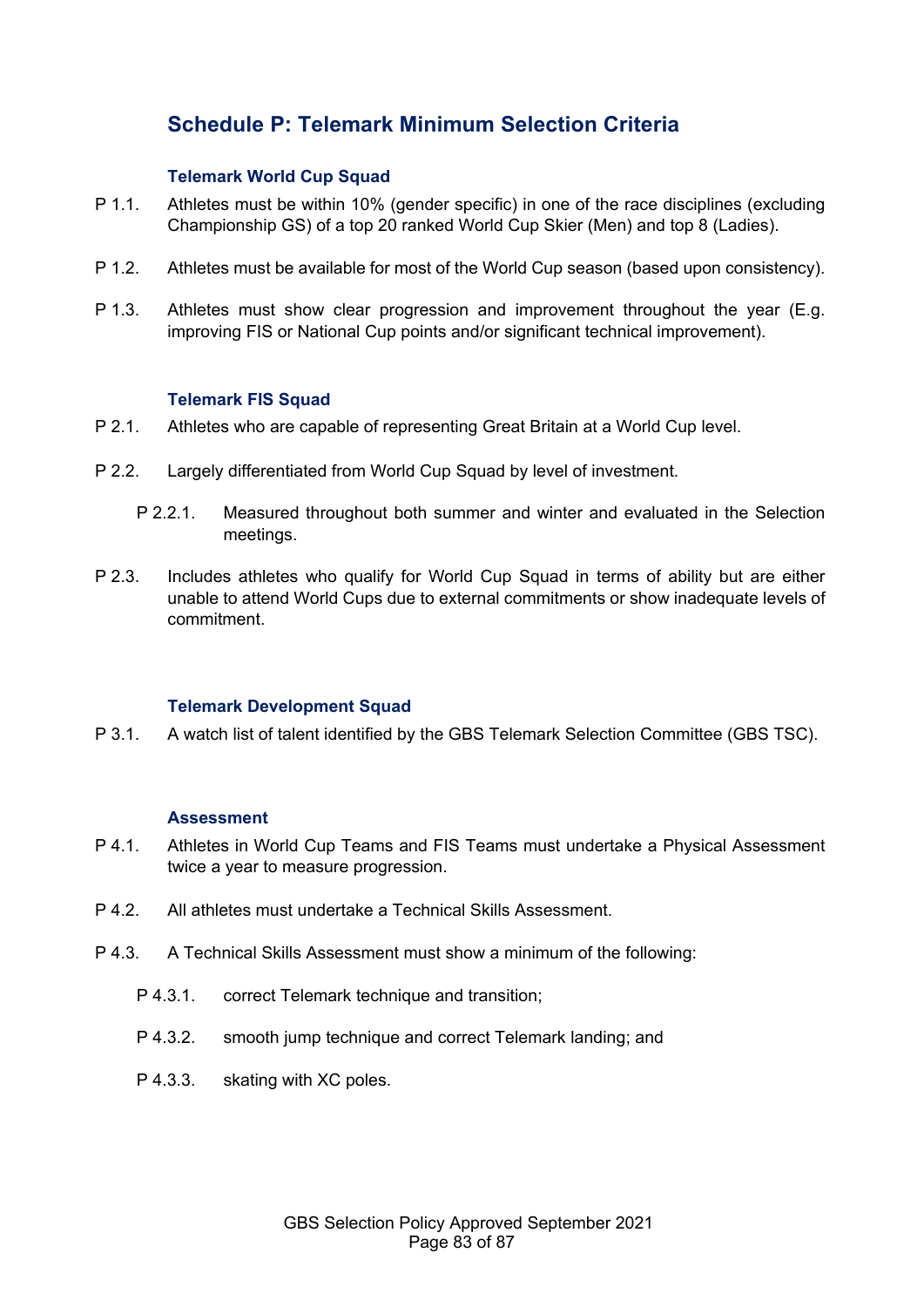## **Major Championships**

P 5.1. Criteria in the table below must be met at the time of Selection meeting:

| <b>World Cup</b>                       | Selection to World Cup Team.<br>۰<br>- FIS Team if supported by the coach and GBS TSC.                                                         |
|----------------------------------------|------------------------------------------------------------------------------------------------------------------------------------------------|
| <b>Junior World</b><br>Championships*1 | Recommendation by GBS TSC.<br>$\blacksquare$                                                                                                   |
| Senior/Junior World<br>Championships*1 | Automatically qualified if a member of the World Cup<br>$\overline{\phantom{0}}$<br>Team.<br>- FIS Team if supported by the coach and GBS TSC. |

- P 5.2. **\*1** Athletes that meet the Selection Criteria in one Telemark discipline may compete in other disciplines if recommended by the appropriate coaching staff representing GBS at that event, providing that they meet the eligibility criteria stated by FIS.
- P 5.3. The GBS TSC will consider all eligible athletes 60 days prior to the start of the Championships (athletes must hold an active FIS Telemark licence to be eligible).
- P 5.4. The GBS TSC will consider athletes who have not been selected for the Championships team yet meet the Selection criteria during the 60 days between the team announcement and the start of the Championships. Additional Selections to the team may be made on that basis by the GBS TSC to provide for exceptional results after the Selections have been announced, quota places allowing.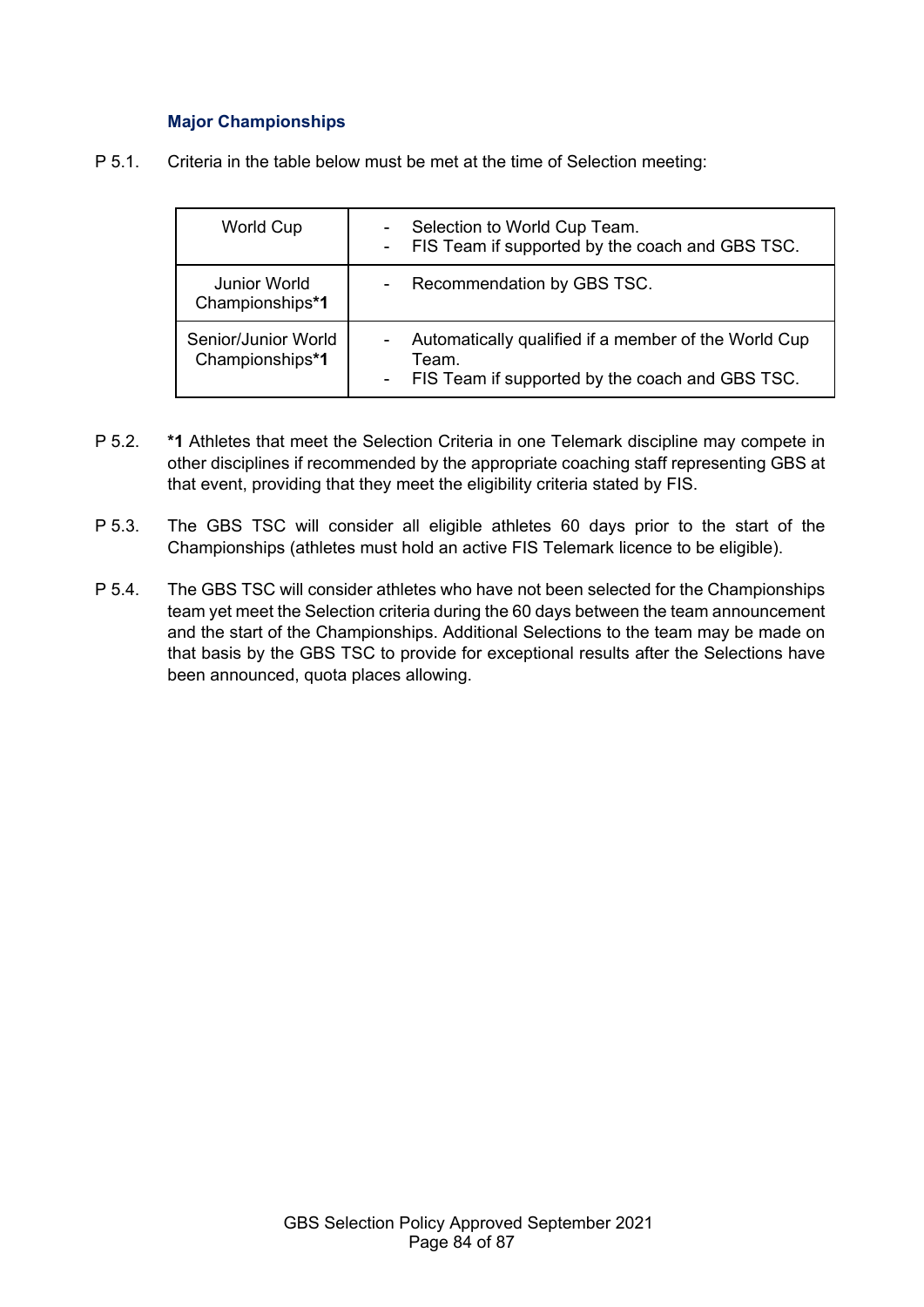#### **Telemark Development Pathway**



(1) Development Squad may be invited to train with WC Squad and FIS Squad by the GBS TSC if appropriate. (2) FIS Squad should train with WC Squad and are expected to participate in NC and FIS races, thus a FIS licence is mandated.

(3) FIS Squad may participate at a WC or WJC/WSC at discretion of the Coach and GBS TSC if their participation is beneficial and likely to credit the team; noting that there are currently no quota limitations and the field is usually larger at WSC.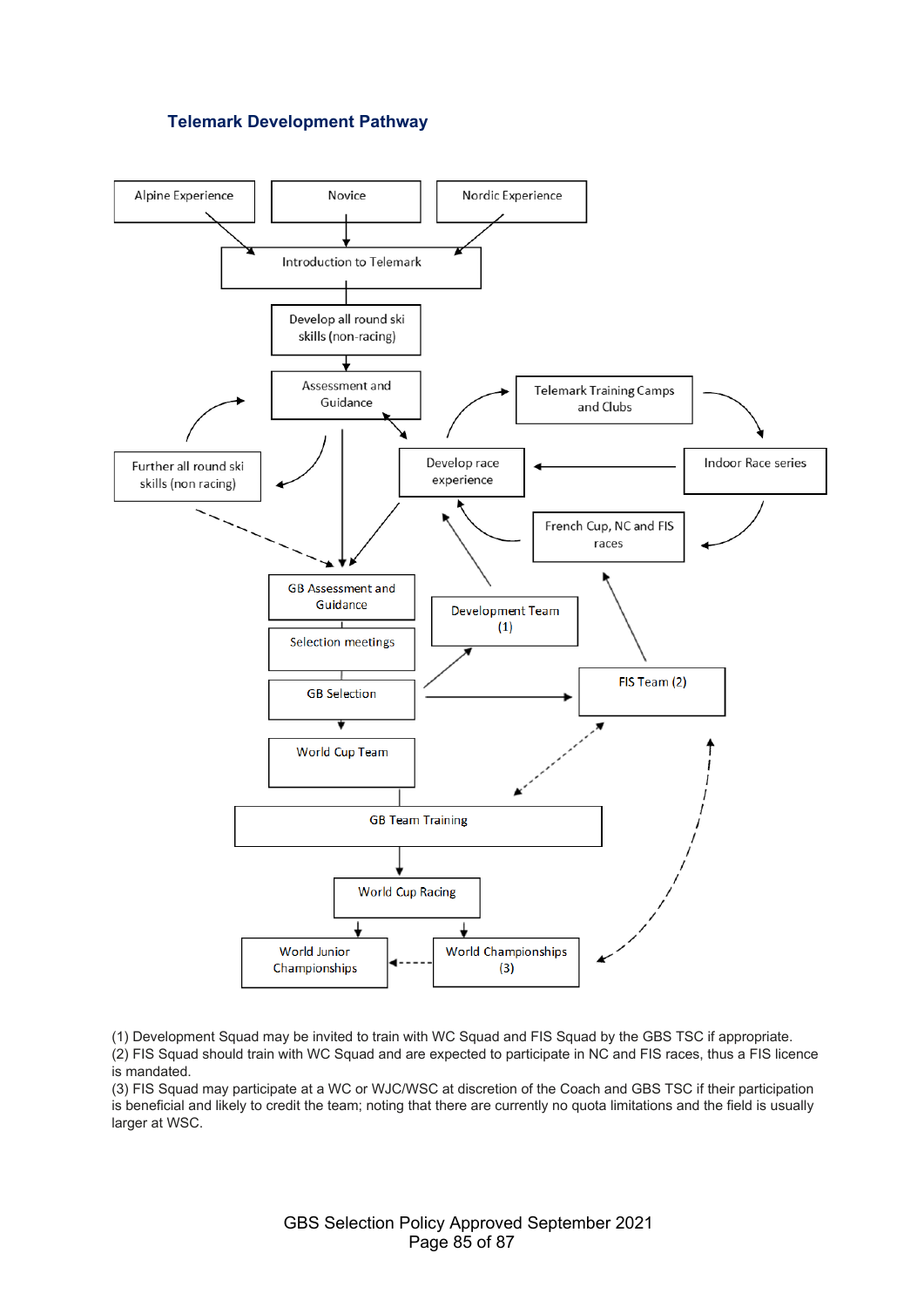# **Schedule Q: Appeals Process Flowchart**



\*The Appeal Panel may only reverse the Selection Panel's decision if the athlete's health and/or safety was not one of the reasons for the original decision.